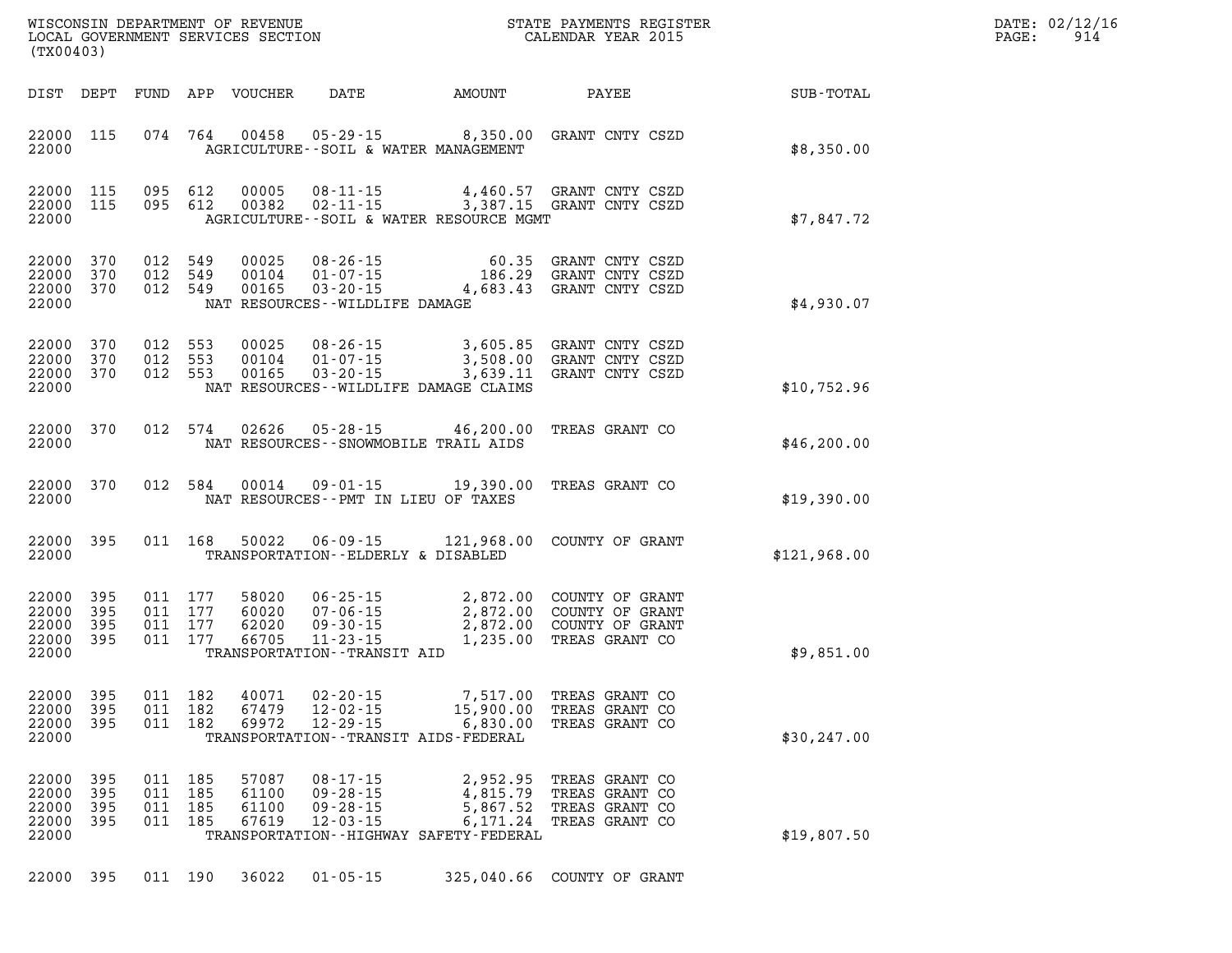| (TX00403)                                                                                                                                                                       |                                                                                                              |                                                                                                                     |                                                                                                                     |                                                                                                                                                       | WISCONSIN DEPARTMENT OF REVENUE<br>LOCAL GOVERNMENT SERVICES SECTION<br>(TWOO403)                                                                                                                                                                                                                                                                                                              | STATE PAYMENTS REGISTER<br>CALENDAR YEAR 2015                                                                                                                                                                                                                                                                                          |                                                                                                                                                                                               |                                                                                                                                                                                                                       |  |
|---------------------------------------------------------------------------------------------------------------------------------------------------------------------------------|--------------------------------------------------------------------------------------------------------------|---------------------------------------------------------------------------------------------------------------------|---------------------------------------------------------------------------------------------------------------------|-------------------------------------------------------------------------------------------------------------------------------------------------------|------------------------------------------------------------------------------------------------------------------------------------------------------------------------------------------------------------------------------------------------------------------------------------------------------------------------------------------------------------------------------------------------|----------------------------------------------------------------------------------------------------------------------------------------------------------------------------------------------------------------------------------------------------------------------------------------------------------------------------------------|-----------------------------------------------------------------------------------------------------------------------------------------------------------------------------------------------|-----------------------------------------------------------------------------------------------------------------------------------------------------------------------------------------------------------------------|--|
| DIST                                                                                                                                                                            | DEPT                                                                                                         | FUND                                                                                                                | APP                                                                                                                 | VOUCHER                                                                                                                                               | DATE                                                                                                                                                                                                                                                                                                                                                                                           | <b>AMOUNT</b>                                                                                                                                                                                                                                                                                                                          | PAYEE                                                                                                                                                                                         | SUB-TOTAL                                                                                                                                                                                                             |  |
| 22000<br>22000<br>22000                                                                                                                                                         | 395<br>395                                                                                                   | 011<br>011                                                                                                          | 190<br>190                                                                                                          | 52022<br>64022                                                                                                                                        | 07-06-15<br>$10 - 05 - 15$<br>TRANSPORTATION - - GENERAL TRANSP AIDS - GTA                                                                                                                                                                                                                                                                                                                     |                                                                                                                                                                                                                                                                                                                                        | 650,081.32 COUNTY OF GRANT<br>325,040.69 COUNTY OF GRANT                                                                                                                                      | \$1,300,162.67                                                                                                                                                                                                        |  |
| 22000<br>22000<br>22000                                                                                                                                                         | 395<br>395                                                                                                   | 011 278                                                                                                             | 011 278                                                                                                             | 42085<br>68883                                                                                                                                        | $03 - 10 - 15$<br>$12 - 14 - 15$<br>TRANSPORTATION - - LRIP/TRIP/MSIP GRANTS                                                                                                                                                                                                                                                                                                                   | 166,103.34<br>7,276.96                                                                                                                                                                                                                                                                                                                 | TREAS GRANT CO<br>TREAS GRANT CO                                                                                                                                                              | \$173,380.30                                                                                                                                                                                                          |  |
| 22000<br>22000<br>22000<br>22000<br>22000<br>22000<br>22000<br>22000<br>22000<br>22000<br>22000<br>22000<br>22000                                                               | 435<br>435<br>435<br>435<br>435<br>435<br>435<br>435<br>435<br>435<br>435<br>435                             | 005<br>005<br>005<br>005<br>005<br>005<br>005<br>005<br>005<br>005<br>005<br>005                                    | 000<br>000<br>000<br>000<br>000<br>000<br>000<br>000<br>000<br>000<br>000<br>000                                    | 90511<br>90514<br>90515<br>90517<br>90518<br>90519<br>90600<br>90601<br>90604<br>90607<br>90609<br>90611                                              | $01 - 01 - 15$<br>$02 - 01 - 15$<br>HEALTH SERVICES -- STATE/FED AIDS                                                                                                                                                                                                                                                                                                                          | 67,177.00<br>28,109.00<br>$02-01-15$<br>$03-01-15$<br>$04-01-15$<br>$05-01-15$<br>$06-01-15$<br>$07-01-15$<br>$08-01-15$<br>$09-01-15$<br>$09-01-15$<br>$09-01-15$<br>$09-01-15$<br>$09-01-15$<br>$177,307.00$<br>$09-01-15$<br>$05,225.00$<br>$09-01-15$<br>$05,225.00$<br>$09-01-15$<br><br>11-02-15 94,137.00<br>12-01-15 67,734.00 | GRANT CO<br>GRANT CO<br>GRANT CO<br>GRANT CO<br>GRANT CO<br>GRANT CO<br>GRANT CO<br>GRANT CO<br>GRANT CO<br>GRANT CO<br>GRANT CO<br>GRANT CO                                                  | \$812,195.00                                                                                                                                                                                                          |  |
| 22000<br>22000<br>22000<br>22000<br>22000<br>22000<br>22000<br>22000<br>22000<br>22000<br>22000<br>22000<br>22000<br>22000<br>22000<br>22000<br>22000 437<br>22000 437<br>22000 | 437<br>437<br>437<br>437<br>437<br>437<br>437<br>437<br>437<br>437<br>437<br>437<br>437<br>437<br>437<br>437 | 005<br>005<br>005<br>005<br>005<br>005<br>005<br>005<br>005<br>005<br>005<br>005<br>005<br>005<br>005<br>005<br>005 | 000<br>000<br>000<br>000<br>000<br>000<br>000<br>000<br>000<br>000<br>000<br>000<br>000<br>000<br>000<br>000<br>000 | 00000<br>00000<br>00000<br>00000<br>00000<br>00000<br>00000<br>00000<br>00000<br>00000<br>00000<br>00000<br>00000<br>00000<br>00000<br>00000<br>00000 | $01 - 05 - 15$<br>$01 - 30 - 15$<br>$02 - 05 - 15$<br>$03 - 05 - 15$<br>04 - 06 - 15<br>04 - 17 - 15<br>04 - 23 - 15<br>04 - 23 - 15<br>04 - 30 - 15<br>05 - 05 - 15<br>05 - 22 - 15<br>06 - 05 - 15<br>07 - 30 - 15<br>08 - 05 - 15<br>08 - 21 - 15<br>09 - 08 - 15<br>$09 - 08 - 15$<br>09 - 14 - 15<br>005 000 00000 10-05-15 13,207.26 GRANT<br>CHILDREN & FAMILIES - - STATE/FEDERAL AIDS | 16,686.62 GRANT<br>17,823.51 GRANT<br>106,058.02<br>97,322.81<br>9,825.14<br>.00<br>127,461.05<br>17,270.95<br>100.00<br>9,869.02<br>4,962.82<br>115, 138. 14<br>7,720.69<br>3,567.00<br>14,219.58<br>533,670.00 GRANT                                                                                                                 | 101,815.69 GRANT CHILD SUPPORT<br>GRANT<br>GRANT<br>GRANT<br>GRANT<br>GRANT CHILD SUPPORT<br>GRANT<br>GRANT<br>GRANT<br>GRANT<br>GRANT CHILD SUPPORT<br>GRANT<br>GRANT CHILD SUPPORT<br>GRANT | $\star$<br>$\star$<br>$\star$<br>$\star$<br>$\star$<br>$\star$<br>$\star$<br>$\star$<br>$\star$<br>$\star$<br>$\star$<br>$\star$<br>$\star$<br>$\star$<br>$\star$<br>$\star$<br>$^\star$<br>$\star$<br>\$1,196,718.30 |  |
| 22000<br>22000                                                                                                                                                                  | 455                                                                                                          |                                                                                                                     |                                                                                                                     |                                                                                                                                                       | 002 221 14 07-21-15<br>JUSTICE--LAW ENFORCEMENT SERVICES AID                                                                                                                                                                                                                                                                                                                                   | 360.00                                                                                                                                                                                                                                                                                                                                 | TREAS GRANT CNTY                                                                                                                                                                              | \$360.00                                                                                                                                                                                                              |  |
| 22000<br>22000                                                                                                                                                                  | 455                                                                                                          |                                                                                                                     |                                                                                                                     |                                                                                                                                                       | JUSTICE--LAW ENFORCEMENT TRAINING                                                                                                                                                                                                                                                                                                                                                              |                                                                                                                                                                                                                                                                                                                                        | 002 231 20 04-27-15 7,520.00 TREAS GRANT CNTY                                                                                                                                                 | \$7,520.00                                                                                                                                                                                                            |  |

**22000 455 002 271 04255 02-09-15 33,585.30 TREAS GRANT CO** 

**DATE: 02/12/16<br>PAGE: 915**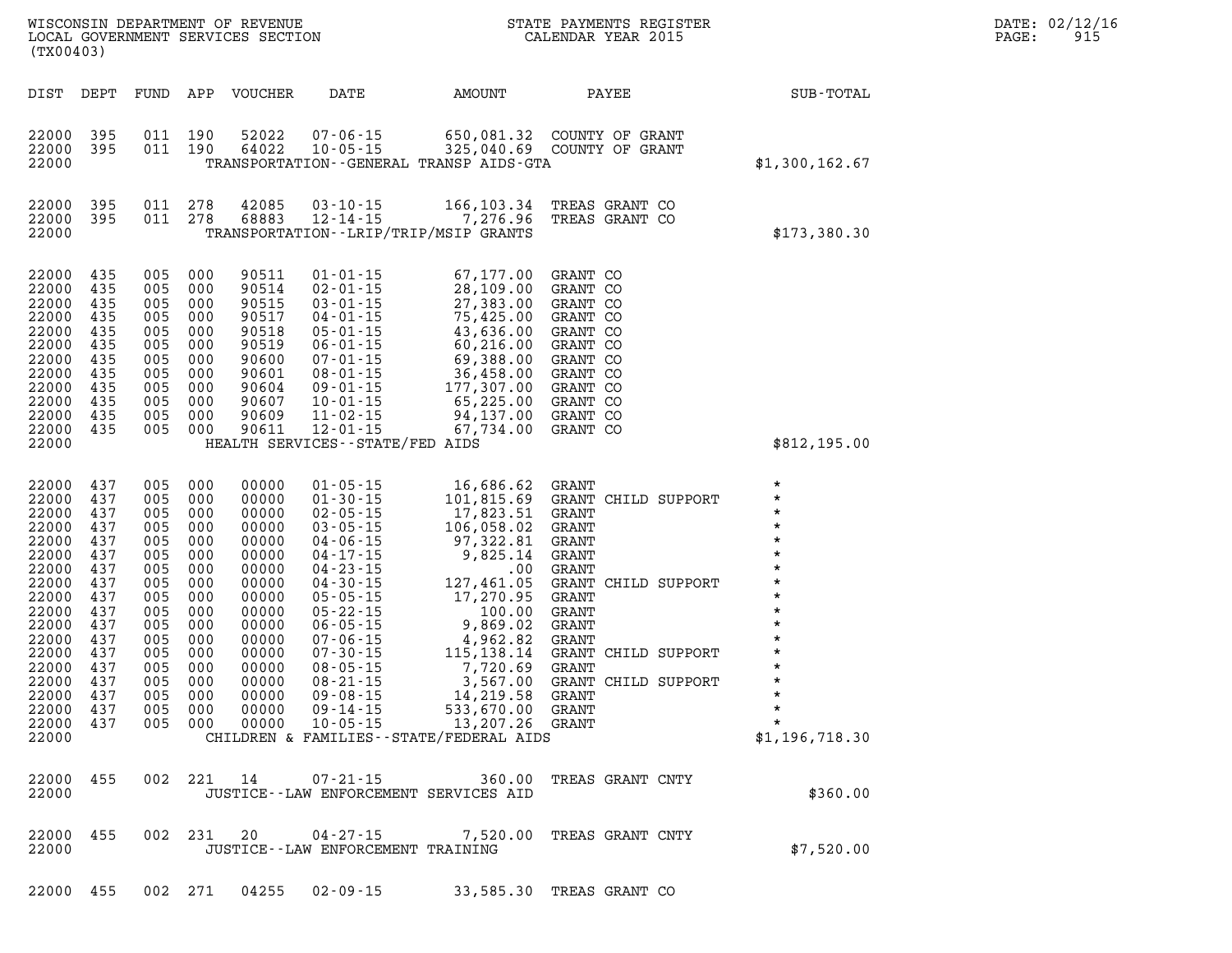| DATE: | 02/12/16 |
|-------|----------|
| PAGE: | 916      |

| (TX00403)                                                                              |                                                                    |                                                                    |                                                                    | WISCONSIN DEPARTMENT OF REVENUE<br>LOCAL GOVERNMENT SERVICES SECTION                   |                                                                                                                                                                                  | STATE PAYMENTS REGISTER<br>CALENDAR YEAR 2015                                                                         |                                                                                                                                                                                  |                  |  |
|----------------------------------------------------------------------------------------|--------------------------------------------------------------------|--------------------------------------------------------------------|--------------------------------------------------------------------|----------------------------------------------------------------------------------------|----------------------------------------------------------------------------------------------------------------------------------------------------------------------------------|-----------------------------------------------------------------------------------------------------------------------|----------------------------------------------------------------------------------------------------------------------------------------------------------------------------------|------------------|--|
| DIST                                                                                   | DEPT                                                               | FUND                                                               | APP                                                                | VOUCHER                                                                                | DATE                                                                                                                                                                             | AMOUNT                                                                                                                | PAYEE                                                                                                                                                                            | <b>SUB-TOTAL</b> |  |
| 22000<br>22000<br>22000                                                                | 455<br>455                                                         | 002<br>002                                                         | 271<br>271                                                         | 06384<br>07343                                                                         |                                                                                                                                                                                  | JUSTICE - - TREATMENT ALT/DIVERSION GRANT                                                                             | 05-27-15 22,551.49 TREAS GRANT CO<br>07-14-15 37,614.56 TREAS GRANT CO                                                                                                           | \$93,751.35      |  |
| 22000<br>22000<br>22000                                                                | 455<br>455                                                         | 002<br>002                                                         | 532<br>532                                                         | 04<br>12                                                                               | $03 - 09 - 15$<br>$07 - 27 - 15$                                                                                                                                                 | 20,249.91<br>17,692.79<br>JUSTICE - - VICTIM/WITNESS ASSISTANCE SERV                                                  | TREAS GRANT CO<br>TREAS GRANT CO                                                                                                                                                 | \$37,942.70      |  |
| 22000<br>22000<br>22000<br>22000                                                       | 465<br>465<br>465                                                  | 002<br>002<br>002                                                  | 306<br>306<br>306                                                  | 01056<br>01167<br>01213                                                                | $02 - 02 - 15$<br>$04 - 27 - 15$<br>$05 - 28 - 15$                                                                                                                               | 8,953.23<br>1,046.77<br>1,046.77<br>MILITARY AFFAIRS-EMER MGMT--HAZMAT AIDS                                           | TREAS GRANT CO<br>TREAS GRANT CO<br>TREAS GRANT CO                                                                                                                               | \$11,046.77      |  |
| 22000<br>22000                                                                         | 465                                                                | 002                                                                | 337                                                                | 01339                                                                                  |                                                                                                                                                                                  | MILITARY AFFAIRS-EMERGENCY MGMT PLANNING                                                                              | 06-24-15 9,000.50 TREAS GRANT CO                                                                                                                                                 | \$9,000.50       |  |
| 22000<br>22000<br>22000<br>22000                                                       | 465<br>465<br>465                                                  | 002<br>002<br>002                                                  | 342<br>342<br>342                                                  | 00021<br>00903<br>01410                                                                | $08 - 13 - 15$<br>$01 - 15 - 15$<br>$06 - 25 - 15$                                                                                                                               | 11,432.33<br>25,878.15<br>MILITARY AFFAIRS-EMERGENCY MGMT-FED FUND                                                    | TREAS GRANT CO<br>25,689.94 TREAS GRANT CO<br>TREAS GRANT CO                                                                                                                     | \$63,000.42      |  |
| 22000<br>22000                                                                         | 465                                                                | 072                                                                | 364                                                                | 00986                                                                                  |                                                                                                                                                                                  | MILITARY AFFAIRS-EMER MGMT-PLANNING AID                                                                               | 01-20-15 9,241.00 TREAS GRANT CO                                                                                                                                                 | \$9,241.00       |  |
| 22000<br>22000                                                                         | 485                                                                | 002                                                                | 127                                                                | 06022                                                                                  | $06 - 12 - 15$<br>VETERANS AFFAIRS GRANTS                                                                                                                                        | 1,150.00                                                                                                              | TREAS GRANT CO                                                                                                                                                                   | \$1,150.00       |  |
| 22000<br>22000                                                                         | 485                                                                | 082                                                                | 267                                                                | 06022                                                                                  |                                                                                                                                                                                  | $06 - 12 - 15$ 5, 175.00<br>VETERANS AFFAIRS -- GRANTS TO COUNTIES                                                    | TREAS GRANT CO                                                                                                                                                                   | \$5,175.00       |  |
| 22000<br>22000                                                                         | 485                                                                | 083                                                                | 370                                                                | 06022                                                                                  | $06 - 12 - 15$                                                                                                                                                                   | 5,175.00<br>VETERANS AFFAIRS - - GRANTS TO COUNTIES                                                                   | TREAS GRANT CO                                                                                                                                                                   | \$5,175.00       |  |
| 22000<br>22000<br>22000<br>22000<br>22000<br>22000<br>22000<br>22000<br>22000<br>22000 | 505<br>505<br>505<br>505<br>505<br>505<br>505<br>505<br>505<br>505 | 002<br>002<br>002<br>002<br>002<br>002<br>002<br>002<br>002<br>002 | 155<br>155<br>155<br>155<br>155<br>155<br>155<br>155<br>155<br>155 | 60030<br>60030<br>60097<br>60097<br>60522<br>60522<br>60565<br>60565<br>60593<br>60593 | $08 - 06 - 15$<br>$08 - 06 - 15$<br>$09 - 09 - 15$<br>$09 - 09 - 15$<br>$02 - 24 - 15$<br>$02 - 24 - 15$<br>$03 - 10 - 15$<br>$03 - 10 - 15$<br>$03 - 24 - 15$<br>$03 - 24 - 15$ | 1,223.00<br>3,668.00<br>7,759.00<br>2,488.00<br>3,985.00<br>11,895.00<br>5,654.00<br>2,080.00<br>4,454.00<br>2,004.00 | TREAS GRANT CO<br>TREAS GRANT CO<br>TREAS GRANT CO<br>TREAS GRANT CO<br>TREAS GRANT CO<br>TREAS GRANT CO<br>TREAS GRANT CO<br>TREAS GRANT CO<br>TREAS GRANT CO<br>TREAS GRANT CO |                  |  |

**22000 505 002 155 60705 05-21-15 554.00 TREAS GRANT CO**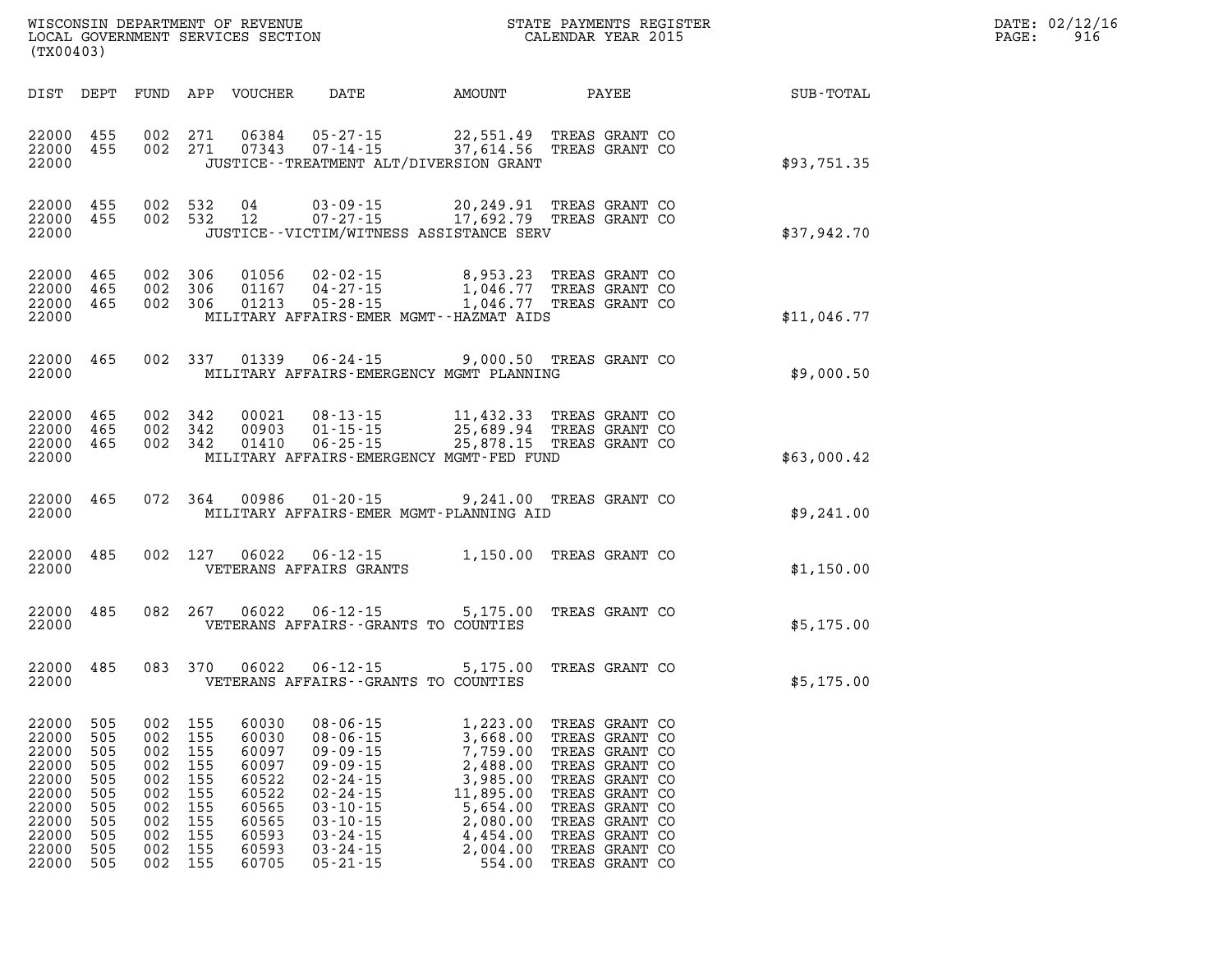| WISCONSIN DEPARTMENT OF REVENUE<br>LOCAL GOVERNMENT SERVICES SECTION<br>(TX00403) | STATE PAYMENTS REGISTER<br>CALENDAR YEAR 2015 | PAGE: | DATE: 02/12/16<br>917 |
|-----------------------------------------------------------------------------------|-----------------------------------------------|-------|-----------------------|
|                                                                                   |                                               |       |                       |

| STATE PAYMENTS REGISTER |                    |  |  |
|-------------------------|--------------------|--|--|
|                         | CALENDAR YEAR 2015 |  |  |

| DIST<br>DEPT                                                                                                                                                                          | FUND                                                                      | APP                                                                       | <b>VOUCHER</b>                                                                                  | DATE                                                                                                                                                                                                                            | AMOUNT                                                                                                                       | PAYEE                                                                                                                                                                                              | SUB-TOTAL      |
|---------------------------------------------------------------------------------------------------------------------------------------------------------------------------------------|---------------------------------------------------------------------------|---------------------------------------------------------------------------|-------------------------------------------------------------------------------------------------|---------------------------------------------------------------------------------------------------------------------------------------------------------------------------------------------------------------------------------|------------------------------------------------------------------------------------------------------------------------------|----------------------------------------------------------------------------------------------------------------------------------------------------------------------------------------------------|----------------|
| 22000<br>505<br>22000<br>505<br>22000<br>505<br>505<br>22000<br>22000                                                                                                                 | 002<br>002<br>002<br>002                                                  | 155<br>155<br>155<br>155                                                  | 60705<br>60817<br>60862<br>60862                                                                | $05 - 21 - 15$<br>$06 - 23 - 15$<br>$07 - 07 - 15$<br>$07 - 07 - 15$                                                                                                                                                            | 1,053.00<br>1,878.00<br>2,397.00<br>799.00<br>DOA-HOUSING ASSISTANCE-FEDERAL FUNDS                                           | TREAS GRANT CO<br>TREAS GRANT CO<br>TREAS GRANT CO<br>TREAS GRANT CO                                                                                                                               | \$51,891.00    |
| 22000<br>505<br>22000<br>505<br>22000<br>505<br>22000<br>505<br>22000<br>505<br>22000<br>505<br>22000                                                                                 | 002<br>002<br>002<br>002<br>002<br>002                                    | 743<br>743<br>743<br>743<br>743<br>743                                    | 00452<br>00452<br>06312<br>06312<br>08930<br>08930                                              | $08 - 14 - 15$<br>$08 - 14 - 15$<br>$03 - 10 - 15$<br>$03 - 10 - 15$<br>$06 - 17 - 15$<br>$06 - 17 - 15$<br>DOA--HOUSING ASSISTANCE GRANTS                                                                                      | 57,774.59<br>3,734.97<br>30,086.40<br>3,747.95<br>35,100.00<br>3,775.00                                                      | TREAS GRANT CO<br>TREAS GRANT CO<br>TREAS GRANT CO<br>TREAS GRANT CO<br>TREAS GRANT CO<br>TREAS GRANT CO                                                                                           | \$134,218.91   |
| 22000<br>505<br>505<br>22000<br>22000<br>505<br>505<br>22000<br>22000<br>505<br>22000<br>505<br>22000<br>505<br>22000<br>505<br>22000<br>505<br>22000<br>505<br>22000<br>505<br>22000 | 035<br>035<br>035<br>035<br>035<br>035<br>035<br>035<br>035<br>035<br>035 | 371<br>371<br>371<br>371<br>371<br>371<br>371<br>371<br>371<br>371<br>371 | 60097<br>60522<br>60522<br>60565<br>60593<br>60593<br>60705<br>60705<br>60817<br>60817<br>60817 | $09 - 09 - 15$<br>$02 - 24 - 15$<br>$02 - 24 - 15$<br>$03 - 10 - 15$<br>$03 - 24 - 15$<br>$03 - 24 - 15$<br>$05 - 21 - 15$<br>$05 - 21 - 15$<br>$06 - 23 - 15$<br>$06 - 23 - 15$<br>$06 - 23 - 15$<br>DOA--PUBLIC BENEFITS FUND | 2,960.00<br>2,440.00<br>3,965.00<br>2,016.00<br>1,485.00<br>115.00<br>7,509.00<br>2,255.00<br>1,396.00<br>690.00<br>4,542.00 | TREAS GRANT CO<br>TREAS GRANT CO<br>TREAS GRANT CO<br>TREAS GRANT CO<br>TREAS GRANT CO<br>TREAS GRANT CO<br>TREAS GRANT CO<br>TREAS GRANT CO<br>TREAS GRANT CO<br>TREAS GRANT CO<br>TREAS GRANT CO | \$29,373.00    |
| 22000<br>505<br>22000<br>505<br>22000                                                                                                                                                 | 089<br>089                                                                | 166<br>166                                                                | 00240<br>04916                                                                                  | $07 - 30 - 15$<br>$01 - 21 - 15$<br>DOA--LAND INFORMATION FUND                                                                                                                                                                  | 40,296.00<br>1,000.00                                                                                                        | TREAS GRANT CO<br>TREAS GRANT CO                                                                                                                                                                   | \$41,296.00    |
| 22000<br>507<br>22000                                                                                                                                                                 | 002                                                                       | 130                                                                       | <b>PL002</b>                                                                                    | $06 - 11 - 15$                                                                                                                                                                                                                  | 19,773.17 TREAS GRANT CO<br>PUBLIC LANDS-FLOOD CONTROL-FEDERAL FUNDS                                                         |                                                                                                                                                                                                    | \$19,773.17    |
| 835<br>22000<br>22000                                                                                                                                                                 | 002                                                                       | 105                                                                       | 43530                                                                                           | $07 - 27 - 15$<br>REVENUE - - STATE SHARED REVENUES                                                                                                                                                                             | 343,709.24                                                                                                                   | TREAS GRANT CO                                                                                                                                                                                     | \$343,709.24   |
| 22000<br>835<br>22000                                                                                                                                                                 | 002                                                                       | 109                                                                       | 01022                                                                                           | $07 - 27 - 15$<br>REVENUE - - EXEMPT COMPUTER AID                                                                                                                                                                               | 28,640.00                                                                                                                    | TREAS GRANT CO                                                                                                                                                                                     | \$28,640.00    |
| 22000<br>835<br>22000<br>835<br>22000                                                                                                                                                 | 002<br>002                                                                | 302<br>302                                                                | 10032<br>11032                                                                                  | $07 - 27 - 15$<br>$07 - 27 - 15$                                                                                                                                                                                                | 4,662,910.12<br>1,508,863.98<br>REVENUE-FIRST DOLLAR/SCHOOL LEVY CREDITS                                                     | TREAS GRANT CO<br>TREAS GRANT CO                                                                                                                                                                   | \$6,171,774.10 |

**22000 835 021 363 37171 03-23-15 1,557,561.59 TREAS GRANT CO**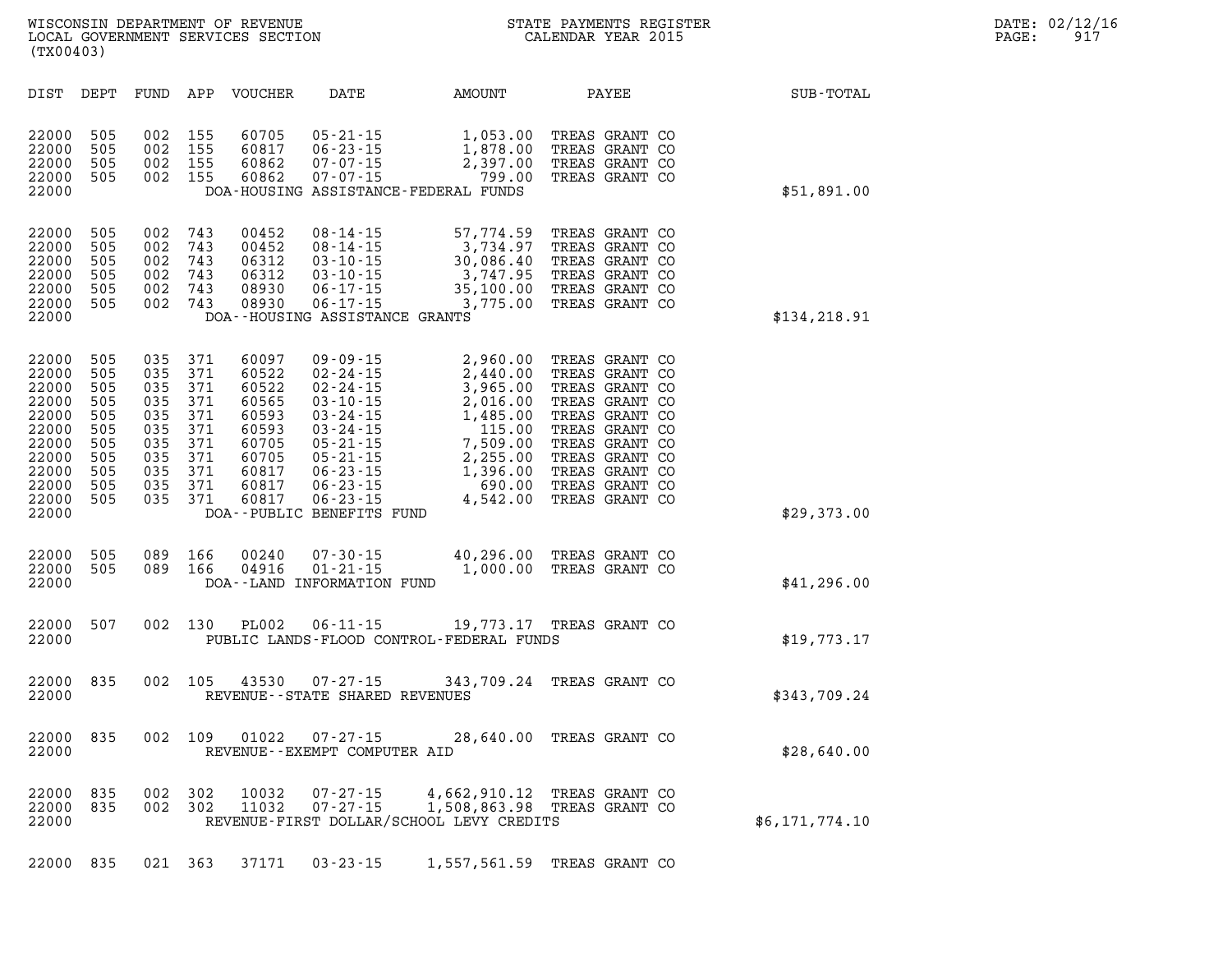| (TX00403)                              |              |     | WISCONSIN DEPARTMENT OF REVENUE<br>LOCAL GOVERNMENT SERVICES SECTION |      |        | STATE PAYMENTS REGISTER<br>CALENDAR YEAR 2015 | DATE: 02/12/16<br>918<br>PAGE: |  |
|----------------------------------------|--------------|-----|----------------------------------------------------------------------|------|--------|-----------------------------------------------|--------------------------------|--|
| DIST                                   | FUND<br>DEPT | APP | VOUCHER                                                              | DATE | AMOUNT | PAYEE                                         | SUB-TOTAL                      |  |
| 22000<br>REVENUE--LOTTERY CREDIT -     |              |     |                                                                      |      |        |                                               | \$1,557,561.59                 |  |
| 22000<br>DISTRICT TOTAL APPROPRIATIONS |              |     |                                                                      |      |        |                                               | \$12,383,400.27                |  |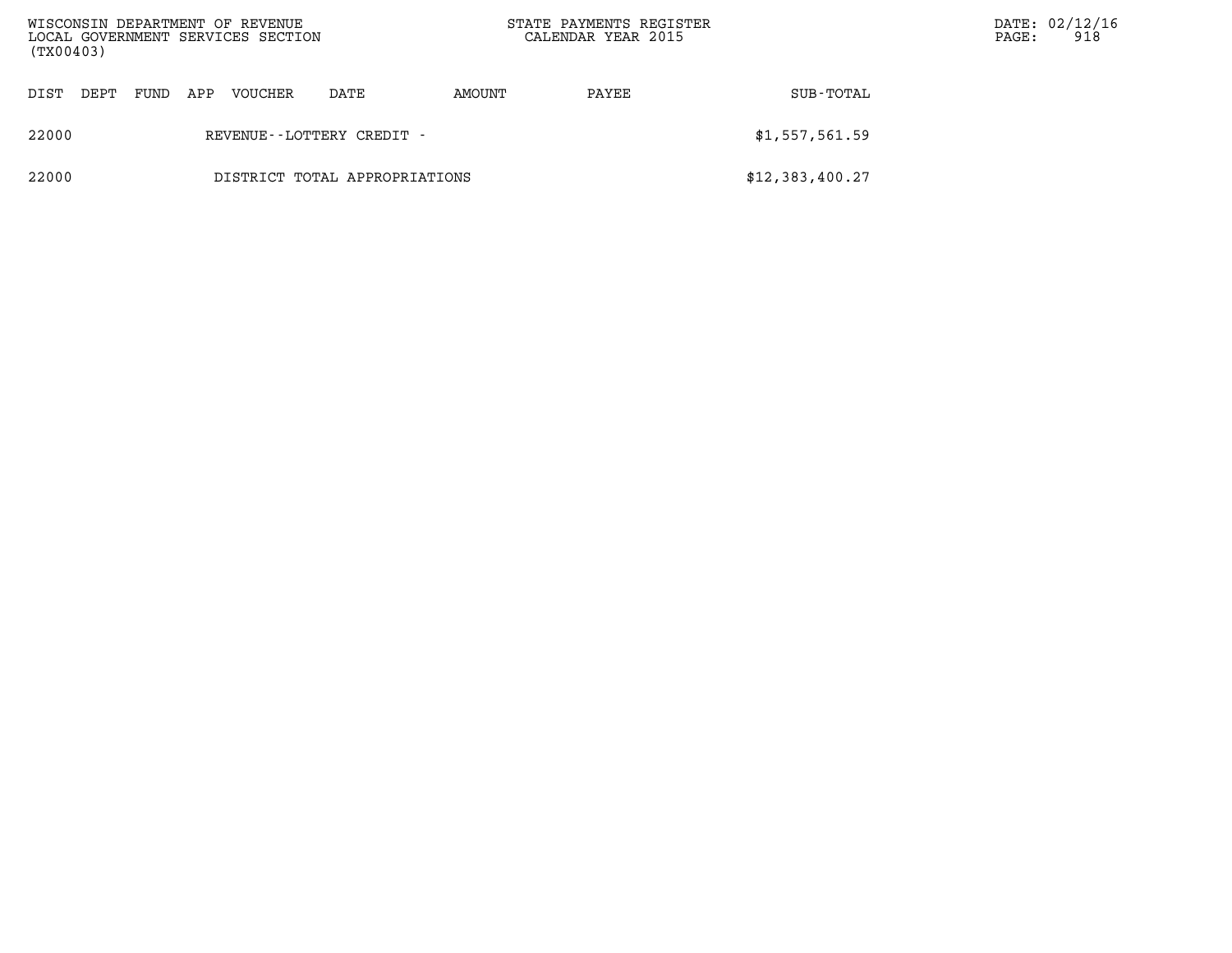| (TX00403)                                             |           |                                          |                            | WISCONSIN DEPARTMENT OF REVENUE<br>LOCAL GOVERNMENT SERVICES SECTION |                                              | STATE PAYMENTS REGISTER<br>CALENDAR YEAR 2015                                                                                                                                   |              | DATE: 02/12/16<br>$\mathtt{PAGE:}$<br>919 |
|-------------------------------------------------------|-----------|------------------------------------------|----------------------------|----------------------------------------------------------------------|----------------------------------------------|---------------------------------------------------------------------------------------------------------------------------------------------------------------------------------|--------------|-------------------------------------------|
|                                                       |           |                                          | DIST DEPT FUND APP VOUCHER | DATE                                                                 | <b>AMOUNT</b>                                | PAYEE                                                                                                                                                                           | SUB-TOTAL    |                                           |
| 22002 165<br>22002                                    |           |                                          |                            |                                                                      | SAFETY/PROF SERV--FIRE INSURANCE DUES        | 002 225 00558 06-25-15 1,605.15 TREAS TN BEETOWN                                                                                                                                | \$1,605.15   |                                           |
| 22002                                                 | 22002 370 |                                          |                            |                                                                      | NAT RESOURCES - - FOREST CROP/MFL/CO FOREST  | 012 571 38907 06-02-15 78.60 TREAS TN BEETOWN                                                                                                                                   | \$78.60      |                                           |
| 22002                                                 | 22002 370 |                                          |                            |                                                                      | NAT RESOURCES - - RU RECYCLING GRANT         | 074 670 42535 05-29-15 519.97 TREAS TN BEETOWN                                                                                                                                  | \$519.97     |                                           |
| 22002 395<br>22002<br>22002 395<br>22002 395<br>22002 | 395       | 011 191<br>011 191<br>011 191<br>011 191 | 38561                      |                                                                      | TRANSPORTATION - - GENERAL TRANSP AIDS - GTA | 01-05-15 32,325.36 TOWN OF BEETOWN<br>46561  04-06-15  32,325.36  TOWN OF BEETOWN<br>54561  07-06-15  32,325.36  TOWN OF BEETOWN<br>66561  10-05-15  32,325.36  TOWN OF BEETOWN | \$129,301.44 |                                           |
| 22002                                                 | 22002 835 |                                          |                            | REVENUE--STATE SHARED REVENUES                                       |                                              | 002 105 43478 07-27-15 9,930.77 TREAS TN BEETOWN                                                                                                                                | \$9,930.77   |                                           |
| 22002                                                 | 22002 835 |                                          |                            | REVENUE--EXEMPT COMPUTER AID                                         |                                              | 002 109 02525 07-27-15 32.00 TREAS TN BEETOWN                                                                                                                                   | \$32.00      |                                           |
| 22002 835<br>22002                                    |           |                                          |                            |                                                                      | DOA-PAYMENT FOR MUNICIPAL SERVICES AID       | 002 501 00002 02-02-15 328.39 TREAS TN BEETOWN                                                                                                                                  | \$328.39     |                                           |
| 22002                                                 |           |                                          |                            | DISTRICT TOTAL APPROPRIATIONS                                        |                                              |                                                                                                                                                                                 | \$141,796.32 |                                           |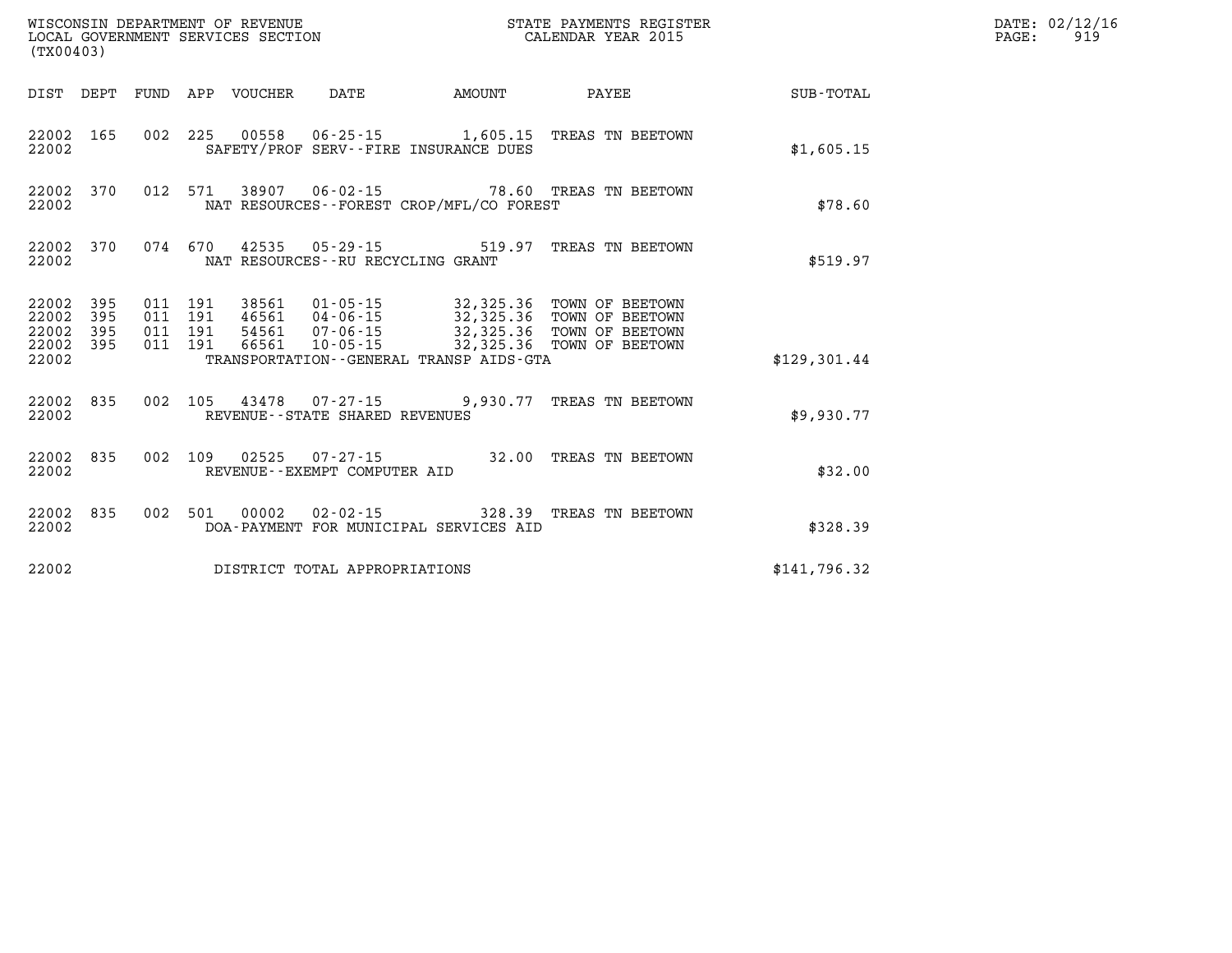| (TX00403)                                         |            |  |                                   |                                             |                                                                                                                                                                                                                                                                                                                                                  |              | DATE: 02/12/16<br>PAGE:<br>920 |
|---------------------------------------------------|------------|--|-----------------------------------|---------------------------------------------|--------------------------------------------------------------------------------------------------------------------------------------------------------------------------------------------------------------------------------------------------------------------------------------------------------------------------------------------------|--------------|--------------------------------|
|                                                   |            |  |                                   | DIST DEPT FUND APP VOUCHER DATE AMOUNT      |                                                                                                                                                                                                                                                                                                                                                  |              |                                |
| 22004                                             | 22004 165  |  |                                   | SAFETY/PROF SERV--FIRE INSURANCE DUES       | 002 225 00559 06-25-15 733.39 TREAS TN BLOOMINGTON                                                                                                                                                                                                                                                                                               | \$733.39     |                                |
| 22004                                             | 22004 370  |  |                                   | NAT RESOURCES - - FOREST CROP/MFL/CO FOREST | 012 571 38908 06-02-15 189.98 TREAS TN BLOOMINGTON                                                                                                                                                                                                                                                                                               | \$189.98     |                                |
| 22004                                             | 22004 370  |  | NAT RESOURCES--RU RECYCLING GRANT |                                             | 074 670 42536 05-29-15 1,301.51 TREAS TN BLOOMINGTON                                                                                                                                                                                                                                                                                             | \$1,301.51   |                                |
| 22004<br>22004<br>22004 395<br>22004 395<br>22004 | 395<br>395 |  |                                   | TRANSPORTATION--GENERAL TRANSP AIDS-GTA     | $\begin{array}{cccc} 011 & 191 & 38562 & 01\cdot 05\cdot 15 & 24\,, 387\,.15 & \textrm{TOWN OF BLOOMINGTON} \\ 011 & 191 & 46562 & 04\cdot 06\cdot 15 & 24\,, 387\,.15 & \textrm{TOWN OF BLOOMINGTON} \\ 011 & 191 & 54562 & 07\cdot 06\cdot 15 & 24\,, 387\,.15 & \textrm{TOWN OF BLOOMINGTON} \\ 011 & 191 & 66562 & 10\cdot 05\cdot 15 & 24\$ | \$97,548.60  |                                |
| 22004                                             | 22004 835  |  | REVENUE--STATE SHARED REVENUES    |                                             | 002 105 43479 07-27-15 3,178.94 TREAS TN BLOOMINGTON                                                                                                                                                                                                                                                                                             | \$3,178.94   |                                |
| 22004 835<br>22004                                |            |  | REVENUE--EXEMPT COMPUTER AID      |                                             | 002 109 02526 07-27-15 4.00 TREAS TN BLOOMINGTON                                                                                                                                                                                                                                                                                                 | \$4.00       |                                |
| 22004 835<br>22004                                |            |  |                                   | DOA-PAYMENT FOR MUNICIPAL SERVICES AID      | 002 501 00002 02-02-15 113.55 TREAS TN BLOOMINGTON                                                                                                                                                                                                                                                                                               | \$113.55     |                                |
| 22004                                             |            |  | DISTRICT TOTAL APPROPRIATIONS     |                                             |                                                                                                                                                                                                                                                                                                                                                  | \$103,069.97 |                                |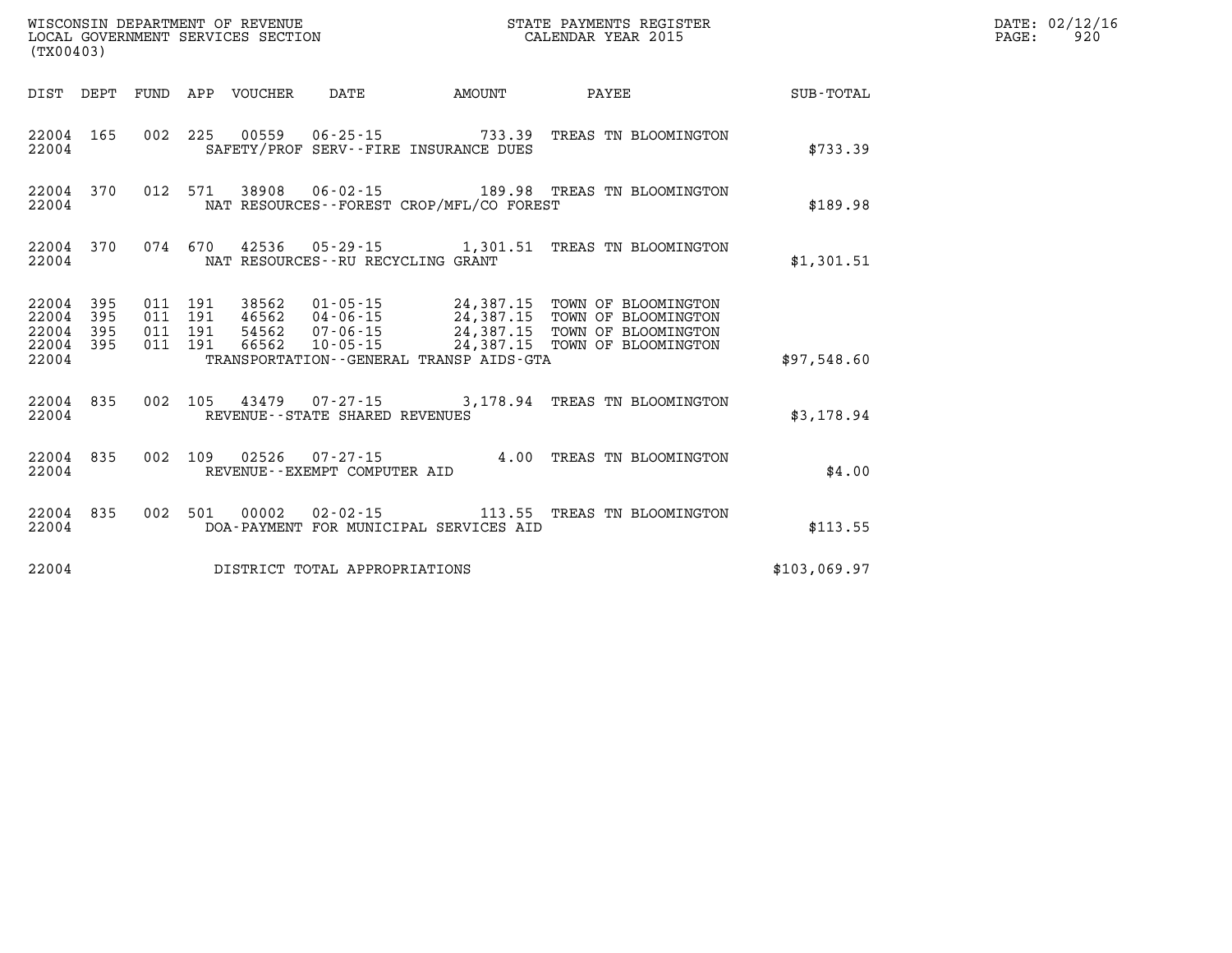| (TX00403)                                                               |                   |                                                                |     |                                 |                                                   |                                             | WISCONSIN DEPARTMENT OF REVENUE<br>LOCAL GOVERNMENT SERVICES SECTION<br>(TYOO403)<br>(TYOO403)                                                                                           |                        | DATE: 02/12/16<br>$\mathtt{PAGE:}$<br>921 |
|-------------------------------------------------------------------------|-------------------|----------------------------------------------------------------|-----|---------------------------------|---------------------------------------------------|---------------------------------------------|------------------------------------------------------------------------------------------------------------------------------------------------------------------------------------------|------------------------|-------------------------------------------|
|                                                                         |                   |                                                                |     | DIST DEPT FUND APP VOUCHER DATE |                                                   |                                             |                                                                                                                                                                                          | AMOUNT PAYEE SUB-TOTAL |                                           |
| 22006 165<br>22006                                                      |                   | 002 225                                                        |     |                                 |                                                   | SAFETY/PROF SERV--FIRE INSURANCE DUES       | 00560  06-25-15   1,000.26  TREAS TN BOSCOBEL                                                                                                                                            | \$1,000.26             |                                           |
| 22006                                                                   | 22006 370         | 000 001                                                        |     |                                 |                                                   | NAT RESOURCES-SEVERANCE/YIELD/WITHDRAWAL    | 04DNR  06-03-15  75.48 TREAS TOWN BOSCOBEL                                                                                                                                               | \$75.48                |                                           |
| 22006 370<br>22006 370<br>22006<br>22006<br>22006<br>22006 370<br>22006 | 370<br>370<br>370 | 002 503<br>002 503<br>002 503<br>002 503<br>002 503<br>002 503 |     |                                 |                                                   | NAT RESOURCES--AIDS IN LIEU OF TAXES        | 983.27 TOWN SHARE                                                                                                                                                                        | \$19, 114.92           |                                           |
| 22006                                                                   | 22006 370         |                                                                |     |                                 |                                                   | NAT RESOURCES - - FOREST CROP/MFL/CO FOREST | 012 571 38909 06-02-15 95.86 TREAS TN BOSCOBEL                                                                                                                                           | \$95.86                |                                           |
| 22006 370<br>22006 370<br>22006                                         | 22006 370         | 012 579<br>012 579<br>012 579                                  |     | 20233<br>20233<br>20233         |                                                   | NAT RESOURCES -- AIDS IN LIEU OF TAXES      | 04-03-15 116.03 TREAS TN BOSCOBEL<br>04-03-15 820.23 TREAS TN BOSCOBEL<br>04-03-15 62.47 TREAS TN BOSCOBEL                                                                               | \$998.73               |                                           |
| 22006                                                                   | 22006 370         | 074 670                                                        |     |                                 | NAT RESOURCES - - RU RECYCLING GRANT              |                                             | 42537 05-29-15 1,236.52 TREAS TN BOSCOBEL                                                                                                                                                | \$1,236.52             |                                           |
| 22006 395<br>22006 395<br>22006<br>22006 395<br>22006                   | 395               | 011 191<br>011 191<br>011 191<br>011 191                       |     |                                 |                                                   | TRANSPORTATION--GENERAL TRANSP AIDS-GTA     | 38563  01-05-15  3,440.62  TOWN OF BOSCOBEL<br>46563  04-06-15  3,440.62  TOWN OF BOSCOBEL<br>54563  07-06-15  3,440.62  TOWN OF BOSCOBEL<br>66563  10-05-15  3,440.64  TOWN OF BOSCOBEL | \$13,762.50            |                                           |
| 22006                                                                   | 22006 835         |                                                                |     |                                 | REVENUE--STATE SHARED REVENUES                    |                                             | 002 105 43480 07-27-15 7,105.96 TREAS TN BOSCOBEL                                                                                                                                        | \$7,105.96             |                                           |
| 22006<br>22006                                                          | 835               | 002                                                            | 109 | 02527                           | $07 - 27 - 15$<br>REVENUE - - EXEMPT COMPUTER AID |                                             | 10.00 TREAS TN BOSCOBEL                                                                                                                                                                  | \$10.00                |                                           |
| 22006<br>22006                                                          | 835               | 021                                                            | 363 | 35632                           | $03 - 23 - 15$<br>REVENUE--LOTTERY CREDIT -       | 364.83                                      | TREAS TN BOSCOBEL                                                                                                                                                                        | \$364.83               |                                           |
| 22006                                                                   |                   |                                                                |     |                                 | DISTRICT TOTAL APPROPRIATIONS                     |                                             |                                                                                                                                                                                          | \$43,765.06            |                                           |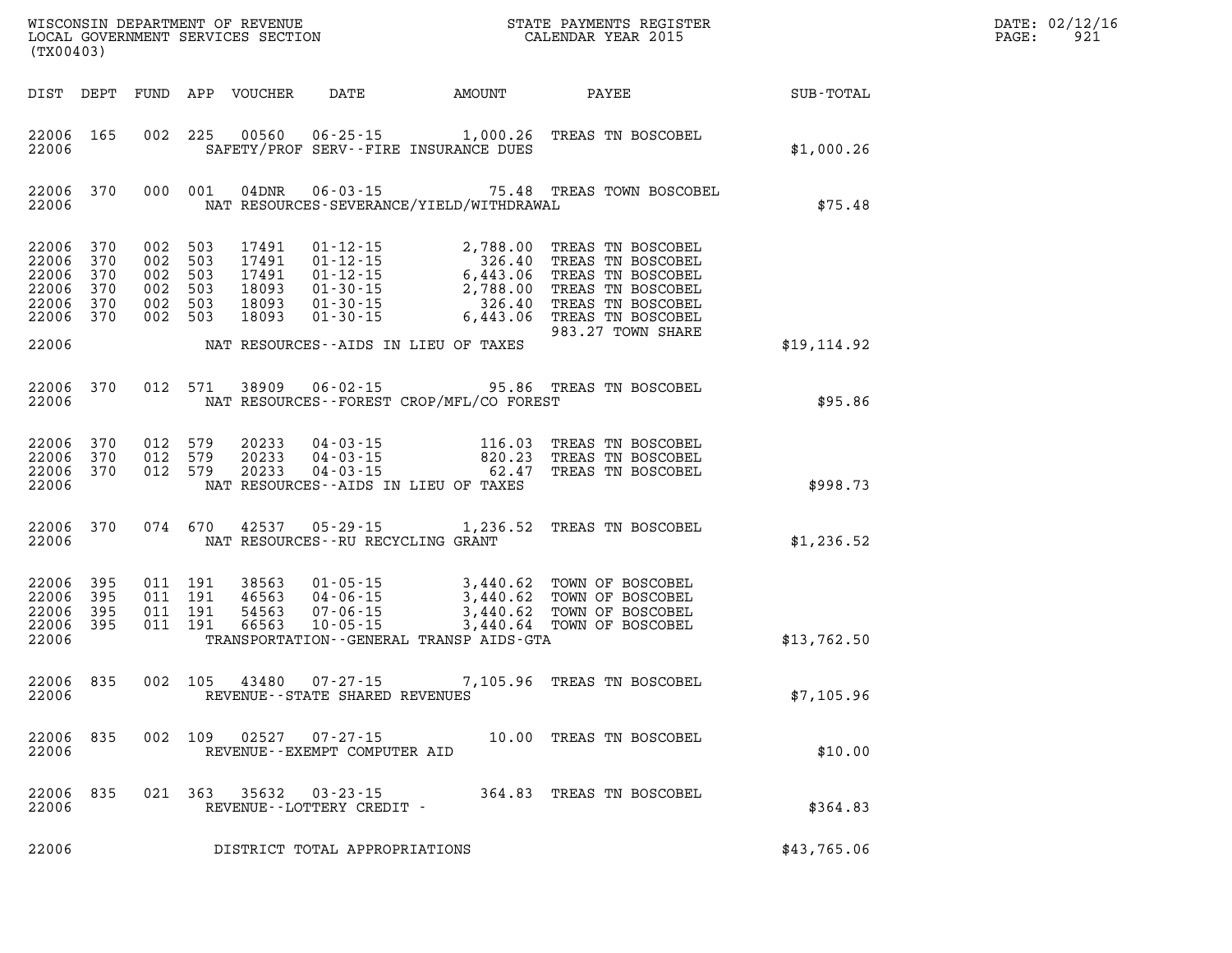| DATE: | 02/12/16 |
|-------|----------|
| PAGE: | 922      |

| (TX00403)                                 |                          |                          |                          | WISCONSIN DEPARTMENT OF REVENUE<br>LOCAL GOVERNMENT SERVICES SECTION |                                                                      |                                                                                             | STATE PAYMENTS REGISTER<br>CALENDAR YEAR 2015                                    |             |  |  |
|-------------------------------------------|--------------------------|--------------------------|--------------------------|----------------------------------------------------------------------|----------------------------------------------------------------------|---------------------------------------------------------------------------------------------|----------------------------------------------------------------------------------|-------------|--|--|
| DIST                                      | DEPT                     | FUND                     | APP                      | VOUCHER                                                              | DATE                                                                 | AMOUNT                                                                                      | PAYEE                                                                            | SUB-TOTAL   |  |  |
| 22008<br>22008                            | 165                      | 002                      | 225                      | 00561                                                                | $06 - 25 - 15$                                                       | 936.34<br>SAFETY/PROF SERV--FIRE INSURANCE DUES                                             | TREAS TN CASSVILLE                                                               | \$936.34    |  |  |
| 22008                                     | 370                      | 002                      | 503                      | 17492                                                                | $01 - 12 - 15$                                                       | 3,821.14                                                                                    | TREAS TN CASSVILLE<br>557.49 TOWN SHARE                                          |             |  |  |
| 22008                                     |                          |                          |                          |                                                                      |                                                                      | NAT RESOURCES -- AIDS IN LIEU OF TAXES                                                      |                                                                                  | \$3,821.14  |  |  |
| 22008<br>22008                            | 370                      | 012                      | 571                      | 38910                                                                | $06 - 02 - 15$                                                       | NAT RESOURCES - - FOREST CROP/MFL/CO FOREST                                                 | 57.77 TREAS TN CASSVILLE                                                         | \$57.77     |  |  |
| 22008<br>22008<br>22008                   | 370<br>370               | 012<br>012               | 579<br>579               | 20234<br>20234                                                       | $04 - 03 - 15$<br>$04 - 03 - 15$                                     | 530.20<br>88.99<br>NAT RESOURCES -- AIDS IN LIEU OF TAXES                                   | TREAS TN CASSVILLE<br>TREAS TN CASSVILLE                                         | \$619.19    |  |  |
| 22008<br>22008                            | 370                      | 074                      | 670                      | 42538                                                                | $05 - 29 - 15$<br>NAT RESOURCES - - RU RECYCLING GRANT               | 814.04                                                                                      | TREAS TN CASSVILLE                                                               | \$814.04    |  |  |
| 22008<br>22008<br>22008<br>22008<br>22008 | 395<br>395<br>395<br>395 | 011<br>011<br>011<br>011 | 191<br>191<br>191<br>191 | 38564<br>46564<br>54564<br>66564                                     | $01 - 05 - 15$<br>$04 - 06 - 15$<br>$07 - 06 - 15$<br>$10 - 05 - 15$ | 14,588.25<br>14,588.25<br>14,588.25<br>14,588.25<br>TRANSPORTATION--GENERAL TRANSP AIDS-GTA | TOWN OF CASSVILLE<br>TOWN OF CASSVILLE<br>TOWN OF CASSVILLE<br>TOWN OF CASSVILLE | \$58,353.00 |  |  |
| 22008<br>22008                            | 835                      | 002                      | 105                      | 43481                                                                | $07 - 27 - 15$<br>REVENUE - - STATE SHARED REVENUES                  | 9,740.24                                                                                    | TREAS TN CASSVILLE                                                               | \$9,740.24  |  |  |
| 22008<br>22008                            | 835                      | 002                      | 109                      | 02528                                                                | $07 - 27 - 15$<br>REVENUE--EXEMPT COMPUTER AID                       | 853.00                                                                                      | TREAS TN CASSVILLE                                                               | \$853.00    |  |  |
| 22008<br>22008                            | 835                      | 002                      | 501                      | 00002                                                                | $02 - 02 - 15$                                                       | 220.73<br>DOA-PAYMENT FOR MUNICIPAL SERVICES AID                                            | TREAS TN CASSVILLE                                                               | \$220.73    |  |  |
| 22008                                     |                          |                          |                          |                                                                      | DISTRICT TOTAL APPROPRIATIONS                                        |                                                                                             |                                                                                  | \$75,415.45 |  |  |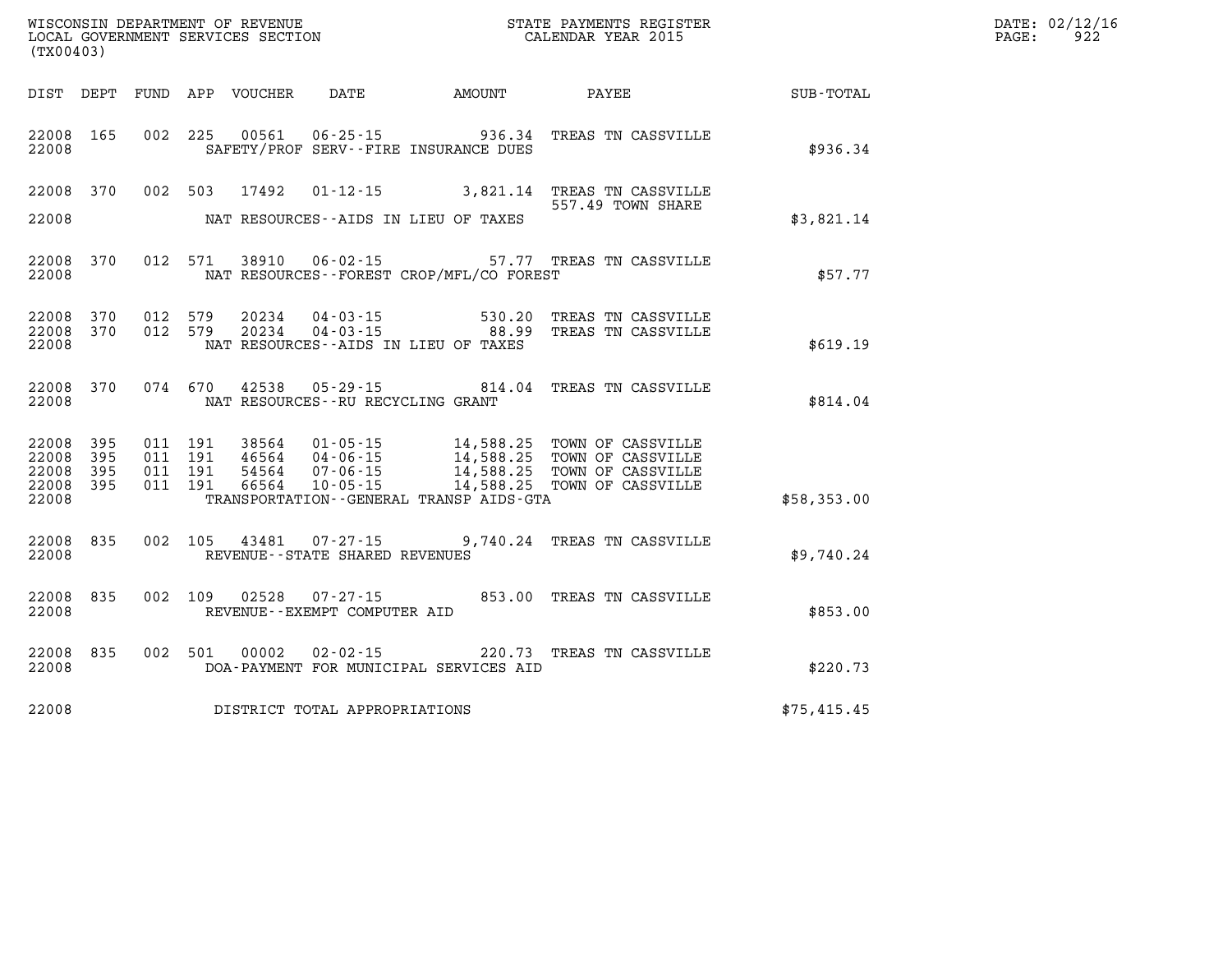| WISCONSIN DEPARTMENT OF REVENUE | PAYMENTS REGISTER :<br>3TATE | DATE: | 02/12/16 |
|---------------------------------|------------------------------|-------|----------|
| LOCAL                           |                              |       | ے و      |
| GOVERNMENT SERVICES SECTION     | CALENDAR YEAR 2015           | PAGE  |          |

|              |                                                                                          |                                                       |                                                                      |                                  |                          |                          |                          | (TX00403)                        |
|--------------|------------------------------------------------------------------------------------------|-------------------------------------------------------|----------------------------------------------------------------------|----------------------------------|--------------------------|--------------------------|--------------------------|----------------------------------|
| SUB-TOTAL    | PAYEE                                                                                    | AMOUNT                                                | DATE                                                                 | VOUCHER                          | APP                      | FUND                     | DEPT                     | DIST                             |
| \$551.28     | TREAS TN CASTLE ROCK                                                                     | 551.28<br>SAFETY/PROF SERV--FIRE INSURANCE DUES       | $06 - 25 - 15$                                                       | 00562                            | 225                      | 002                      | 165                      | 22010<br>22010                   |
|              | TREAS TN CASTLE ROCK<br>TREAS TN CASTLE ROCK<br>7048.65 TOWN SHARE                       | 11,516.49<br>15,342.32                                | $01 - 12 - 15$<br>$01 - 12 - 15$                                     | 17493<br>17493                   | 503<br>503               | 002<br>002               | 370<br>370               | 22010<br>22010                   |
| \$26,858.81  |                                                                                          | NAT RESOURCES--AIDS IN LIEU OF TAXES                  |                                                                      |                                  |                          |                          |                          | 22010                            |
| \$285.03     | 285.03 TREAS TN CASTLE ROCK                                                              | NAT RESOURCES - - FOREST CROP/MFL/CO FOREST           | $06 - 02 - 15$                                                       | 38911                            | 571                      | 012                      | 370                      | 22010<br>22010                   |
| \$1.25       | TREAS TN CASTLE ROCK                                                                     | 1.25<br>NAT RESOURCES--AIDS IN LIEU OF TAXES          | $04 - 03 - 15$                                                       | 20235                            | 579                      | 012                      | 370                      | 22010<br>22010                   |
| \$375.71     | TREAS TN CASTLE ROCK                                                                     | 375.71                                                | $05 - 29 - 15$<br>NAT RESOURCES - - RU RECYCLING GRANT               | 42539                            | 074 670                  |                          | 370                      | 22010<br>22010                   |
|              | TOWN OF CASTLE ROCK<br>TOWN OF CASTLE ROCK<br>TOWN OF CASTLE ROCK<br>TOWN OF CASTLE ROCK | 16,757.22<br>16,757.22<br>16,757.22<br>16,757.22      | $01 - 05 - 15$<br>$04 - 06 - 15$<br>$07 - 06 - 15$<br>$10 - 05 - 15$ | 38565<br>46565<br>54565<br>66565 | 191<br>191<br>191<br>191 | 011<br>011<br>011<br>011 | 395<br>395<br>395<br>395 | 22010<br>22010<br>22010<br>22010 |
| \$67,028.88  |                                                                                          | TRANSPORTATION--GENERAL TRANSP AIDS-GTA               |                                                                      |                                  |                          |                          |                          | 22010                            |
| \$40,000.00  | TREAS TN CASTLE ROCK                                                                     | 40,000.00<br>TRANSPORTATION - - LRIP/TRIP/MSIP GRANTS | 07-08-15                                                             | 53186                            | 278                      | 011                      | 395                      | 22010<br>22010                   |
| \$3,999.46   | TREAS TN CASTLE ROCK                                                                     | 3,999.46                                              | $07 - 27 - 15$<br>REVENUE - - STATE SHARED REVENUES                  | 43482                            | 105                      | 002                      | 835                      | 22010<br>22010                   |
| \$3.00       | TREAS TN CASTLE ROCK                                                                     | 3.00                                                  | $07 - 27 - 15$<br>REVENUE--EXEMPT COMPUTER AID                       | 02529                            | 109                      | 002                      | 835                      | 22010<br>22010                   |
| \$139,103.42 |                                                                                          |                                                       | DISTRICT TOTAL APPROPRIATIONS                                        |                                  |                          |                          |                          | 22010                            |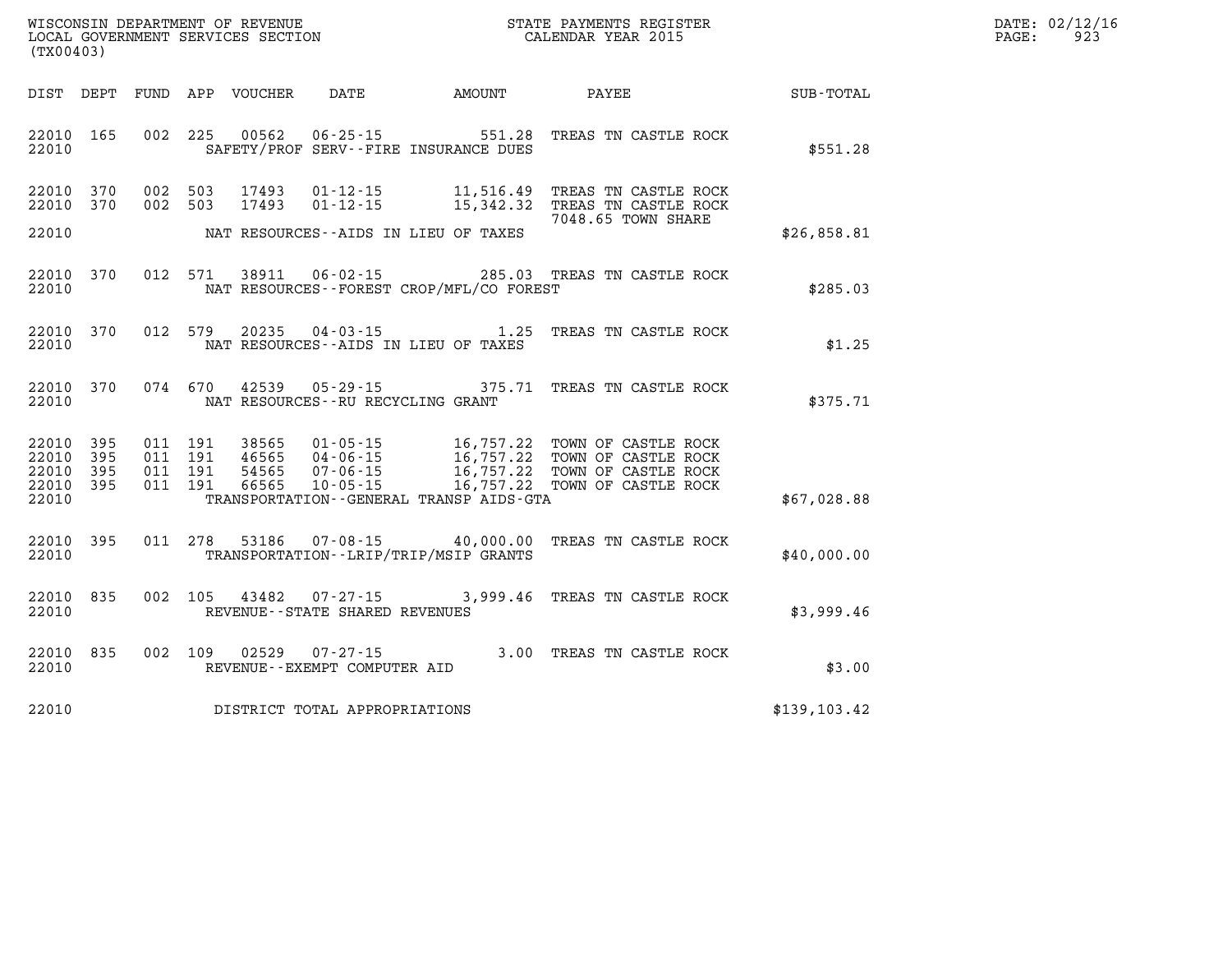| (TX00403)               |                   |  |                  |                                   |                                             | STATE PAYMENTS REGISTER                                                                                                                                                                                                                     |              | DATE: 02/12/16<br>$\mathtt{PAGE:}$<br>924 |
|-------------------------|-------------------|--|------------------|-----------------------------------|---------------------------------------------|---------------------------------------------------------------------------------------------------------------------------------------------------------------------------------------------------------------------------------------------|--------------|-------------------------------------------|
| DIST DEPT               |                   |  | FUND APP VOUCHER | DATE                              | <b>AMOUNT</b>                               | <b>PAYEE</b>                                                                                                                                                                                                                                | SUB-TOTAL    |                                           |
| 22012 165<br>22012      |                   |  |                  |                                   | SAFETY/PROF SERV--FIRE INSURANCE DUES       | 002 225 00563 06-25-15 1,085.01 TREAS TN CLIFTON                                                                                                                                                                                            | \$1,085.01   |                                           |
| 22012<br>22012          | 370               |  |                  |                                   | NAT RESOURCES - - FOREST CROP/MFL/CO FOREST | 012 571 38912 06-02-15 118.21 TREAS TN CLIFTON                                                                                                                                                                                              | \$118.21     |                                           |
| 22012<br>22012          | 370               |  |                  | NAT RESOURCES--RU RECYCLING GRANT |                                             | 074 670 42540 05-29-15 1,135.06 TREAS TN CLIFTON                                                                                                                                                                                            | \$1,135.06   |                                           |
| 22012<br>22012<br>22012 | 395<br>395<br>395 |  |                  |                                   |                                             | 011  191  38566  01-05-15  25,438.60  TOWN OF CLIFTON<br>011 191 46566 04-06-15<br>011 191 54566 07-06-15 25,438.60 TOWN OF CLIFTON<br>011 191 66566 10-05-15 25,438.60 TOWN OF CLIFTON<br>011 191 66566 10-05-15 25,438.62 TOWN OF CLIFTON |              |                                           |
| 22012 395<br>22012      |                   |  |                  |                                   | TRANSPORTATION--GENERAL TRANSP AIDS-GTA     |                                                                                                                                                                                                                                             | \$101,754.42 |                                           |
| 22012 835<br>22012      |                   |  |                  | REVENUE--STATE SHARED REVENUES    |                                             | 002 105 43483 07-27-15 6,230.74 TREAS TN CLIFTON                                                                                                                                                                                            | \$6,230.74   |                                           |
| 22012<br>22012          | 835               |  |                  | REVENUE--EXEMPT COMPUTER AID      |                                             | 002 109 02530 07-27-15 26.00 TREAS TN CLIFTON                                                                                                                                                                                               | \$26.00      |                                           |
| 22012                   |                   |  |                  | DISTRICT TOTAL APPROPRIATIONS     |                                             |                                                                                                                                                                                                                                             | \$110,349.44 |                                           |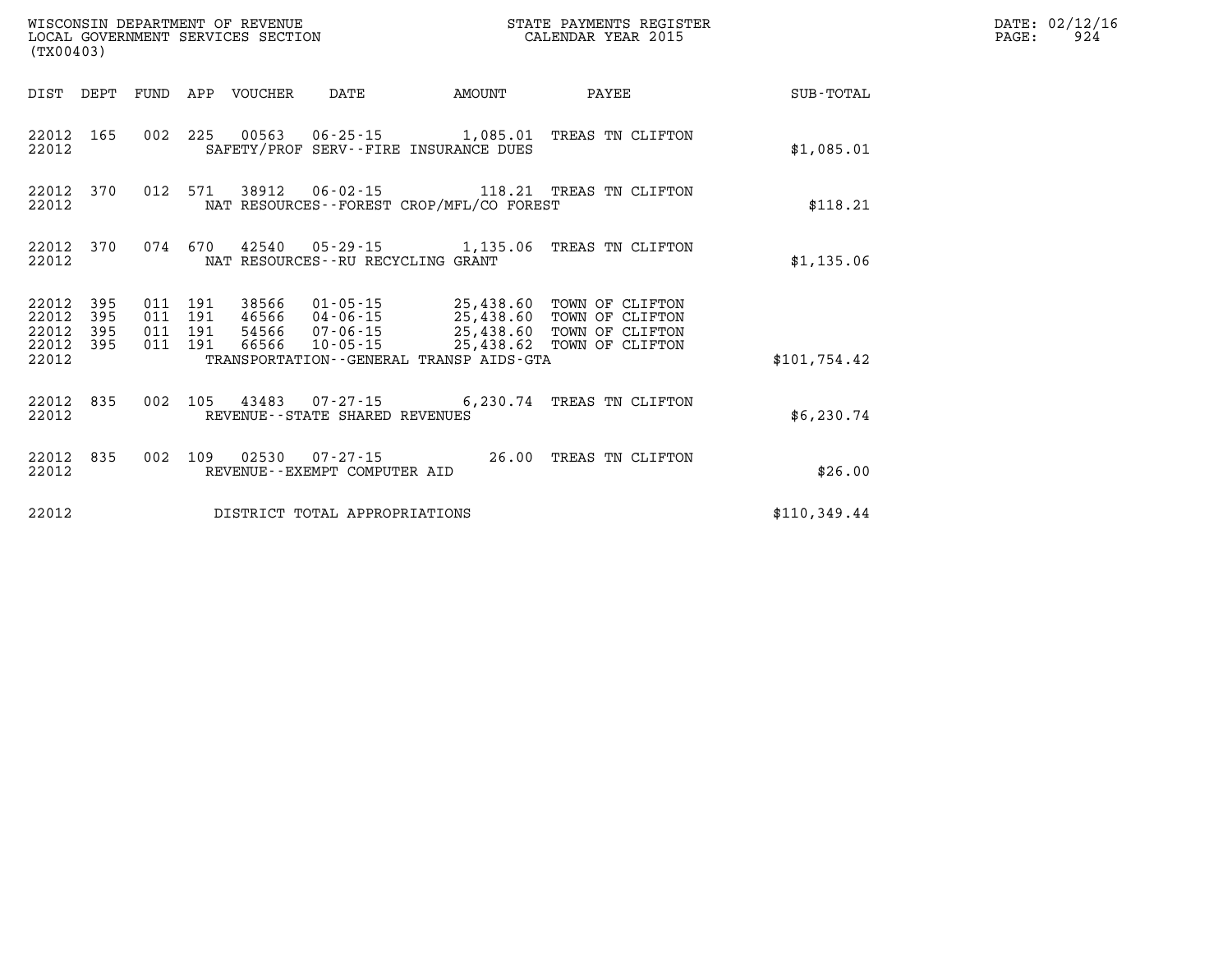| (TX00403)                                 |                          |                           |                | WISCONSIN DEPARTMENT OF REVENUE<br>LOCAL GOVERNMENT SERVICES SECTION |                                     |                                             | STATE PAYMENTS REGISTER<br>CALENDAR YEAR 2015                                                                                                                                                    |              | DATE: 02/12/16<br>PAGE:<br>925 |
|-------------------------------------------|--------------------------|---------------------------|----------------|----------------------------------------------------------------------|-------------------------------------|---------------------------------------------|--------------------------------------------------------------------------------------------------------------------------------------------------------------------------------------------------|--------------|--------------------------------|
| DIST DEPT                                 |                          |                           |                | FUND APP VOUCHER                                                     | DATE                                | AMOUNT                                      | PAYEE                                                                                                                                                                                            | SUB-TOTAL    |                                |
| 22014 165<br>22014                        |                          |                           |                |                                                                      |                                     | SAFETY/PROF SERV--FIRE INSURANCE DUES       | 002 225 00564 06-25-15 1,478.03 TREAS TN ELLENBORO                                                                                                                                               | \$1,478.03   |                                |
| 22014 370<br>22014                        |                          | 012                       |                | 571 38913                                                            |                                     | NAT RESOURCES - - FOREST CROP/MFL/CO FOREST | 06-02-15 44.35 TREAS TN ELLENBORO                                                                                                                                                                | \$44.35      |                                |
| 22014 370<br>22014                        |                          |                           |                | 074 670 42541                                                        | NAT RESOURCES -- RU RECYCLING GRANT |                                             |                                                                                                                                                                                                  | \$843.37     |                                |
| 22014<br>22014<br>22014<br>22014<br>22014 | 395<br>395<br>395<br>395 | 011<br>011 191<br>011 191 | 191<br>011 191 |                                                                      |                                     | TRANSPORTATION--GENERAL TRANSP AIDS-GTA     | 38567  01-05-15  25,576.23  TOWN OF ELLENBORO<br>46567  04-06-15  25,576.23  TOWN OF ELLENBORO<br>54567  07-06-15  25,576.23  TOWN OF ELLENBORO<br>66567  10-05-15  25,576.23  TOWN OF ELLENBORO | \$102,304.92 |                                |
| 22014 835<br>22014                        |                          | 002                       |                |                                                                      | REVENUE--STATE SHARED REVENUES      |                                             | 105 43484 07-27-15 7,023.89 TREAS TN ELLENBORO                                                                                                                                                   | \$7,023.89   |                                |
| 22014                                     |                          |                           |                |                                                                      | DISTRICT TOTAL APPROPRIATIONS       |                                             |                                                                                                                                                                                                  | \$111,694.56 |                                |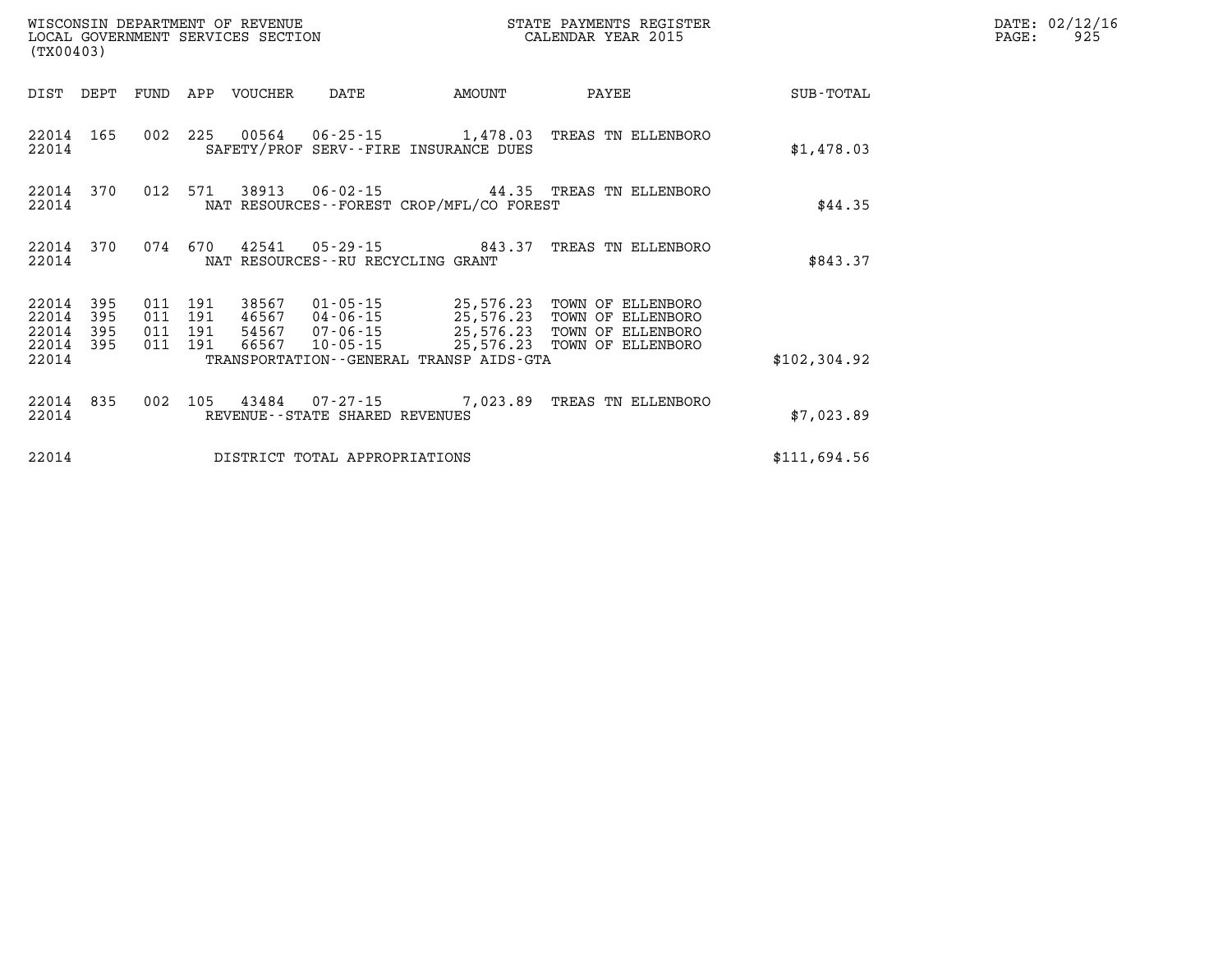| WISCONSIN DEPARTMENT OF REVENUE<br>LOCAL GOVERNMENT SERVICES SECTION<br>(TX00403) |                   |                               |         |                  |                                   |                                             | STATE PAYMENTS REGISTER<br>CALENDAR YEAR 2015                                                                                                                    |             | DATE: 02/12/16<br>926<br>PAGE: |
|-----------------------------------------------------------------------------------|-------------------|-------------------------------|---------|------------------|-----------------------------------|---------------------------------------------|------------------------------------------------------------------------------------------------------------------------------------------------------------------|-------------|--------------------------------|
| DIST DEPT                                                                         |                   |                               |         | FUND APP VOUCHER | DATE                              | AMOUNT                                      | PAYEE                                                                                                                                                            | SUB-TOTAL   |                                |
| 22016 165<br>22016                                                                |                   |                               |         |                  |                                   | SAFETY/PROF SERV--FIRE INSURANCE DUES       | 002 225 00565 06-25-15 1,158.53 TREAS TN FENNIMORE                                                                                                               | \$1,158.53  |                                |
| 22016 370<br>22016                                                                |                   |                               |         |                  |                                   | NAT RESOURCES - - FOREST CROP/MFL/CO FOREST | 012 571 38914 06-02-15 25.44 TREAS TN FENNIMORE                                                                                                                  | \$25.44     |                                |
| 22016 370<br>22016                                                                |                   |                               |         |                  | NAT RESOURCES--RU RECYCLING GRANT |                                             | 074 670 42542 05-29-15 1,582.90 TREAS TN FENNIMORE                                                                                                               | \$1,582.90  |                                |
| 22016<br>22016<br>22016                                                           | 395<br>395<br>395 | 011 191<br>011 191<br>011 191 |         | 38568            |                                   |                                             | 01-05-15 20,076.73 TOWN OF FENNIMORE<br>46568   04-06-15<br>54568   07-06-15   20,076.73   TOWN OF FENNIMORE<br>66568   10-05-15   20,076.73   TOWN OF FENNIMORE |             |                                |
| 22016 395<br>22016                                                                |                   |                               | 011 191 |                  |                                   | TRANSPORTATION--GENERAL TRANSP AIDS-GTA     |                                                                                                                                                                  | \$80,306.94 |                                |
| 22016 835<br>22016                                                                |                   |                               |         |                  | REVENUE - - STATE SHARED REVENUES |                                             | 002 105 43485 07-27-15 4,304.31 TREAS TN FENNIMORE                                                                                                               | \$4,304.31  |                                |
| 22016 835<br>22016                                                                |                   |                               |         |                  | REVENUE--EXEMPT COMPUTER AID      |                                             | 002 109 02531 07-27-15 16.00 TREAS TN FENNIMORE                                                                                                                  | \$16.00     |                                |
| 22016                                                                             |                   |                               |         |                  | DISTRICT TOTAL APPROPRIATIONS     |                                             |                                                                                                                                                                  | \$87,394.12 |                                |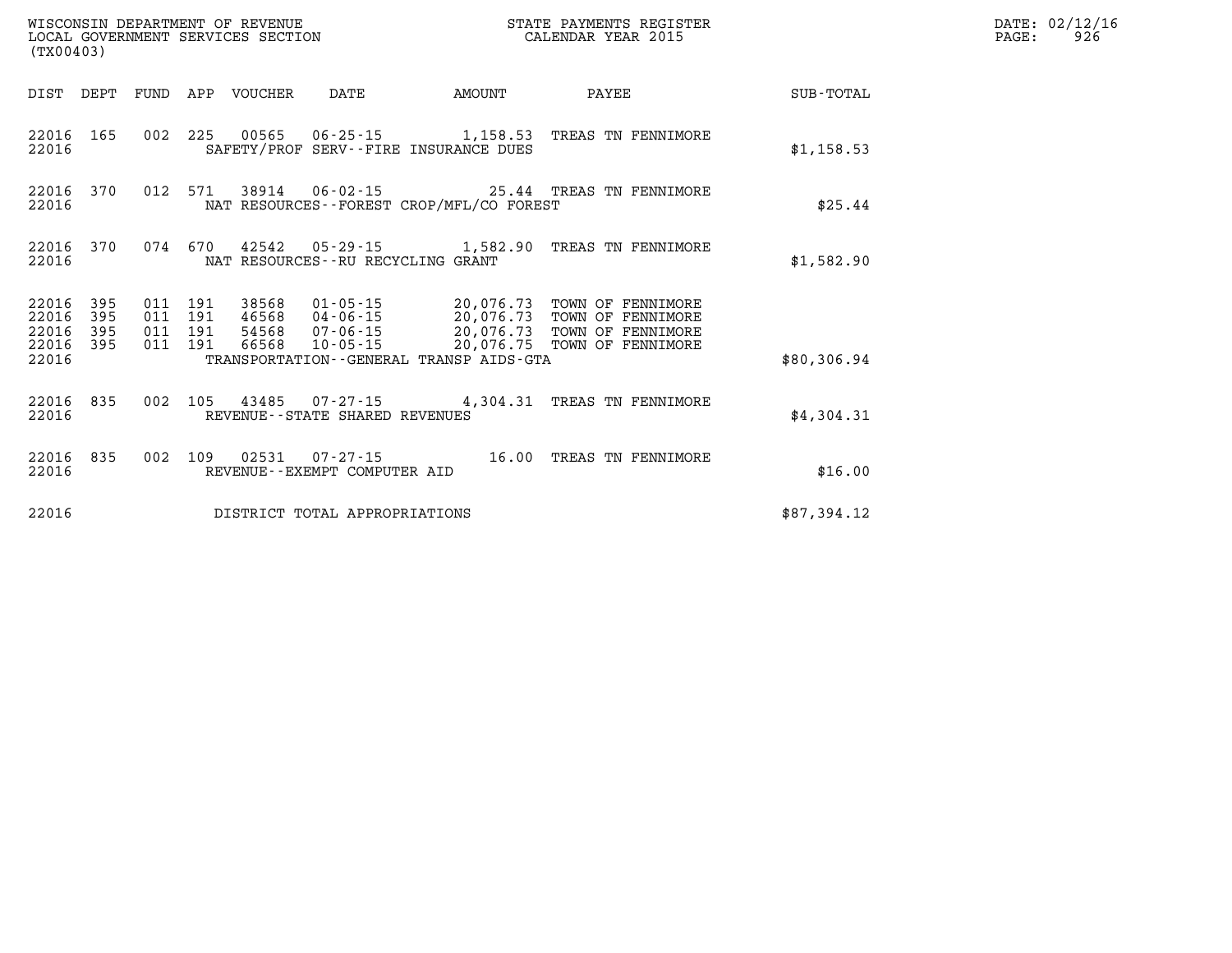| (TX00403)                   |                               |         |                    |                                 | WISCONSIN DEPARTMENT OF REVENUE<br>LOCAL GOVERNMENT SERVICES SECTION |                                             | STATE PAYMENTS REGISTER<br>CALENDAR YEAR 2015                                                                                                                                                  |              | DATE: 02/12/16<br>PAGE:<br>927 |
|-----------------------------|-------------------------------|---------|--------------------|---------------------------------|----------------------------------------------------------------------|---------------------------------------------|------------------------------------------------------------------------------------------------------------------------------------------------------------------------------------------------|--------------|--------------------------------|
|                             |                               |         |                    | DIST DEPT FUND APP VOUCHER DATE |                                                                      | AMOUNT                                      | PAYEE                                                                                                                                                                                          | SUB-TOTAL    |                                |
| 22018                       | 22018 165                     |         |                    |                                 |                                                                      | SAFETY/PROF SERV--FIRE INSURANCE DUES       | 002 225 00566 06-25-15 896.96 TREAS TN GLEN HAVEN                                                                                                                                              | \$896.96     |                                |
| 22018                       | 22018 370                     |         |                    |                                 |                                                                      | NAT RESOURCES - - FOREST CROP/MFL/CO FOREST | 012 571 38915 06-02-15 92.33 TREAS TN GLEN HAVEN                                                                                                                                               | \$92.33      |                                |
| 22018                       | 22018 370                     |         |                    |                                 | NAT RESOURCES - - RU RECYCLING GRANT                                 |                                             | 074 670 42543 05-29-15 1,847.64 TREAS TN GLEN HAVEN                                                                                                                                            | \$1,847.64   |                                |
| 22018 395<br>22018<br>22018 | 395<br>395                    | 011 191 | 011 191<br>011 191 |                                 |                                                                      |                                             | 38569  01-05-15  27,893.83  TOWN OF GLEN HAVEN<br>46569 04-06-15 27,893.83 TOWN OF GLEN HAVEN<br>54569 07-06-15 27,893.83 TOWN OF GLEN HAVEN<br>66569  10-05-15  27,893.85  TOWN OF GLEN HAVEN |              |                                |
| 22018 395<br>22018          |                               |         | 011 191            |                                 |                                                                      | TRANSPORTATION--GENERAL TRANSP AIDS-GTA     |                                                                                                                                                                                                | \$111.575.34 |                                |
| 22018                       | 22018 835                     |         |                    |                                 | REVENUE - - STATE SHARED REVENUES                                    |                                             | 002 105 43486 07-27-15 4,509.67 TREAS TN GLEN HAVEN                                                                                                                                            | \$4.509.67   |                                |
| 22018                       | 22018 835                     |         |                    |                                 | REVENUE--EXEMPT COMPUTER AID                                         |                                             | 002 109 02532 07-27-15 48.00 TREAS TN GLEN HAVEN                                                                                                                                               | \$48.00      |                                |
| 22018                       | DISTRICT TOTAL APPROPRIATIONS |         |                    |                                 |                                                                      |                                             |                                                                                                                                                                                                | \$118,969.94 |                                |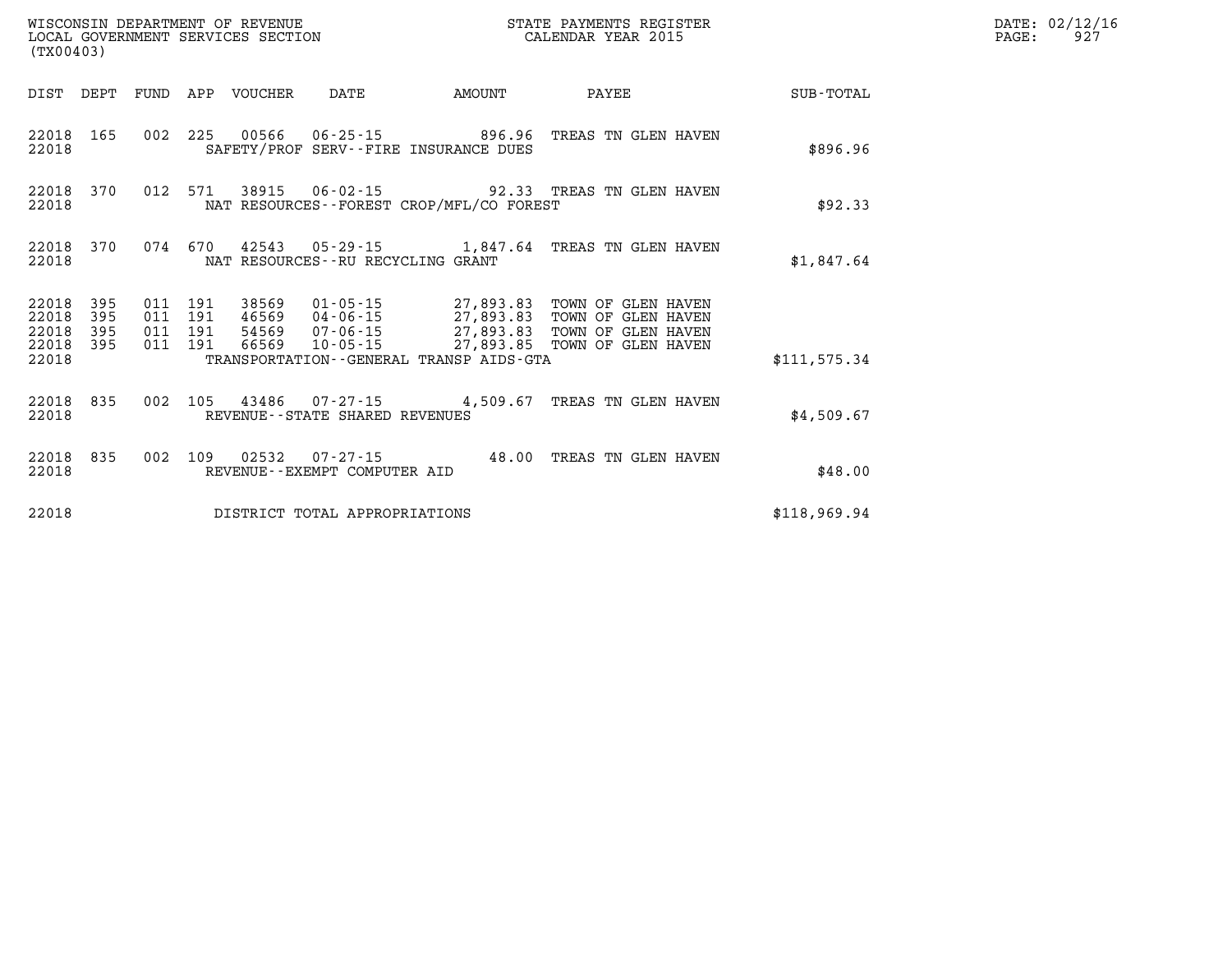| (TX00403)                                    |           |                               |         |                                 |                                                             |                                          |                                                                                                                                                                                          |               | DATE: 02/12/16<br>PAGE:<br>928 |
|----------------------------------------------|-----------|-------------------------------|---------|---------------------------------|-------------------------------------------------------------|------------------------------------------|------------------------------------------------------------------------------------------------------------------------------------------------------------------------------------------|---------------|--------------------------------|
|                                              |           |                               |         | DIST DEPT FUND APP VOUCHER DATE |                                                             | <b>EXAMPLE THE AMOUNT</b>                | <b>PAYEE</b>                                                                                                                                                                             | SUB-TOTAL     |                                |
| 22020 165<br>22020                           |           |                               |         |                                 |                                                             | SAFETY/PROF SERV--FIRE INSURANCE DUES    | 002 225 00567 06-25-15 1,408.84 TREAS TN HARRISON                                                                                                                                        | \$1,408.84    |                                |
| 22020                                        | 22020 370 |                               |         |                                 |                                                             | NAT RESOURCES-SEVERANCE/YIELD/WITHDRAWAL | 000 001 05DNR  09-28-15  812.39 TREAS TOWN HARRISON                                                                                                                                      | \$812.39      |                                |
| 22020                                        |           |                               |         |                                 |                                                             | NAT RESOURCES--FOREST CROP/MFL/CO FOREST | 22020 370 012 571 38916 06-02-15 102.34 TREAS TN HARRISON                                                                                                                                | \$102.34      |                                |
| 22020                                        | 22020 370 |                               |         |                                 | NAT RESOURCES--RU RECYCLING GRANT                           |                                          | 074  670  42544  05-29-15   1,604.30  TREAS TN HARRISON                                                                                                                                  | \$1,604.30    |                                |
| 22020 395<br>22020 395<br>22020<br>22020 395 | 395       | 011 191<br>011 191<br>011 191 | 011 191 |                                 |                                                             |                                          | 38570  01-05-15  25,779.91 TOWN OF HARRISON<br>46570  04-06-15  25,779.91 TOWN OF HARRISON<br>54570  07-06-15  25,779.91 TOWN OF HARRISON<br>66570  10-05-15  25,779.93 TOWN OF HARRISON |               |                                |
| 22020                                        |           |                               |         |                                 |                                                             | TRANSPORTATION--GENERAL TRANSP AIDS-GTA  |                                                                                                                                                                                          | \$103, 119.66 |                                |
| 22020 835<br>22020                           |           |                               |         |                                 | 002 105 43487 07-27-15<br>REVENUE - - STATE SHARED REVENUES |                                          | 6,326.16 TREAS TN HARRISON                                                                                                                                                               | \$6,326.16    |                                |
| 22020 835<br>22020                           |           |                               | 002 109 |                                 | REVENUE--EXEMPT COMPUTER AID                                |                                          | 02533  07-27-15  10.00 TREAS TN HARRISON                                                                                                                                                 | \$10.00       |                                |
| 22020                                        |           |                               |         |                                 | DISTRICT TOTAL APPROPRIATIONS                               |                                          |                                                                                                                                                                                          | \$113,383.69  |                                |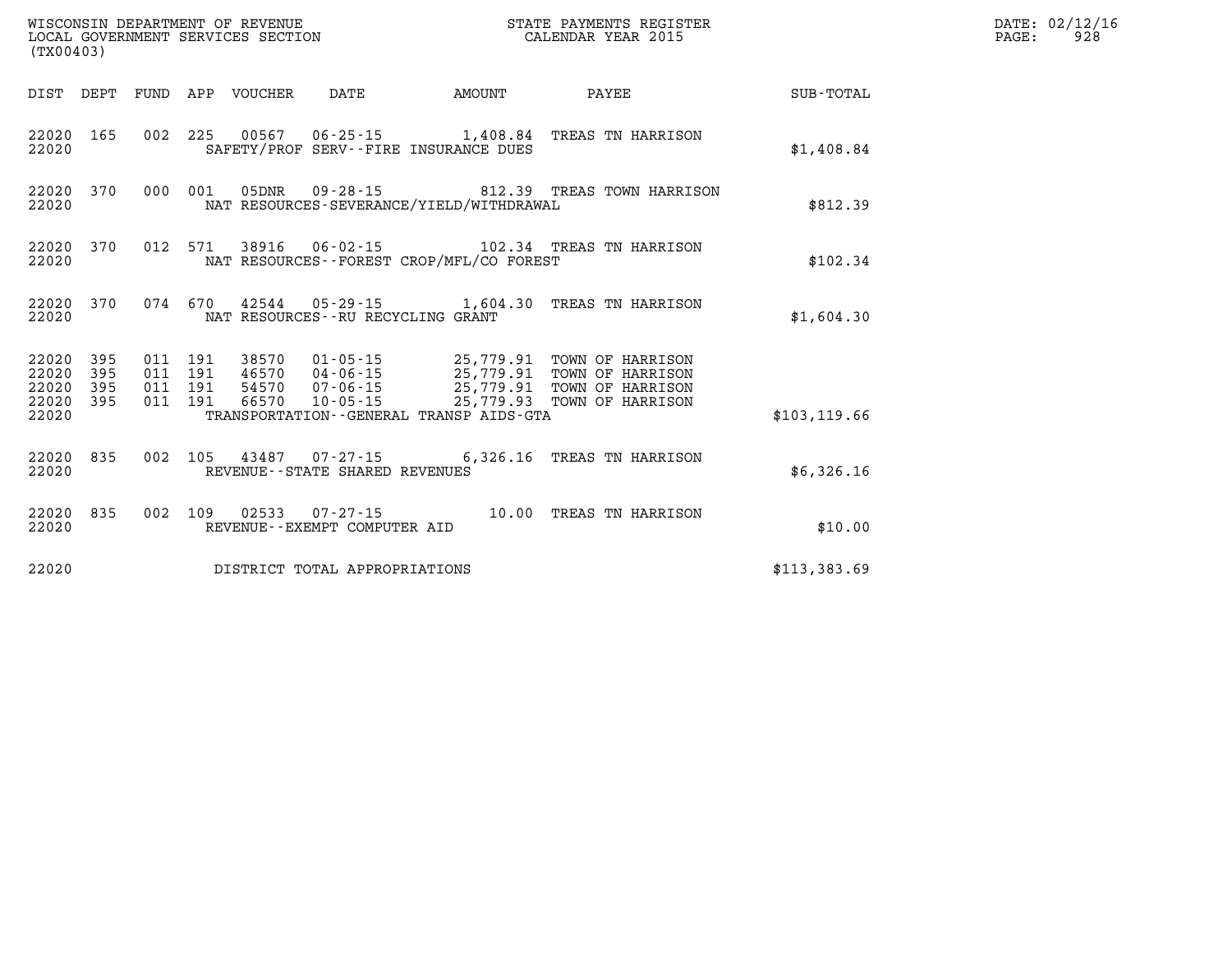| (TX00403)                            |                   |                    |                    |                            | WISCONSIN DEPARTMENT OF REVENUE<br>LOCAL GOVERNMENT SERVICES SECTION |                                          | STATE PAYMENTS REGISTER<br>CALENDAR YEAR 2015        |               | DATE: 02/12/16<br>PAGE:<br>929 |
|--------------------------------------|-------------------|--------------------|--------------------|----------------------------|----------------------------------------------------------------------|------------------------------------------|------------------------------------------------------|---------------|--------------------------------|
|                                      |                   |                    |                    | DIST DEPT FUND APP VOUCHER | DATE                                                                 | AMOUNT                                   | PAYEE                                                | SUB-TOTAL     |                                |
| 22022                                | 22022 165         |                    |                    |                            |                                                                      | SAFETY/PROF SERV--FIRE INSURANCE DUES    | 002 225 00568 06-25-15 2,613.47 TREAS TN HAZEL GREEN | \$2,613.47    |                                |
| 22022 370<br>22022                   |                   |                    | 012 571            |                            |                                                                      | NAT RESOURCES--FOREST CROP/MFL/CO FOREST | 38917  06-02-15  12.20  TREAS TN HAZEL GREEN         | \$12.20       |                                |
| 22022 370<br>22022                   |                   |                    | 074 670            |                            | NAT RESOURCES--RU RECYCLING GRANT                                    |                                          | 42545  05-29-15  2,134.58  TREAS TN HAZEL GREEN      | \$2,134.58    |                                |
| 22022<br>22022<br>22022<br>22022 395 | 395<br>395<br>395 | 011 191<br>011 191 | 011 191<br>011 191 |                            |                                                                      |                                          | 38571  01-05-15  25,532.19  TOWN OF HAZEL GREEN      |               |                                |
| 22022                                |                   |                    |                    |                            |                                                                      | TRANSPORTATION--GENERAL TRANSP AIDS-GTA  |                                                      | \$102, 128.76 |                                |
| 22022                                | 22022 835         |                    | 002 105            |                            | REVENUE--STATE SHARED REVENUES                                       |                                          | 43488  07-27-15   10,582.00   TREAS TN HAZEL GREEN   | \$10,582.00   |                                |
| 22022                                | 22022 835         | 002 109            |                    |                            | REVENUE--EXEMPT COMPUTER AID                                         |                                          |                                                      | \$35.00       |                                |
| 22022                                |                   |                    |                    |                            | DISTRICT TOTAL APPROPRIATIONS                                        |                                          |                                                      | \$117.506.01  |                                |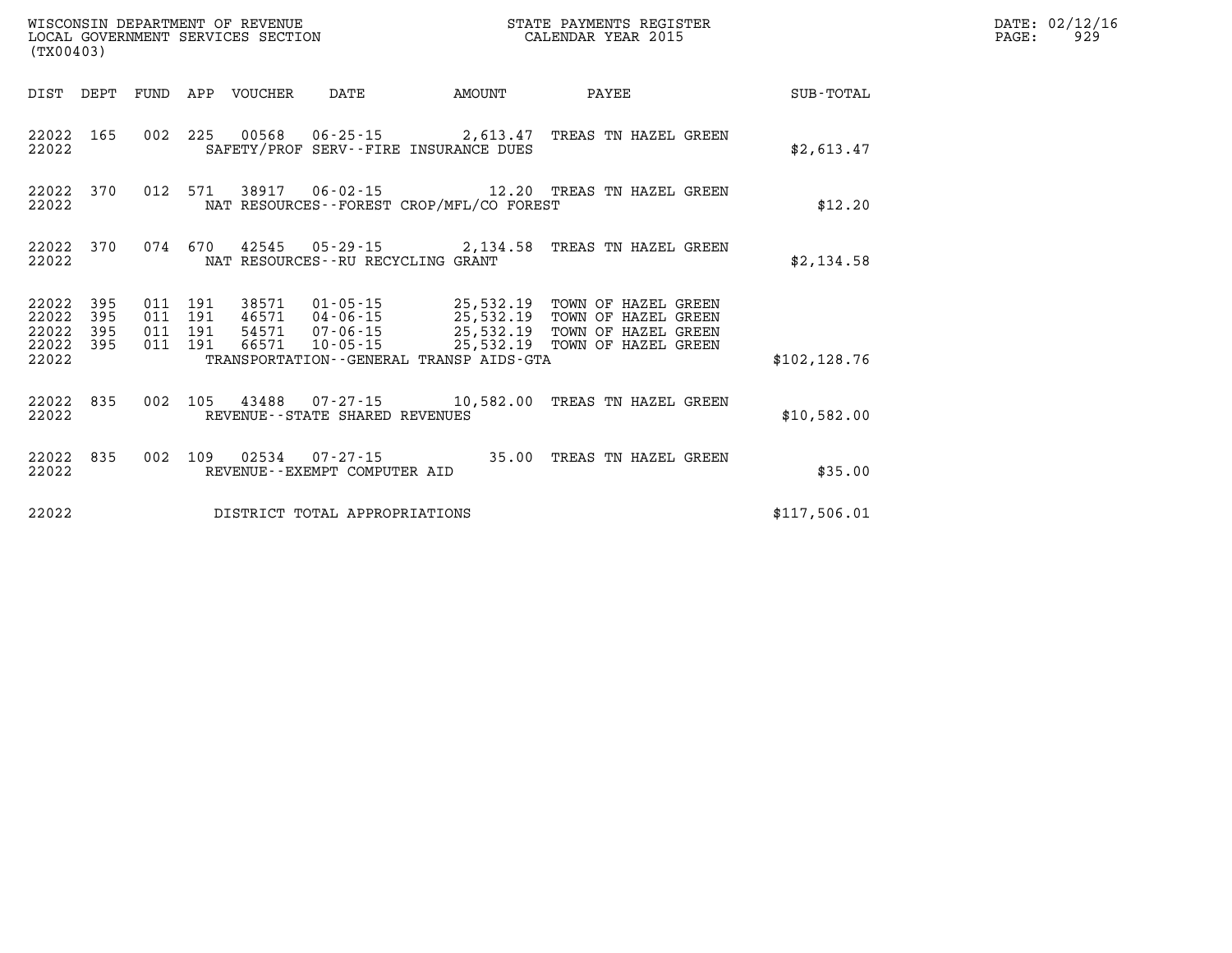| (TX00403) |            |  |                                     |                                                | WISCONSIN DEPARTMENT OF REVENUE<br>LOCAL GOVERNMENT SERVICES SECTION<br>CALENDAR YEAR 2015                                                                                                                                                                                                                                                         |               | DATE: 02/12/16<br>PAGE: 930 |
|-----------|------------|--|-------------------------------------|------------------------------------------------|----------------------------------------------------------------------------------------------------------------------------------------------------------------------------------------------------------------------------------------------------------------------------------------------------------------------------------------------------|---------------|-----------------------------|
|           |            |  |                                     |                                                | DIST DEPT FUND APP VOUCHER DATE AMOUNT PAYEE                                                                                                                                                                                                                                                                                                       | SUB-TOTAL     |                             |
|           | 22024      |  |                                     | SAFETY/PROF SERV--FIRE INSURANCE DUES          | 22024 165 002 225 00569 06-25-15 898.17 TREAS TN HICKORY GROVE                                                                                                                                                                                                                                                                                     | \$898.17      |                             |
| 22024     |            |  |                                     | NAT RESOURCES -- FOREST CROP/MFL/CO FOREST     | 22024 370 012 571 38918 06-02-15 301.98 TREAS TN HICKORY GROVE                                                                                                                                                                                                                                                                                     | \$301.98      |                             |
|           |            |  |                                     | 22024 NAT RESOURCES--RU RECYCLING GRANT        | 22024 370 074 670 42546 05-29-15 456.56 TREAS TN HICKORY GROVE                                                                                                                                                                                                                                                                                     | \$456.56      |                             |
| 22024     |            |  |                                     | TRANSPORTATION - GENERAL TRANSP AIDS-GTA       | $\begin{array}{cccccccc} 22024 & 395 & 011 & 191 & 38572 & 01\text{-}05\text{-}15 & 26,528.59 & \text{TOWN OF HICKORY GROVE} \\ 22024 & 395 & 011 & 191 & 46572 & 04\text{-}06\text{-}15 & 26,528.59 & \text{TOWN OF HICKORY GROVE} \\ 22024 & 395 & 011 & 191 & 54572 & 07\text{-}06\text{-}15 & 26,528.59 & \text{TOWN OF HICKORY GROVE} \\ 220$ | \$106, 114.38 |                             |
|           |            |  |                                     |                                                | 22024 465 002 305 00115 08-21-15 3,947.38 TREAS TN HICKORY GROVE<br>22024 MILITARY AFFAIRS-EMER MGMT-DISASTER RECO                                                                                                                                                                                                                                 | \$3,947.38    |                             |
|           |            |  |                                     | 22024 MILITARY AFFAIRS-EMERGENCY MGMT-FED FUND | 22024 465 002 342 00115 08-21-15 23,684.21 TREAS TN HICKORY GROVE                                                                                                                                                                                                                                                                                  | \$23,684.21   |                             |
|           |            |  |                                     | 22024 REVENUE - STATE SHARED REVENUES          | 22024 835 002 105 43489 07-27-15 6,309.64 TREAS TN HICKORY GROVE                                                                                                                                                                                                                                                                                   | \$6,309.64    |                             |
|           | 22024 2002 |  | REVENUE--EXEMPT COMPUTER AID        |                                                | 22024 835 002 109 02535 07-27-15 6.00 TREAS TN HICKORY GROVE                                                                                                                                                                                                                                                                                       | \$6.00        |                             |
|           |            |  | 22024 DISTRICT TOTAL APPROPRIATIONS |                                                |                                                                                                                                                                                                                                                                                                                                                    | \$141,718.32  |                             |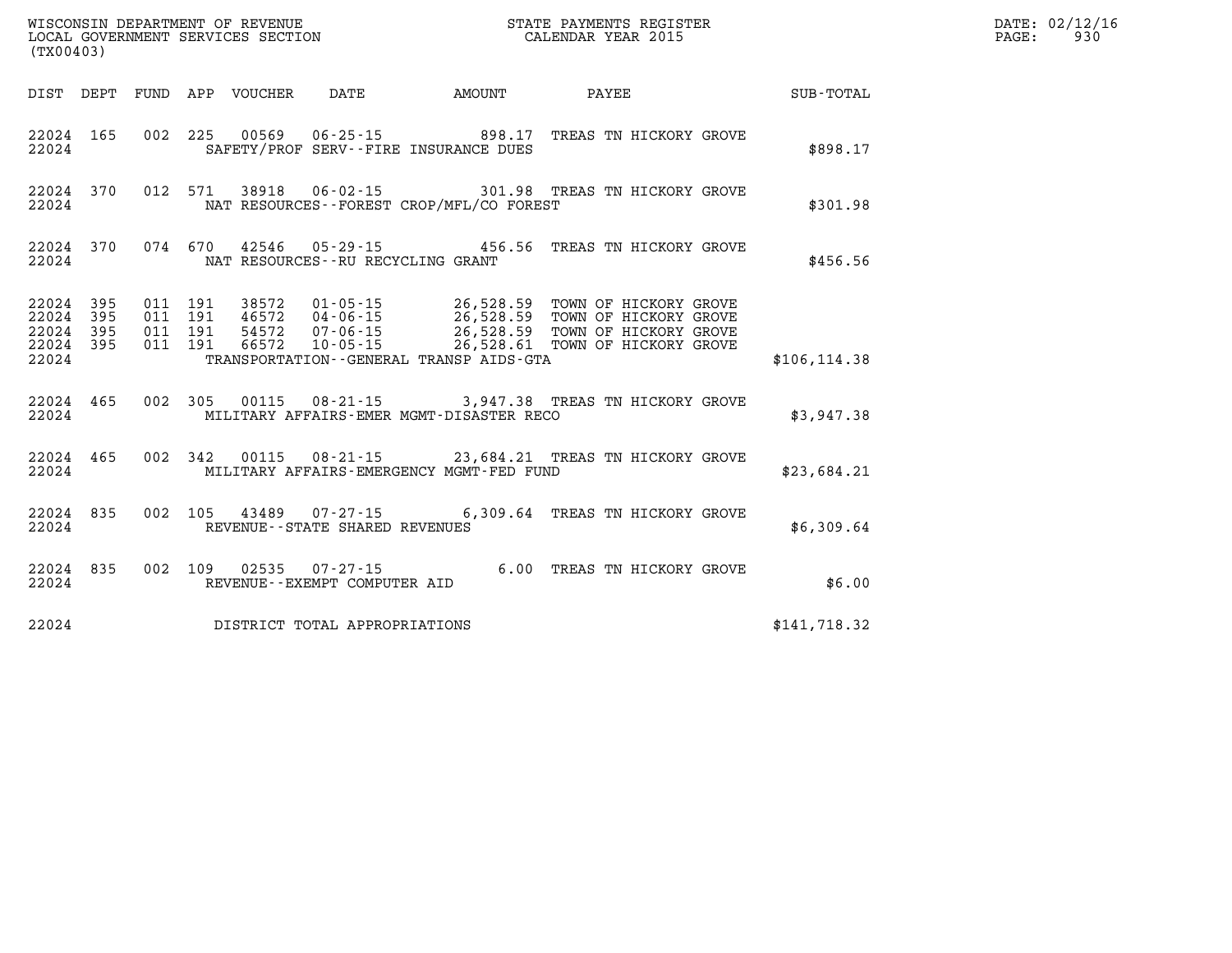| (TX00403)                                             |           |                                          |         |                                     |                                              | WISCONSIN DEPARTMENT OF REVENUE<br>LOCAL GOVERNMENT SERVICES SECTION THE STATE PAYMENTS REGIST<br>(TYOO402)<br>STATE PAYMENTS REGISTER                                                           |              | DATE: 02/12/16<br>PAGE:<br>931 |
|-------------------------------------------------------|-----------|------------------------------------------|---------|-------------------------------------|----------------------------------------------|--------------------------------------------------------------------------------------------------------------------------------------------------------------------------------------------------|--------------|--------------------------------|
|                                                       |           |                                          |         |                                     |                                              | DIST DEPT FUND APP VOUCHER DATE AMOUNT PAYEE                                                                                                                                                     | SUB-TOTAL    |                                |
| 22026                                                 | 22026 165 |                                          |         |                                     | SAFETY/PROF SERV--FIRE INSURANCE DUES        | 002 225 00570 06-25-15 6,898.57 TREAS TN JAMESTOWN                                                                                                                                               | \$6,898.57   |                                |
| 22026                                                 |           |                                          |         |                                     | NAT RESOURCES--AIDS IN LIEU OF TAXES         | 22026 370 002 503 17494 01-12-15 749.94 TREAS TN JAMESTOWN<br>62.17 TOWN SHARE                                                                                                                   | \$749.94     |                                |
| 22026                                                 | 22026 370 |                                          | 012 571 |                                     | NAT RESOURCES - - FOREST CROP/MFL/CO FOREST  | 38919  06-02-15   11.78   TREAS TN JAMESTOWN                                                                                                                                                     | \$11.78      |                                |
| 22026                                                 |           | 22026 370 012 579                        |         |                                     | NAT RESOURCES--AIDS IN LIEU OF TAXES         | 20236  04-03-15  132.82  TREAS TN JAMESTOWN                                                                                                                                                      | \$132.82     |                                |
| 22026                                                 |           | 22026 370 074 670                        |         | NAT RESOURCES -- RU RECYCLING GRANT |                                              | 42547 05-29-15 2,065.62 TREAS TN JAMESTOWN                                                                                                                                                       | \$2,065.62   |                                |
| 22026 395<br>22026<br>22026 395<br>22026 395<br>22026 | 395       | 011 191<br>011 191<br>011 191<br>011 191 |         |                                     | TRANSPORTATION - - GENERAL TRANSP AIDS - GTA | 38573  01-05-15  29,413.21  TOWN OF JAMESTOWN<br>46573  04-06-15  29,413.21  TOWN OF JAMESTOWN<br>54573  07-06-15  29,413.21  TOWN OF JAMESTOWN<br>66573  10-05-15  29,413.23  TOWN OF JAMESTOWN | \$117,652.86 |                                |
| 22026                                                 | 22026 835 |                                          |         | REVENUE--STATE SHARED REVENUES      |                                              | 002 105 43490 07-27-15 12,685.74 TREAS TN JAMESTOWN                                                                                                                                              | \$12,685.74  |                                |
| 22026                                                 | 22026 835 |                                          |         | REVENUE--EXEMPT COMPUTER AID        |                                              | 002 109 02536 07-27-15 1,093.00 TREAS TN JAMESTOWN                                                                                                                                               | \$1,093.00   |                                |
| 22026                                                 | 22026 835 |                                          |         | REVENUE--LOTTERY CREDIT -           |                                              | 021 363 35633 03-23-15 1,618.56 TREAS TN JAMESTOWN                                                                                                                                               | \$1,618.56   |                                |
| 22026                                                 |           |                                          |         | DISTRICT TOTAL APPROPRIATIONS       | \$142,908.89                                 |                                                                                                                                                                                                  |              |                                |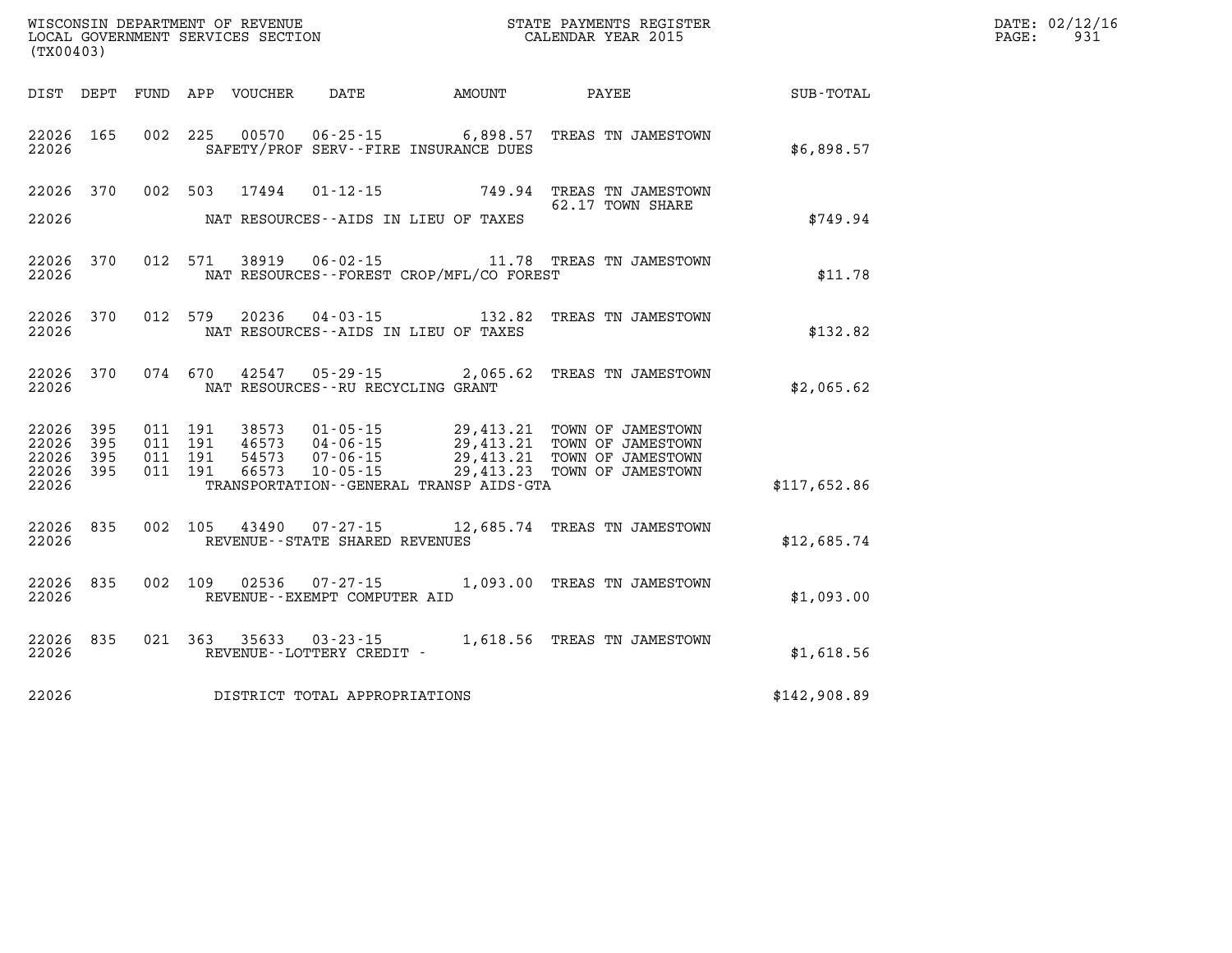| WISCONSIN DEPARTMENT OF REVENUE<br>LOCAL GOVERNMENT SERVICES SECTION<br>(TX00403) |                   |                               |         |                            |                                             |        | STATE PAYMENTS REGISTER<br>CALENDAR YEAR 2015                                                                                    |               | DATE: 02/12/16<br>PAGE:<br>932 |
|-----------------------------------------------------------------------------------|-------------------|-------------------------------|---------|----------------------------|---------------------------------------------|--------|----------------------------------------------------------------------------------------------------------------------------------|---------------|--------------------------------|
|                                                                                   |                   |                               |         | DIST DEPT FUND APP VOUCHER | DATE                                        | AMOUNT | PAYEE                                                                                                                            | SUB-TOTAL     |                                |
| 22028                                                                             | 22028 165         |                               |         |                            | SAFETY/PROF SERV--FIRE INSURANCE DUES       |        | 002 225 00571 06-25-15 1,324.23 TREAS TN LIBERTY                                                                                 | \$1,324.23    |                                |
| 22028 370<br>22028                                                                |                   |                               |         |                            | NAT RESOURCES - - FOREST CROP/MFL/CO FOREST |        | 012 571 38920 06-02-15 84.88 TREAS TN LIBERTY                                                                                    | \$84.88       |                                |
| 22028 370<br>22028                                                                |                   | 074 670                       |         |                            | NAT RESOURCES--RU RECYCLING GRANT           |        |                                                                                                                                  | \$849.71      |                                |
| 22028<br>22028<br>22028<br>22028 395                                              | 395<br>395<br>395 | 011 191<br>011 191<br>011 191 | 011 191 | 66574                      |                                             |        | 46574  04-06-15  27,536.01  TOWN OF LIBERTY<br>54574  07-06-15  27,536.01  TOWN OF LIBERTY<br>10-05-15 27,536.01 TOWN OF LIBERTY |               |                                |
| 22028                                                                             |                   |                               |         |                            | TRANSPORTATION--GENERAL TRANSP AIDS-GTA     |        |                                                                                                                                  | \$110.144.04  |                                |
| 22028 835<br>22028                                                                |                   |                               |         |                            | REVENUE - - STATE SHARED REVENUES           |        | 002 105 43491 07-27-15 6,794.56 TREAS TN LIBERTY                                                                                 | \$6,794.56    |                                |
| 22028                                                                             | 22028 835         | 002 109                       |         |                            | REVENUE--EXEMPT COMPUTER AID                |        | 60.00 TREAS TN LIBERTY                                                                                                           | \$60.00       |                                |
| 22028                                                                             |                   |                               |         |                            | DISTRICT TOTAL APPROPRIATIONS               |        |                                                                                                                                  | \$119, 257.42 |                                |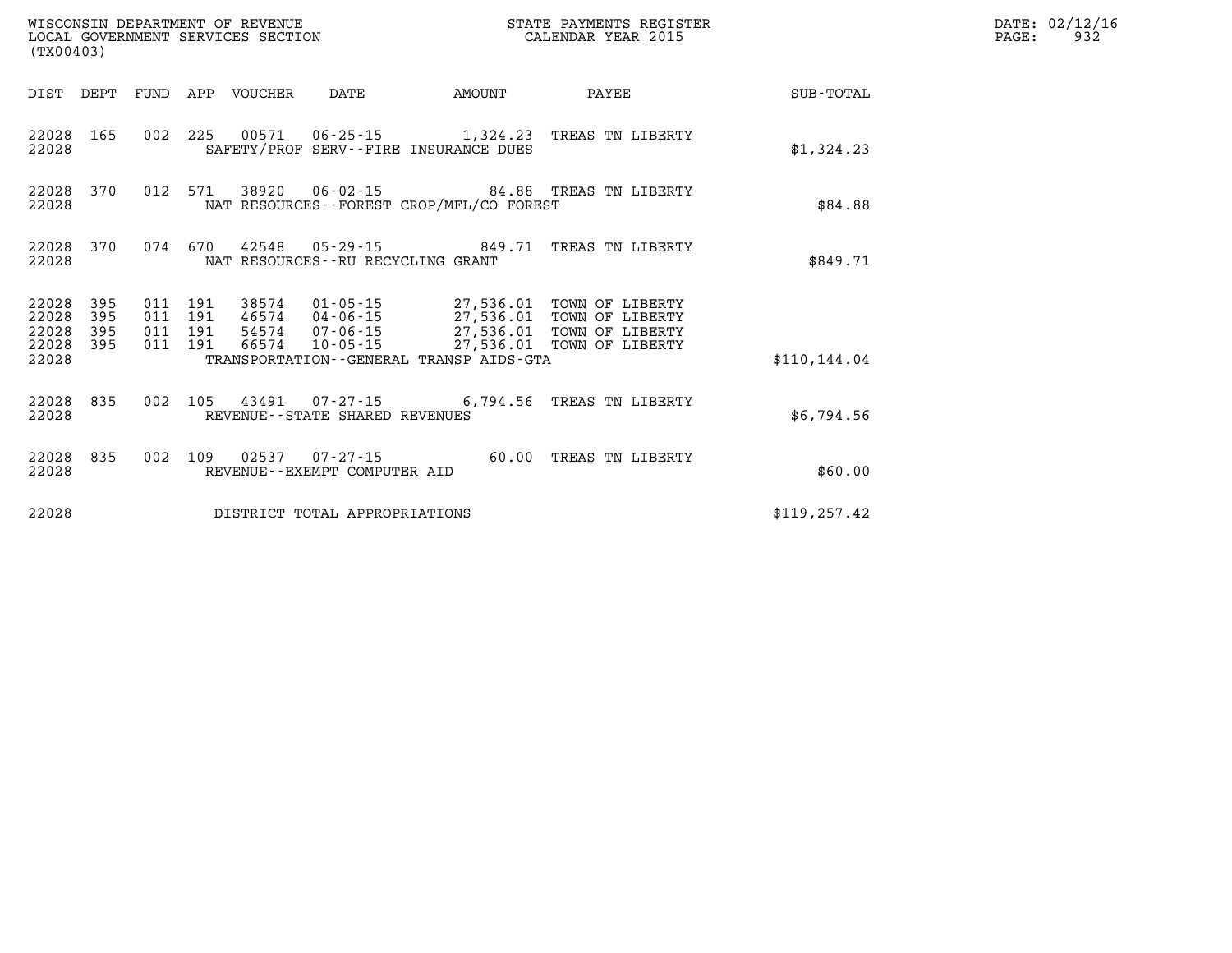| (TX00403)                                |            |                                          |  |                                 |                                   |                                                                                                                                                                        | STATE PAYMENTS REGISTER |              | DATE: 02/12/16<br>PAGE:<br>933 |
|------------------------------------------|------------|------------------------------------------|--|---------------------------------|-----------------------------------|------------------------------------------------------------------------------------------------------------------------------------------------------------------------|-------------------------|--------------|--------------------------------|
|                                          |            |                                          |  | DIST DEPT FUND APP VOUCHER DATE |                                   | <b>EXAMPLE THE PROPERTY OF AMOUNT</b>                                                                                                                                  | PAYEE                   | SUB-TOTAL    |                                |
| 22030 165<br>22030                       |            |                                          |  |                                 |                                   | 002 225 00572 06-25-15 1,644.81 TREAS TN LIMA<br>SAFETY/PROF SERV--FIRE INSURANCE DUES                                                                                 |                         | \$1,644.81   |                                |
| 22030                                    | 22030 370  |                                          |  |                                 |                                   | 012 571 38921 06-02-15 49.50 TREAS TN LIMA<br>NAT RESOURCES - - FOREST CROP/MFL/CO FOREST                                                                              |                         | \$49.50      |                                |
| 22030                                    | 22030 370  |                                          |  |                                 |                                   | 012 579 20237 04-03-15 3.94 TREAS TN LIMA<br>NAT RESOURCES--AIDS IN LIEU OF TAXES                                                                                      |                         | \$3.94       |                                |
| 22030 370<br>22030                       |            |                                          |  |                                 | NAT RESOURCES--RU RECYCLING GRANT | 074 670 42549 05-29-15 2,033.91 TREAS TN LIMA                                                                                                                          |                         | \$2,033.91   |                                |
| 22030 395<br>22030<br>22030<br>22030 395 | 395<br>395 | 011 191<br>011 191<br>011 191<br>011 191 |  |                                 |                                   | 38575 01-05-15 27,734.19 TOWN OF LIMA<br>46575 04-06-15 27,734.19 TOWN OF LIMA<br>54575  07-06-15  27,734.19  TOWN OF LIMA<br>66575  10-05-15  27,734.19  TOWN OF LIMA |                         |              |                                |
| 22030                                    |            |                                          |  |                                 |                                   | TRANSPORTATION - - GENERAL TRANSP AIDS - GTA                                                                                                                           |                         | \$110,936.76 |                                |
| 22030 835<br>22030                       |            |                                          |  |                                 | REVENUE - - STATE SHARED REVENUES | 002 105 43492 07-27-15 7,178.19 TREAS TN LIMA                                                                                                                          |                         | \$7,178.19   |                                |
| 22030 835<br>22030                       |            |                                          |  |                                 | REVENUE--EXEMPT COMPUTER AID      | 002 109 02538 07-27-15 7.00 TREAS TN LIMA                                                                                                                              |                         | \$7.00       |                                |
| 22030                                    |            |                                          |  |                                 | DISTRICT TOTAL APPROPRIATIONS     |                                                                                                                                                                        |                         | \$121,854.11 |                                |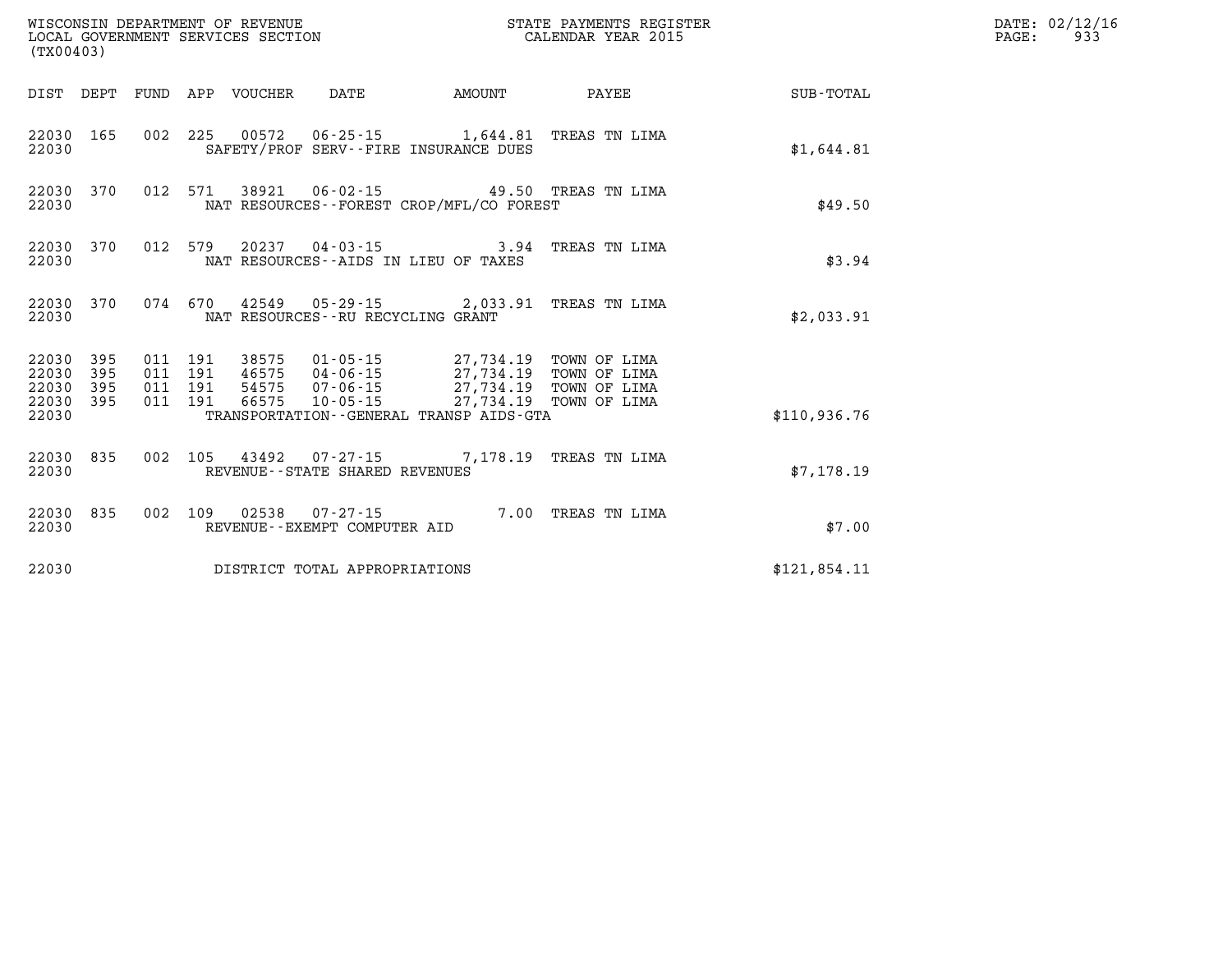| WISCONSIN DEPARTMENT OF REVENUE<br>LOCAL GOVERNMENT SERVICES SECTION<br>(TX00403) |                          |  |                                          |                                 |                                |                                          | STATE PAYMENTS REGISTER<br>CALENDAR YEAR 2015                                                                                                                                                                                      |             | DATE: 02/12/16<br>$\mathtt{PAGE:}$<br>934 |
|-----------------------------------------------------------------------------------|--------------------------|--|------------------------------------------|---------------------------------|--------------------------------|------------------------------------------|------------------------------------------------------------------------------------------------------------------------------------------------------------------------------------------------------------------------------------|-------------|-------------------------------------------|
|                                                                                   |                          |  |                                          | DIST DEPT FUND APP VOUCHER DATE |                                | <b>AMOUNT</b>                            | PAYEE                                                                                                                                                                                                                              | SUB-TOTAL   |                                           |
| 22032                                                                             | 22032 165                |  |                                          |                                 |                                | SAFETY/PROF SERV--FIRE INSURANCE DUES    | 002 225 00573 06-25-15 837.71 TREAS TN LITTLE GRANT                                                                                                                                                                                | \$837.71    |                                           |
| 22032                                                                             | 22032 370                |  | 012 571                                  |                                 |                                | NAT RESOURCES--FOREST CROP/MFL/CO FOREST | 38922   06-02-15   76.79   TREAS TN LITTLE GRANT                                                                                                                                                                                   | \$76.79     |                                           |
| 22032                                                                             | 22032 370                |  |                                          |                                 |                                | NAT RESOURCES - - RU RECYCLING GRANT     | 074  670  42550  05-29-15  705.45  TREAS TN LITTLE GRANT                                                                                                                                                                           | \$705.45    |                                           |
| 22032<br>22032<br>22032<br>22032                                                  | 395<br>395<br>395<br>395 |  | 011 191<br>011 191<br>011 191<br>011 191 |                                 |                                |                                          | 38576 01-05-15 23,654.98 TOWN OF LITTLE GRANT<br>23,054.58 TOWN OF LITTLE GRANT<br>46576 04-06-15 23,654.98 TOWN OF LITTLE GRANT<br>54576 07-06-15 23,654.98 TOWN OF LITTLE GRANT<br>66576 10-05-15 23,655.00 TOWN OF LITTLE GRANT |             |                                           |
| 22032                                                                             |                          |  |                                          |                                 |                                | TRANSPORTATION--GENERAL TRANSP AIDS-GTA  |                                                                                                                                                                                                                                    | \$94,619.94 |                                           |
| 22032                                                                             | 22032 835                |  |                                          |                                 | REVENUE--STATE SHARED REVENUES |                                          | 002 105 43493 07-27-15 3,698.89 TREAS TN LITTLE GRANT                                                                                                                                                                              | \$3,698.89  |                                           |
| 22032                                                                             | 22032 835                |  |                                          |                                 | REVENUE--EXEMPT COMPUTER AID   |                                          | 002 109 02539 07-27-15 11.00 TREAS TN LITTLE GRANT                                                                                                                                                                                 | \$11.00     |                                           |
| 22032                                                                             |                          |  |                                          |                                 | DISTRICT TOTAL APPROPRIATIONS  |                                          |                                                                                                                                                                                                                                    | \$99,949.78 |                                           |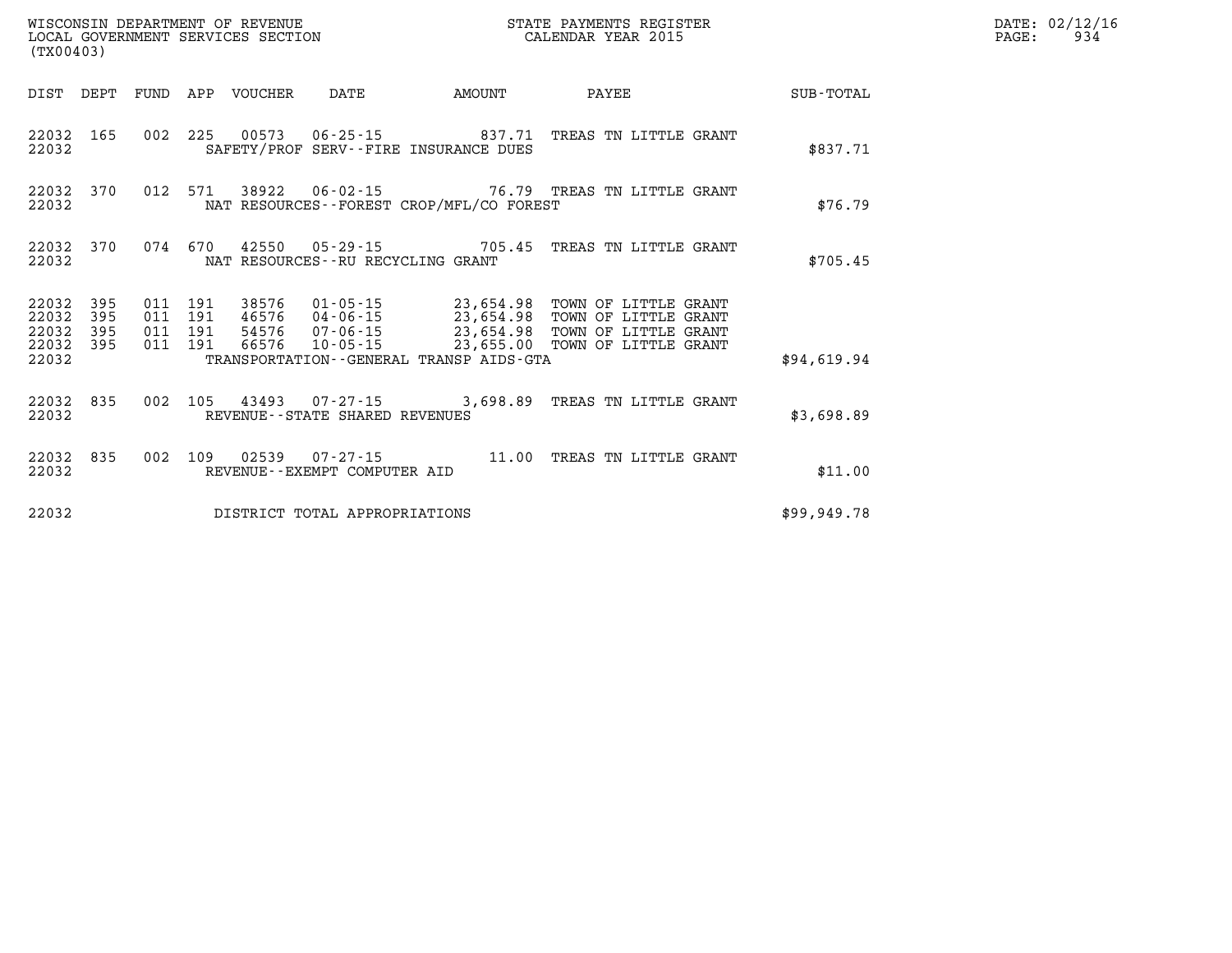| (TX00403) |                                                  |  |                            |                                   |                                          |                                                                                                                                                                                                          |              | DATE: 02/12/16<br>$\mathtt{PAGE:}$<br>935 |
|-----------|--------------------------------------------------|--|----------------------------|-----------------------------------|------------------------------------------|----------------------------------------------------------------------------------------------------------------------------------------------------------------------------------------------------------|--------------|-------------------------------------------|
|           |                                                  |  | DIST DEPT FUND APP VOUCHER |                                   |                                          | DATE AMOUNT PAYEE                                                                                                                                                                                        | SUB-TOTAL    |                                           |
| 22034     |                                                  |  |                            |                                   | SAFETY/PROF SERV--FIRE INSURANCE DUES    | 22034 165 002 225 00574 06-25-15 901.57 TREAS TN MARION                                                                                                                                                  | \$901.57     |                                           |
| 22034     |                                                  |  |                            |                                   | NAT RESOURCES-SEVERANCE/YIELD/WITHDRAWAL | 22034 370 000 001 04DNR 06-03-15 214.86 TREAS TOWN MARION                                                                                                                                                | \$214.86     |                                           |
|           |                                                  |  |                            |                                   |                                          | 22034 370 002 503 17495 01-12-15 92.82 TREAS TN MARION<br>17.77 TOWN SHARE                                                                                                                               |              |                                           |
| 22034     |                                                  |  |                            |                                   | NAT RESOURCES--AIDS IN LIEU OF TAXES     |                                                                                                                                                                                                          | \$92.82      |                                           |
|           | 22034                                            |  |                            |                                   | NAT RESOURCES--FOREST CROP/MFL/CO FOREST | 22034 370 012 571 38923 06-02-15 254.96 TREAS TN MARION                                                                                                                                                  | \$254.96     |                                           |
|           | 22034 370 012 579<br>22034                       |  |                            |                                   | NAT RESOURCES--AIDS IN LIEU OF TAXES     | 20238  04-03-15  129.31  TREAS TN MARION                                                                                                                                                                 | \$129.31     |                                           |
|           | 22034                                            |  |                            | NAT RESOURCES--RU RECYCLING GRANT |                                          | 22034 370 074 670 42551 05-29-15 1,062.77 TREAS TN MARION                                                                                                                                                | \$1,062.77   |                                           |
| 22034     | 22034 395<br>22034 395<br>22034 395<br>22034 395 |  |                            |                                   | TRANSPORTATION--GENERAL TRANSP AIDS-GTA  | 011 191 38577 01-05-15 21,964.95 TOWN OF MARION<br>011 191 46577 04-06-15 21,964.95 TOWN OF MARION<br>011 191 54577 07-06-15 21,964.95 TOWN OF MARION<br>011 191 66577 10-05-15 21,964.95 TOWN OF MARION | \$87,859.80  |                                           |
| 22034     | 22034 465                                        |  |                            |                                   | MILITARY AFFAIRS-EMER MGMT-DISASTER RECO | 002 305 01102 06-18-15 14,551.70 TREAS TN MARION                                                                                                                                                         | \$14,551.70  |                                           |
| 22034     |                                                  |  |                            |                                   | MILITARY AFFAIRS-EMERGENCY MGMT-FED FUND | 22034 465 002 342 01102 06-18-15 87,310.13 TREAS TN MARION                                                                                                                                               | \$87,310.13  |                                           |
| 22034     |                                                  |  |                            |                                   | REVENUE - - STATE SHARED REVENUES        | 22034 835 002 105 43494 07-27-15 6,018.61 MARION TOWNSHIP                                                                                                                                                | \$6,018.61   |                                           |
| 22034     |                                                  |  |                            | REVENUE--EXEMPT COMPUTER AID      |                                          | 22034 835 002 109 02540 07-27-15 3.00 MARION TOWNSHIP                                                                                                                                                    | \$3.00       |                                           |
| 22034     |                                                  |  |                            | REVENUE--LOTTERY CREDIT -         |                                          | 22034 835 021 363 35634 03-23-15 1,324.21 TREAS TN MARION                                                                                                                                                | \$1,324.21   |                                           |
| 22034     |                                                  |  |                            | DISTRICT TOTAL APPROPRIATIONS     |                                          |                                                                                                                                                                                                          | \$199,723.74 |                                           |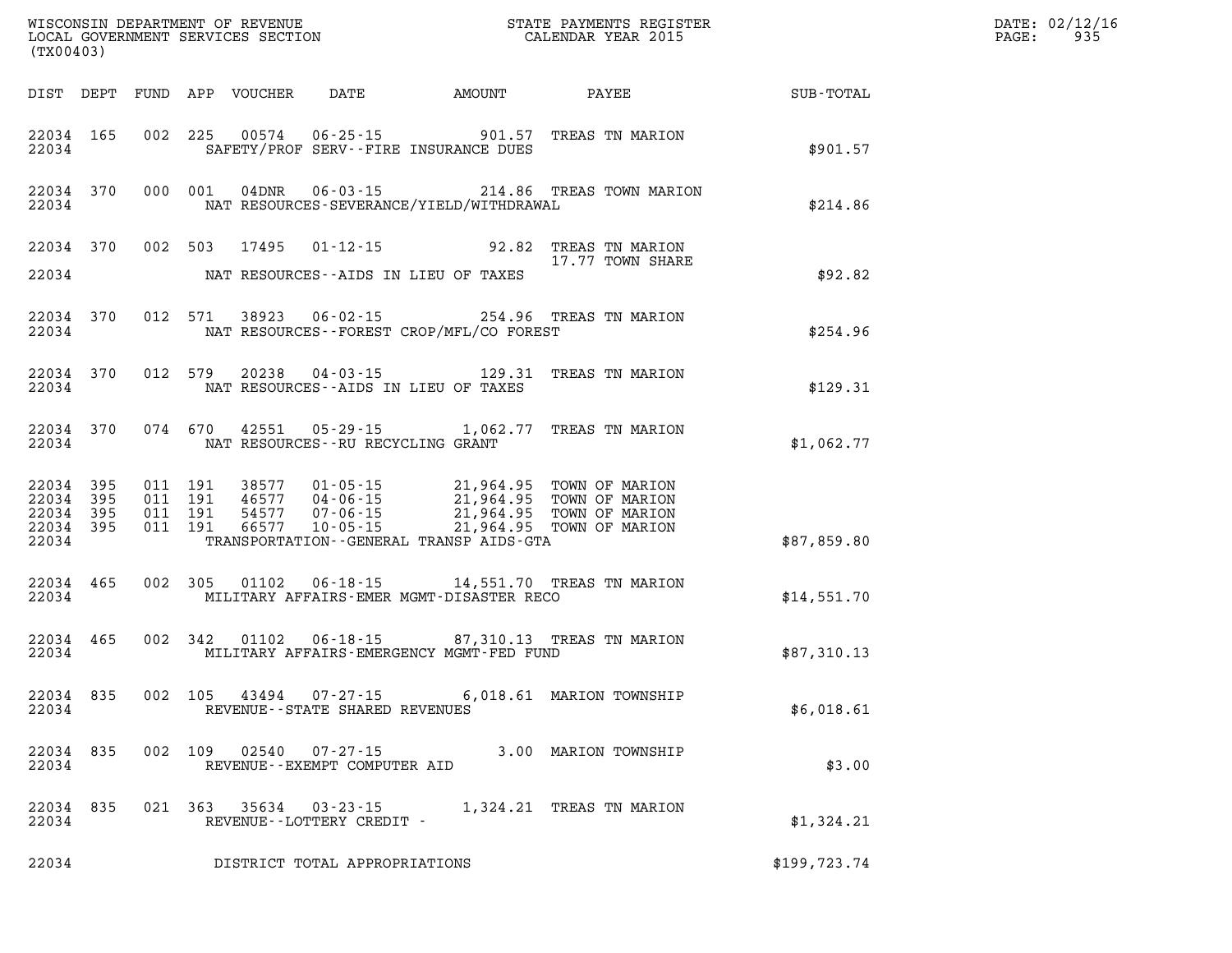| DATE: | 02/12/16 |
|-------|----------|
| PAGE: | 936      |

| (TX00403)                                                                  | WISCONSIN DEPARTMENT OF REVENUE<br>LOCAL GOVERNMENT SERVICES SECTION<br>(TYOO402)                                                                                                                                                                                                                                                                                                   |  |              | D<br>$\overline{P}$ |
|----------------------------------------------------------------------------|-------------------------------------------------------------------------------------------------------------------------------------------------------------------------------------------------------------------------------------------------------------------------------------------------------------------------------------------------------------------------------------|--|--------------|---------------------|
|                                                                            | DIST DEPT FUND APP VOUCHER DATE AMOUNT PAYEE TOTAL                                                                                                                                                                                                                                                                                                                                  |  |              |                     |
| 22036 165<br>22036                                                         | 002 225 00575 06-25-15 328.16 TREAS TN MILLVILLE<br>SAFETY/PROF SERV--FIRE INSURANCE DUES                                                                                                                                                                                                                                                                                           |  | \$328.16     |                     |
| 22036 370<br>22036 370<br>22036 370<br>22036 370<br>22036 370<br>22036 370 | 002 503 17496<br>002 503<br>17496<br>002 503<br>17496<br>002 503<br>18094<br>002 503<br>18094<br>002 503<br>18094                                                                                                                                                                                                                                                                   |  |              |                     |
| 22036                                                                      | 3891.36 TOWN SHARE<br>NAT RESOURCES--AIDS IN LIEU OF TAXES                                                                                                                                                                                                                                                                                                                          |  | \$48, 299.31 |                     |
|                                                                            | 22036 370 012 571 38924 06-02-15 150.38 TREAS TN MILLVILLE<br>22036 MAT RESOURCES--FOREST CROP/MFL/CO FOREST                                                                                                                                                                                                                                                                        |  | \$150.38     |                     |
| 22036                                                                      | $\begin{array}{cccc} 22036 & 370 & 012 & 579 & 20239 & 04\cdot03\cdot15 & 253.53 & \text{TREAS TN MILIVILLE} \\ 22036 & 370 & 012 & 579 & 20239 & 04\cdot03\cdot15 & 124.31 & \text{TREAS TN MILIVILLE} \\ 22036 & 370 & 012 & 579 & 20239 & 04\cdot03\cdot15 & 353.27 & \text{TREAS TN MILIVILLE} \\ 22036 & 370 & 012 & 579 & 20239 & 04$<br>NAT RESOURCES--AIDS IN LIEU OF TAXES |  | \$2,415.75   |                     |
| 22036 370                                                                  | 074 670 42552 05-29-15 491.30 TREAS TN MILLVILLE<br>22036 MAT RESOURCES--RU RECYCLING GRANT                                                                                                                                                                                                                                                                                         |  | \$491.30     |                     |
| 22036 395<br>22036 395<br>22036 395<br>22036 395<br>22036                  | 011 191 38578 01-05-15 9,584.20 TOWN OF MILLVILLE<br>011 191 46578 04-06-15 9,584.20 TOWN OF MILLVILLE<br>011 191 54578 07-06-15 9,584.20 TOWN OF MILLVILLE<br>011 191 66578 10-05-15 9,584.22 TOWN OF MILLVILLE<br>TRANSPORTATION - - GENERAL TRANSP AIDS - GTA                                                                                                                    |  | \$38,336.82  |                     |
| 22036 835<br>22036                                                         | 002 105 43495 07-27-15 3,998.04 TREAS TN MILLVILLE<br>REVENUE--STATE SHARED REVENUES                                                                                                                                                                                                                                                                                                |  | \$3,998.04   |                     |
|                                                                            | 22036 DISTRICT TOTAL APPROPRIATIONS                                                                                                                                                                                                                                                                                                                                                 |  | \$94,019.76  |                     |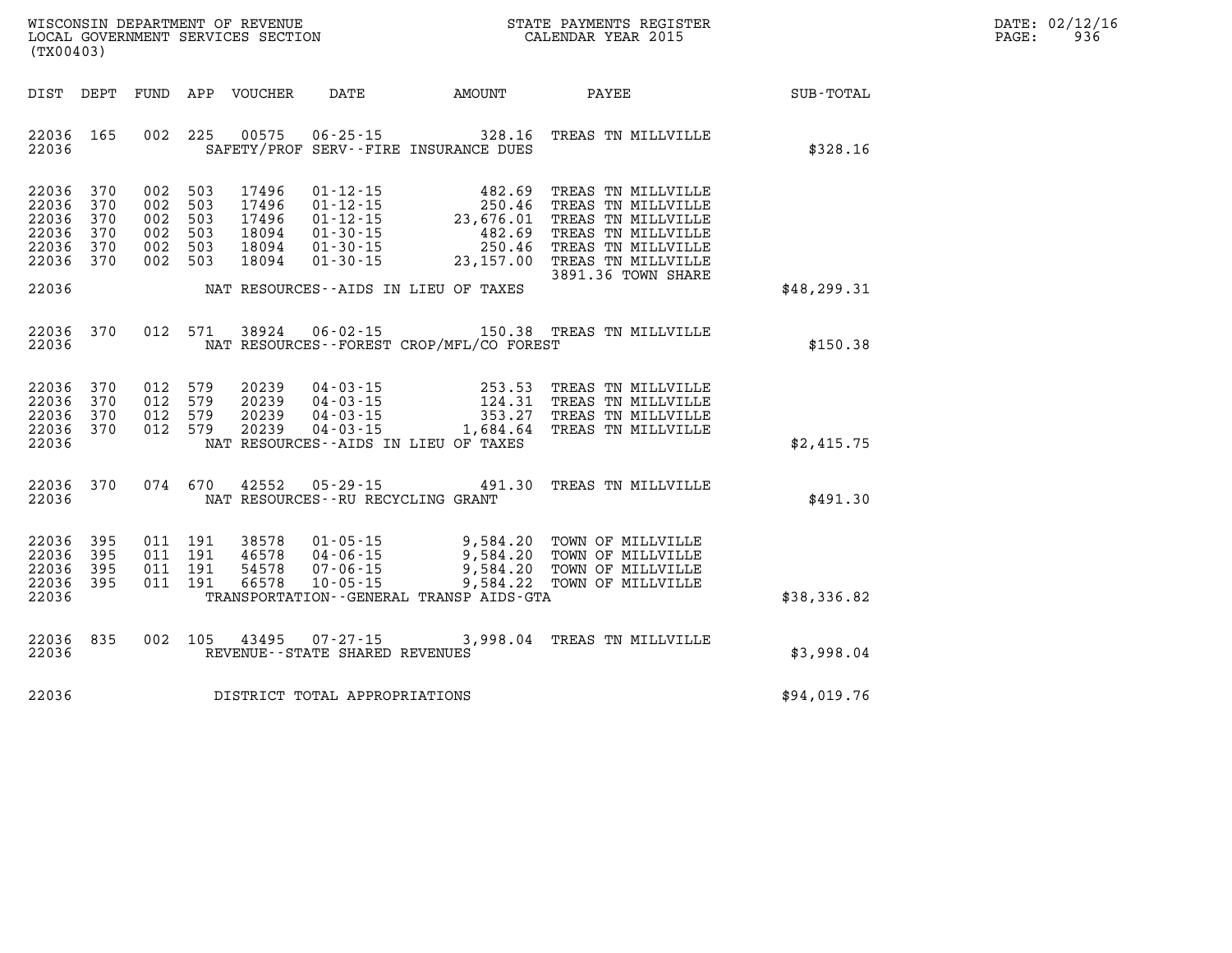| (TX00403)               |                   |  |                                 | WISCONSIN DEPARTMENT OF REVENUE<br>LOCAL GOVERNMENT SERVICES SECTION |                                             | STATE PAYMENTS REGISTER<br>CALENDAR YEAR 2015                                                                                                                                                                                 |             | DATE: 02/12/16<br>PAGE: 937 |
|-------------------------|-------------------|--|---------------------------------|----------------------------------------------------------------------|---------------------------------------------|-------------------------------------------------------------------------------------------------------------------------------------------------------------------------------------------------------------------------------|-------------|-----------------------------|
|                         |                   |  | DIST DEPT FUND APP VOUCHER DATE |                                                                      | <b>AMOUNT</b>                               | <b>PAYEE</b>                                                                                                                                                                                                                  | SUB-TOTAL   |                             |
| 22038                   |                   |  |                                 |                                                                      | SAFETY/PROF SERV--FIRE INSURANCE DUES       | 22038 165 002 225 00576 06-25-15 654.03 TREAS TN MOUNT HOPE                                                                                                                                                                   | \$654.03    |                             |
| 22038                   |                   |  |                                 |                                                                      | NAT RESOURCES - - FOREST CROP/MFL/CO FOREST | 22038 370 012 571 38925 06-02-15 151.77 TREAS TN MOUNT HOPE                                                                                                                                                                   | \$151.77    |                             |
| 22038                   |                   |  |                                 | NAT RESOURCES -- RU RECYCLING GRANT                                  |                                             | 22038 370 074 670 42553 05-29-15 405.04 TREAS TN MOUNT HOPE                                                                                                                                                                   | \$405.04    |                             |
| 22038<br>22038<br>22038 | 395<br>395<br>395 |  |                                 |                                                                      |                                             | 011  191  38579  01-05-15  17,500.39  TOWN OF MOUNT HOPE<br>011 191 46579 04-06-15 17,500.39 TOWN OF MOUNT HOPE<br>011 191 54579 07-06-15 17,500.39 TOWN OF MOUNT HOPE<br>011 191 66579 10-05-15 17,500.41 TOWN OF MOUNT HOPE |             |                             |
| 22038<br>22038          | 395               |  |                                 |                                                                      | TRANSPORTATION--GENERAL TRANSP AIDS-GTA     |                                                                                                                                                                                                                               | \$70.001.58 |                             |
| 22038                   |                   |  |                                 | REVENUE--STATE SHARED REVENUES                                       |                                             | 22038 835 002 105 43496 07-27-15 2,288.86 TREAS TN MOUNT HOPE                                                                                                                                                                 | \$2,288.86  |                             |
| 22038                   |                   |  |                                 | REVENUE--EXEMPT COMPUTER AID                                         |                                             | 22038 835 002 109 02541 07-27-15 70.00 TREAS TN MOUNT HOPE                                                                                                                                                                    | \$70.00     |                             |
| 22038                   |                   |  |                                 | DISTRICT TOTAL APPROPRIATIONS                                        |                                             |                                                                                                                                                                                                                               | \$73,571.28 |                             |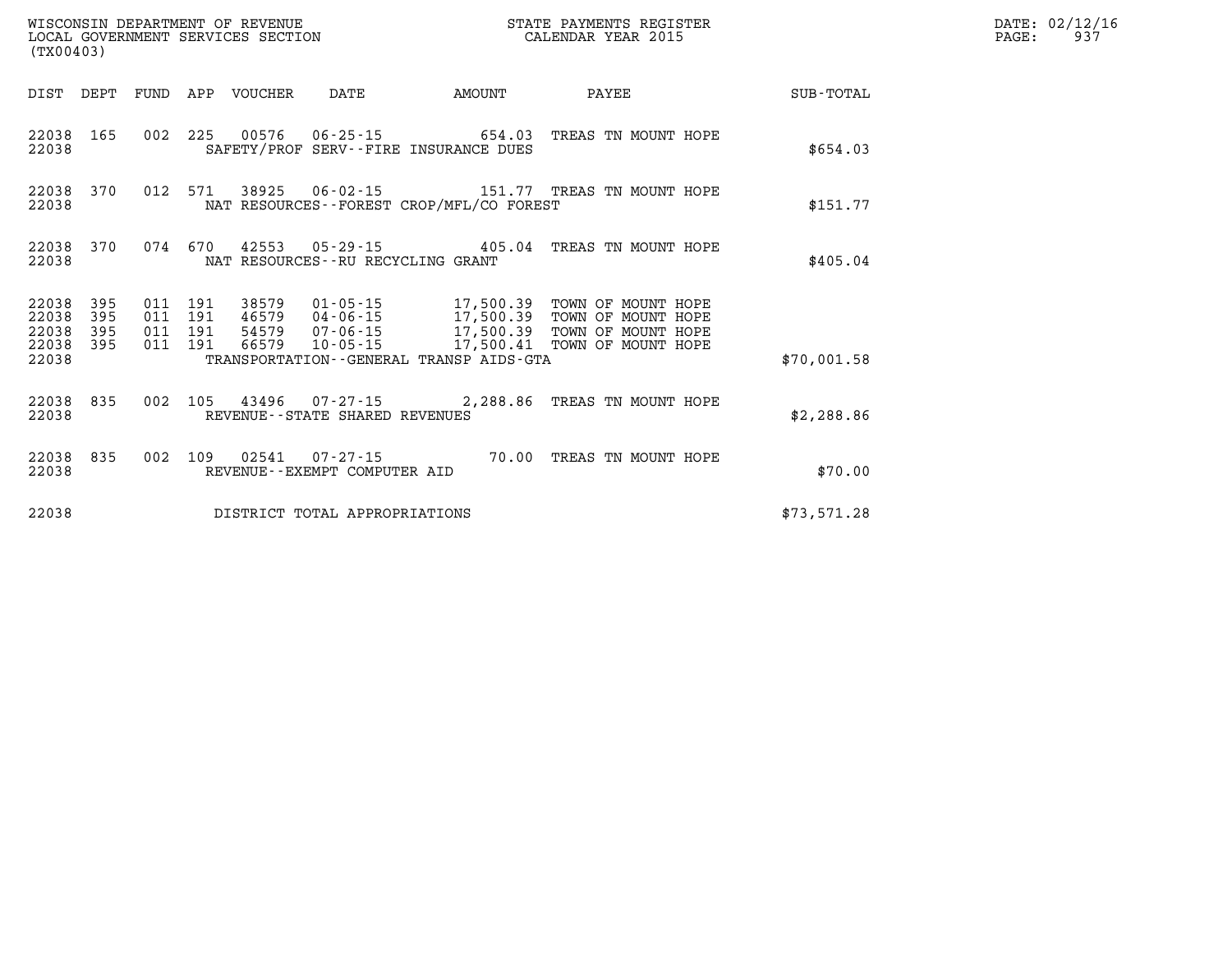| DATE: | 02/12/16 |
|-------|----------|
| PAGE: | 938      |

| (TX00403)                                 |                          |                          |                          | WISCONSIN DEPARTMENT OF REVENUE<br>LOCAL GOVERNMENT SERVICES SECTION |                                                                      | STATE PAYMENTS REGISTER<br>CALENDAR YEAR 2015                                               |                                                                                  |                  |  |
|-------------------------------------------|--------------------------|--------------------------|--------------------------|----------------------------------------------------------------------|----------------------------------------------------------------------|---------------------------------------------------------------------------------------------|----------------------------------------------------------------------------------|------------------|--|
| DIST                                      | DEPT                     | <b>FUND</b>              | APP                      | VOUCHER                                                              | <b>DATE</b>                                                          | AMOUNT                                                                                      | PAYEE                                                                            | <b>SUB-TOTAL</b> |  |
| 22040<br>22040                            | 165                      | 002                      | 225                      | 00577                                                                |                                                                      | $06 - 25 - 15$ 1, 112.59<br>SAFETY/PROF SERV--FIRE INSURANCE DUES                           | TREAS TN MOUNT IDA                                                               | \$1, 112.59      |  |
| 22040<br>22040<br>22040                   | 370<br>370               | 000<br>000               | 001<br>001               | 01DNR<br>$04$ DNR                                                    | 04-09-15                                                             | 1,248.66<br>NAT RESOURCES-SEVERANCE/YIELD/WITHDRAWAL                                        | TREAS TOWN MOUNT IDA<br>06-03-15 1,036.55 TREAS TOWN MOUNT IDA                   | \$2, 285.21      |  |
| 22040<br>22040                            | 370                      | 012                      | 571                      | 38926                                                                |                                                                      | NAT RESOURCES - - FOREST CROP/MFL/CO FOREST                                                 | 06-02-15 49.75 TREAS TN MOUNT IDA                                                | \$49.75          |  |
| 22040<br>22040                            | 370                      | 012                      | 579                      | 20240                                                                | $04 - 03 - 15$                                                       | 2.09<br>NAT RESOURCES -- AIDS IN LIEU OF TAXES                                              | TREAS TN MOUNT IDA                                                               | \$2.09           |  |
| 22040<br>22040                            | 370                      | 074                      | 670                      | 42554                                                                | $05 - 29 - 15$<br>NAT RESOURCES - - RU RECYCLING GRANT               | 1,055.80                                                                                    | TREAS TN MOUNT IDA                                                               | \$1,055.80       |  |
| 22040<br>22040<br>22040<br>22040<br>22040 | 395<br>395<br>395<br>395 | 011<br>011<br>011<br>011 | 191<br>191<br>191<br>191 | 38580<br>46580<br>54580<br>66580                                     | $01 - 05 - 15$<br>$04 - 06 - 15$<br>$07 - 06 - 15$<br>$10 - 05 - 15$ | 27,095.61<br>27,095.61<br>27,095.61<br>27,095.61<br>TRANSPORTATION--GENERAL TRANSP AIDS-GTA | TOWN OF MOUNT IDA<br>TOWN OF MOUNT IDA<br>TOWN OF MOUNT IDA<br>TOWN OF MOUNT IDA | \$108,382.44     |  |
| 22040<br>22040                            | 835                      | 002                      | 105                      | 43497                                                                | 07-27-15<br>REVENUE - - STATE SHARED REVENUES                        | 6,534.42                                                                                    | TREAS TN MOUNT IDA                                                               | \$6,534.42       |  |
| 22040<br>22040                            | 835                      | 002                      | 109                      | 02542                                                                | $07 - 27 - 15$<br>REVENUE - - EXEMPT COMPUTER AID                    | 1.00                                                                                        | TREAS TN MOUNT IDA                                                               | \$1.00           |  |
| 22040<br>22040                            | 835                      | 021                      | 363                      | 35635                                                                | $03 - 23 - 15$<br>REVENUE--LOTTERY CREDIT -                          | 127.69                                                                                      | TREAS TN MOUNT IDA                                                               | \$127.69         |  |
| 22040                                     |                          |                          |                          |                                                                      | DISTRICT TOTAL APPROPRIATIONS                                        |                                                                                             |                                                                                  | \$119,550.99     |  |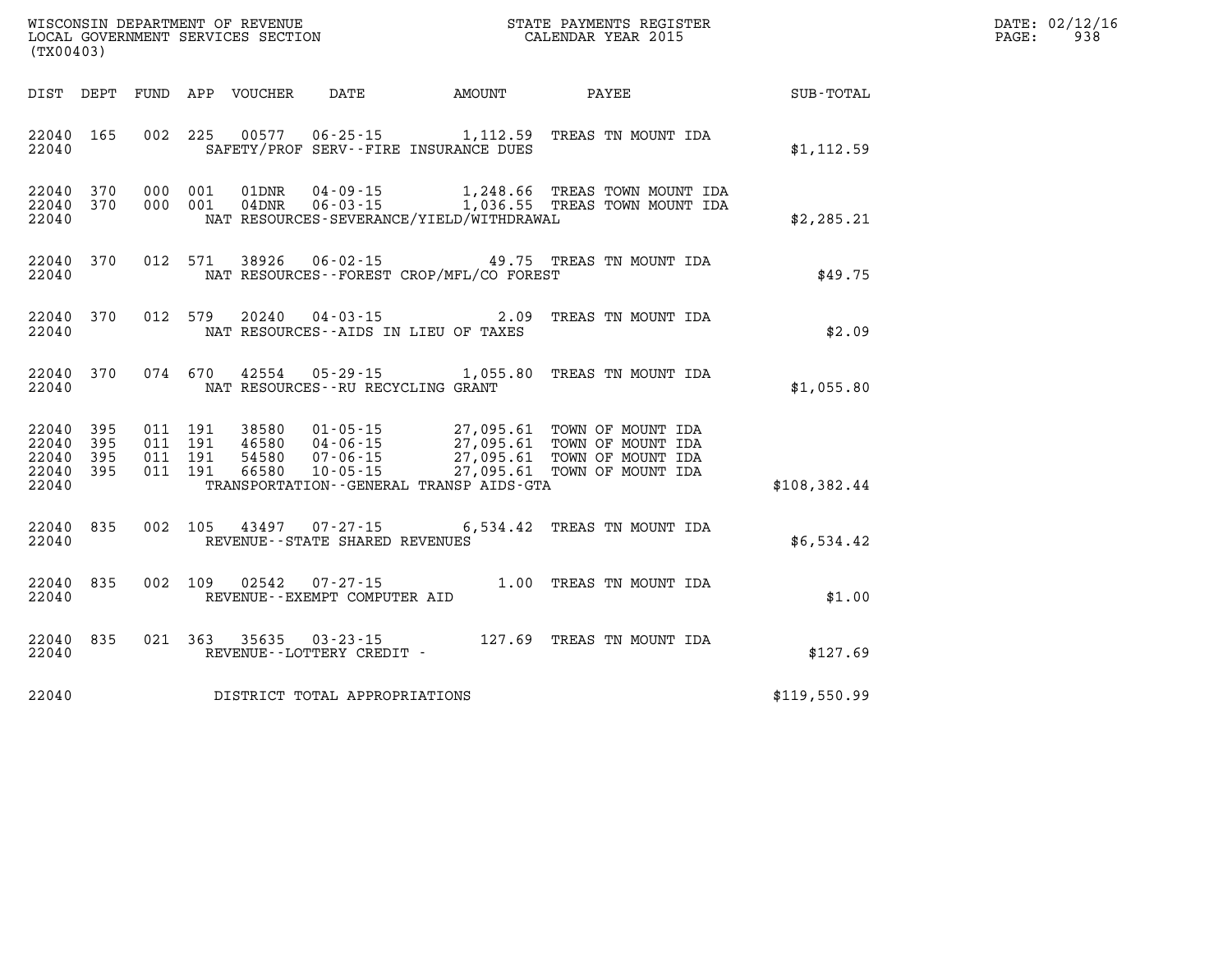| DATE: | 02/12/16 |
|-------|----------|
| PAGE: | 939      |

| (TX00403)                                                    | WISCONSIN DEPARTMENT OF REVENUE<br>LOCAL GOVERNMENT SERVICES SECTION                     |                                                                                                | STATE PAYMENTS REGISTER<br>CALENDAR YEAR 2015                                                |             |  |
|--------------------------------------------------------------|------------------------------------------------------------------------------------------|------------------------------------------------------------------------------------------------|----------------------------------------------------------------------------------------------|-------------|--|
| DIST<br>DEPT                                                 | FUND<br>APP<br><b>VOUCHER</b>                                                            | DATE<br>AMOUNT                                                                                 | PAYEE                                                                                        | SUB-TOTAL   |  |
| 165<br>22042<br>22042                                        | 002<br>225<br>00578<br>SAFETY/PROF                                                       | $06 - 25 - 15$ 1,461.61<br>SERV--FIRE INSURANCE DUES                                           | TREAS TN MUSCODA                                                                             | \$1,461.61  |  |
| 22042<br>370<br>370<br>22042                                 | 002<br>503<br>17497<br>002<br>503<br>17497                                               | 282.76<br>$01 - 12 - 15$<br>$01 - 12 - 15$<br>5,137.76                                         | TREAS TN MUSCODA<br>TREAS TN MUSCODA                                                         |             |  |
| 22042                                                        |                                                                                          | NAT RESOURCES--AIDS IN LIEU OF TAXES                                                           | 498.16 TOWN SHARE                                                                            | \$5,420.52  |  |
| 22042<br>370<br>22042                                        | 571<br>38927<br>012                                                                      | $06 - 02 - 15$<br>NAT RESOURCES - - FOREST CROP/MFL/CO FOREST                                  | 468.41 TREAS TN MUSCODA                                                                      | \$468.41    |  |
| 22042<br>370<br>22042<br>370<br>22042                        | 012<br>579<br>20241<br>579<br>20241<br>012                                               | 04-03-15<br>1,252.95<br>$04 - 03 - 15$<br>496.31<br>NAT RESOURCES - - AIDS IN LIEU OF TAXES    | TREAS TN MUSCODA<br>TREAS TN MUSCODA                                                         | \$1,749.26  |  |
| 395<br>22042<br>395<br>22042<br>22042<br>395<br>22042<br>395 | 011<br>191<br>38581<br>011<br>191<br>46581<br>191<br>54581<br>011<br>191<br>66581<br>011 | $01 - 05 - 15$<br>18,480.28<br>$04 - 06 - 15$<br>$07 - 06 - 15$<br>$10 - 05 - 15$<br>18,480.30 | TOWN OF MUSCODA<br>18,480.28 TOWN OF MUSCODA<br>18,480.28 TOWN OF MUSCODA<br>TOWN OF MUSCODA |             |  |
| 22042                                                        |                                                                                          | TRANSPORTATION--GENERAL TRANSP AIDS-GTA                                                        |                                                                                              | \$73,921.14 |  |
| 22042<br>835<br>22042                                        | 002<br>105<br>43498                                                                      | $07 - 27 - 15$<br>5,510.87<br>REVENUE - - STATE SHARED REVENUES                                | TREAS TN MUSCODA                                                                             | \$5,510.87  |  |
| 22042                                                        |                                                                                          | DISTRICT TOTAL APPROPRIATIONS                                                                  |                                                                                              | \$88,531.81 |  |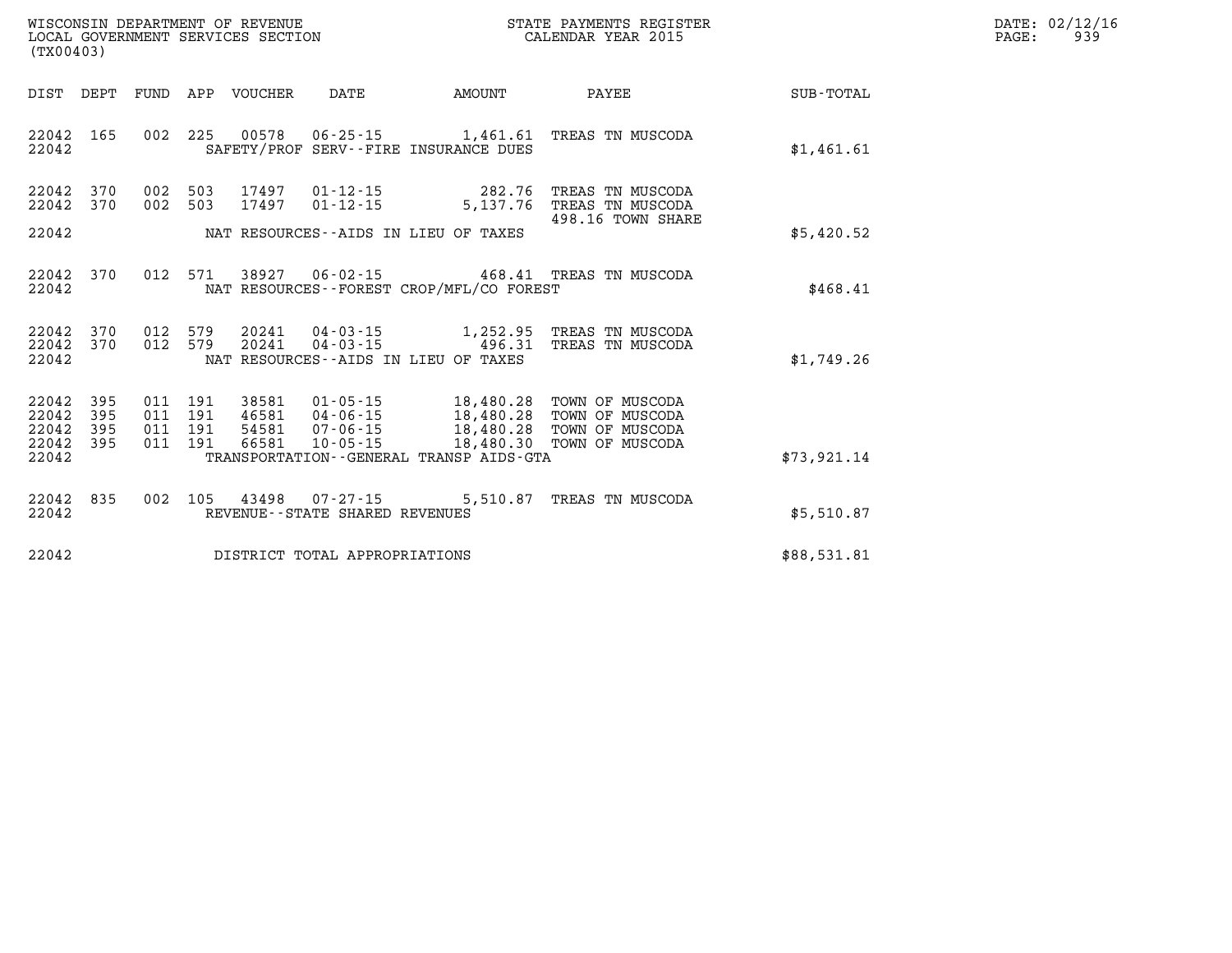| WISCONSIN DEPARTMENT OF REVENUE<br>LOCAL GOVERNMENT SERVICES SECTION<br>(TX00403) |                        |                                          |  |                                 |                                   |                                             | STATE PAYMENTS REGISTER<br>CALENDAR YEAR 2015                                                                                                                                                                                  |               | DATE: 02/12/16<br>PAGE:<br>940 |
|-----------------------------------------------------------------------------------|------------------------|------------------------------------------|--|---------------------------------|-----------------------------------|---------------------------------------------|--------------------------------------------------------------------------------------------------------------------------------------------------------------------------------------------------------------------------------|---------------|--------------------------------|
|                                                                                   |                        |                                          |  | DIST DEPT FUND APP VOUCHER DATE |                                   | <b>AMOUNT</b>                               | <b>PAYEE</b>                                                                                                                                                                                                                   | SUB-TOTAL     |                                |
| 22044                                                                             |                        |                                          |  |                                 |                                   | SAFETY/PROF SERV--FIRE INSURANCE DUES       | 22044 165 002 225 00579 06-25-15 1,537.56 TREAS TN NORTH LANCASTER                                                                                                                                                             | \$1,537.56    |                                |
| 22044                                                                             | 22044 370              |                                          |  |                                 |                                   | NAT RESOURCES - - FOREST CROP/MFL/CO FOREST | 012 571 38928 06-02-15 34.91 TREAS TN NORTH LANCASTER                                                                                                                                                                          | \$34.91       |                                |
| 22044                                                                             | 22044 370              |                                          |  |                                 | NAT RESOURCES--RU RECYCLING GRANT |                                             | 074 670 42555 05-29-15 1,464.00 TREAS TN NORTH LANCASTER                                                                                                                                                                       | \$1,464.00    |                                |
| 22044 395<br>22044 395                                                            | 22044 395<br>22044 395 | 011 191<br>011 191<br>011 191<br>011 191 |  |                                 |                                   |                                             | 38582  01-05-15  23,853.16  TOWN OF NORTH LANCASTER<br>46582   04-06-15   23,853.16   TOWN OF NORTH LANCASTER<br>54582   07-06-15   23,853.16   TOWN OF NORTH LANCASTER<br>66582  10-05-15  23,853.18  TOWN OF NORTH LANCASTER |               |                                |
| 22044                                                                             |                        |                                          |  |                                 |                                   | TRANSPORTATION--GENERAL TRANSP AIDS-GTA     |                                                                                                                                                                                                                                | \$95,412.66   |                                |
| 22044                                                                             | 22044 835              |                                          |  |                                 | REVENUE - - STATE SHARED REVENUES |                                             | 002 105 43499 07-27-15 4,735.39 TREAS TN NORTH LANCASTER                                                                                                                                                                       | \$4,735.39    |                                |
| 22044                                                                             | 22044 835              |                                          |  |                                 | REVENUE--EXEMPT COMPUTER AID      |                                             | 002 109 02543 07-27-15 26.00 TREAS TN NORTH LANCASTER                                                                                                                                                                          | \$26.00       |                                |
| 22044                                                                             |                        |                                          |  |                                 | DISTRICT TOTAL APPROPRIATIONS     |                                             |                                                                                                                                                                                                                                | \$103, 210.52 |                                |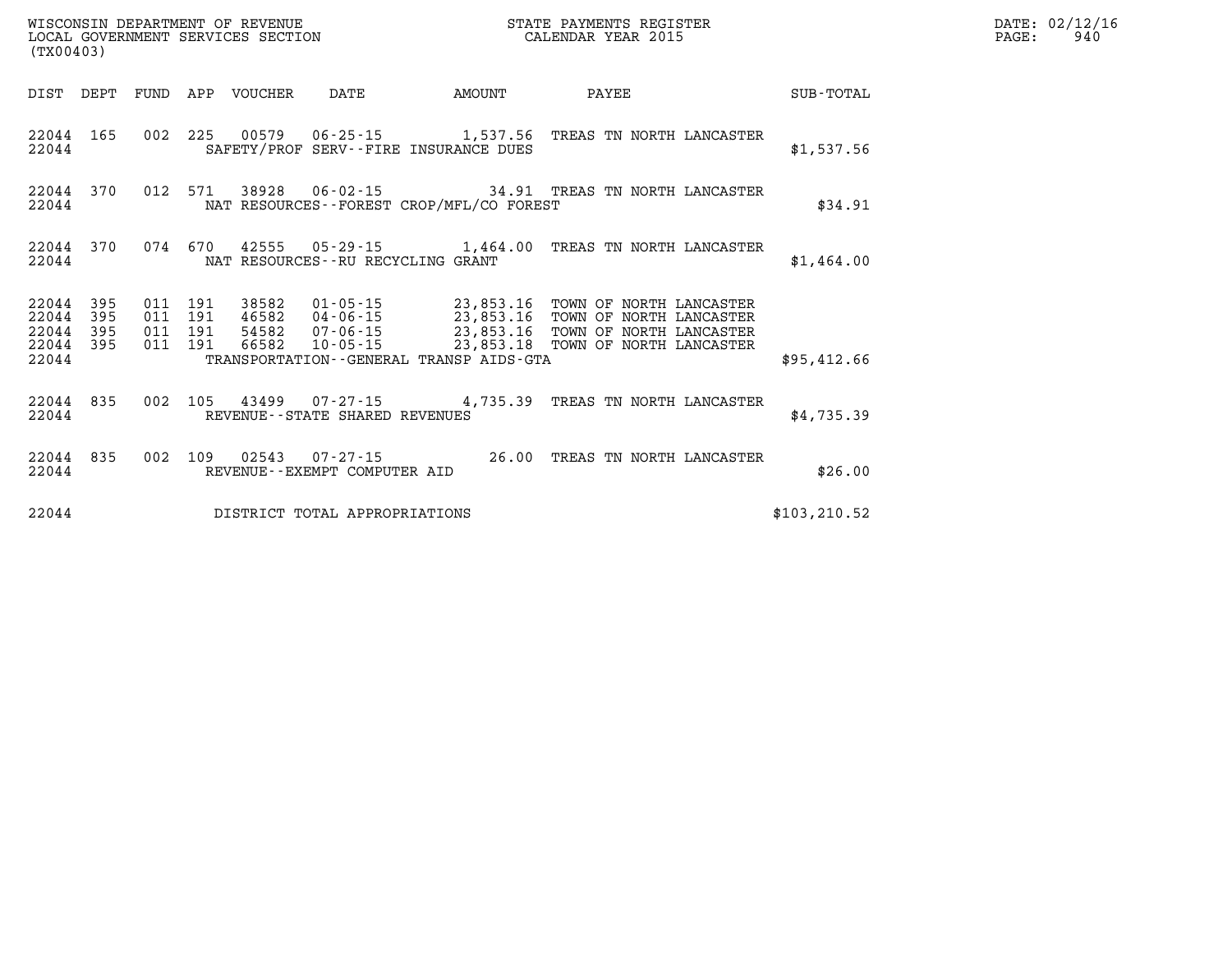| (TX00403)              |           |                               |                                 |                                |                                                                                                                                                                      |                                                                          | DATE: 02/12/16<br>941<br>PAGE: |  |
|------------------------|-----------|-------------------------------|---------------------------------|--------------------------------|----------------------------------------------------------------------------------------------------------------------------------------------------------------------|--------------------------------------------------------------------------|--------------------------------|--|
|                        |           |                               | DIST DEPT FUND APP VOUCHER DATE |                                | <b>AMOUNT</b>                                                                                                                                                        | <b>PAYEE</b>                                                             | SUB-TOTAL                      |  |
| 22046                  | 22046 165 |                               |                                 |                                | 002 225 00580 06-25-15 2,026.39 TREAS TN PARIS<br>SAFETY/PROF SERV--FIRE INSURANCE DUES                                                                              |                                                                          | \$2,026.39                     |  |
| 22046                  | 22046 370 |                               |                                 |                                | NAT RESOURCES-SEVERANCE/YIELD/WITHDRAWAL                                                                                                                             | 000 001 04DNR 06-03-15 1,265.39 TREAS TOWN PARIS                         | \$1,265.39                     |  |
|                        |           |                               |                                 |                                |                                                                                                                                                                      | 22046 370 002 503 17498 01-12-15 22.40 TREAS TN PARIS<br>2.61 TOWN SHARE |                                |  |
| 22046                  |           |                               |                                 |                                | NAT RESOURCES--AIDS IN LIEU OF TAXES                                                                                                                                 |                                                                          | \$22.40                        |  |
| 22046                  | 22046 370 |                               |                                 |                                | 012 571 38929 06-02-15 169.68 TREAS TN PARIS<br>NAT RESOURCES - - FOREST CROP/MFL/CO FOREST                                                                          |                                                                          | \$169.68                       |  |
| 22046                  | 22046 370 |                               |                                 |                                | 074 670 42556 05-29-15 2,457.97 TREAS TN PARIS<br>NAT RESOURCES--RU RECYCLING GRANT                                                                                  |                                                                          | \$2,457.97                     |  |
| 22046 395<br>22046 395 | 22046 395 | 011 191<br>011 191<br>011 191 |                                 |                                | 38583 01-05-15 23,726.55 TOWN OF PARIS<br>46583 04-06-15 23,726.55 TOWN OF PARIS<br>54583 07-06-15 23,726.55 TOWN OF PARIS<br>66583 10-05-15 23,726.55 TOWN OF PARIS |                                                                          |                                |  |
| 22046 395<br>22046     |           | 011 191                       |                                 |                                | TRANSPORTATION--GENERAL TRANSP AIDS-GTA                                                                                                                              |                                                                          | \$94,906.20                    |  |
| 22046                  | 22046 395 |                               |                                 |                                | 011 278 52519 07-01-15 21,481.43 TREAS TN PARIS<br>TRANSPORTATION--LRIP/TRIP/MSIP GRANTS                                                                             |                                                                          | \$21,481.43                    |  |
| 22046                  | 22046 835 |                               |                                 | REVENUE--STATE SHARED REVENUES | 002 105 43500 07-27-15 7,043.48 TREAS TN PARIS                                                                                                                       |                                                                          | \$7,043.48                     |  |
| 22046                  | 22046 835 |                               |                                 | REVENUE--EXEMPT COMPUTER AID   | 002 109 02544 07-27-15 8.00 TREAS TN PARIS                                                                                                                           |                                                                          | \$8.00                         |  |
| 22046                  |           |                               |                                 | DISTRICT TOTAL APPROPRIATIONS  |                                                                                                                                                                      |                                                                          | \$129,380.94                   |  |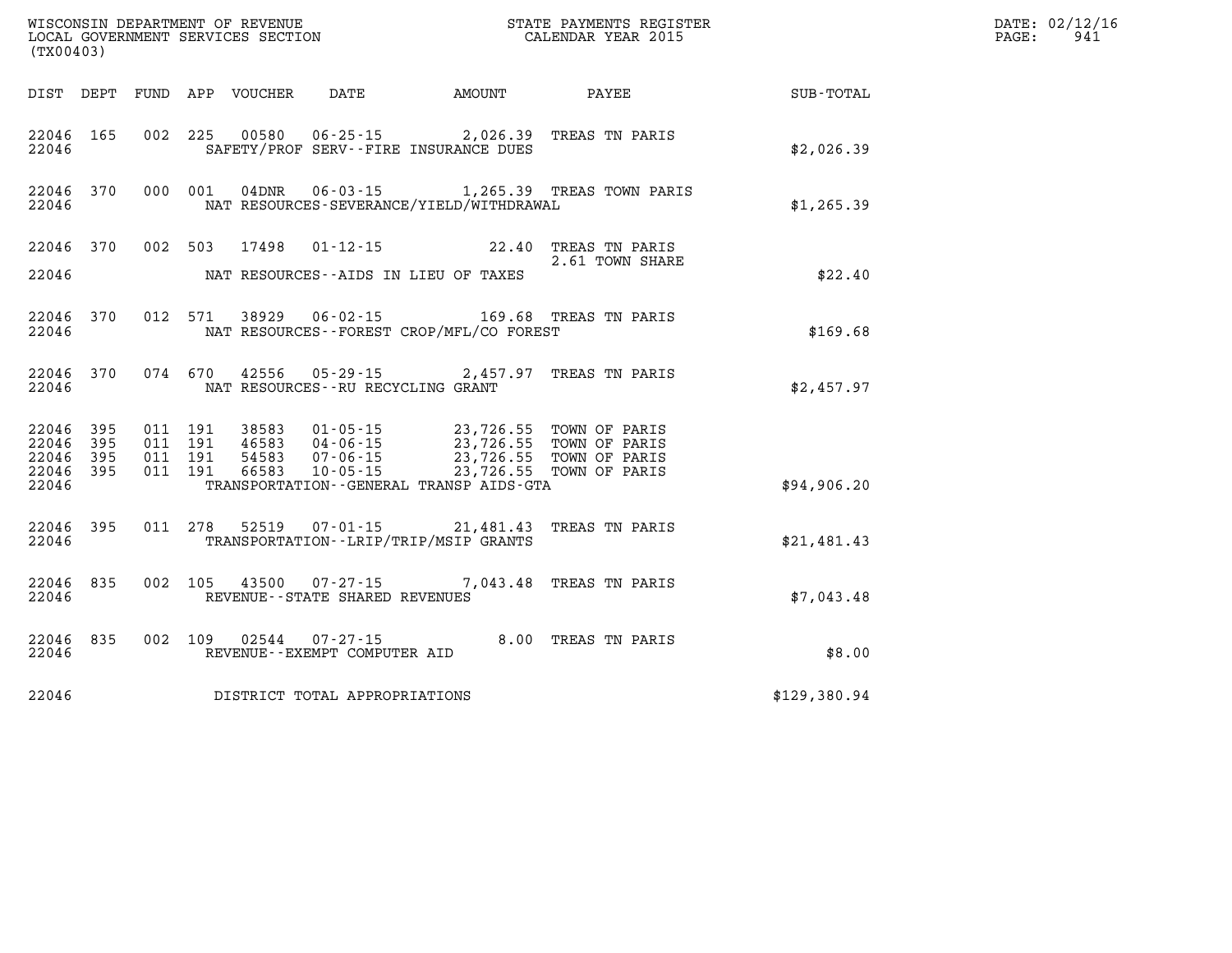| (TX00403)                                                                                                      |                                                                                                |                                                                                                                                                             |             | DATE: 02/12/16<br>942<br>$\mathtt{PAGE:}$ |
|----------------------------------------------------------------------------------------------------------------|------------------------------------------------------------------------------------------------|-------------------------------------------------------------------------------------------------------------------------------------------------------------|-------------|-------------------------------------------|
| DIST DEPT                                                                                                      |                                                                                                |                                                                                                                                                             | SUB-TOTAL   |                                           |
| 22048 165<br>22048                                                                                             | 002 225 00581 06-25-15 706.06 TREAS TN PATCH GROVE<br>SAFETY/PROF SERV--FIRE INSURANCE DUES    |                                                                                                                                                             | \$706.06    |                                           |
| 22048 370<br>22048                                                                                             | 012 571 38930 06-02-15 138.47 TREAS TN PATCH GROVE<br>NAT RESOURCES--FOREST CROP/MFL/CO FOREST |                                                                                                                                                             | \$138.47    |                                           |
| 22048 370<br>22048                                                                                             | 074 670 42557 05-29-15 619.05 TREAS TN PATCH GROVE<br>NAT RESOURCES--RU RECYCLING GRANT        |                                                                                                                                                             | \$619.05    |                                           |
| 22048 395<br>011 191<br>395<br>22048<br>011<br>191<br>395<br>011 191<br>22048<br>22048 395<br>011 191<br>22048 | 38584<br>46584<br>54584<br>10-05-15<br>66584<br>TRANSPORTATION - - GENERAL TRANSP AIDS - GTA   | 01-05-15 21,491.52 TOWN OF PATCH GROVE<br>04-06-15 21,491.52 TOWN OF PATCH GROVE<br>07-06-15 21,491.52 TOWN OF PATCH GROVE<br>21,491.52 TOWN OF PATCH GROVE | \$85,966.08 |                                           |
| 22048 835                                                                                                      | 002 105 43501 07-27-15 7,196.31 TREAS TN PATCH GROVE<br>22048 REVENUE - STATE SHARED REVENUES  |                                                                                                                                                             | \$7,196.31  |                                           |
| 22048                                                                                                          | 22048 835 002 109 02545 07-27-15 37.00 TREAS TN PATCH GROVE<br>REVENUE - - EXEMPT COMPUTER AID |                                                                                                                                                             | \$37.00     |                                           |
| 22048                                                                                                          | DISTRICT TOTAL APPROPRIATIONS                                                                  |                                                                                                                                                             | \$94,662.97 |                                           |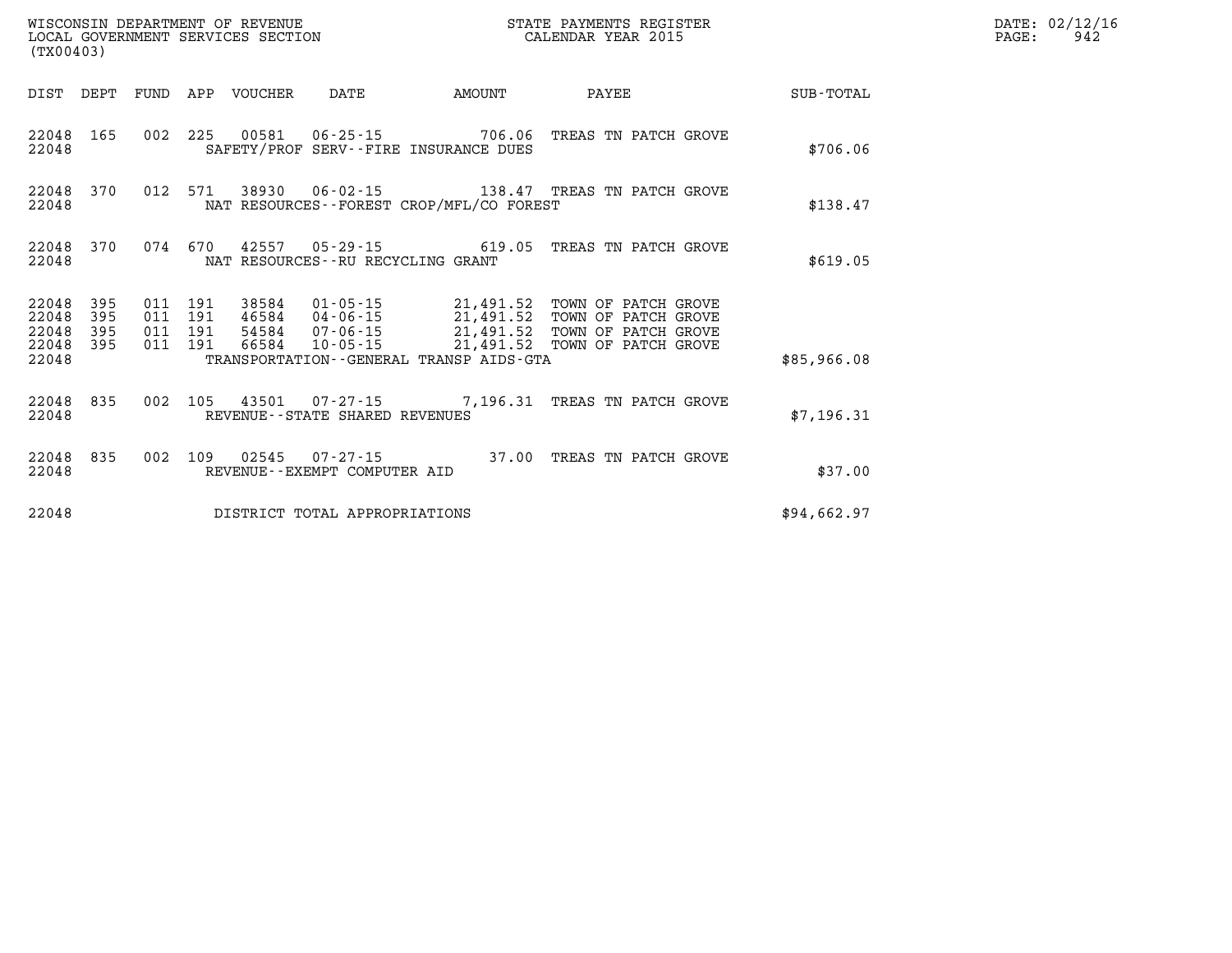| (TX00403)                       |            |         |                                             |  | WISCONSIN DEPARTMENT OF REVENUE<br>LOCAL GOVERNMENT SERVICES SECTION<br>CALENDAR YEAR 2015                                                                                                                                   |                                                    | DATE: 02/12/16<br>$\mathtt{PAGE:}$<br>943 |
|---------------------------------|------------|---------|---------------------------------------------|--|------------------------------------------------------------------------------------------------------------------------------------------------------------------------------------------------------------------------------|----------------------------------------------------|-------------------------------------------|
|                                 |            |         |                                             |  |                                                                                                                                                                                                                              | DIST DEPT FUND APP VOUCHER DATE AMOUNT PAYEE TOTAL |                                           |
| 22050 165<br>22050              |            |         | SAFETY/PROF SERV--FIRE INSURANCE DUES       |  | 002 225 00582 06-25-15 4,680.30 TREAS TN PLATTEVILLE                                                                                                                                                                         | \$4,680.30                                         |                                           |
| 22050 370<br>22050              |            | 012 571 | NAT RESOURCES - - FOREST CROP/MFL/CO FOREST |  | 38931  06-02-15  23.40 TREAS TN PLATTEVILLE                                                                                                                                                                                  | \$23.40                                            |                                           |
| 22050 370<br>22050              |            |         | NAT RESOURCES--AIDS IN LIEU OF TAXES        |  | 012 579 20242 04-03-15 34.80 TREAS TN PLATTEVILLE                                                                                                                                                                            | \$34.80                                            |                                           |
| 22050 370<br>22050              |            |         | NAT RESOURCES--RU RECYCLING GRANT           |  | 074 670 42558 05-29-15 3,999.66 TREAS TN PLATTEVILLE                                                                                                                                                                         | \$3,999.66                                         |                                           |
| 22050<br>22050                  | 395<br>395 |         |                                             |  | 011 191 38585 01-05-15 23,236.60 TOWN OF PLATTEVILLE<br>011 191 46585 04-06-15 23,236.60 TOWN OF PLATTEVILLE<br>011 191 54585 07-06-15 23,236.60 TOWN OF PLATTEVILLE<br>011 191 66585 10-05-15 23,236.62 TOWN OF PLATTEVILLE |                                                    |                                           |
| 22050 395<br>22050 395<br>22050 |            |         | TRANSPORTATION--GENERAL TRANSP AIDS-GTA     |  |                                                                                                                                                                                                                              | \$92,946.42                                        |                                           |
| 22050 835<br>22050              |            |         | REVENUE--STATE SHARED REVENUES              |  | 002 105 43502 07-27-15 5,194.53 TREAS TN PLATTEVILLE                                                                                                                                                                         | \$5,194.53                                         |                                           |
| 22050 835<br>22050              |            |         | REVENUE--EXEMPT COMPUTER AID                |  | 002 109 02546 07-27-15 60.00 TREAS TN PLATTEVILLE                                                                                                                                                                            | \$60.00                                            |                                           |
| 22050 835<br>22050              |            |         | REVENUE--LOTTERY CREDIT -                   |  | 021 363 35636 03-23-15 2,201.16 TREAS TN PLATTEVILLE                                                                                                                                                                         | \$2,201.16                                         |                                           |
|                                 |            |         | 22050 DISTRICT TOTAL APPROPRIATIONS         |  |                                                                                                                                                                                                                              | \$109, 140.27                                      |                                           |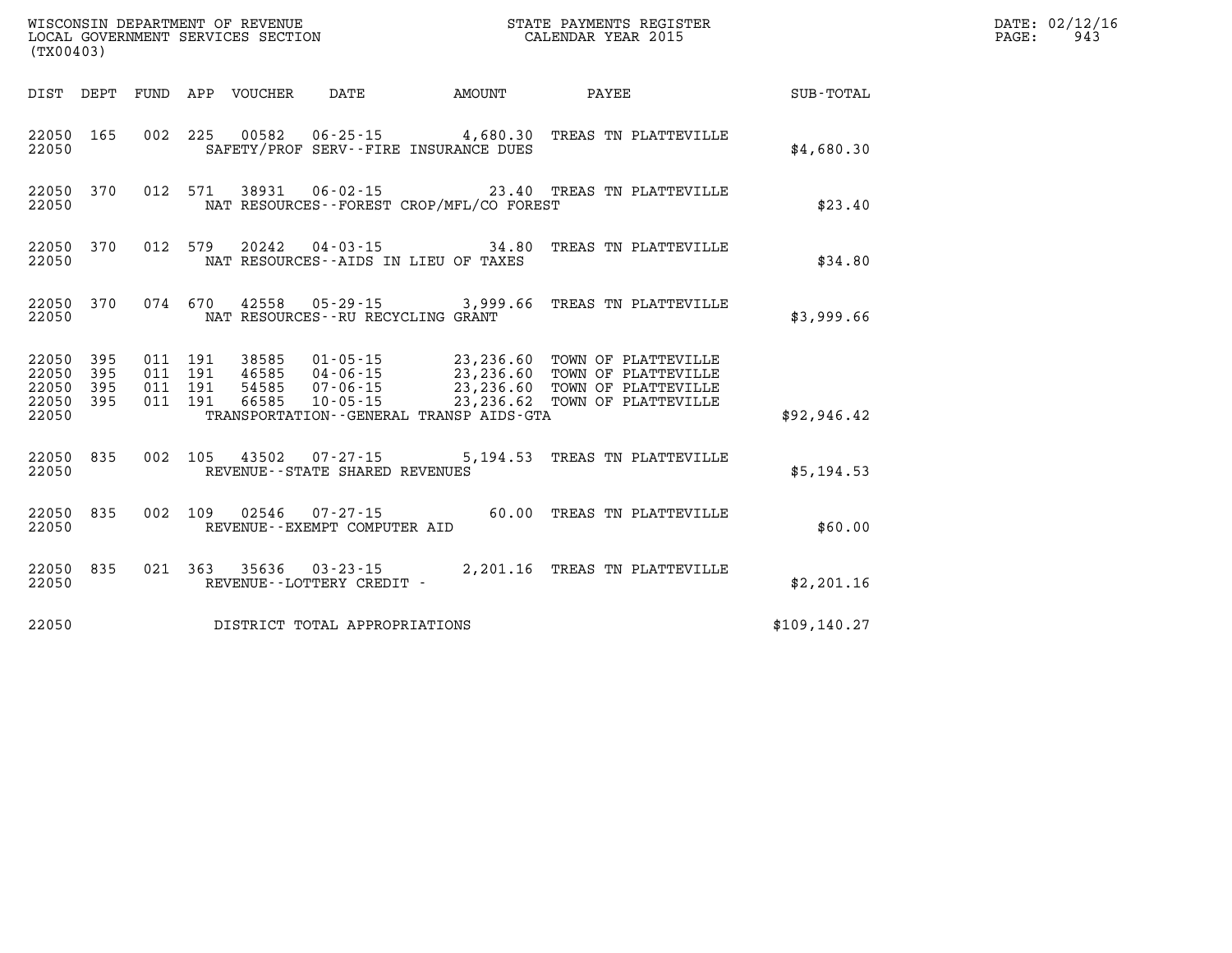| (TX00403)                            |                   |                                          | WISCONSIN DEPARTMENT OF REVENUE | LOCAL GOVERNMENT SERVICES SECTION        |                                                                                  | STATE PAYMENTS REGISTER<br>CALENDAR YEAR 2015                                  |               | DATE: 02/12/16<br>PAGE:<br>944 |
|--------------------------------------|-------------------|------------------------------------------|---------------------------------|------------------------------------------|----------------------------------------------------------------------------------|--------------------------------------------------------------------------------|---------------|--------------------------------|
|                                      |                   |                                          | DIST DEPT FUND APP VOUCHER      | DATE                                     | AMOUNT                                                                           | PAYEE                                                                          | SUB-TOTAL     |                                |
| 22052                                | 22052 165         | 002 225                                  |                                 |                                          | SAFETY/PROF SERV--FIRE INSURANCE DUES                                            |                                                                                | \$2,111.39    |                                |
| 22052 370<br>22052                   |                   | 012 571                                  | 38932                           |                                          | NAT RESOURCES--FOREST CROP/MFL/CO FOREST                                         | 06-02-15 136.83 TREAS TN POTOSI                                                | \$136.83      |                                |
| 22052 370<br>22052                   |                   | 074 670                                  |                                 | NAT RESOURCES--RU RECYCLING GRANT        |                                                                                  | 42559  05-29-15  2,263.78  TREAS TN POTOSI                                     | \$2,263.78    |                                |
| 22052<br>22052<br>22052<br>22052 395 | 395<br>395<br>395 | 011 191<br>011 191<br>011 191<br>011 191 | 38586<br>66586                  | 10-05-15                                 | $01 - 05 - 15$ 35,854.06<br>46586 04-06-15 35,854.06<br>54586 07-06-15 35,854.06 | TOWN OF POTOSI<br>TOWN OF POTOSI<br>TOWN OF POTOSI<br>35,854.08 TOWN OF POTOSI |               |                                |
| 22052                                |                   |                                          |                                 |                                          | TRANSPORTATION--GENERAL TRANSP AIDS-GTA                                          |                                                                                | \$143,416.26  |                                |
| 22052 835<br>22052                   |                   | 002 105                                  |                                 | REVENUE--STATE SHARED REVENUES           |                                                                                  | 43503  07-27-15  15,217.11 TREAS TN POTOSI                                     | \$15, 217.11  |                                |
| 22052                                | 22052 835         | 002 109                                  | 02547                           | 07-27-15<br>REVENUE--EXEMPT COMPUTER AID |                                                                                  | 7.00 TREAS TN POTOSI                                                           | \$7.00        |                                |
| 22052                                |                   |                                          |                                 | DISTRICT TOTAL APPROPRIATIONS            |                                                                                  |                                                                                | \$163, 152.37 |                                |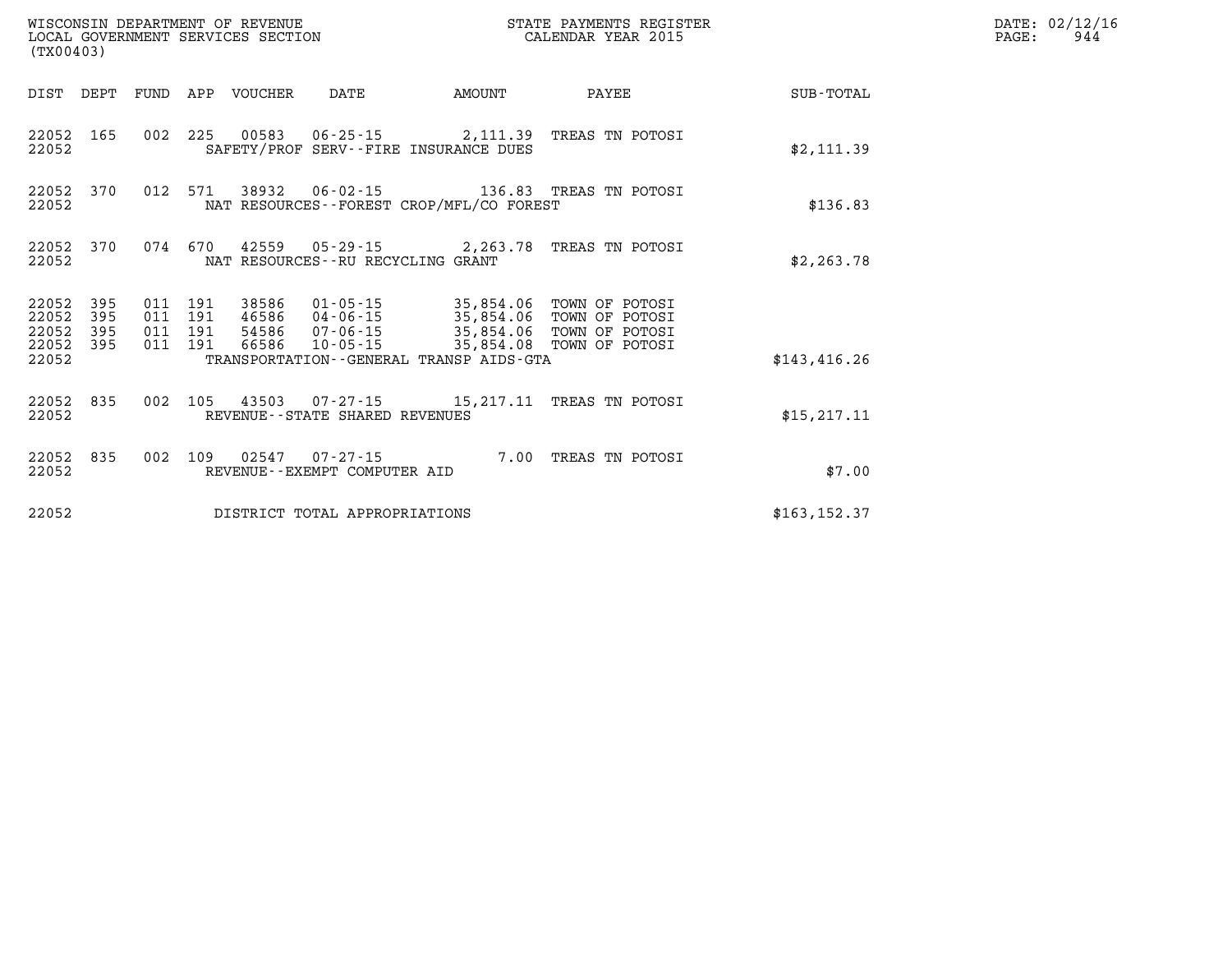| (TX00403)                                    |           |  |                                 |                                   |                                              | STATE PAYMENTS REGISTER                                                                                                                                                                                                                                                                                                                                       |              | DATE: 02/12/16<br>$\mathtt{PAGE:}$<br>945 |
|----------------------------------------------|-----------|--|---------------------------------|-----------------------------------|----------------------------------------------|---------------------------------------------------------------------------------------------------------------------------------------------------------------------------------------------------------------------------------------------------------------------------------------------------------------------------------------------------------------|--------------|-------------------------------------------|
|                                              |           |  | DIST DEPT FUND APP VOUCHER DATE |                                   | <b>EXAMPLE TO AMOUNT</b>                     | PAYEE                                                                                                                                                                                                                                                                                                                                                         | SUB-TOTAL    |                                           |
| 22054                                        | 22054 165 |  |                                 |                                   | SAFETY/PROF SERV--FIRE INSURANCE DUES        | 002 225 00584 06-25-15 2,243.86 TREAS TN SMELSER                                                                                                                                                                                                                                                                                                              | \$2, 243.86  |                                           |
| 22054                                        |           |  |                                 |                                   | NAT RESOURCES - - FOREST CROP/MFL/CO FOREST  | 22054 370 012 571 38933 06-02-15 48.06 TREAS TN SMELSER                                                                                                                                                                                                                                                                                                       | \$48.06      |                                           |
| 22054                                        | 22054 370 |  |                                 | NAT RESOURCES--RU RECYCLING GRANT |                                              | 074 670 42560 05-29-15 1,637.59 TREAS TN SMELSER                                                                                                                                                                                                                                                                                                              | \$1,637.59   |                                           |
| 22054 395<br>22054 395<br>22054 395<br>22054 | 22054 395 |  |                                 |                                   | TRANSPORTATION - - GENERAL TRANSP AIDS - GTA | $\begin{array}{cccc} 011 & 191 & 38587 & 01\cdot 05\cdot 15 & 28,334\cdot 23 & \text{TOWN OF SMELSER} \\ 011 & 191 & 46587 & 04\cdot 06\cdot 15 & 28,334\cdot 23 & \text{TOWN OF SMELSER} \\ 011 & 191 & 54587 & 07\cdot 06\cdot 15 & 28,334\cdot 23 & \text{TOWN OF SMELSER} \\ 011 & 191 & 66587 & 10\cdot 05\cdot 15 & 28,334\cdot 25 & \text{TOWN OF SME$ | \$113,336.94 |                                           |
| 22054                                        | 22054 835 |  |                                 | REVENUE - - STATE SHARED REVENUES |                                              | 002 105 43504 07-27-15 3,216.39 TREAS TN SMELSER                                                                                                                                                                                                                                                                                                              | \$3,216.39   |                                           |
| 22054                                        | 22054 835 |  |                                 | REVENUE--EXEMPT COMPUTER AID      |                                              | 002 109 02548 07-27-15 24.00 TREAS TN SMELSER                                                                                                                                                                                                                                                                                                                 | \$24.00      |                                           |
| 22054                                        | 22054 835 |  |                                 | REVENUE--LOTTERY CREDIT -         |                                              | 021 363 35637 03-23-15 359.83 TREAS TN SMELSER                                                                                                                                                                                                                                                                                                                | \$359.83     |                                           |
| 22054                                        |           |  |                                 | DISTRICT TOTAL APPROPRIATIONS     |                                              |                                                                                                                                                                                                                                                                                                                                                               | \$120,866.67 |                                           |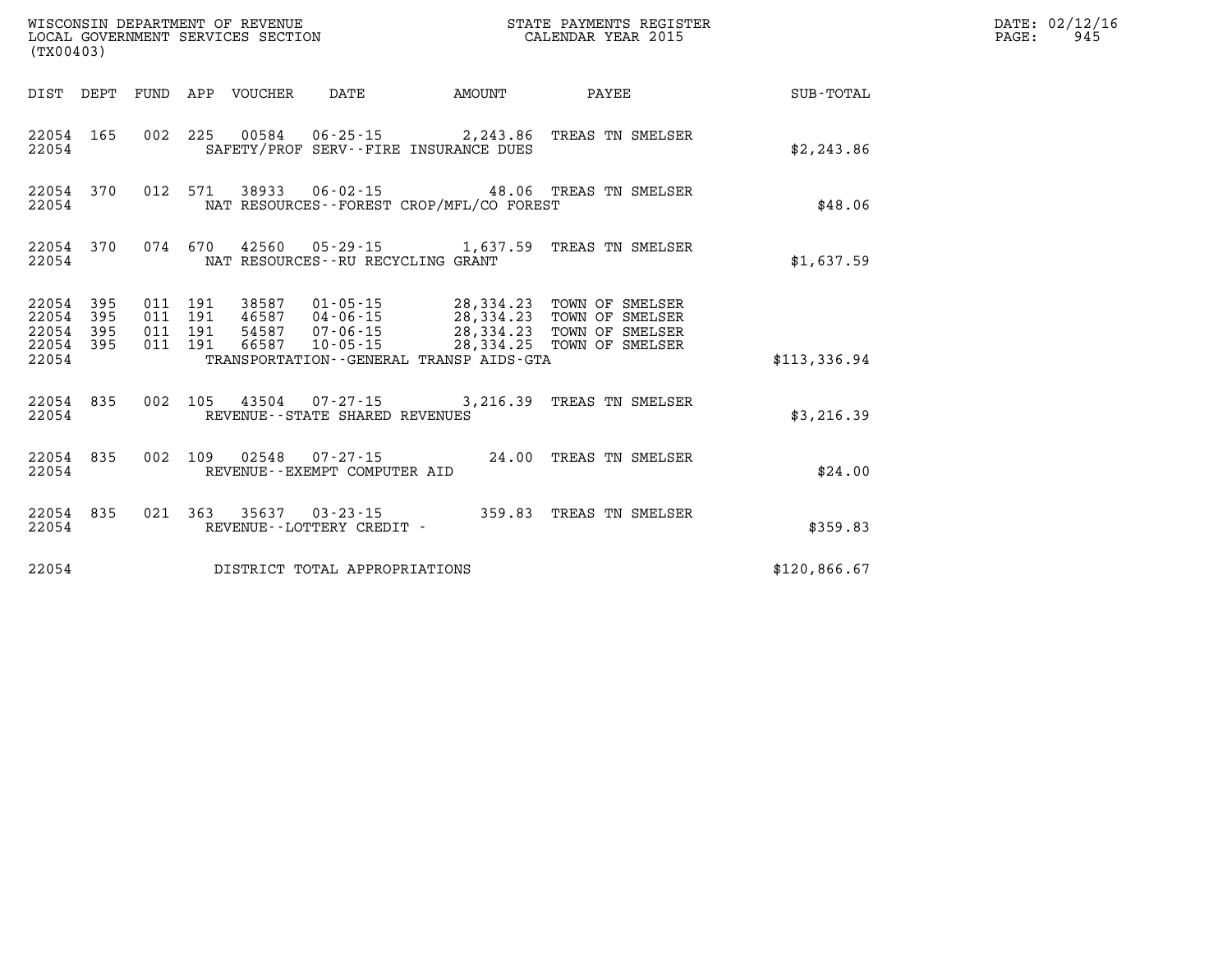| (TX00403)                                |              |                    |                    |                            | WISCONSIN DEPARTMENT OF REVENUE<br>LOCAL GOVERNMENT SERVICES SECTION |                                              | STATE PAYMENTS REGISTER<br>CALENDAR YEAR 2015                                                                                                                                                                |              | DATE: 02/12/16<br>PAGE:<br>946 |
|------------------------------------------|--------------|--------------------|--------------------|----------------------------|----------------------------------------------------------------------|----------------------------------------------|--------------------------------------------------------------------------------------------------------------------------------------------------------------------------------------------------------------|--------------|--------------------------------|
|                                          |              |                    |                    | DIST DEPT FUND APP VOUCHER | DATE                                                                 | AMOUNT                                       | PAYEE                                                                                                                                                                                                        | SUB-TOTAL    |                                |
| 22056                                    | 22056 165    |                    |                    |                            |                                                                      | SAFETY/PROF SERV--FIRE INSURANCE DUES        | 002 225 00585 06-25-15 2,129.30 TREAS TN SOUTH LANCASTER                                                                                                                                                     | \$2,129.30   |                                |
| 22056                                    | 22056 370    |                    | 012 571            |                            |                                                                      | NAT RESOURCES - - FOREST CROP/MFL/CO FOREST  |                                                                                                                                                                                                              | \$13.00      |                                |
| 22056 370<br>22056                       |              |                    | 074 670            |                            | NAT RESOURCES--RU RECYCLING GRANT                                    |                                              | 42561  05-29-15   1,792.95   TREAS TN SOUTH LANCASTER                                                                                                                                                        | \$1,792.95   |                                |
| 22056 395<br>22056<br>22056<br>22056 395 | - 395<br>395 | 011 191<br>011 191 | 011 191<br>011 191 | 38588                      |                                                                      |                                              | 01-05-15 24,436.69 TOWN OF SOUTH LANCASTER<br>46588 04-06-15 24,436.69 TOWN OF SOUTH LANCASTER<br>54588  07-06-15  24,436.69  TOWN OF SOUTH LANCASTER<br>66588  10-05-15  24,436.71  TOWN OF SOUTH LANCASTER |              |                                |
| 22056                                    |              |                    |                    |                            |                                                                      | TRANSPORTATION - - GENERAL TRANSP AIDS - GTA |                                                                                                                                                                                                              | \$97,746.78  |                                |
| 22056                                    | 22056 835    |                    | 002 105            |                            | REVENUE--STATE SHARED REVENUES                                       |                                              | 43505  07-27-15   11,792.80   TREAS TN SOUTH LANCASTER                                                                                                                                                       | \$11,792.80  |                                |
| 22056                                    | 22056 835    |                    |                    |                            | REVENUE--EXEMPT COMPUTER AID                                         |                                              | 002 109 02549 07-27-15 190.00 TREAS TN SOUTH LANCASTER                                                                                                                                                       | \$190.00     |                                |
| 22056                                    |              |                    |                    |                            | DISTRICT TOTAL APPROPRIATIONS                                        |                                              |                                                                                                                                                                                                              | \$113,664.83 |                                |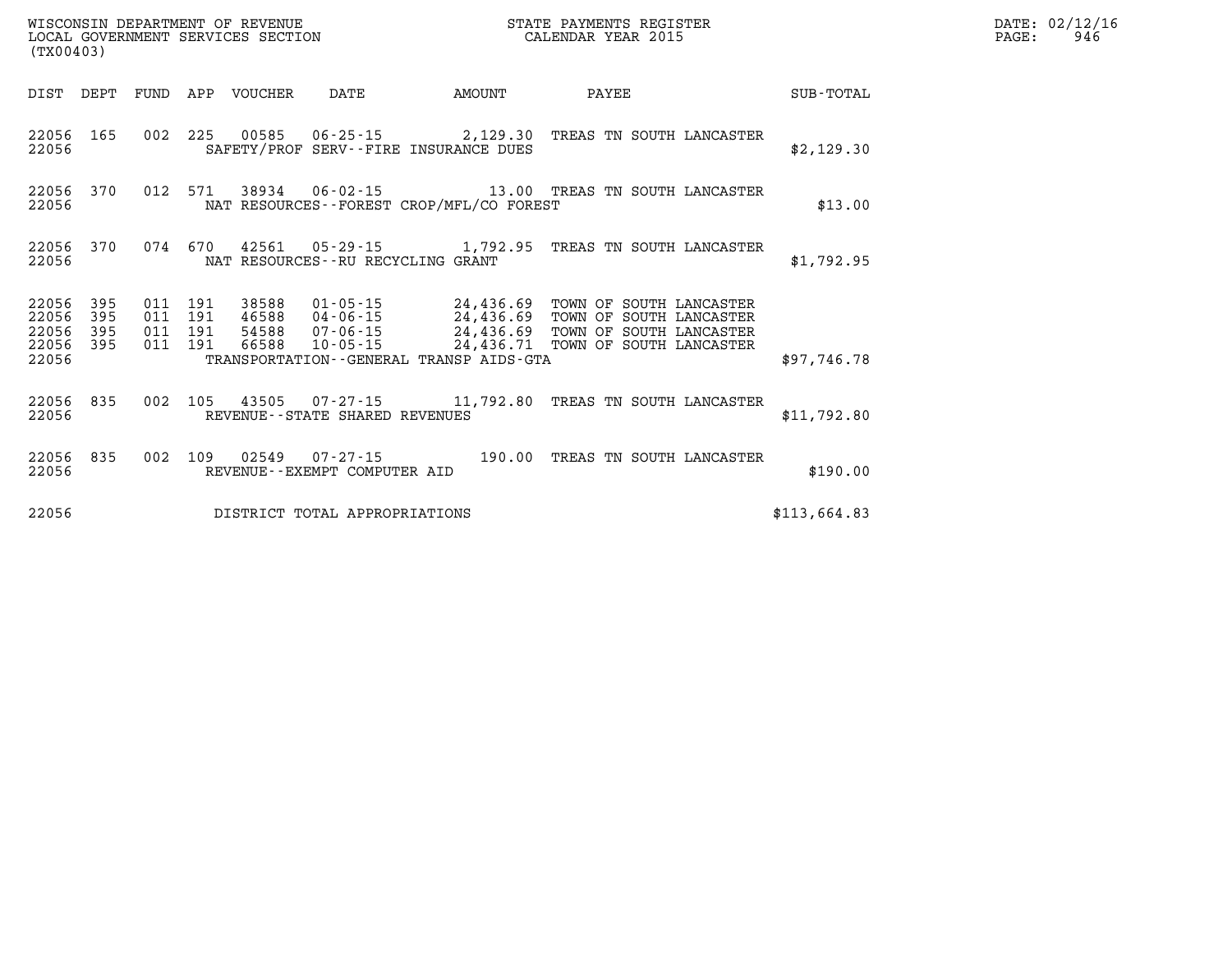| (TX00403) |       |  |                                         |                                            | WISCONSIN DEPARTMENT OF REVENUE<br>LOCAL GOVERNMENT SERVICES SECTION<br>CALENDAR YEAR 2015                                                                                                                                                                                                                                                       |               | DATE: 02/12/16<br>PAGE:<br>947 |
|-----------|-------|--|-----------------------------------------|--------------------------------------------|--------------------------------------------------------------------------------------------------------------------------------------------------------------------------------------------------------------------------------------------------------------------------------------------------------------------------------------------------|---------------|--------------------------------|
|           |       |  |                                         |                                            | DIST DEPT FUND APP VOUCHER DATE AMOUNT PAYEE PAYER SUB-TOTAL                                                                                                                                                                                                                                                                                     |               |                                |
| 22058     |       |  |                                         | SAFETY/PROF SERV--FIRE INSURANCE DUES      | 22058 165 002 225 00586 06-25-15 1,361.10 TREAS TN WATERLOO                                                                                                                                                                                                                                                                                      | \$1,361.10    |                                |
| 22058     |       |  |                                         | NAT RESOURCES-SEVERANCE/YIELD/WITHDRAWAL   | 22058 370 000 001 01DNR 04-09-15 304.20 TREAS TOWN WATERLOO                                                                                                                                                                                                                                                                                      | \$304.20      |                                |
|           |       |  |                                         |                                            | 22058 370 002 503 17499 01-12-15 766.39 TREAS TN WATERLOO                                                                                                                                                                                                                                                                                        |               |                                |
|           |       |  |                                         | 22058 NAT RESOURCES--AIDS IN LIEU OF TAXES | 121.49 TOWN SHARE                                                                                                                                                                                                                                                                                                                                | \$766.39      |                                |
| 22058     |       |  |                                         | NAT RESOURCES--FOREST CROP/MFL/CO FOREST   | 22058 370 012 571 38935 06-02-15 189.84 TREAS TN WATERLOO                                                                                                                                                                                                                                                                                        | \$189.84      |                                |
|           |       |  | 22058 NAT RESOURCES--RU RECYCLING GRANT |                                            | 22058 370 074 670 42562 05-29-15 451.01 TREAS TN WATERLOO                                                                                                                                                                                                                                                                                        | \$451.01      |                                |
|           |       |  |                                         |                                            | $\begin{array}{cccccccc} 22058 & 395 & 011 & 191 & 38589 & 01\text{-}05\text{-}15 & 23\text{,}027.41 & \text{TOWN OF MATERLOO} \\ 22058 & 395 & 011 & 191 & 46589 & 04\text{-}06\text{-}15 & 23\text{,}027.41 & \text{TOWN OF MATERLOO} \\ 22058 & 395 & 011 & 191 & 54589 & 07\text{-}06\text{-}15 & 23\text{,}027.41 & \text{TOWN OF MATERLOO$ |               |                                |
|           |       |  |                                         |                                            |                                                                                                                                                                                                                                                                                                                                                  |               |                                |
| 22058     |       |  |                                         | TRANSPORTATION - - GENERAL TRANSP AIDS-GTA |                                                                                                                                                                                                                                                                                                                                                  | \$92,109.66   |                                |
|           | 22058 |  | REVENUE - - STATE SHARED REVENUES       |                                            | 22058 835 002 105 43506 07-27-15 8,049.08 TREAS TN WATERLOO                                                                                                                                                                                                                                                                                      | \$8,049.08    |                                |
| 22058     |       |  | REVENUE--EXEMPT COMPUTER AID            |                                            | 22058 835 002 109 02550 07-27-15 6.00 TREAS TN WATERLOO                                                                                                                                                                                                                                                                                          | \$6.00        |                                |
| 22058     |       |  | DISTRICT TOTAL APPROPRIATIONS           |                                            |                                                                                                                                                                                                                                                                                                                                                  | \$103, 237.28 |                                |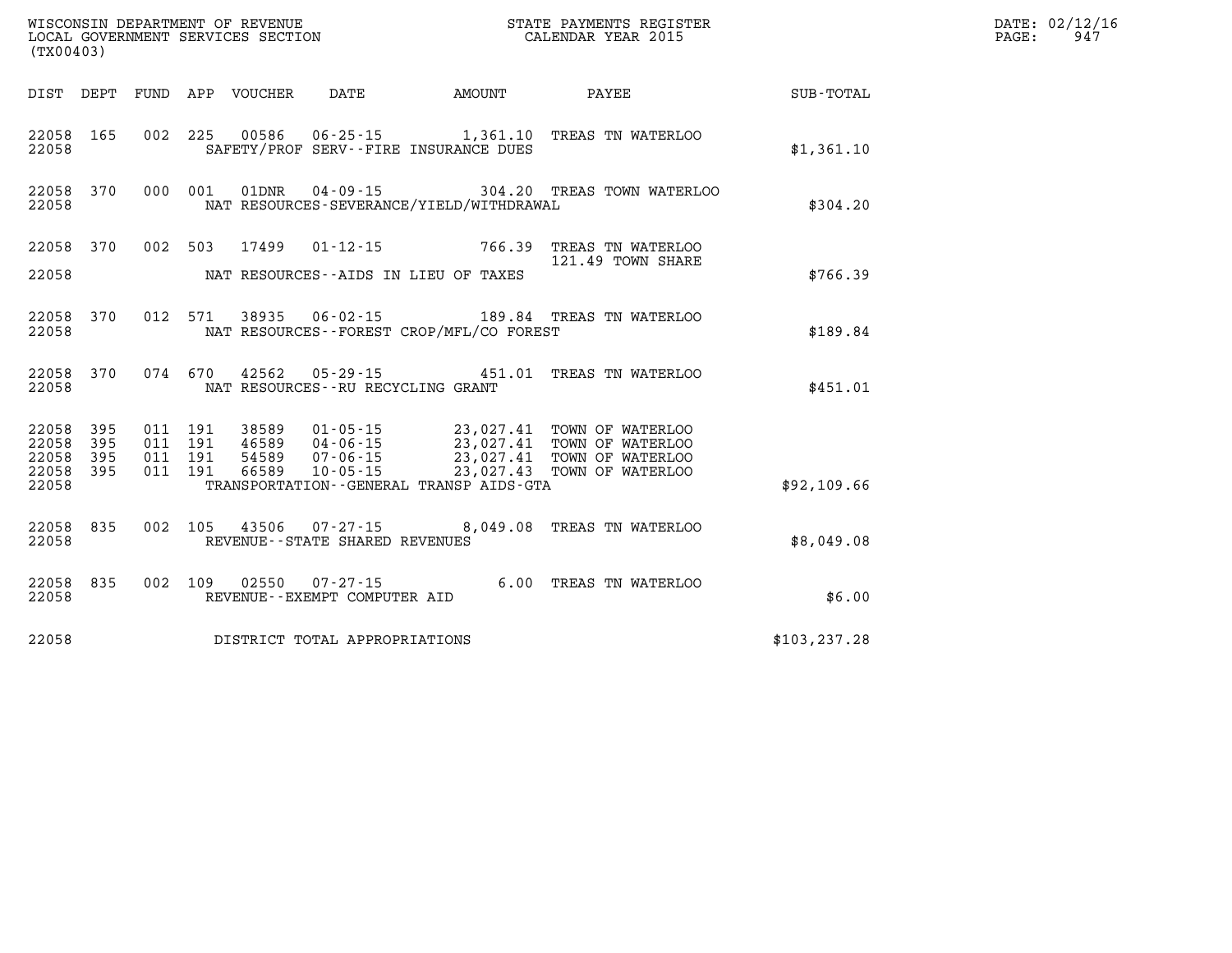| WISCONSIN DEPARTMENT OF REVENUE   | STATE PAYMENTS REGISTER | DATE: | : 02/12/16 |
|-----------------------------------|-------------------------|-------|------------|
| LOCAL GOVERNMENT SERVICES SECTION | CALENDAR YEAR 2015      | PAGE. | 948        |

| (TX00403)                                 |                          |                                          | LOCAL GOVERNMENT SERVICES SECTION |                                                    |                                              | CALENDAR YEAR 2015                                                                                                                                                   |              | PAGE: | 948 |
|-------------------------------------------|--------------------------|------------------------------------------|-----------------------------------|----------------------------------------------------|----------------------------------------------|----------------------------------------------------------------------------------------------------------------------------------------------------------------------|--------------|-------|-----|
|                                           |                          |                                          |                                   |                                                    |                                              |                                                                                                                                                                      |              |       |     |
| 22060 165<br>22060                        |                          |                                          | 002 225 00587                     |                                                    | SAFETY/PROF SERV--FIRE INSURANCE DUES        | 06-25-15 828.53 TREAS TN WATTERSTOWN                                                                                                                                 | \$828.53     |       |     |
| 22060<br>22060<br>22060                   | 370<br>370<br>370        | 002 503<br>002 503<br>002 503            | 17500<br>17500<br>17500           | $01 - 12 - 15$<br>$01 - 12 - 15$<br>$01 - 12 - 15$ |                                              | 1,044.00 TREAS TN WATTERSTOWN<br>191.41 TREAS TN WATTERSTOWN<br>8,791.16 TREAS TN WATTERSTOWN<br>1164.51 TOWN SHARE                                                  |              |       |     |
| 22060                                     |                          |                                          |                                   |                                                    | NAT RESOURCES--AIDS IN LIEU OF TAXES         |                                                                                                                                                                      | \$10,026.57  |       |     |
| 22060<br>22060                            | 370                      |                                          |                                   |                                                    | NAT RESOURCES--FOREST CROP/MFL/CO FOREST     | 012 571 38936 06-02-15 343.39 TREAS TN WATTERSTOWN                                                                                                                   | \$343.39     |       |     |
| 22060<br>22060<br>22060                   | 370<br>370               | 012 579<br>012 579                       | 20243<br>20243                    |                                                    | NAT RESOURCES -- AIDS IN LIEU OF TAXES       | 04-03-15  880.25  TREAS TN WATTERSTOWN  04-03-15  340.18  TREAS TN WATTERSTOWN                                                                                       | \$1,220.43   |       |     |
| 22060 370<br>22060                        |                          |                                          | 074 670 42563                     | NAT RESOURCES - - RU RECYCLING GRANT               |                                              | 05-29-15 319.43 TREAS TN WATTERSTOWN                                                                                                                                 | \$319.43     |       |     |
| 22060<br>22060<br>22060<br>22060<br>22060 | 395<br>395<br>395<br>395 | 011 191<br>011 191<br>011 191<br>011 191 | 38590<br>46590<br>54590<br>66590  |                                                    | TRANSPORTATION - - GENERAL TRANSP AIDS - GTA | 01-05-15 12,551.40 TOWN OF WATTERSTOWN<br>04-06-15 12,551.40 TOWN OF WATTERSTOWN<br>07-06-15 12,551.40 TOWN OF WATTERSTOWN<br>10-05-15 12,551.40 TOWN OF WATTERSTOWN | \$50, 205.60 |       |     |
| 22060 465<br>22060                        |                          |                                          | 002 305 01103                     |                                                    | MILITARY AFFAIRS-EMER MGMT-DISASTER RECO     | 06-18-15 7,383.96 TREAS TN WATTERSTOWN                                                                                                                               | \$7,383.96   |       |     |
| 22060 465<br>22060                        |                          | 002 342                                  | 01103                             |                                                    | MILITARY AFFAIRS-EMERGENCY MGMT-FED FUND     | 06-18-15 44,303.73 TREAS TN WATTERSTOWN                                                                                                                              | \$44,303.73  |       |     |
| 22060<br>22060                            | 835                      |                                          |                                   | REVENUE - - STATE SHARED REVENUES                  |                                              | 002 105 43507 07-27-15 4,955.08 TREAS TN WATTERSTOWN                                                                                                                 | \$4,955.08   |       |     |
| 22060<br>22060                            | 835                      | 002 109                                  | 02551                             | REVENUE--EXEMPT COMPUTER AID                       |                                              | 07-27-15 1.00 TREAS TN WATTERSTOWN                                                                                                                                   | \$1.00       |       |     |
| 22060                                     |                          |                                          |                                   | DISTRICT TOTAL APPROPRIATIONS                      |                                              |                                                                                                                                                                      | \$119,587.72 |       |     |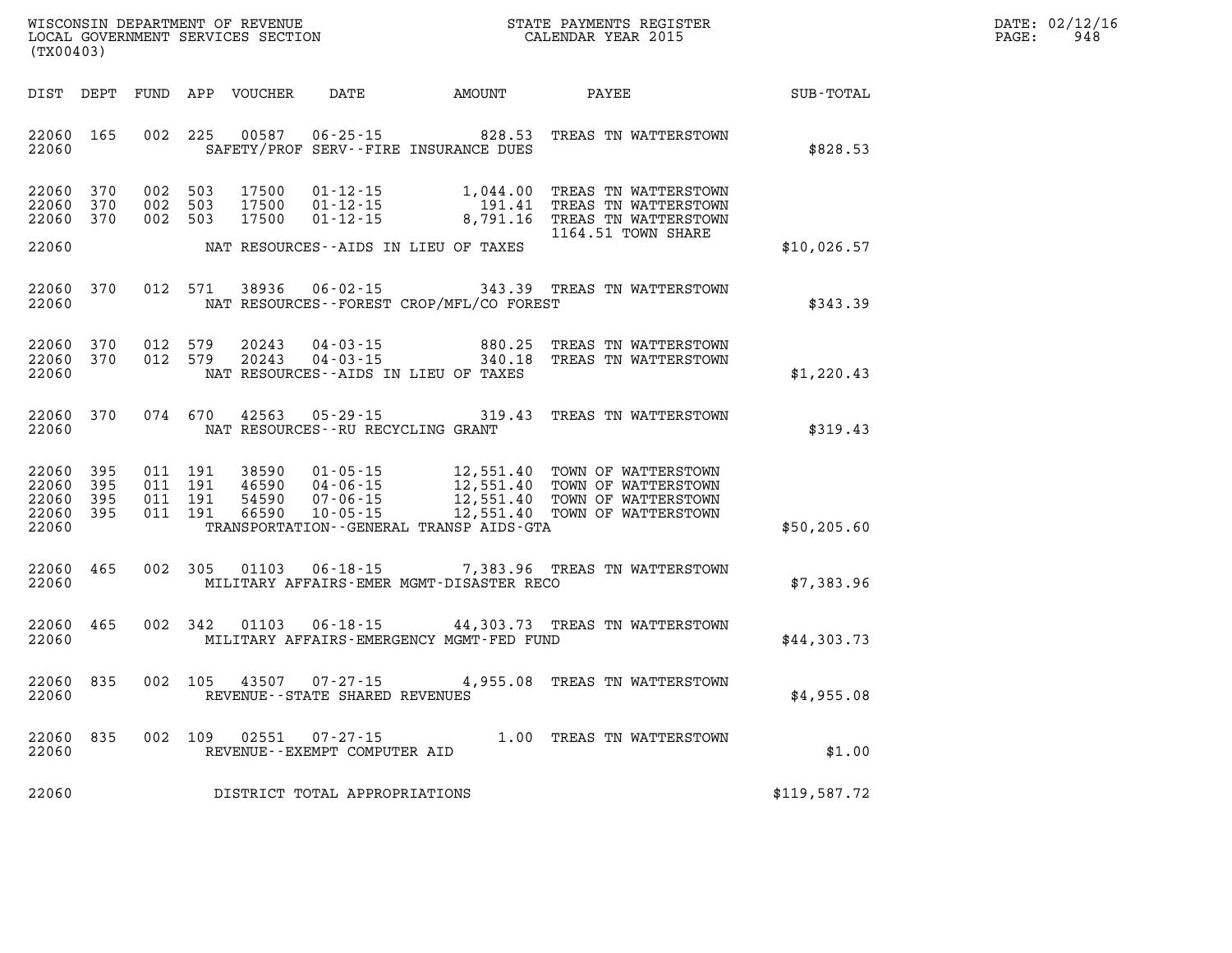| (TX00403)                            |                         |  |                                 |                                     | % WISCONSIN DEPARTMENT OF REVENUE $$\tt SCATE$ PAYMENTS REGIST LOCAL GOVERNMENT SERVICES SECTION $$\tt CALEINDAR$ YEAR 2015                                                                                                                                                                                                                                             | STATE PAYMENTS REGISTER |             | DATE: 02/12/16<br>949<br>$\mathtt{PAGE:}$ |
|--------------------------------------|-------------------------|--|---------------------------------|-------------------------------------|-------------------------------------------------------------------------------------------------------------------------------------------------------------------------------------------------------------------------------------------------------------------------------------------------------------------------------------------------------------------------|-------------------------|-------------|-------------------------------------------|
|                                      |                         |  | DIST DEPT FUND APP VOUCHER DATE |                                     | <b>EXAMPLE THE AMOUNT</b>                                                                                                                                                                                                                                                                                                                                               | <b>PAYEE</b>            | SUB-TOTAL   |                                           |
| 22062                                |                         |  |                                 |                                     | 22062 165 002 225 00588 06-25-15 881.49 TREAS TN WINGVILLE<br>SAFETY/PROF SERV--FIRE INSURANCE DUES                                                                                                                                                                                                                                                                     |                         | \$881.49    |                                           |
| 22062                                |                         |  |                                 |                                     | 22062 370 000 001 01DNR 04-09-15 1,052.79 TREAS TOWN WINGVILLE<br>NAT RESOURCES-SEVERANCE/YIELD/WITHDRAWAL                                                                                                                                                                                                                                                              |                         | \$1,052.79  |                                           |
| 22062                                |                         |  |                                 |                                     | 22062 370 012 571 38937 06-02-15 50.88 TREAS TN WINGVILLE<br>NAT RESOURCES - - FOREST CROP/MFL/CO FOREST                                                                                                                                                                                                                                                                |                         | \$50.88     |                                           |
| 22062                                |                         |  |                                 | NAT RESOURCES -- RU RECYCLING GRANT | 22062 370 074 670 42564 05-29-15 739.53 TREAS TN WINGVILLE                                                                                                                                                                                                                                                                                                              |                         | \$739.53    |                                           |
| 22062<br>22062<br>22062 395<br>22062 | 22062 395<br>395<br>395 |  |                                 |                                     | $\begin{tabular}{cccc} 011 & 191 & 38591 & 01-05-15 & 22,944.84 & TOWN OF WINGVILLE \\ 011 & 191 & 46591 & 04-06-15 & 22,944.84 & TOWN OF WINGVILLE \\ 011 & 191 & 54591 & 07-06-15 & 22,944.84 & TOWN OF WINGVILLE \\ 011 & 191 & 66591 & 10-05-15 & 22,944.84 & TOWN OF WINGVILLE \\ 011 & 191 & 66591 & 10-05-15 & $<br>TRANSPORTATION - - GENERAL TRANSP AIDS - GTA |                         | \$91,779.36 |                                           |
| 22062                                |                         |  |                                 | REVENUE - - STATE SHARED REVENUES   | 22062 835 002 105 43508 07-27-15 3,155.81 TREAS TN WINGVILLE                                                                                                                                                                                                                                                                                                            |                         | \$3,155.81  |                                           |
| 22062                                |                         |  |                                 | DISTRICT TOTAL APPROPRIATIONS       |                                                                                                                                                                                                                                                                                                                                                                         |                         | \$97,659.86 |                                           |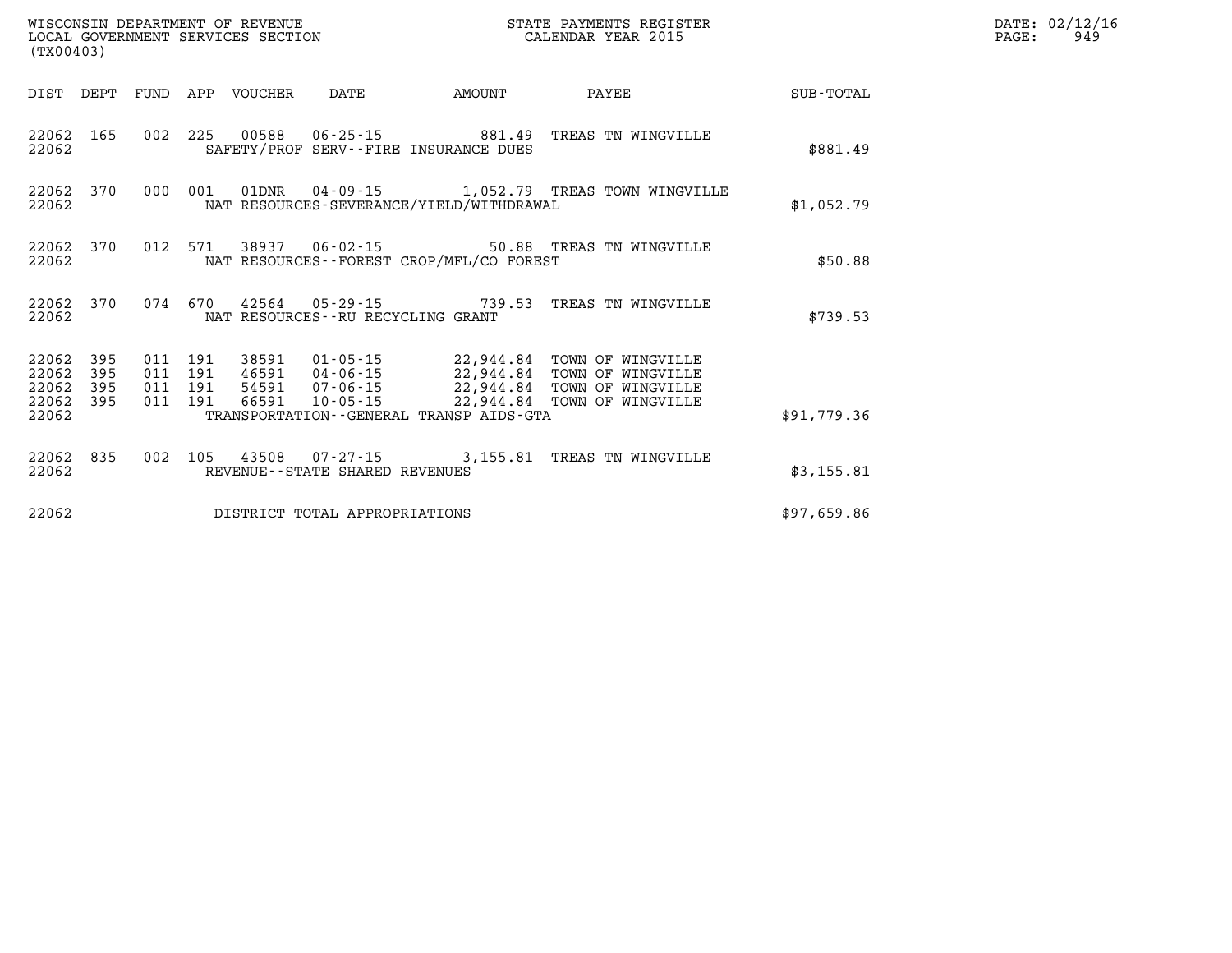| (TX00403)                                             |           |                                          |         |                            |                                                                                                                                 |        |  |                                                                                                                                     | PAGE:       | DATE: 02/12/16<br>950 |  |
|-------------------------------------------------------|-----------|------------------------------------------|---------|----------------------------|---------------------------------------------------------------------------------------------------------------------------------|--------|--|-------------------------------------------------------------------------------------------------------------------------------------|-------------|-----------------------|--|
|                                                       |           |                                          |         | DIST DEPT FUND APP VOUCHER | DATE                                                                                                                            | AMOUNT |  | <b>PAYEE</b> FOUND THE PAYEE                                                                                                        | SUB-TOTAL   |                       |  |
| 22064 165<br>22064                                    |           | 002 225                                  |         | 00589                      | SAFETY/PROF SERV--FIRE INSURANCE DUES                                                                                           |        |  | 06-25-15 459.37 TREAS TN WOODMAN                                                                                                    | \$459.37    |                       |  |
| 22064                                                 | 22064 370 |                                          | 000 001 | 05DNR                      | NAT RESOURCES-SEVERANCE/YIELD/WITHDRAWAL                                                                                        |        |  | 09-28-15 608.13 TREAS TOWN WOODMAN                                                                                                  | \$608.13    |                       |  |
| 22064                                                 | 22064 370 |                                          |         |                            | NAT RESOURCES - - FOREST CROP/MFL/CO FOREST                                                                                     |        |  | 012 571 38938 06-02-15 170.84 TREAS TN WOODMAN                                                                                      | \$170.84    |                       |  |
| 22064 370<br>22064 370<br>22064<br>22064 370<br>22064 | 370       | 012<br>012 579<br>012 579<br>012 579     | 579     | 20244                      | 20244 04-03-15 179.82<br>20244 04-03-15 32.95<br>20244 04-03-15 95.90<br>$04 - 03 - 15$<br>NAT RESOURCES--AIDS IN LIEU OF TAXES | 902.58 |  | TREAS TN WOODMAN<br>32.95 TREAS TN WOODMAN<br>95.90 TREAS TN WOODMAN<br>TREAS TN WOODMAN                                            | \$1,211.25  |                       |  |
| 22064                                                 | 22064 370 | 074 670                                  |         | 42565                      | NAT RESOURCES - - RU RECYCLING GRANT                                                                                            |        |  | 05-29-15 344.12 TREAS TN WOODMAN                                                                                                    | \$344.12    |                       |  |
| 22064 395<br>22064<br>22064 395<br>22064 395<br>22064 | 395       | 011 191<br>011 191<br>011 191<br>011 191 |         | 46592<br>54592<br>66592    | TRANSPORTATION--GENERAL TRANSP AIDS-GTA                                                                                         |        |  | 38592  01-05-15  10,929.62  TOWN OF WOODMAN<br>04-06-15<br>07-06-15 10,929.62 TOWN OF WOODMAN<br>10-05-15 10,929.62 TOWN OF WOODMAN | \$43,718.51 |                       |  |
| 22064                                                 | 22064 395 |                                          |         |                            | TRANSPORTATION - - LRIP/TRIP/MSIP GRANTS                                                                                        |        |  | 011  278  42093  03-10-15  25,000.00 TREAS TN WOODMAN                                                                               | \$25,000.00 |                       |  |
| 22064                                                 | 22064 835 | 002 105                                  |         |                            | REVENUE - - STATE SHARED REVENUES                                                                                               |        |  | 43509  07-27-15  3,136.97  TREAS TN WOODMAN                                                                                         | \$3,136.97  |                       |  |
| 22064                                                 |           |                                          |         |                            | DISTRICT TOTAL APPROPRIATIONS                                                                                                   |        |  |                                                                                                                                     | \$74,649.19 |                       |  |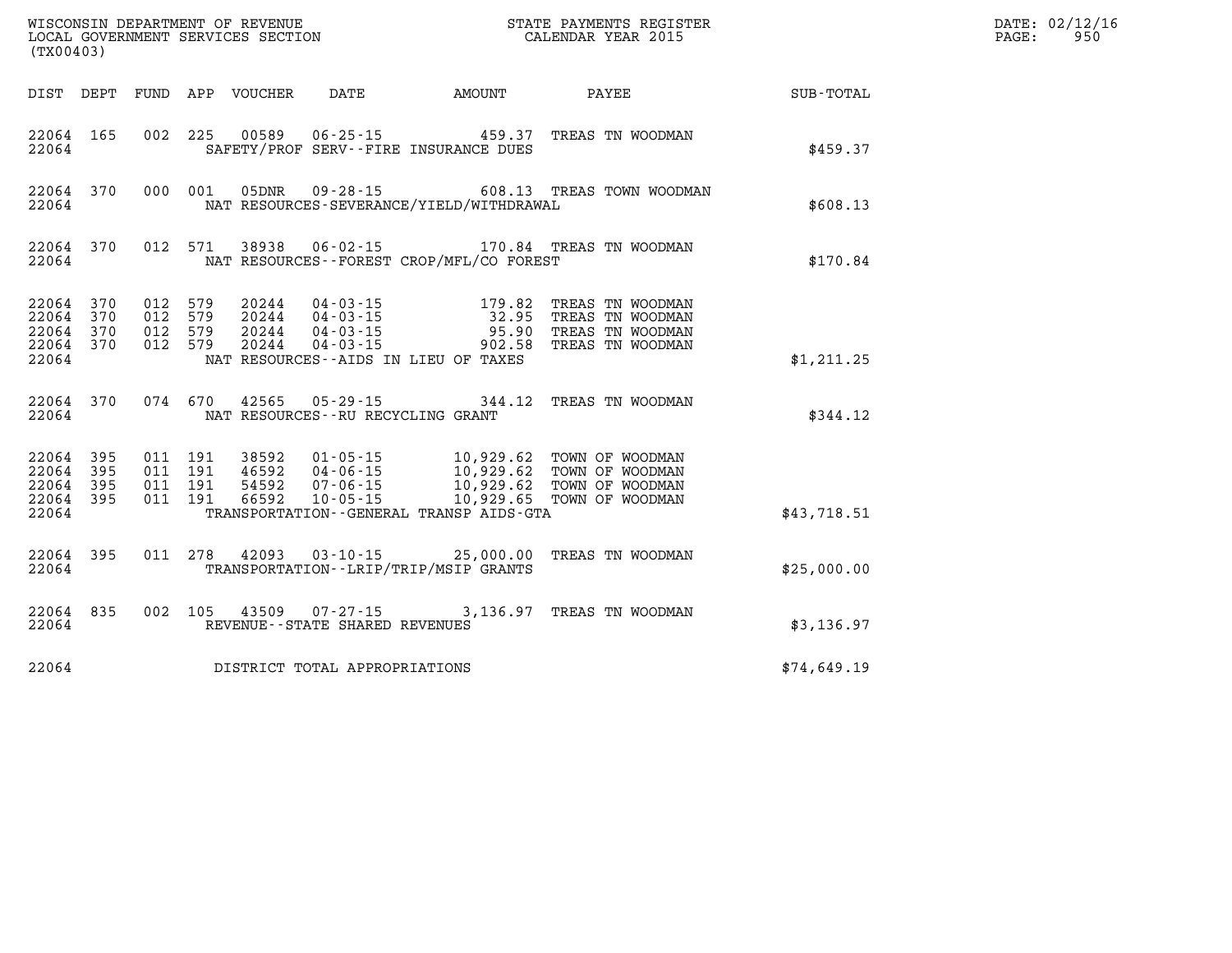| DATE: | 02/12/16 |
|-------|----------|
| PAGE: | 951      |

|                         | (TX00403)           |     |                    | LOCAL GOVERNMENT SERVICES SECTION |                                                  |                                             | CALENDAR YEAR 2015                                                                                                                                           |             | PAGE: | 951 |
|-------------------------|---------------------|-----|--------------------|-----------------------------------|--------------------------------------------------|---------------------------------------------|--------------------------------------------------------------------------------------------------------------------------------------------------------------|-------------|-------|-----|
|                         | DIST DEPT           |     |                    |                                   |                                                  |                                             |                                                                                                                                                              |             |       |     |
| 22066                   | 22066 165           |     | 002 225            | 00590                             |                                                  | SAFETY/PROF SERV--FIRE INSURANCE DUES       | 06-25-15 886.92 TREAS TN WYALUSING                                                                                                                           | \$886.92    |       |     |
| 22066                   | 370<br>22066<br>370 | 002 | 503<br>002 503     | 17501<br>17501                    |                                                  |                                             | 01-12-15 748.45 TREAS TN WYALUSING<br>01-12-15 3,370.97 TREAS TN WYALUSING                                                                                   |             |       |     |
| 22066                   |                     |     |                    |                                   |                                                  | NAT RESOURCES--AIDS IN LIEU OF TAXES        | 613.77 TOWN SHARE                                                                                                                                            | \$4,119.42  |       |     |
| 22066                   | 22066<br>370        |     | 012 571            | 38939                             |                                                  | NAT RESOURCES - - FOREST CROP/MFL/CO FOREST | 06-02-15 491.45 TREAS TN WYALUSING                                                                                                                           | \$491.45    |       |     |
| 22066<br>22066          | 370<br>370          |     | 012 579<br>012 579 | 20245<br>20245                    |                                                  |                                             | 04-03-15<br>04-03-15<br>04-03-15<br>04-03-15<br>1,222.43<br>TREAS TN WYALUSING<br>04-03-15<br>240.13 TREAS TN WYALUSING                                      |             |       |     |
| 22066<br>22066<br>22066 | 370<br>370          |     | 012 579<br>012 579 | 20245<br>20245                    |                                                  | NAT RESOURCES--AIDS IN LIEU OF TAXES        |                                                                                                                                                              | \$2,600.79  |       |     |
| 22066                   | 22066<br>370        |     | 074 670            | 42566                             |                                                  | NAT RESOURCES -- RU RECYCLING GRANT         | 05-29-15 468.45 TREAS TN WYALUSING                                                                                                                           | \$468.45    |       |     |
| 22066<br>22066          | 395<br>395          |     | 011 191<br>011 191 | 38593<br>46593                    |                                                  |                                             | 01-05-15 16,289.29 TOWN OF WYALUSING<br>04-06-15 16,289.29 TOWN OF WYALUSING<br>07-06-15 16,289.29 TOWN OF WYALUSING<br>10-05-15 16,289.31 TOWN OF WYALUSING |             |       |     |
| 22066<br>22066          | 395<br>22066 395    |     | 011 191<br>011 191 | 54593<br>66593                    |                                                  | TRANSPORTATION--GENERAL TRANSP AIDS-GTA     |                                                                                                                                                              | \$65,157.18 |       |     |
| 22066                   | 835<br>22066        |     | 002 105            | 43510                             | $07 - 27 - 15$<br>REVENUE--STATE SHARED REVENUES |                                             | 3,114.63 TREAS TN WYALUSING                                                                                                                                  | \$3,114.63  |       |     |
| 22066                   | 22066<br>835        |     |                    |                                   | REVENUE--EXEMPT COMPUTER AID                     |                                             | 002 109 02552 07-27-15 3.00 TREAS TN WYALUSING                                                                                                               | \$3.00      |       |     |
| 22066                   | 22066 835           |     | 002 501            | 00002                             |                                                  | DOA-PAYMENT FOR MUNICIPAL SERVICES AID      | 02-02-15 485.30 TREAS TN WYALUSING                                                                                                                           | \$485.30    |       |     |
| 22066                   |                     |     |                    |                                   | DISTRICT TOTAL APPROPRIATIONS                    |                                             |                                                                                                                                                              | \$77,327.14 |       |     |

WISCONSIN DEPARTMENT OF REVENUE **STATE PAYMENTS REGISTER**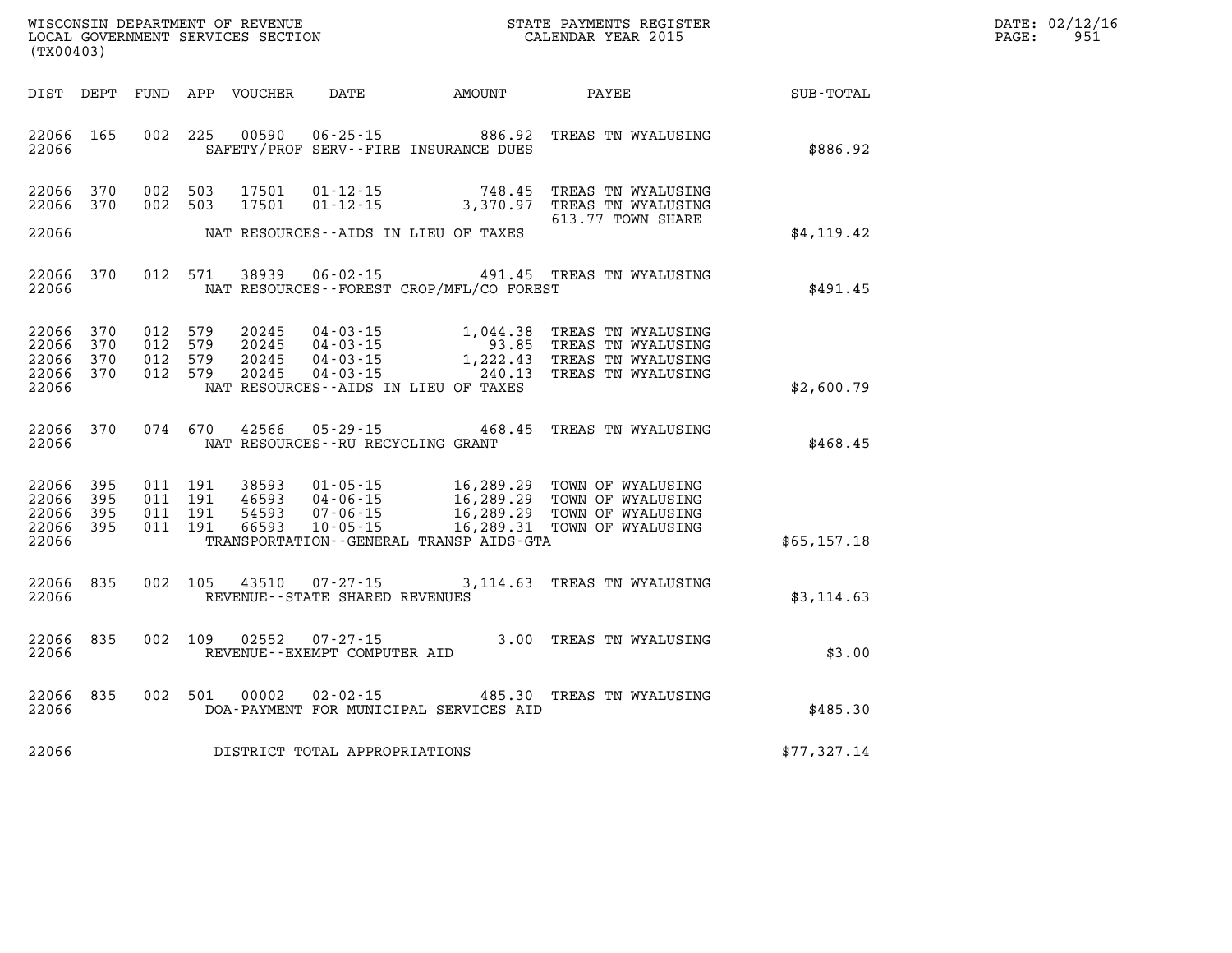| WISCONSIN DEPARTMENT OF REVENUE   | STATE PAYMENTS REGISTER | DATE: | : 02/12/16 |
|-----------------------------------|-------------------------|-------|------------|
| LOCAL GOVERNMENT SERVICES SECTION | CALENDAR YEAR 2015      | PAGE: | 952        |

| LOCAL GOVERNMENT SERVICES SECTION<br>(TX00403) |                            |     |                                          |                                  |                                                                      | CALENDAR YEAR 2015                                                                 |                                                                                                                      |                                         | PAGE: | 952 |
|------------------------------------------------|----------------------------|-----|------------------------------------------|----------------------------------|----------------------------------------------------------------------|------------------------------------------------------------------------------------|----------------------------------------------------------------------------------------------------------------------|-----------------------------------------|-------|-----|
| DIST DEPT                                      |                            |     |                                          | FUND APP VOUCHER                 | <b>DATE</b>                                                          | AMOUNT                                                                             |                                                                                                                      | <b>PAYEE</b> FOR THE PAYEE<br>SUB-TOTAL |       |     |
| 22106 165<br>22106                             |                            |     | 002 225                                  | 00591                            |                                                                      | 06-25-15 813.66 TREAS VIL BAGLEY<br>SAFETY/PROF SERV--FIRE INSURANCE DUES          |                                                                                                                      | \$813.66                                |       |     |
| 22106<br>22106                                 | 370                        |     | 074 670                                  | 42567                            |                                                                      | $05 - 29 - 15$ 514.42<br>NAT RESOURCES - - RU RECYCLING GRANT                      | TREAS VIL BAGLEY                                                                                                     | \$514.42                                |       |     |
| 22106<br>22106<br>22106<br>22106<br>22106      | 395<br>395<br>395<br>- 395 |     | 011 191<br>011 191<br>011 191<br>011 191 | 38594<br>54594<br>66594          | $01 - 05 - 15$<br>46594 04-06-15<br>$07 - 06 - 15$<br>$10 - 05 - 15$ | TRANSPORTATION - - GENERAL TRANSP AIDS - GTA                                       | 3,509.98 VILLAGE OF BAGLEY<br>3,509.98 VILLAGE OF BAGLEY<br>3,509.98 VILLAGE OF BAGLEY<br>3,510.00 VILLAGE OF BAGLEY | \$14,039.94                             |       |     |
| 22106 465<br>22106<br>22106<br>22106<br>22106  | 465<br>465<br>465          | 002 | 002 305<br>305<br>002 305<br>002 305     | 00272<br>00729<br>01030<br>01042 | $09 - 29 - 15$<br>$02 - 27 - 15$<br>$06 - 05 - 15$<br>$01 - 29 - 15$ | MILITARY AFFAIRS-EMER MGMT-DISASTER RECO                                           | 1,626.38 TREAS VIL BAGLEY<br>5,849.50 TREAS VIL BAGLEY<br>8,333.18 TREAS VIL BAGLEY<br>16,933.31 TREAS VIL BAGLEY    | \$32,742.37                             |       |     |
| 22106<br>22106<br>22106<br>22106 465<br>22106  | 465<br>465<br>465          | 002 | 342<br>002 342<br>002 342<br>002 342     | 00272<br>00729<br>01030<br>01042 | $09 - 29 - 15$<br>$02 - 27 - 15$<br>$06 - 05 - 15$<br>$01 - 29 - 15$ | 9,758.25<br>50,001.06 TREAS VIL BAGLEY<br>MILITARY AFFAIRS-EMERGENCY MGMT-FED FUND | TREAS VIL BAGLEY<br>35,097.00 TREAS VIL BAGLEY<br>101,599.87 TREAS VIL BAGLEY                                        | \$196, 456.18                           |       |     |
| 22106<br>22106                                 | 835                        |     | 002 105                                  | 43511                            | $07 - 27 - 15$<br>REVENUE - - STATE SHARED REVENUES                  |                                                                                    | 11,988.61 TREAS VIL BAGLEY                                                                                           | \$11,988.61                             |       |     |
| 22106<br>22106                                 | 835                        |     | 002 109                                  | 02553                            | $07 - 27 - 15$<br>REVENUE--EXEMPT COMPUTER AID                       |                                                                                    | 6.00 TREAS VIL BAGLEY                                                                                                | \$6.00                                  |       |     |
| 22106<br>22106                                 | 835                        |     | 021 363                                  | 35638                            | $03 - 23 - 15$<br>REVENUE - - LOTTERY CREDIT -                       |                                                                                    | 996.90 TREAS VIL BAGLEY                                                                                              | \$996.90                                |       |     |
| 22106                                          |                            |     |                                          |                                  | DISTRICT TOTAL APPROPRIATIONS                                        |                                                                                    |                                                                                                                      | \$257,558.08                            |       |     |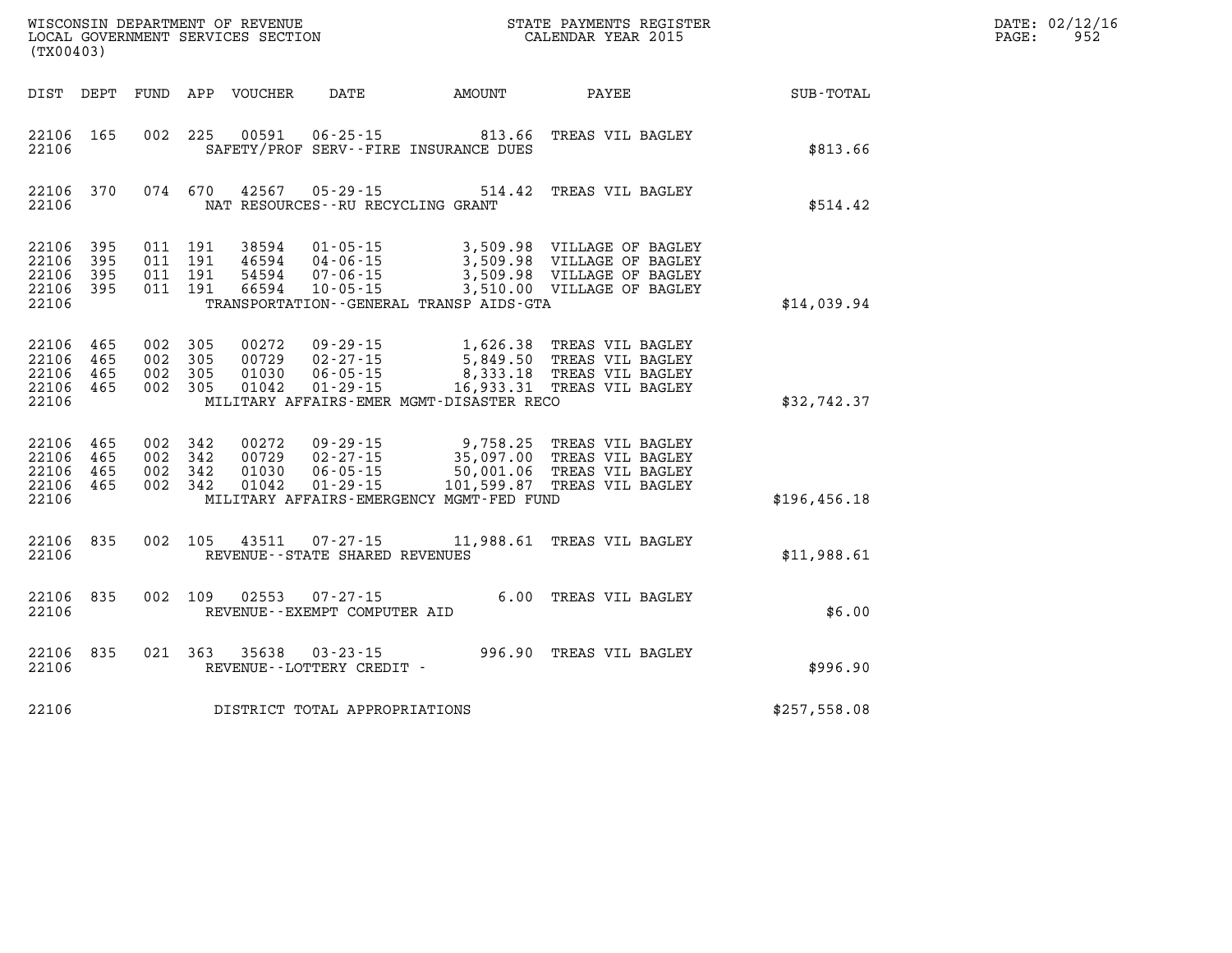| (TX00403)                                                             |                                                                                                                  |        | STATE PAYMENTS REGISTER                                                                                                                                           |             | DATE: 02/12/16<br>$\mathtt{PAGE}$ :<br>953 |
|-----------------------------------------------------------------------|------------------------------------------------------------------------------------------------------------------|--------|-------------------------------------------------------------------------------------------------------------------------------------------------------------------|-------------|--------------------------------------------|
| DIST DEPT                                                             | FUND APP VOUCHER<br>DATE                                                                                         | AMOUNT | PAYEE                                                                                                                                                             | SUB-TOTAL   |                                            |
| 22107 165<br>22107                                                    | 002 225 00592 06-25-15 1,212.36 TREAS VIL BLOOMINGTON<br>SAFETY/PROF SERV--FIRE INSURANCE DUES                   |        |                                                                                                                                                                   | \$1,212.36  |                                            |
| 22107<br>370<br>22107                                                 | 074 670<br>42568  05-29-15  877.45  TREAS VIL BLOOMINGTON<br>NAT RESOURCES - - RU RECYCLING GRANT                |        |                                                                                                                                                                   | \$877.45    |                                            |
| 22107<br>395<br>22107<br>395<br>22107<br>395<br>22107<br>395<br>22107 | 011 191<br>38595<br>011 191<br>011 191<br>011 191 66595 10-05-15<br>TRANSPORTATION - - GENERAL TRANSP AIDS - GTA |        | 01-05-15 12,126.43 VILLAGE OF BLOOMINGTON<br>46595 04-06-15<br>54595 07-06-15 12,126.43 VILLAGE OF BLOOMINGTON<br>66595 10-05-15 12,126.43 VILLAGE OF BLOOMINGTON | \$48,505.72 |                                            |
| 22107 835<br>22107                                                    | 002 105 43512 07-27-15 36,169.63 TREAS VIL BLOOMINGTON<br>REVENUE--STATE SHARED REVENUES                         |        |                                                                                                                                                                   | \$36,169.63 |                                            |
| 22107 835<br>22107                                                    | 002 109 02554 07-27-15 1,929.00 TREAS VIL BLOOMINGTON<br>REVENUE--EXEMPT COMPUTER AID                            |        |                                                                                                                                                                   | \$1,929.00  |                                            |
| 22107 835<br>22107                                                    | 021 363 35639 03-23-15 440.08 TREAS VIL BLOOMINGTON<br>REVENUE--LOTTERY CREDIT -                                 |        |                                                                                                                                                                   | \$440.08    |                                            |
| 22107                                                                 | DISTRICT TOTAL APPROPRIATIONS                                                                                    |        |                                                                                                                                                                   | \$89,134.24 |                                            |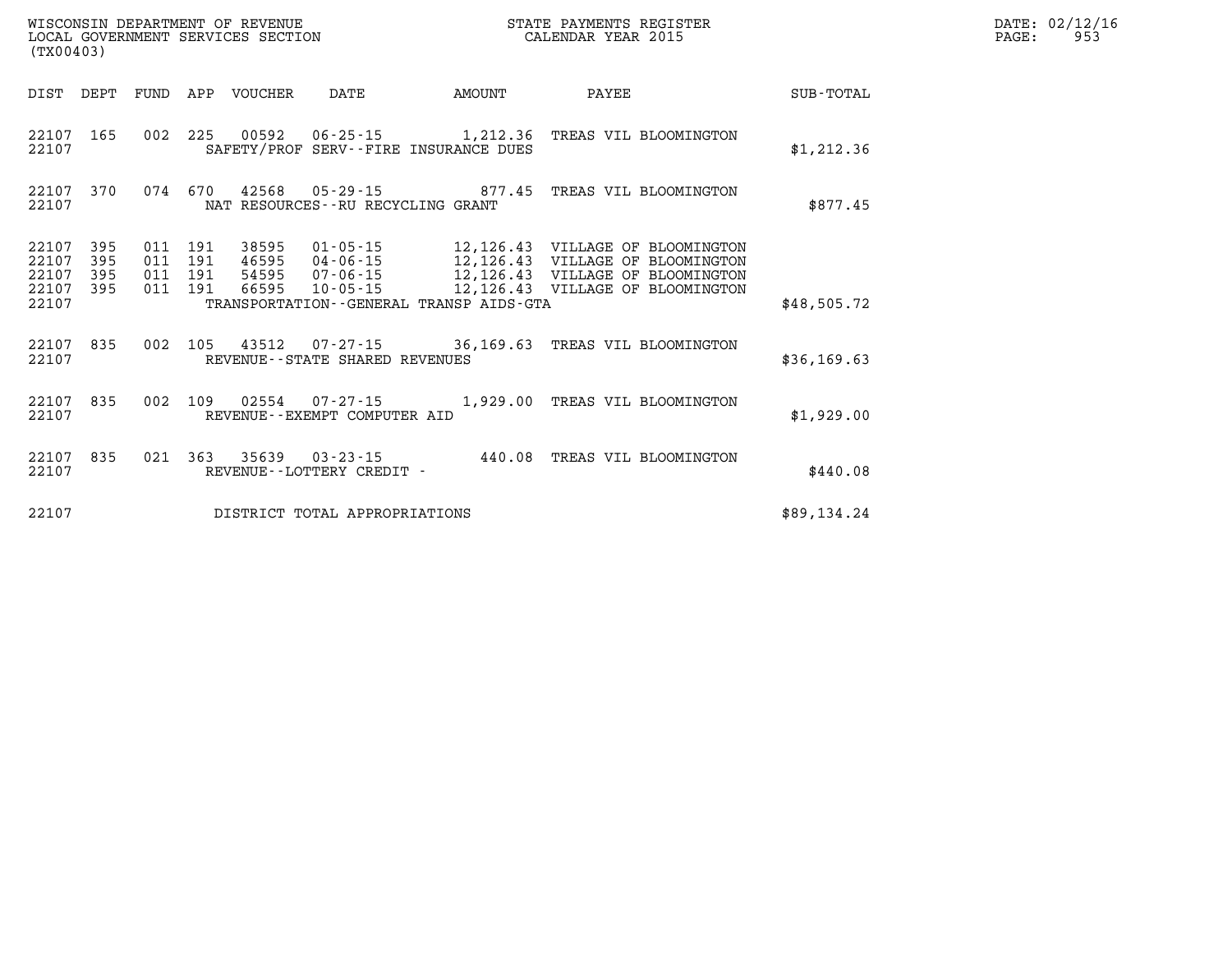| (TX00403)                                                  |                   |                                                     |         |                                           |                                                        |                                                                | WISCONSIN DEPARTMENT OF REVENUE<br>LOCAL GOVERNMENT SERVICES SECTION FOR THE STATE PAYMENTS REGISTER<br>CALENDAR YEAR 2015                                                                                          |                  | DATE: 02/12/16<br>954<br>$\mathtt{PAGE:}$ |
|------------------------------------------------------------|-------------------|-----------------------------------------------------|---------|-------------------------------------------|--------------------------------------------------------|----------------------------------------------------------------|---------------------------------------------------------------------------------------------------------------------------------------------------------------------------------------------------------------------|------------------|-------------------------------------------|
|                                                            |                   |                                                     |         |                                           |                                                        | DIST DEPT FUND APP VOUCHER DATE AMOUNT PAYEE                   |                                                                                                                                                                                                                     | <b>SUB-TOTAL</b> |                                           |
| 22108 165<br>22108                                         |                   | 002 225                                             |         |                                           |                                                        | 00593 06-25-15 546.49<br>SAFETY/PROF SERV--FIRE INSURANCE DUES | TREAS VIL BLUE RIVER                                                                                                                                                                                                | \$546.49         |                                           |
| 22108                                                      | 22108 370         |                                                     | 012 579 | 20246                                     |                                                        | NAT RESOURCES--AIDS IN LIEU OF TAXES                           | 04-03-15 3.68 TREAS VIL BLUE RIVER                                                                                                                                                                                  | \$3.68           |                                           |
| 22108                                                      | 22108 370         |                                                     |         |                                           | NAT RESOURCES--RU RECYCLING GRANT                      |                                                                | 074 670 42569 05-29-15 1,201.64 TREAS VIL BLUE RIVER                                                                                                                                                                | \$1,201.64       |                                           |
| 22108 395<br>22108<br>22108 395<br>22108 395<br>22108      | 395               | 011 191<br>011 191<br>011 191<br>011 191            |         |                                           |                                                        | TRANSPORTATION--GENERAL TRANSP AIDS-GTA                        | 38596 01-05-15 6,998.53 VILLAGE OF BLUE RIVER<br>46596 04-06-15 6,998.53 VILLAGE OF BLUE RIVER<br>54596 07-06-15 6,998.53 VILLAGE OF BLUE RIVER<br>66596 10-05-15 - 6,998.53 VILLAGE OF BLUE RIVER                  | \$27,994.12      |                                           |
| 22108 435<br>22108                                         |                   |                                                     | 005 163 |                                           |                                                        | HS--PREPAID MEDICAL TRANSPORT REIMBURSE                        | 01LGS  11-16-15  2,000.00 DHS PREPAID MEDICAL TRANSPORT                                                                                                                                                             | \$2,000.00       |                                           |
| 22108                                                      | 22108 465         | 002 305                                             |         | 00263                                     |                                                        | MILITARY AFFAIRS-EMER MGMT-DISASTER RECO                       | 09-29-15 712.81 TREAS VIL BLUE RIVER                                                                                                                                                                                | \$712.81         |                                           |
| 22108                                                      | 22108 465         |                                                     | 002 342 |                                           |                                                        | MILITARY AFFAIRS-EMERGENCY MGMT-FED FUND                       | 00263 09-29-15 4,276.88 TREAS VIL BLUE RIVER                                                                                                                                                                        | \$4,276.88       |                                           |
| 22108<br>22108 505<br>22108<br>22108<br>22108 505<br>22108 | 505<br>505<br>505 | 002 743<br>002 743<br>002 743<br>002 743<br>002 743 |         | 00575<br>00575<br>09108<br>09108<br>09590 | DOA--HOUSING ASSISTANCE GRANTS                         |                                                                | 08-25-15 172,972.00 TREAS VIL BLUE RIVER<br>08-25-15 4,000.00 TREAS VIL BLUE RIVER<br>06-23-15 72,000.00 TREAS VIL BLUE RIVER<br>06-23-15 4,000.00 TREAS VIL BLUE RIVER<br>07-08-15 170,866.00 TREAS VIL BLUE RIVER | \$423,838.00     |                                           |
| 22108 835<br>22108                                         |                   | 002 105                                             |         |                                           | REVENUE - - STATE SHARED REVENUES                      |                                                                | 43513  07-27-15  28,072.06  TREAS VIL BLUE RIVER                                                                                                                                                                    | \$28,072.06      |                                           |
| 22108                                                      | 22108 835         |                                                     |         |                                           | 002 109 02555 07-27-15<br>REVENUE--EXEMPT COMPUTER AID |                                                                | 53.00 TREAS VIL BLUE RIVER                                                                                                                                                                                          | \$53.00          |                                           |
| 22108                                                      |                   |                                                     |         |                                           | DISTRICT TOTAL APPROPRIATIONS                          |                                                                |                                                                                                                                                                                                                     | \$488,698.68     |                                           |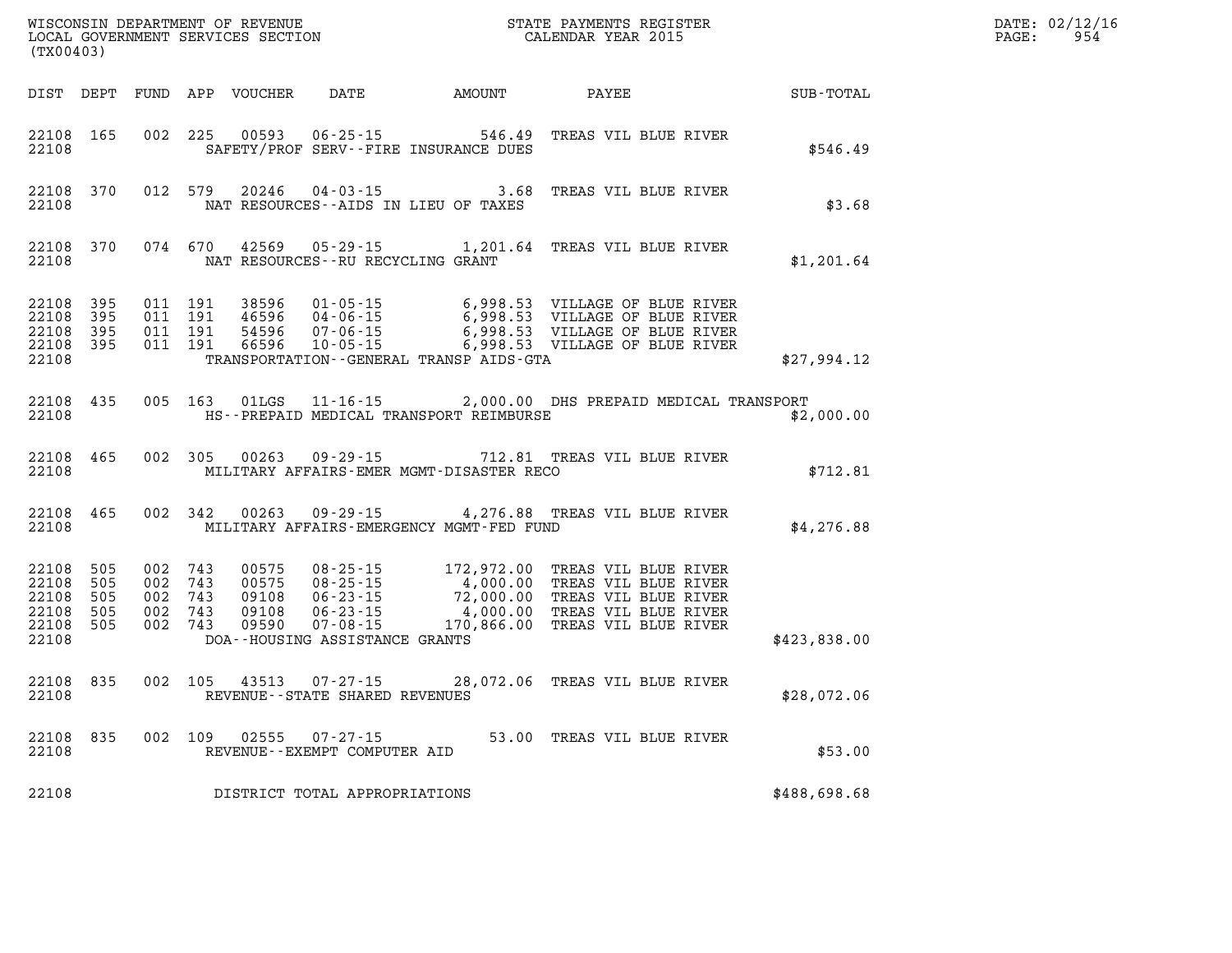| (TX00403)                                             |           |                                          |         |                                  |                                      |                                              |                                                                                                                                                                                                                                                                                    |              | DATE: 02/12/16<br>PAGE: 955 |
|-------------------------------------------------------|-----------|------------------------------------------|---------|----------------------------------|--------------------------------------|----------------------------------------------|------------------------------------------------------------------------------------------------------------------------------------------------------------------------------------------------------------------------------------------------------------------------------------|--------------|-----------------------------|
|                                                       |           |                                          |         |                                  |                                      | DIST DEPT FUND APP VOUCHER DATE AMOUNT PAYEE |                                                                                                                                                                                                                                                                                    | SUB-TOTAL    |                             |
| 22111 165<br>22111                                    |           |                                          | 002 225 |                                  |                                      | SAFETY/PROF SERV--FIRE INSURANCE DUES        | 00594  06-25-15   1,717.28   TREAS VIL CASSVILLE                                                                                                                                                                                                                                   | \$1,717.28   |                             |
| 22111                                                 | 22111 370 |                                          |         | 074 670 42570                    | NAT RESOURCES - - RU RECYCLING GRANT |                                              | 05-29-15 4,998.38 TREAS VIL CASSVILLE                                                                                                                                                                                                                                              | \$4,998.38   |                             |
| 22111 395<br>22111<br>22111 395<br>22111 395<br>22111 | 395       | 011 191<br>011 191<br>011 191<br>011 191 |         | 38597<br>46597<br>54597<br>66597 |                                      | TRANSPORTATION--GENERAL TRANSP AIDS-GTA      | $\begin{tabular}{c c c c c c c c} \hline 01-05-15 & 13,116.09 & \text{VILLAGE OF CASVILLE} \\ 04-06-15 & 13,116.09 & \text{VILLAGE OF CASVILLE} \\ 07-06-15 & 13,116.09 & \text{VILLAGE OF CASVILLE} \\ 10-05-15 & 13,116.11 & \text{VILLAGE OF CASVILLE} \\ \hline \end{tabular}$ | \$52,464.38  |                             |
| 22111                                                 | 22111 395 |                                          | 011 278 |                                  |                                      | TRANSPORTATION - - LRIP/TRIP/MSIP GRANTS     | 43079 03-20-15 8,467.36 TREAS VIL CASSVILLE                                                                                                                                                                                                                                        | \$8,467.36   |                             |
| 22111 435<br>22111                                    |           |                                          |         |                                  |                                      | HS--PREPAID MEDICAL TRANSPORT REIMBURSE      | 005 163 01LGS 11-16-15 2,000.00 DHS PREPAID MEDICAL TRANSPORT                                                                                                                                                                                                                      | \$2,000.00   |                             |
| 22111 455<br>22111                                    |           |                                          |         | 002 231 08                       | JUSTICE - - LAW ENFORCEMENT TRAINING |                                              | 03-12-15    160.00    TREAS VIL CASSVILLE                                                                                                                                                                                                                                          | \$160.00     |                             |
| 22111 505<br>22111 505<br>22111 505<br>22111          |           | 002 743<br>002 743<br>002 743            |         | 00565<br>08841<br>09110          | DOA--HOUSING ASSISTANCE GRANTS       |                                              | 08-14-15 31,500.00 TREAS VIL CASSVILLE<br>06-17-15 66,000.00 TREAS VIL CASSVILLE<br>06-22-15 38,500.00 TREAS VIL CASSVILLE                                                                                                                                                         | \$136,000.00 |                             |
| 22111 835<br>22111                                    |           | 002 105                                  |         |                                  | REVENUE - - STATE SHARED REVENUES    |                                              | 43514 07-27-15 126,503.95 TREAS VIL CASSVILLE                                                                                                                                                                                                                                      | \$126,503.95 |                             |
| 22111 835<br>22111                                    |           |                                          | 002 109 | 02556                            | REVENUE--EXEMPT COMPUTER AID         |                                              | 07-27-15 193.00 TREAS VIL CASSVILLE                                                                                                                                                                                                                                                | \$193.00     |                             |
| 22111 835<br>22111                                    |           |                                          |         | 002 501 00002                    |                                      | DOA-PAYMENT FOR MUNICIPAL SERVICES AID       | 02-02-15 7,761.46 TREAS VIL CASSVILLE                                                                                                                                                                                                                                              | \$7,761.46   |                             |
| 22111                                                 | 22111 835 |                                          |         | 021 363 35640                    | REVENUE--LOTTERY CREDIT -            |                                              | 03-23-15 416.14 TREAS VIL CASSVILLE                                                                                                                                                                                                                                                | \$416.14     |                             |
| 22111                                                 |           |                                          |         |                                  | DISTRICT TOTAL APPROPRIATIONS        |                                              |                                                                                                                                                                                                                                                                                    | \$340,681.95 |                             |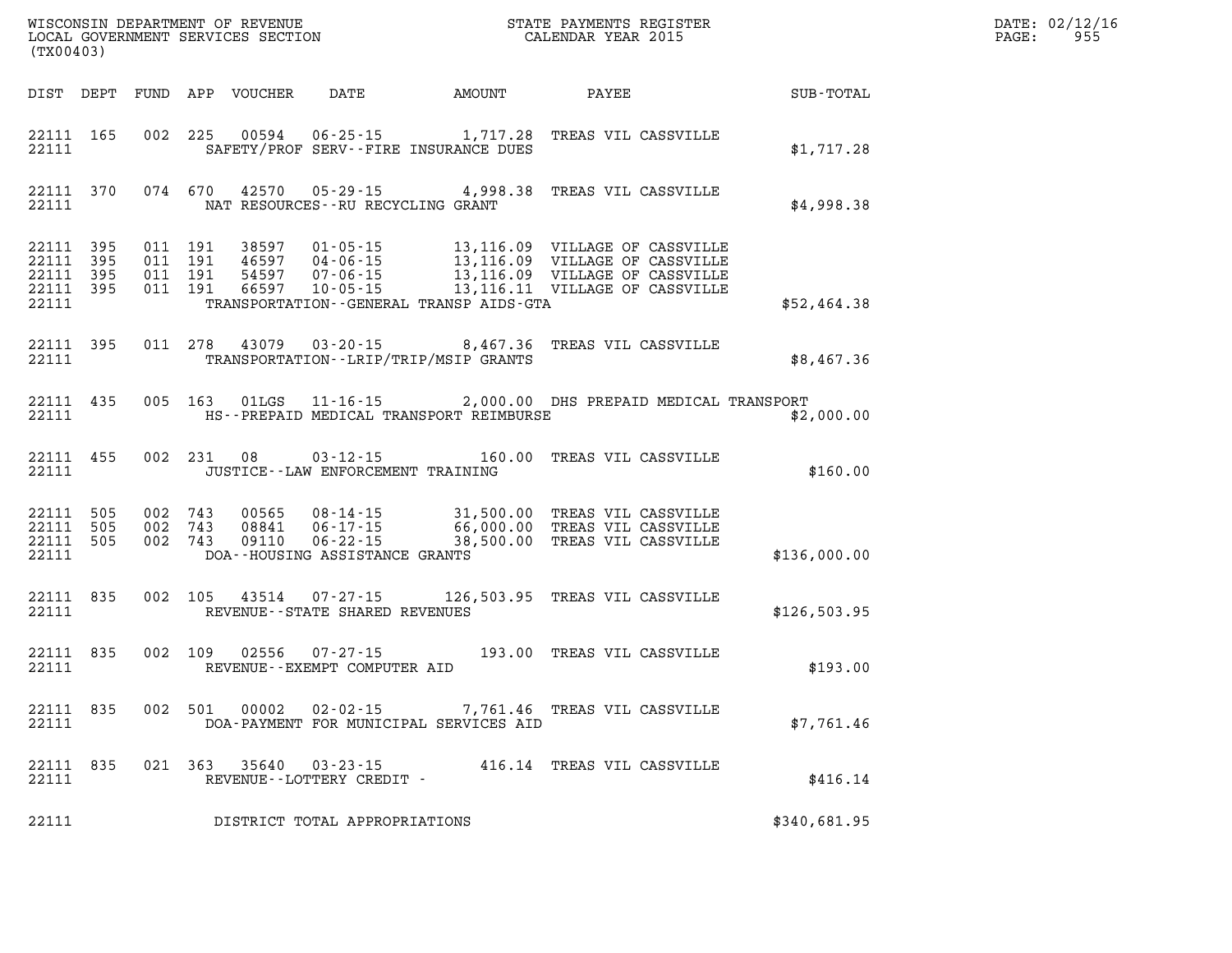|       | DATE: 02/12/16 |
|-------|----------------|
| PAGE: | 956            |

| (TX00403)                                 |                          |                          |                          |         |                                                        |                                         |                                                                                                                                                       |                  |
|-------------------------------------------|--------------------------|--------------------------|--------------------------|---------|--------------------------------------------------------|-----------------------------------------|-------------------------------------------------------------------------------------------------------------------------------------------------------|------------------|
| DIST                                      | DEPT                     | FUND                     | APP                      | VOUCHER | DATE                                                   | AMOUNT                                  | PAYEE                                                                                                                                                 | <b>SUB-TOTAL</b> |
| 22116<br>22116                            | 165                      | 002                      | 225                      |         |                                                        | SAFETY/PROF SERV--FIRE INSURANCE DUES   | 00595  06-25-15  2,162.38  TREAS VIL DICKEYVILLE                                                                                                      | \$2,162.38       |
| 22116<br>22116                            | 370                      |                          | 074 670                  |         | NAT RESOURCES - - RU RECYCLING GRANT                   |                                         | 42571  05-29-15   1,891.24   TREAS VIL DICKEYVILLE                                                                                                    | \$1,891.24       |
| 22116<br>22116<br>22116<br>22116<br>22116 | 395<br>395<br>395<br>395 | 011<br>011<br>011<br>011 | 191<br>191<br>191<br>191 | 66598   | 46598 04-06-15<br>54598 07-06-15                       | TRANSPORTATION--GENERAL TRANSP AIDS-GTA | 11,261.39 VILLAGE OF DICKEYVILLE<br>11,261.39 VILLAGE OF DICKEYVILLE<br>11,261.39 VILLAGE OF DICKEYVILLE<br>10-05-15 11,261.40 VILLAGE OF DICKEYVILLE | \$45.045.57      |
| 22116<br>22116                            | 455                      | 002                      | 231                      | 16      | $04 - 20 - 15$<br>JUSTICE - - LAW ENFORCEMENT TRAINING | 160.00                                  | TREAS VIL DICKEYVILLE                                                                                                                                 | \$160.00         |
| 22116<br>22116                            | 835                      | 002                      | 105                      |         | REVENUE--STATE SHARED REVENUES                         |                                         | 43515 07-27-15 29,039.21 TREAS VIL DICKEYVILLE                                                                                                        | \$29.039.21      |
| 22116<br>22116                            | 835                      | 002                      | 109                      |         | REVENUE - - EXEMPT COMPUTER AID                        | $02557$ $07-27-15$ 1,610.00             | TREAS VIL DICKEYVILLE                                                                                                                                 | \$1,610.00       |
| 22116                                     |                          |                          |                          |         | DISTRICT TOTAL APPROPRIATIONS                          |                                         |                                                                                                                                                       | \$79,908.40      |

LOCAL GOVERNMENT SERVICES SECTION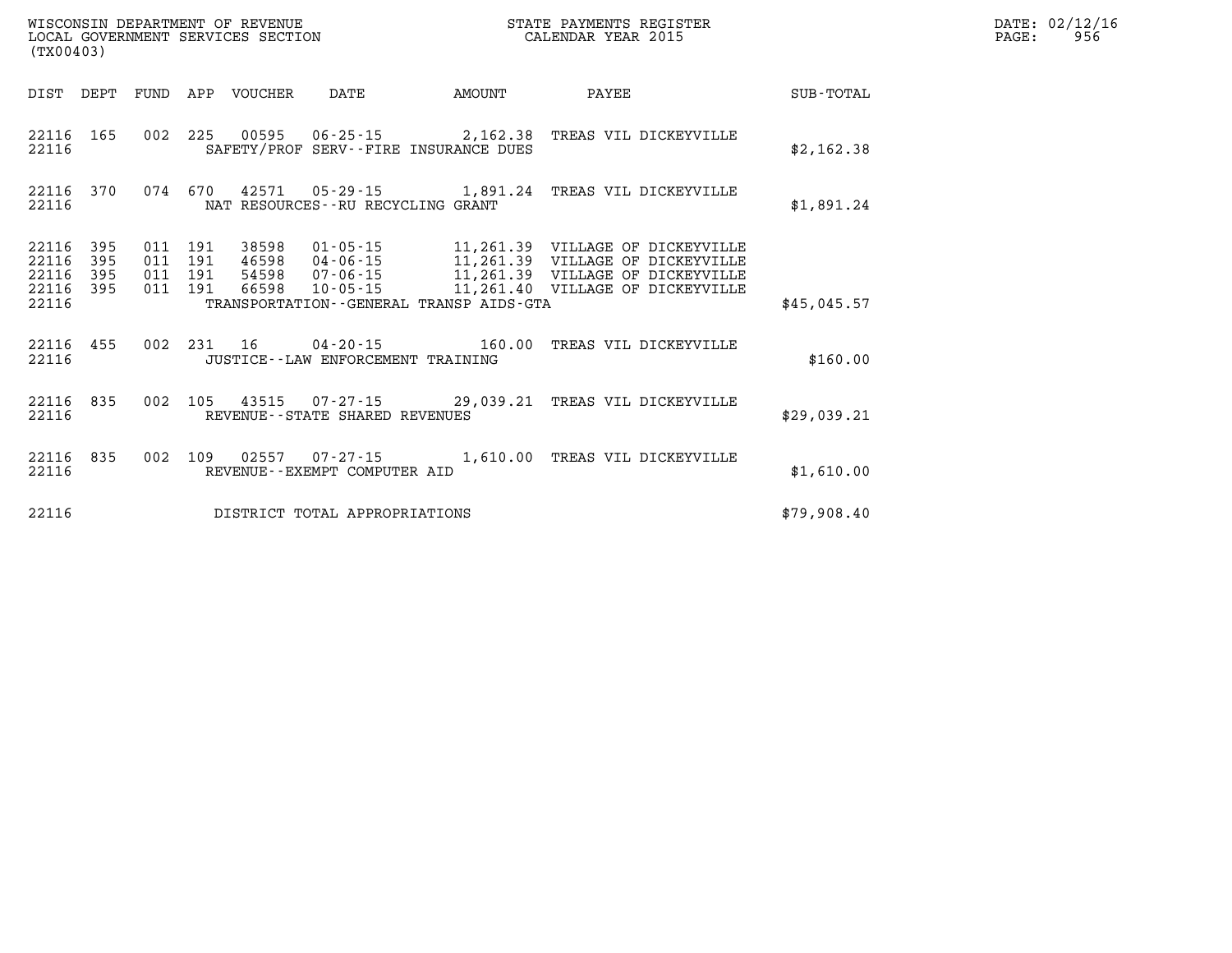| (TX00403)                                             |           |                                          | WISCONSIN DEPARTMENT OF REVENUE<br>LOCAL GOVERNMENT SERVICES SECTION |                                      | STATE PAYMENTS REGISTER<br>CALENDAR YEAR 2015 |                                                                                                                                                                                                                      | DATE: 02/12/16<br>$\mathtt{PAGE:}$<br>957 |  |
|-------------------------------------------------------|-----------|------------------------------------------|----------------------------------------------------------------------|--------------------------------------|-----------------------------------------------|----------------------------------------------------------------------------------------------------------------------------------------------------------------------------------------------------------------------|-------------------------------------------|--|
|                                                       |           |                                          |                                                                      |                                      | DIST DEPT FUND APP VOUCHER DATE AMOUNT PAYEE  |                                                                                                                                                                                                                      | SUB-TOTAL                                 |  |
| 22136                                                 | 22136 165 |                                          |                                                                      |                                      | SAFETY/PROF SERV--FIRE INSURANCE DUES         | 002 225 00596 06-25-15 1,950.67 TREAS VIL HAZEL GREEN                                                                                                                                                                | \$1,950.67                                |  |
| 22136                                                 |           |                                          |                                                                      | NAT RESOURCES--RU RECYCLING GRANT    |                                               | 22136 370 074 670 42572 05-29-15 4,273.12 TREAS VIL HAZEL GREEN                                                                                                                                                      | \$4, 273.12                               |  |
| 22136                                                 | 22136 395 |                                          |                                                                      |                                      | TRANSPORTATION - - HIGHWAY SAFETY - FEDERAL   | 011 185 61766 10-05-15 3,913.00 TREAS VIL HAZEL GREEN                                                                                                                                                                | \$3,913.00                                |  |
| 22136 395<br>22136<br>22136 395<br>22136 395<br>22136 | - 395     | 011 191<br>011 191<br>011 191<br>011 191 |                                                                      |                                      | TRANSPORTATION--GENERAL TRANSP AIDS-GTA       | 38599  01-05-15  14,528.44  VILLAGE OF HAZEL GREEN<br>46599  04-06-15  14,528.44  VILLAGE OF HAZEL GREEN<br>54599  07-06-15  14,528.44  VILLAGE OF HAZEL GREEN<br>66599  10-05-15  14,528.44  VILLAGE OF HAZEL GREEN | \$58,113.76                               |  |
| 22136                                                 | 22136 395 |                                          |                                                                      |                                      | TRANSPORTATION - - LRIP/TRIP/MSIP GRANTS      | 011  278  43080  03-20-15  11,819.82  TREAS VIL HAZEL GREEN                                                                                                                                                          | \$11,819.82                               |  |
| 22136                                                 |           |                                          |                                                                      |                                      | HS--AMBULANCE FUNDING ASSISTANCE GRANTS       | 22136 435 005 162 01DHS 09-11-15 4,862.46 VILL HAZEL GREEN                                                                                                                                                           | \$4,862.46                                |  |
| 22136                                                 |           |                                          |                                                                      | JUSTICE - - LAW ENFORCEMENT TRAINING |                                               | 22136 455 002 231 14 04-08-15 640.00 TREAS VIL HAZEL GREEN                                                                                                                                                           | \$640.00                                  |  |
| 22136                                                 | 22136 835 |                                          |                                                                      | REVENUE--STATE SHARED REVENUES       |                                               | 002 105 43516 07-27-15 66,817.48 TREAS VIL HAZEL GREEN                                                                                                                                                               | \$66,817.48                               |  |
| 22136 835<br>22136                                    | 22136 835 |                                          |                                                                      | REVENUE--EXEMPT COMPUTER AID         |                                               | 002 109 02558 07-27-15 34.00 TREAS VIL HAZEL GREEN<br>002 109 05119 07-27-15 325.00 TREAS VIL HAZEL GREEN                                                                                                            | \$359.00                                  |  |
|                                                       | 22136 835 |                                          |                                                                      | 22136 REVENUE--LOTTERY CREDIT -      |                                               | 021 363 35641 03-23-15 362.79 TREAS VIL HAZEL GREEN                                                                                                                                                                  | \$362.79                                  |  |
| 22136                                                 |           |                                          |                                                                      | DISTRICT TOTAL APPROPRIATIONS        |                                               |                                                                                                                                                                                                                      | \$153, 112.10                             |  |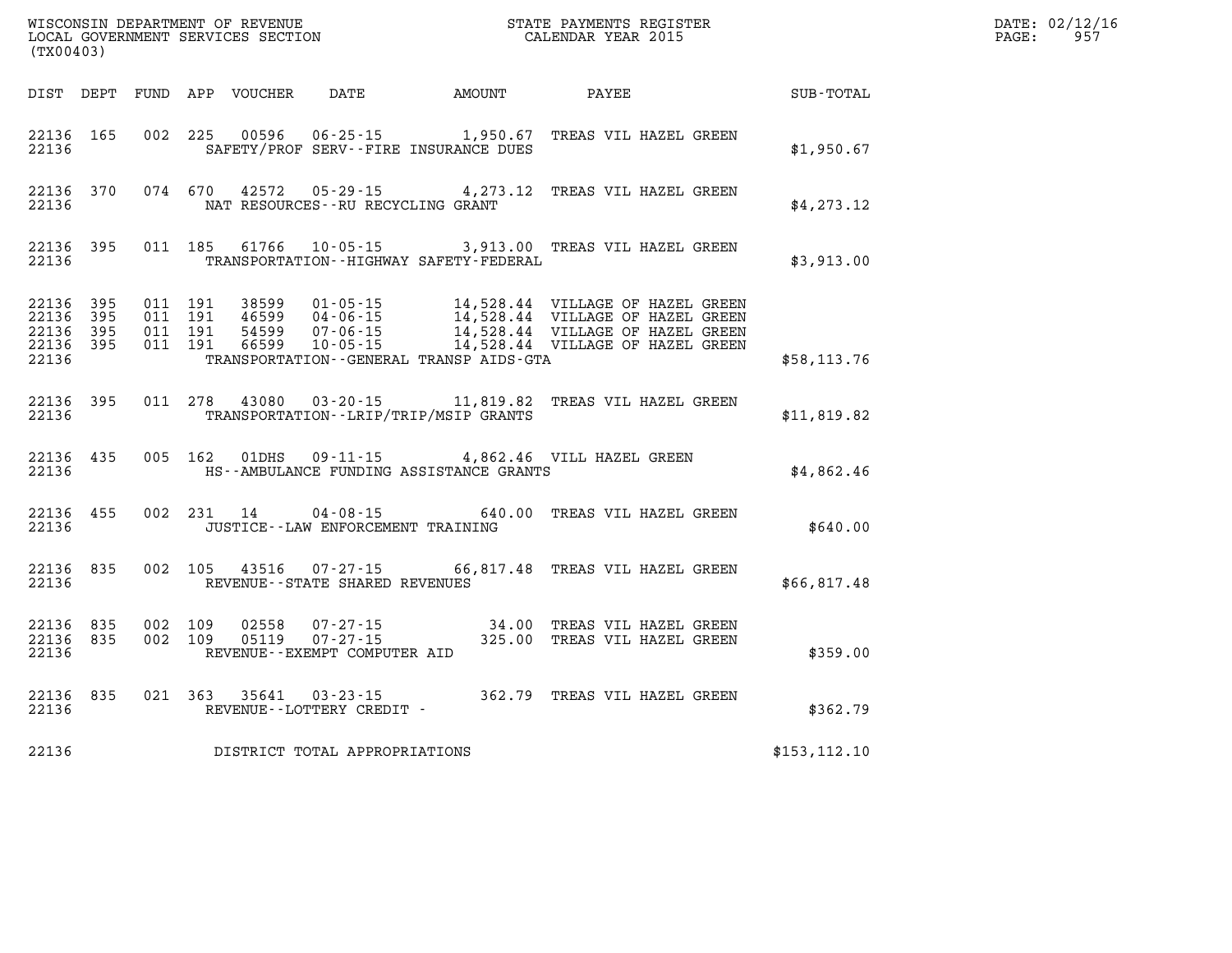|                                           | LOCAL GOVERNMENT SERVICES SECTION<br>(TX00403) |                   |                                          |                         |                                      | CALENDAR YEAR 2015                      |                                                                                                                                                                 | PAGE:        | 958 |  |
|-------------------------------------------|------------------------------------------------|-------------------|------------------------------------------|-------------------------|--------------------------------------|-----------------------------------------|-----------------------------------------------------------------------------------------------------------------------------------------------------------------|--------------|-----|--|
|                                           | DIST DEPT FUND                                 |                   |                                          | APP VOUCHER             | DATE                                 | AMOUNT                                  | PAYEE                                                                                                                                                           | SUB-TOTAL    |     |  |
| 22147                                     | 22147 165                                      |                   |                                          |                         |                                      | SAFETY/PROF SERV--FIRE INSURANCE DUES   | 002 225 00597 06-25-15 1,107.83 TREAS VIL LIVINGSTON                                                                                                            | \$1,107.83   |     |  |
| 22147<br>22147                            | 370                                            |                   |                                          |                         | NAT RESOURCES - - RU RECYCLING GRANT |                                         | 074 670 42573 05-29-15 2,064.03 TREAS VIL LIVINGSTON                                                                                                            | \$2,064.03   |     |  |
| 22147<br>22147<br>22147<br>22147<br>22147 | 395<br>395<br>395<br>395                       |                   | 011 191<br>011 191<br>011 191<br>011 191 | 38600<br>46600<br>54600 | 66600 10-05-15                       | TRANSPORTATION--GENERAL TRANSP AIDS-GTA | 01-05-15 7,002.95 VILLAGE OF LIVINGSTON<br>04-06-15 7,002.95 VILLAGE OF LIVINGSTON<br>07-06-15 7,002.95 VILLAGE OF LIVINGSTON<br>7,002.97 VILLAGE OF LIVINGSTON | \$28,011.82  |     |  |
| 22147<br>22147                            | 505                                            |                   |                                          |                         | DOA--HOUSING ASSISTANCE GRANTS       |                                         | 002 743 05573 02-10-15 50,000.00 TREAS VIL LIVINGSTON                                                                                                           | \$50,000.00  |     |  |
| 22147 835<br>22147                        |                                                | 002               |                                          |                         | REVENUE--STATE SHARED REVENUES       |                                         | 105 43517 07-27-15 24,588.00 TREAS VIL LIVINGSTON                                                                                                               | \$24,588.00  |     |  |
| 22147<br>22147<br>22147<br>22147          | 835<br>835<br>835                              | 002<br>002<br>002 | 109<br>109<br>109                        | 02559<br>02628<br>05139 | REVENUE--EXEMPT COMPUTER AID         |                                         | 07-27-15 797.00 TREAS VIL LIVINGSTON<br>07-27-15 64.00 TREAS VIL LIVINGSTON<br>07-27-15 19.00 TREAS VIL LIVINGSTON                                              | \$880.00     |     |  |
| 22147                                     |                                                |                   |                                          |                         | DISTRICT TOTAL APPROPRIATIONS        |                                         |                                                                                                                                                                 | \$106,651.68 |     |  |

**WISCONSIN DEPARTMENT OF REVENUE STATE PAYMENTS REGISTER DATE: 02/12/16**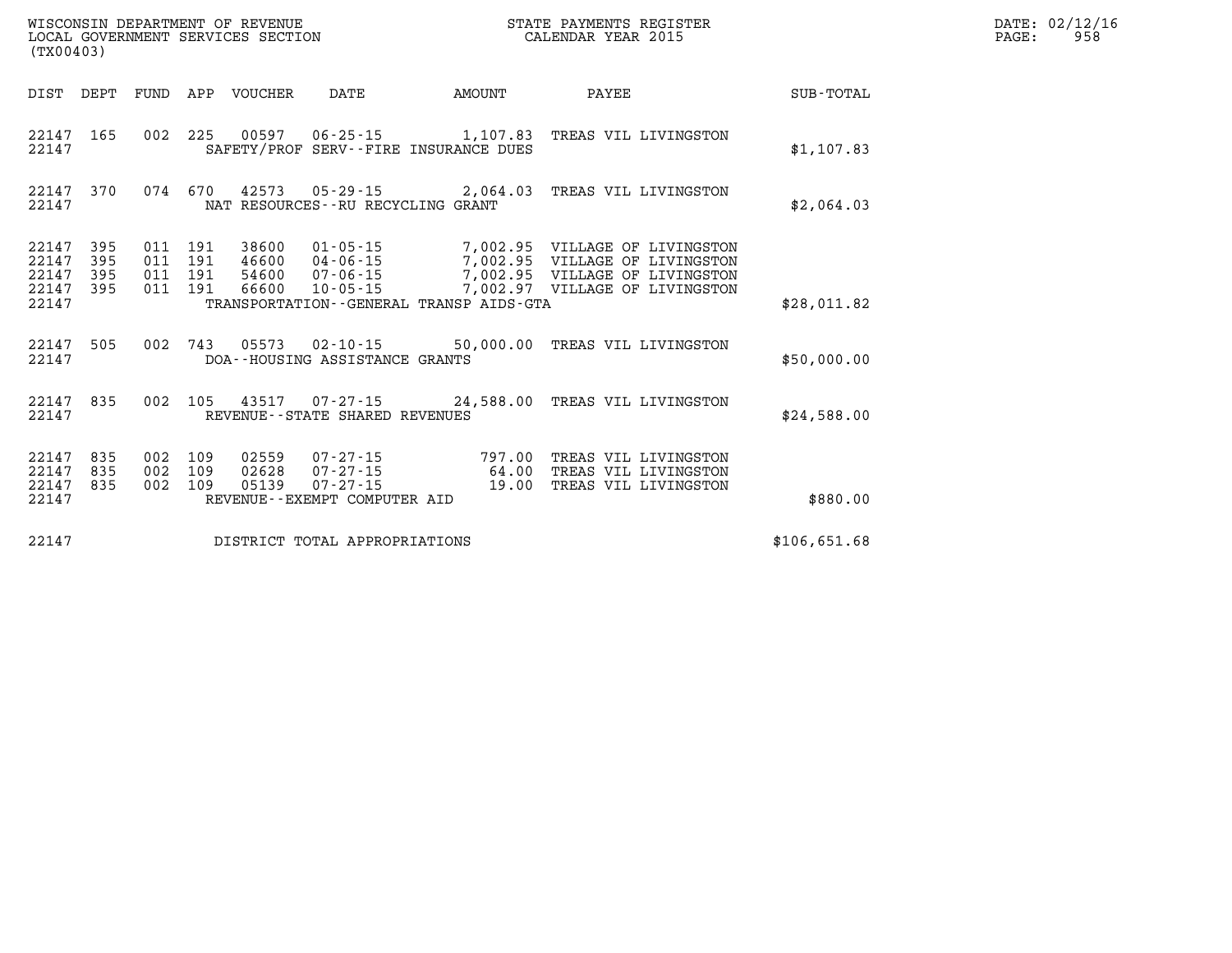| DATE: | 02/12/16 |
|-------|----------|
| PAGE: | 959      |

| WISCONSIN DEPARTMENT OF REVENUE<br>LOCAL GOVERNMENT SERVICES SECTION<br>(TX00403) |                          |                                                              |                                     |                                                                  |                                                                                                                                                                                                      |              |
|-----------------------------------------------------------------------------------|--------------------------|--------------------------------------------------------------|-------------------------------------|------------------------------------------------------------------|------------------------------------------------------------------------------------------------------------------------------------------------------------------------------------------------------|--------------|
| DIST<br>DEPT                                                                      |                          | FUND APP VOUCHER DATE AMOUNT PAYEE                           |                                     |                                                                  |                                                                                                                                                                                                      | SUB-TOTAL    |
| 165<br>22151<br>22151                                                             | 002                      | 225                                                          |                                     | SAFETY/PROF SERV--FIRE INSURANCE DUES                            | 00598  06-25-15   1,349.75  TREAS VIL MONTFORT                                                                                                                                                       | \$1,349.75   |
| 370<br>22151<br>22151                                                             |                          | 074 670                                                      | NAT RESOURCES -- RU RECYCLING GRANT |                                                                  | 42574  05-29-15  905.11  TREAS VIL MONTFORT                                                                                                                                                          | \$905.11     |
| 395<br>22151<br>22151<br>395<br>22151<br>395<br>22151<br>395                      | 011<br>011<br>011<br>011 | 191<br>191<br>191<br>191                                     |                                     |                                                                  | 38601  01-05-15  7,604.19  VILLAGE OF MONTFORT<br>46601  04-06-15  7,604.19  VILLAGE OF MONTFORT<br>54601  07-06-15  7,604.19  VILLAGE OF MONTFORT<br>66601  10-05-15  7,604.19  VILLAGE OF MONTFORT |              |
| 22151                                                                             |                          |                                                              |                                     | TRANSPORTATION--GENERAL TRANSP AIDS-GTA                          |                                                                                                                                                                                                      | \$30,416.76  |
| 22151 395<br>22151                                                                |                          | 011 278                                                      |                                     | 42092 03-10-15 8,467.36<br>TRANSPORTATION--LRIP/TRIP/MSIP GRANTS | TREAS VIL MONTFORT                                                                                                                                                                                   | \$8,467.36   |
| 22151<br>505<br>505<br>22151<br>22151<br>505<br>22151                             | 002<br>002<br>002        | DOA--HOUSING ASSISTANCE GRANTS                               |                                     |                                                                  | 743  00574  08-25-15  55,119.00 TREAS  VIL MONTFORT<br>743  01275  09-14-15  77,536.00 TREAS  VIL MONTFORT<br>743  09341  07-01-15  165,777.00 TREAS  VIL MONTFORT                                   | \$298,432.00 |
| 835<br>22151<br>22151                                                             | 002                      | 105                                                          | REVENUE - - STATE SHARED REVENUES   |                                                                  | 43518  07-27-15  25,132.74  TREAS VIL MONTFORT                                                                                                                                                       | \$25, 132.74 |
| 835<br>22151<br>22151<br>835<br>22151                                             | 002<br>002               | 109<br>02560<br>109<br>02629<br>REVENUE--EXEMPT COMPUTER AID |                                     |                                                                  | 07-27-15 355.00 TREAS VIL MONTFORT<br>07-27-15 30.00 TREAS VIL MONTFORT                                                                                                                              | \$385.00     |
| 22151                                                                             |                          | DISTRICT TOTAL APPROPRIATIONS                                |                                     |                                                                  |                                                                                                                                                                                                      | \$365,088.72 |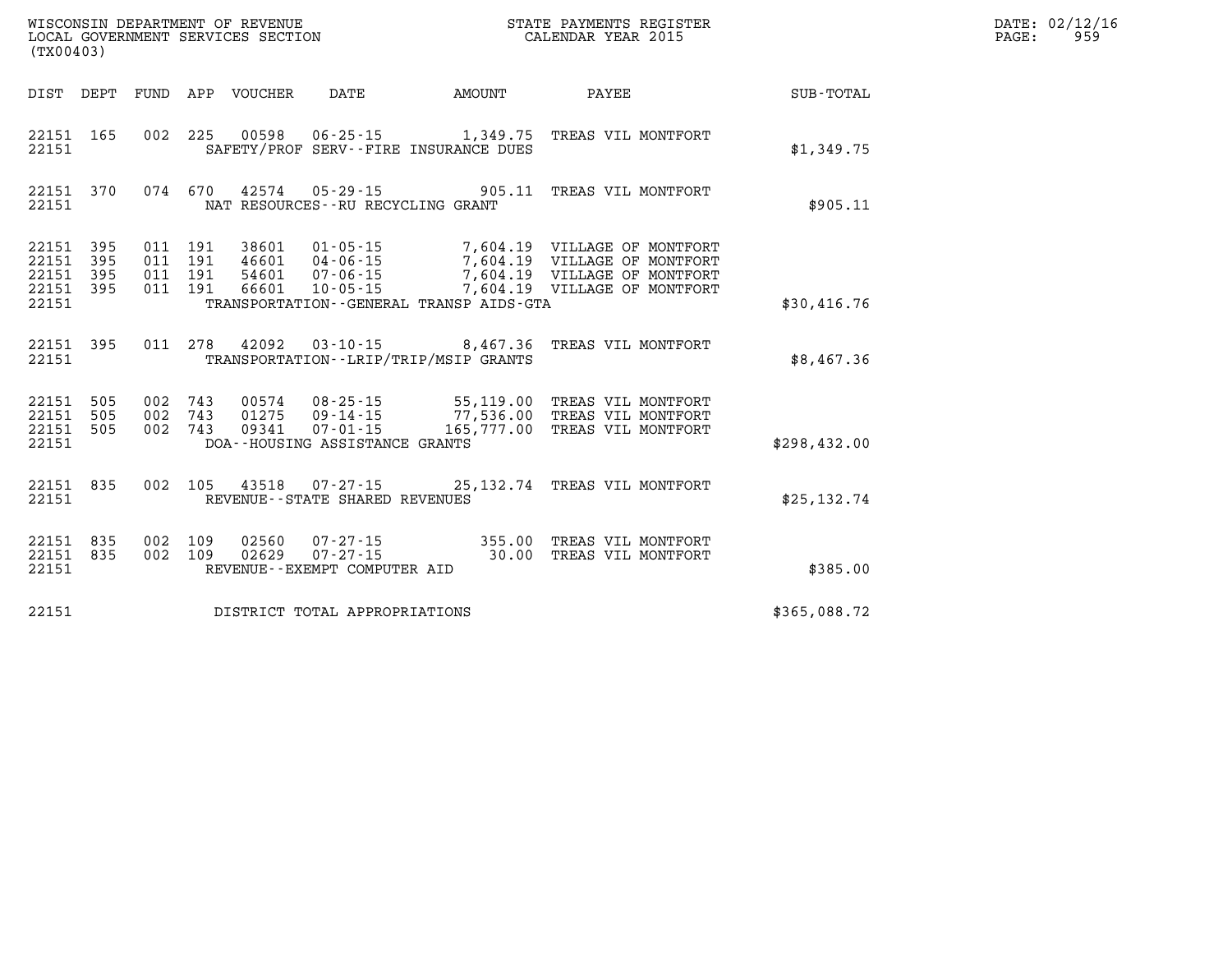| WISCONSIN DEPARTMENT OF REVENUE        | STATE PAYMENTS REGISTER | DATE: 02/12/16 |
|----------------------------------------|-------------------------|----------------|
| LOCAL GOVERNMENT SERVICES SECTION<br>. | CALENDAR YEAR 2015      | 960<br>PAGE:   |

|                         | LOCAL GOVERNMENT SERVICES SECTION<br>(TX00403) |     |                           |                         |                                      |                                              | CALENDAR YEAR 2015                                                                             |             |  | PAGE: | 960 |
|-------------------------|------------------------------------------------|-----|---------------------------|-------------------------|--------------------------------------|----------------------------------------------|------------------------------------------------------------------------------------------------|-------------|--|-------|-----|
| DIST DEPT               |                                                |     |                           | FUND APP VOUCHER        | DATE                                 | AMOUNT                                       | PAYEE                                                                                          | SUB-TOTAL   |  |       |     |
| 22152<br>22152          | 165                                            |     |                           | 002 225 00599           |                                      | SAFETY/PROF SERV--FIRE INSURANCE DUES        | 06-25-15 285.77 TREAS VIL MOUNT HOPE                                                           | \$285.77    |  |       |     |
| 22152<br>22152          | 370                                            |     | 074 670                   |                         | NAT RESOURCES - - RU RECYCLING GRANT |                                              | 42575 05-29-15 980.98 TREAS VIL MOUNT HOPE                                                     | \$980.98    |  |       |     |
| 22152<br>22152<br>22152 | 395<br>395<br>395                              | 011 | 011 191<br>011 191<br>191 | 38602<br>46602<br>54602 | $04 - 06 - 15$<br>07-06-15           | 748.68                                       | 01-05-15 748.68 VILLAGE OF MOUNT HOPE<br>VILLAGE OF MOUNT HOPE<br>748.68 VILLAGE OF MOUNT HOPE |             |  |       |     |
| 22152<br>22152          | 395                                            | 011 | 191                       | 66602                   | $10 - 05 - 15$                       | TRANSPORTATION - - GENERAL TRANSP AIDS - GTA | 748.68 VILLAGE OF MOUNT HOPE                                                                   | \$2,994.72  |  |       |     |
| 22152<br>22152<br>22152 | 505<br>505                                     |     | 002 743<br>002 743        | 05068<br>09278          | DOA--HOUSING ASSISTANCE GRANTS       |                                              | 01-23-15 45,836.00 TREAS VIL MOUNT HOPE<br>06-25-15 25,000.00 TREAS VIL MOUNT HOPE             | \$70,836.00 |  |       |     |
| 22152<br>22152          | 835                                            |     |                           | 002 105 43519           | REVENUE--STATE SHARED REVENUES       |                                              | 07-27-15 7,089.30 TREAS VIL MOUNT HOPE                                                         | \$7,089.30  |  |       |     |
| 22152                   |                                                |     |                           |                         | DISTRICT TOTAL APPROPRIATIONS        |                                              |                                                                                                | \$82,186.77 |  |       |     |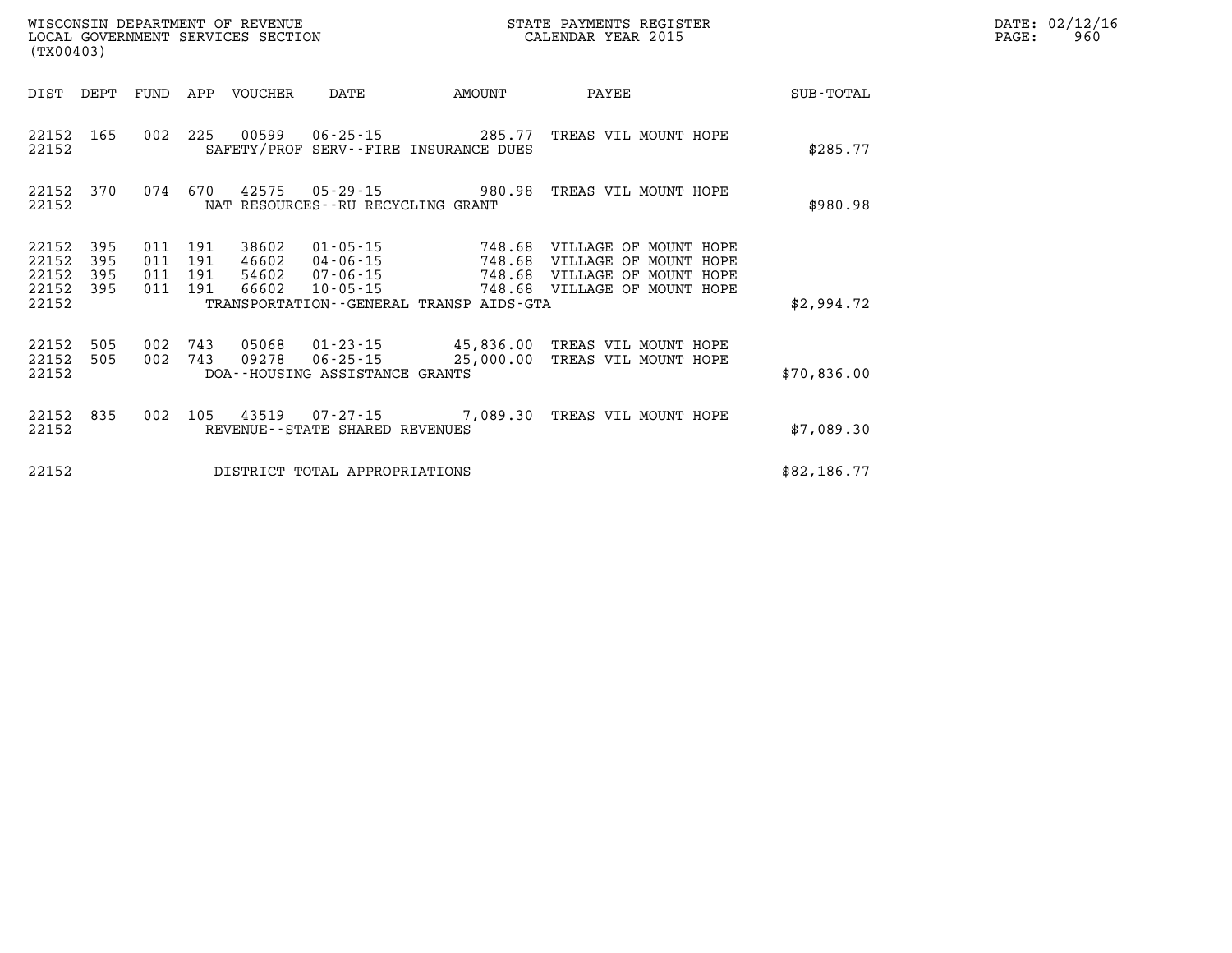| (TX00403)                                    |                  |                                          |            |                         |                                                               |                                                                                        |                                                                                                                                                                                          | DATE: 02/12/16<br>961<br>$\mathtt{PAGE}$ : |  |
|----------------------------------------------|------------------|------------------------------------------|------------|-------------------------|---------------------------------------------------------------|----------------------------------------------------------------------------------------|------------------------------------------------------------------------------------------------------------------------------------------------------------------------------------------|--------------------------------------------|--|
|                                              |                  |                                          |            |                         |                                                               |                                                                                        | DIST DEPT FUND APP VOUCHER DATE AMOUNT PAYEE                                                                                                                                             | SUB-TOTAL                                  |  |
| 22153                                        | 22153 165        |                                          |            |                         |                                                               | SAFETY/PROF SERV--FIRE INSURANCE DUES                                                  | 002 225 00600 06-25-15 2,938.98 TREAS VIL MUSCODA                                                                                                                                        | \$2,938.98                                 |  |
| 22153                                        |                  | 22153 370 012 579                        |            |                         |                                                               | NAT RESOURCES--AIDS IN LIEU OF TAXES                                                   | 20247  04-03-15  6.10 TREAS VIL MUSCODA                                                                                                                                                  | \$6.10                                     |  |
| 22153                                        |                  |                                          |            |                         | NAT RESOURCES--RU RECYCLING GRANT                             |                                                                                        | 22153 370 074 670 42576 05-29-15 5,212.40 TREAS VIL MUSCODA                                                                                                                              | \$5,212.40                                 |  |
| 22153<br>22153 395<br>22153 395<br>22153     | 22153 395<br>395 | 011 191<br>011 191<br>011 191<br>011 191 |            |                         |                                                               | TRANSPORTATION--GENERAL TRANSP AIDS-GTA                                                | 38603 01-05-15 24,669.89 VILLAGE OF MUSCODA<br>46603 04-06-15 24,669.89 VILLAGE OF MUSCODA<br>54603 07-06-15 24,669.89 VILLAGE OF MUSCODA<br>66603 10-05-15 24,669.90 VILLAGE OF MUSCODA | \$98,679.57                                |  |
| 22153                                        | 22153 435        |                                          |            |                         |                                                               | 005 162 01DHS 09-11-15 4,773.47 MUSCODA EMS<br>HS--AMBULANCE FUNDING ASSISTANCE GRANTS |                                                                                                                                                                                          | \$4,773.47                                 |  |
| 22153                                        | 22153 435        |                                          |            |                         |                                                               | HS--PREPAID MEDICAL TRANSPORT REIMBURSE                                                | 005 163 01LGS 11-16-15 7,012.96 DHS PREPAID MEDICAL TRANSPORT                                                                                                                            | \$7,012.96                                 |  |
| 22153                                        | 22153 455        |                                          |            |                         | JUSTICE -- LAW ENFORCEMENT TRAINING                           |                                                                                        | 002 231 19 04-23-15 320.00 TREAS VIL MUSCODA                                                                                                                                             | \$320.00                                   |  |
| 22153                                        | 22153 455        |                                          |            |                         |                                                               | JUSTICE -- CEASE AND OTHER FEDERAL GRANTS                                              | 002 241 01141 09-23-15 1,585.40 TREAS VIL MUSCODA                                                                                                                                        | \$1,585.40                                 |  |
| 22153                                        | 22153 835        |                                          |            |                         | REVENUE--STATE SHARED REVENUES                                |                                                                                        | 002 105 43520 07-27-15 63,615.94 TREAS VIL MUSCODA                                                                                                                                       | \$63,615.94                                |  |
| 22153 835<br>22153 835<br>22153 835<br>22153 |                  | 002 109<br>002 109<br>002 109            |            | 02561<br>02630<br>05120 | $07 - 27 - 15$<br>REVENUE--EXEMPT COMPUTER AID                |                                                                                        | 619.00 TREAS VIL MUSCODA                                                                                                                                                                 | \$1,465.00                                 |  |
| 22153<br>22153 835<br>22153                  | 835              | 021<br>021                               | 363<br>363 | 35642<br>35665          | $03 - 23 - 15$<br>$03 - 23 - 15$<br>REVENUE--LOTTERY CREDIT - |                                                                                        | 1,497.12 TREAS VIL MUSCODA<br>1,608.68 TREAS VIL MUSCODA                                                                                                                                 | \$3,105.80                                 |  |
| 22153                                        |                  |                                          |            |                         | DISTRICT TOTAL APPROPRIATIONS                                 |                                                                                        |                                                                                                                                                                                          | \$188,715.62                               |  |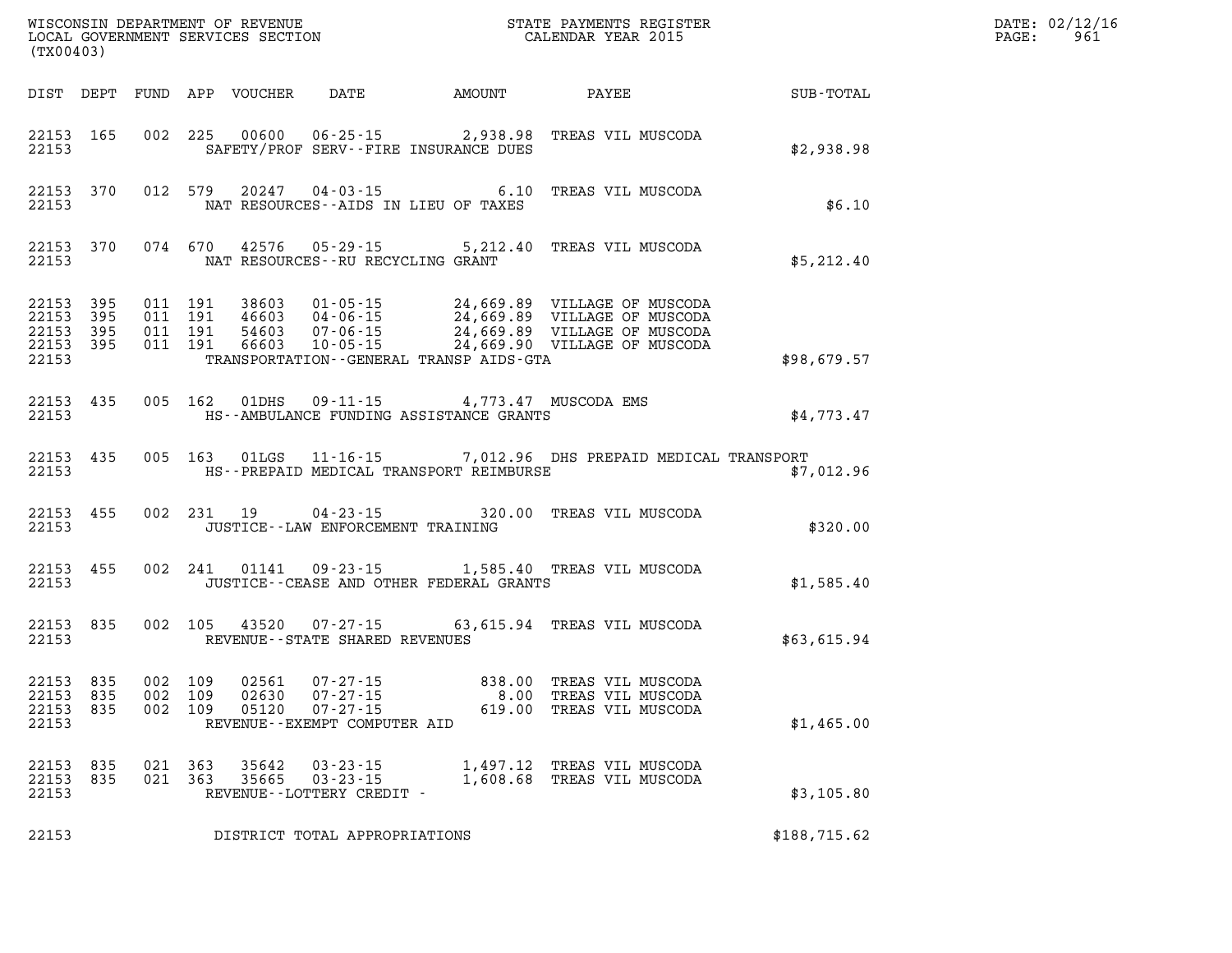| WISCONSIN DEPARTMENT OF REVENUE   | STATE PAYMENTS REGISTER | 02/12/16<br>DATE: |
|-----------------------------------|-------------------------|-------------------|
| LOCAL GOVERNMENT SERVICES SECTION | CALENDAR YEAR 2015      | 962<br>PAGE:      |

| (TX00403)                                 |                          |                          |                                                              |                                                                      |                                                                 |                                                                                                                        |             |
|-------------------------------------------|--------------------------|--------------------------|--------------------------------------------------------------|----------------------------------------------------------------------|-----------------------------------------------------------------|------------------------------------------------------------------------------------------------------------------------|-------------|
| DIST                                      | DEPT                     | FUND                     | APP<br>VOUCHER                                               | DATE                                                                 | AMOUNT                                                          | PAYEE                                                                                                                  | SUB-TOTAL   |
| 22171<br>22171                            | 165                      | 002                      | 225<br>00601<br>SAFETY/PROF                                  | $06 - 25 - 15$                                                       | 362.32<br>SERV--FIRE INSURANCE DUES                             | TREAS VIL PATCH GROVE                                                                                                  | \$362.32    |
| 22171<br>22171<br>22171<br>22171<br>22171 | 395<br>395<br>395<br>395 | 011<br>011<br>011<br>011 | 191<br>38604<br>191<br>46604<br>191<br>54604<br>191<br>66604 | $01 - 05 - 15$<br>$04 - 06 - 15$<br>$07 - 06 - 15$<br>$10 - 05 - 15$ | 1,369.16<br>1,369.19<br>TRANSPORTATION--GENERAL TRANSP AIDS-GTA | 1,369.16 VILLAGE OF PATCH GROVE<br>VILLAGE OF PATCH GROVE<br>1,369.16 VILLAGE OF PATCH GROVE<br>VILLAGE OF PATCH GROVE | \$5,476.67  |
| 22171<br>22171                            | 505                      | 002                      | 743<br>04824                                                 | DOA--HOUSING ASSISTANCE GRANTS                                       | $01 - 20 - 15$ 13,850.00                                        | TREAS VIL PATCH GROVE                                                                                                  | \$13,850.00 |
| 22171<br>22171                            | 835                      | 002                      | 105<br>43521                                                 | REVENUE - - STATE SHARED REVENUES                                    |                                                                 | 07-27-15 11,044.07 TREAS VIL PATCH GROVE                                                                               | \$11,044.07 |
| 22171<br>22171                            | 835                      | 002                      | 109<br>02562                                                 | $07 - 27 - 15$<br>REVENUE--EXEMPT COMPUTER AID                       | 29.00                                                           | TREAS VIL PATCH GROVE                                                                                                  | \$29.00     |
| 22171<br>22171                            | 835                      | 021                      | 363<br>35643                                                 | $03 - 23 - 15$<br>REVENUE - - LOTTERY CREDIT -                       | 517.06                                                          | TREAS VIL PATCH GROVE                                                                                                  | \$517.06    |
| 22171                                     |                          |                          |                                                              | DISTRICT TOTAL APPROPRIATIONS                                        |                                                                 |                                                                                                                        | \$31,279.12 |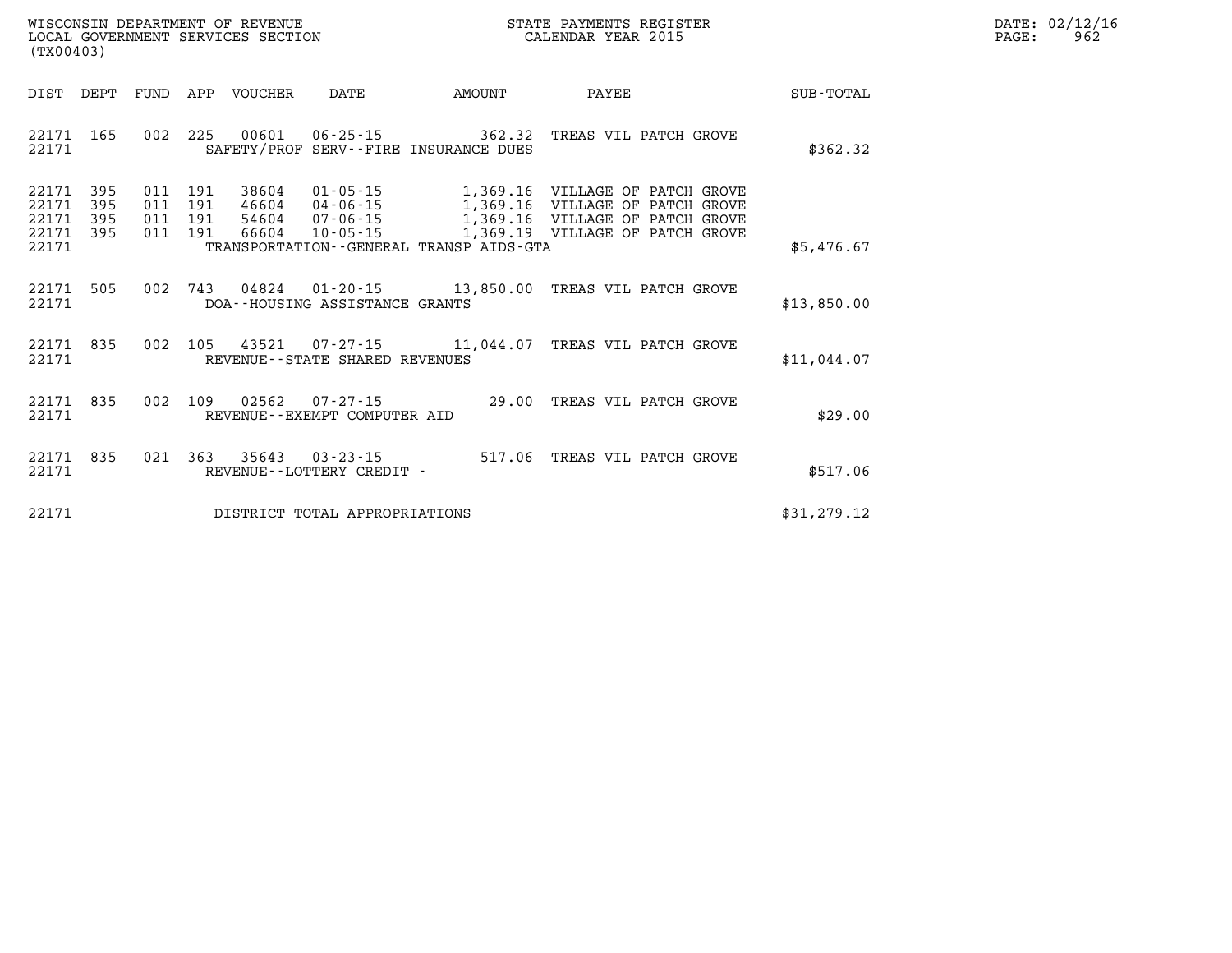| (TX00403)                                                 |           |                                          |  |               |                                                        |                                                                                                                                                                                                                                  |                        |  | DATE: 02/12/16<br>$\mathtt{PAGE}$ :<br>963 |  |
|-----------------------------------------------------------|-----------|------------------------------------------|--|---------------|--------------------------------------------------------|----------------------------------------------------------------------------------------------------------------------------------------------------------------------------------------------------------------------------------|------------------------|--|--------------------------------------------|--|
|                                                           |           |                                          |  |               |                                                        | DIST DEPT FUND APP VOUCHER DATE AMOUNT PAYEE                                                                                                                                                                                     |                        |  | SUB-TOTAL                                  |  |
| 22172                                                     | 22172 165 |                                          |  |               |                                                        | 002 225 00602 06-25-15 1,340.24 TREAS VIL POTOSI<br>SAFETY/PROF SERV--FIRE INSURANCE DUES                                                                                                                                        |                        |  | \$1,340.24                                 |  |
| 22172                                                     | 22172 370 |                                          |  | 012 571 38940 |                                                        | 06-02-15 14.10 TREAS VIL POTOSI<br>NAT RESOURCES - - FOREST CROP/MFL/CO FOREST                                                                                                                                                   |                        |  | \$14.10                                    |  |
| 22172                                                     | 22172 370 |                                          |  |               | NAT RESOURCES - - RU RECYCLING GRANT                   | 074 670 42577 05-29-15 1,414.86 TREAS VIL POTOSI                                                                                                                                                                                 |                        |  | \$1,414.86                                 |  |
| 22172                                                     | 22172 395 |                                          |  |               |                                                        | 011 185 37550 01-28-15 4,000.00 TREAS VIL POTOSI<br>TRANSPORTATION - - HIGHWAY SAFETY - FEDERAL                                                                                                                                  |                        |  | \$4,000.00                                 |  |
| 22172 395<br>22172 395<br>22172 395<br>22172 395<br>22172 |           | 011 191<br>011 191<br>011 191<br>011 191 |  |               |                                                        | 38605 01-05-15 4,843.50 VILLAGE OF POTOSI<br>46605 04-06-15 4,843.50 VILLAGE OF POTOSI<br>54605 07-06-15 4,843.50 VILLAGE OF POTOSI<br>66605 10-05-15 4,843.53 VILLAGE OF POTOSI<br>TRANSPORTATION - - GENERAL TRANSP AIDS - GTA |                        |  | \$19,374.03                                |  |
| 22172 435<br>22172                                        |           |                                          |  |               |                                                        | 005 162 01DHS 09-11-15 4,779.65 POTOSI RESCUE SQUAD<br>HS--AMBULANCE FUNDING ASSISTANCE GRANTS                                                                                                                                   |                        |  | \$4,779.65                                 |  |
| 22172                                                     | 22172 455 |                                          |  |               | JUSTICE - - LAW ENFORCEMENT TRAINING                   | 002 231 13 03-30-15 320.00 TREAS VIL POTOSI                                                                                                                                                                                      |                        |  | \$320.00                                   |  |
| 22172 835<br>22172                                        |           |                                          |  |               | REVENUE--STATE SHARED REVENUES                         | 002 105 43522 07-27-15 30,609.02 TREAS VIL POTOSI                                                                                                                                                                                |                        |  | \$30,609.02                                |  |
| 22172                                                     | 22172 835 |                                          |  |               | 002 109 02563 07-27-15<br>REVENUE--EXEMPT COMPUTER AID |                                                                                                                                                                                                                                  | 29.00 TREAS VIL POTOSI |  | \$29.00                                    |  |
| 22172                                                     | 22172 835 |                                          |  |               | REVENUE--LOTTERY CREDIT -                              | 021  363  35644  03-23-15  286.99  TREAS VIL POTOSI                                                                                                                                                                              |                        |  | \$286.99                                   |  |
| 22172                                                     |           |                                          |  |               | DISTRICT TOTAL APPROPRIATIONS                          |                                                                                                                                                                                                                                  |                        |  | \$62,167.89                                |  |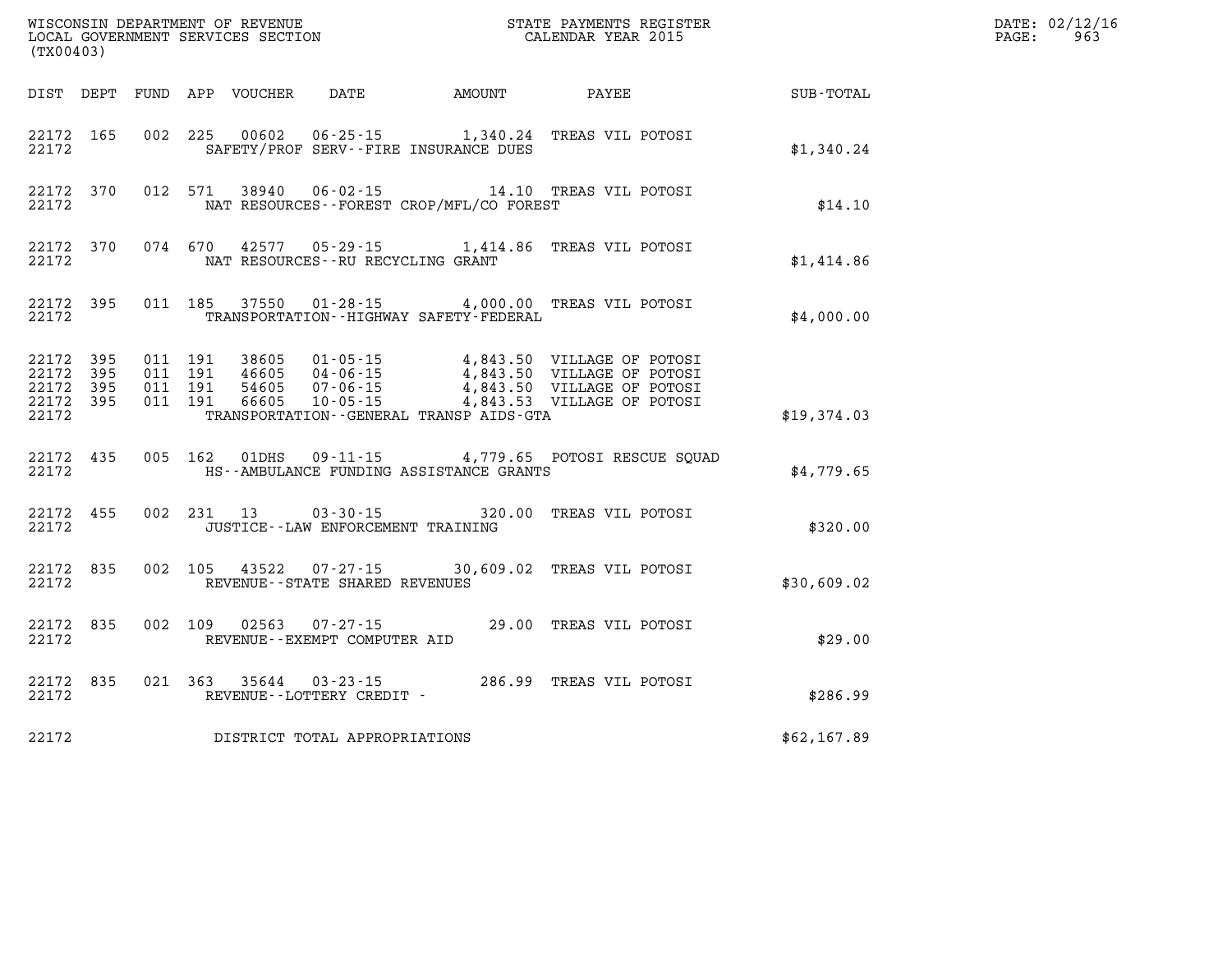| (TX00403)                                                          |                                                                                                                                                                                                                                                | STATE PAYMENTS REGISTER      |             | DATE: 02/12/16<br>PAGE:<br>964 |
|--------------------------------------------------------------------|------------------------------------------------------------------------------------------------------------------------------------------------------------------------------------------------------------------------------------------------|------------------------------|-------------|--------------------------------|
|                                                                    | DIST DEPT FUND APP VOUCHER DATE<br>AMOUNT                                                                                                                                                                                                      | <b>PAYEE</b>                 | SUB-TOTAL   |                                |
| 22186 165<br>22186                                                 | 002 225 00603 06-25-15 703.74 TREAS VIL TENNYSON<br>SAFETY/PROF SERV--FIRE INSURANCE DUES                                                                                                                                                      |                              | \$703.74    |                                |
| 22186 370<br>22186                                                 | 074 670 42578 05-29-15 707.83 TREAS VIL TENNYSON<br>NAT RESOURCES--RU RECYCLING GRANT                                                                                                                                                          |                              | \$707.83    |                                |
| 395<br>22186<br>22186<br>395<br>22186<br>395<br>22186 395<br>22186 | 011  191  38606  01-05-15  1,559.13  VILLAGE OF TENNYSON<br>46606 04-06-15 1,559.13 VILLAGE OF TENNYSON<br>011 191<br>011 191 54606 07-06-15 1,559.13 VILLAGE OF TENNYSON<br>011 191 66606 10-05-15<br>TRANSPORTATION--GENERAL TRANSP AIDS-GTA | 1,559.15 VILLAGE OF TENNYSON | \$6,236.54  |                                |
| 22186 505<br>22186                                                 | 002 743 00815 08-31-15 79,311.00 TREAS VIL TENNYSON<br>DOA--HOUSING ASSISTANCE GRANTS                                                                                                                                                          |                              | \$79,311.00 |                                |
| 22186 835<br>22186                                                 | 002 105 43523 07-27-15 9,670.72 TREAS VIL TENNYSON<br>REVENUE--STATE SHARED REVENUES                                                                                                                                                           |                              | \$9.670.72  |                                |
| 22186 835<br>22186                                                 | 002 109 02564 07-27-15 20.00 TREAS VIL TENNYSON<br>REVENUE--EXEMPT COMPUTER AID                                                                                                                                                                |                              | \$20.00     |                                |
| 22186                                                              | DISTRICT TOTAL APPROPRIATIONS                                                                                                                                                                                                                  |                              | \$96,649.83 |                                |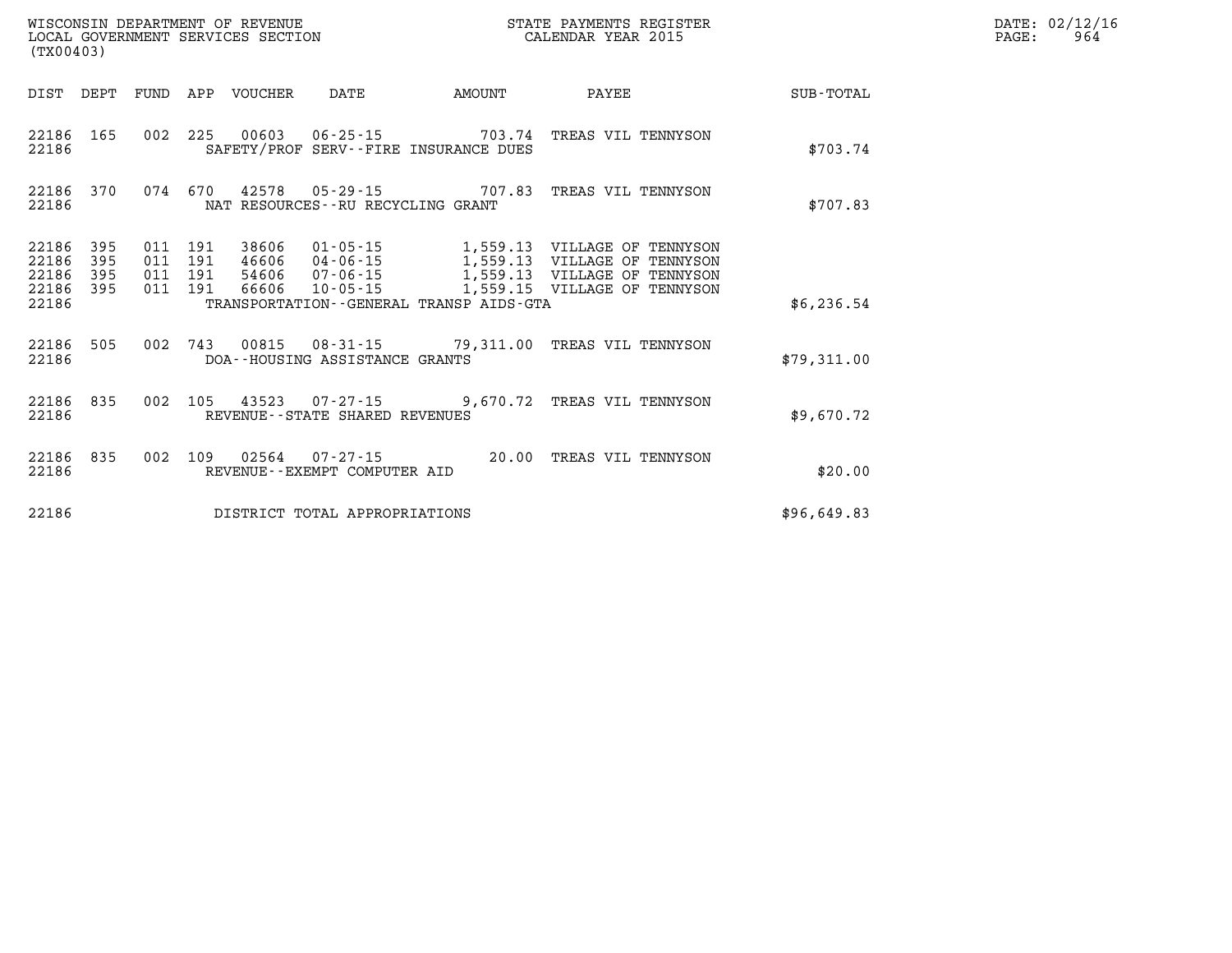| DATE: | 02/12/16 |
|-------|----------|
| PAGE: | 965      |

| (TX00403)                                                             |                          |                                                                                                                                                                                                                                                                                                                                              |             |
|-----------------------------------------------------------------------|--------------------------|----------------------------------------------------------------------------------------------------------------------------------------------------------------------------------------------------------------------------------------------------------------------------------------------------------------------------------------------|-------------|
| DIST<br>DEPT                                                          | FUND                     | APP<br><b>VOUCHER</b><br>DATE<br>AMOUNT<br>PAYEE                                                                                                                                                                                                                                                                                             | SUB-TOTAL   |
| 22191<br>165<br>22191                                                 | 002                      | 225<br>00604<br>$06 - 25 - 15$<br>175.89<br>TREAS VIL WOODMAN<br>SAFETY/PROF SERV--FIRE INSURANCE DUES                                                                                                                                                                                                                                       | \$175.89    |
| 370<br>22191<br>22191<br>370<br>22191                                 | 012<br>012               | 579<br>20248<br>$04 - 03 - 15$<br>2.11<br>TREAS VIL WOODMAN<br>20248<br>579<br>$04 - 03 - 15$<br>21.10<br>TREAS VIL WOODMAN<br>NAT RESOURCES - AIDS IN LIEU OF TAXES                                                                                                                                                                         | \$23.21     |
| 370<br>22191<br>22191                                                 | 074                      | 670<br>$05 - 29 - 15$<br>42579<br>114.14<br>TREAS VIL WOODMAN<br>NAT RESOURCES - - RU RECYCLING GRANT                                                                                                                                                                                                                                        | \$114.14    |
| 395<br>22191<br>22191<br>395<br>22191<br>395<br>22191<br>395<br>22191 | 011<br>011<br>011<br>011 | 191<br>38607<br>$01 - 05 - 15$<br>1,112.01<br>VILLAGE<br>OF WOODMAN<br>191<br>$04 - 06 - 15$<br>1,112.01<br>46607<br>VILLAGE<br>ОF<br>WOODMAN<br>191<br>54607<br>$07 - 06 - 15$<br>1,112.01<br>VILLAGE<br>OF<br>WOODMAN<br>191<br>66607<br>$10 - 05 - 15$<br>1,112.01<br>VILLAGE<br>OF<br>WOODMAN<br>TRANSPORTATION--GENERAL TRANSP AIDS-GTA | \$4,448.04  |
| 835<br>22191<br>22191                                                 | 002                      | 105<br>43524<br>$07 - 27 - 15$<br>5,613.06<br>TREAS VIL WOODMAN<br>REVENUE--STATE SHARED REVENUES                                                                                                                                                                                                                                            | \$5,613.06  |
| 22191                                                                 |                          | DISTRICT TOTAL APPROPRIATIONS                                                                                                                                                                                                                                                                                                                | \$10,374.34 |

LOCAL GOVERNMENT SERVICES SECTION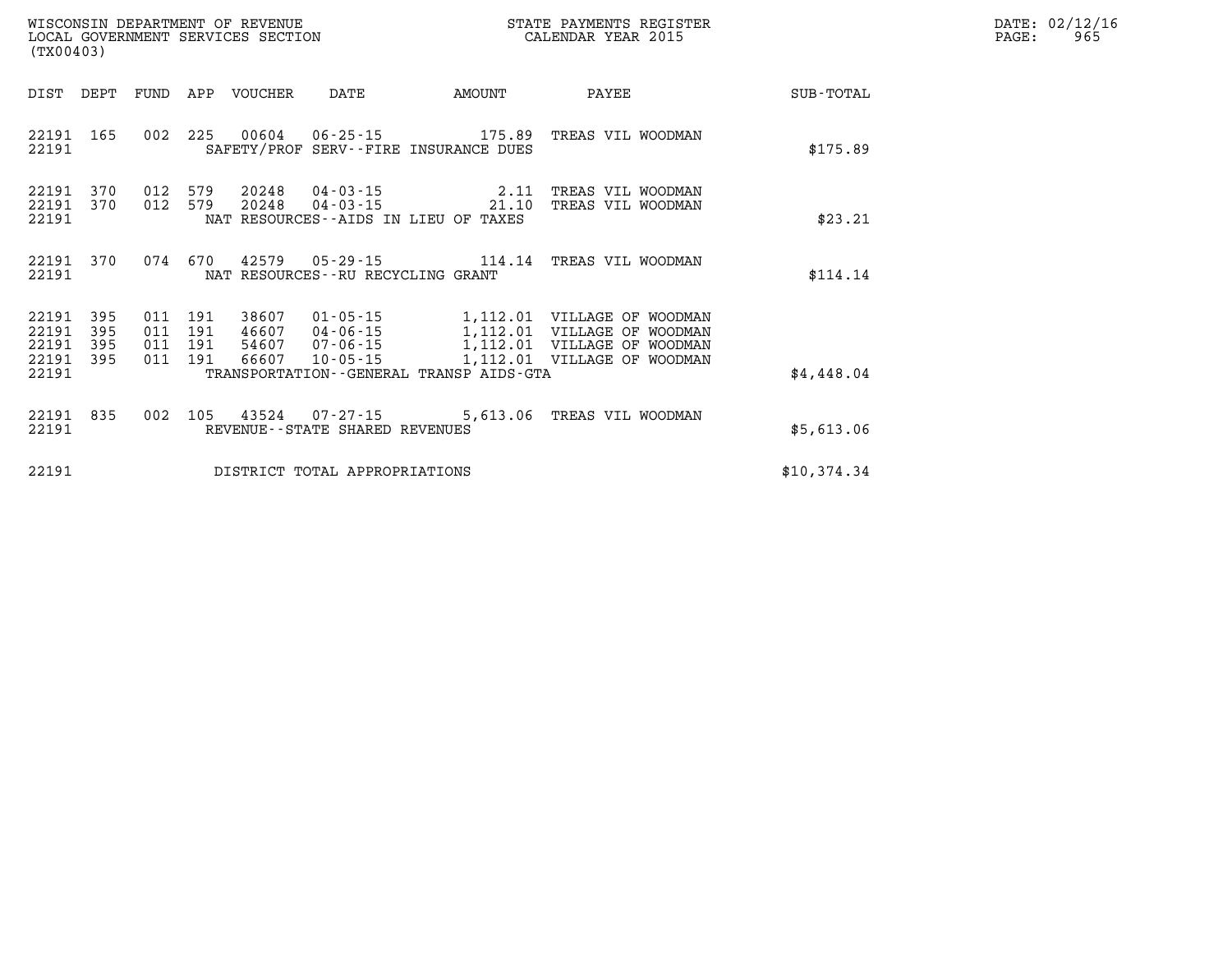| $\mathtt{DATE}$ : | 02/12/16 |
|-------------------|----------|
| PAGE:             | 966      |

| (TX00403)                                                 |            |                                          | LOCAL GOVERNMENT SERVICES SECTION |                                                |                                          | CALENDAR YEAR 2015                                                                                                                                                               |              | PAGE: | 966 |
|-----------------------------------------------------------|------------|------------------------------------------|-----------------------------------|------------------------------------------------|------------------------------------------|----------------------------------------------------------------------------------------------------------------------------------------------------------------------------------|--------------|-------|-----|
|                                                           | DIST DEPT  |                                          | FUND APP VOUCHER                  |                                                |                                          | DATE AMOUNT PAYEE SUB-TOTAL                                                                                                                                                      |              |       |     |
| 22206 165<br>22206                                        |            |                                          |                                   |                                                | SAFETY/PROF SERV--FIRE INSURANCE DUES    | 002 225 00605 06-25-15 4,536.14 TREAS CITY BOSCOBEL                                                                                                                              | \$4,536.14   |       |     |
| 22206 370<br>22206                                        |            |                                          |                                   |                                                | NAT RESOURCES--AIDS IN LIEU OF TAXES     | 002 503 17502 01-12-15 5,345.56 TREAS CITY BOSCOBEL<br>2106.37 CITY SHARE                                                                                                        | \$5,345.56   |       |     |
|                                                           |            |                                          |                                   |                                                |                                          |                                                                                                                                                                                  |              |       |     |
| 22206 370<br>22206                                        |            | 012 579                                  |                                   |                                                | NAT RESOURCES--AIDS IN LIEU OF TAXES     | 20249  04-03-15  38.40 TREAS CITY BOSCOBEL                                                                                                                                       | \$38.40      |       |     |
| 22206 370<br>22206                                        |            | 074 670                                  |                                   |                                                | NAT RESOURCES--RU RECYCLING GRANT        | 42580 05-29-15 9,888.17 TREAS CITY BOSCOBEL                                                                                                                                      | \$9,888.17   |       |     |
| 22206<br>22206<br>22206 395<br>22206 395<br>22206         | 395<br>395 | 011 162<br>011 162<br>011 162<br>011 162 | 56026<br>68026                    | $10 - 05 - 15$                                 | TRANSPORTATION--CONNECTING HIGHWAY AIDS  | 40026  01-05-15  3,059.57  CITY OF BOSCOBEL<br>48026  04-06-15  3,059.57  CITY OF BOSCOBEL<br>56026  07-06-15  3,059.57  CITY OF BOSCOBEL<br>3,059.57 CITY OF BOSCOBEL           | \$12, 238.28 |       |     |
| 22206 395<br>22206 395<br>22206 395<br>22206 395<br>22206 |            | 011 191<br>011 191<br>011 191<br>011 191 |                                   |                                                | TRANSPORTATION--GENERAL TRANSP AIDS-GTA  | 38608 01-05-15 36,964.79 CITY OF BOSCOBEL<br>46608 04-06-15 36,964.79 CITY OF BOSCOBEL<br>54608 07-06-15 36,964.79 CITY OF BOSCOBEL<br>66608 10-05-15 36,964.82 CITY OF BOSCOBEL | \$147,859.19 |       |     |
| 22206 395<br>22206                                        |            | 011 278                                  | 42078                             |                                                | TRANSPORTATION - - LRIP/TRIP/MSIP GRANTS | 03-10-15 8,467.36 TREAS CITY BOSCOBEL                                                                                                                                            | \$8,467.36   |       |     |
| 22206 455<br>22206 455<br>22206                           |            | 002 231<br>002 231                       | 05067<br>08                       | 03 - 19 - 15<br>03 - 12 - 15<br>$03 - 12 - 15$ | JUSTICE - - LAW ENFORCEMENT TRAINING     | 160.00 TREAS CITY BOSCOBEL<br>640.00 TREAS CITY BOSCOBEL                                                                                                                         | \$800.00     |       |     |
| 22206 835<br>22206                                        |            |                                          |                                   | REVENUE - - STATE SHARED REVENUES              |                                          | 002 105 43525 07-27-15 143,543.83 TREAS CITY BOSCOBEL                                                                                                                            | \$143,543.83 |       |     |
| 22206 835<br>22206 835<br>22206                           |            | 002 109                                  | 02565<br>002 109 05121            | REVENUE--EXEMPT COMPUTER AID                   |                                          | 07-27-15 5,997.00 TREAS CITY BOSCOBEL<br>07-27-15 1,350.00 TREAS CITY BOSCOBEL                                                                                                   | \$7,347.00   |       |     |
| 22206 835<br>22206                                        |            | 002 501                                  | 00002                             | $02 - 02 - 15$                                 | DOA-PAYMENT FOR MUNICIPAL SERVICES AID   | 12,264.33 TREAS CITY BOSCOBEL                                                                                                                                                    | \$12, 264.33 |       |     |
|                                                           |            |                                          |                                   |                                                |                                          | 22206 835 021 363 35645 03-23-15 746.05 TREAS CITY BOSCOBEL                                                                                                                      |              |       |     |

WISCONSIN DEPARTMENT OF REVENUE **STATE PAYMENTS REGISTER**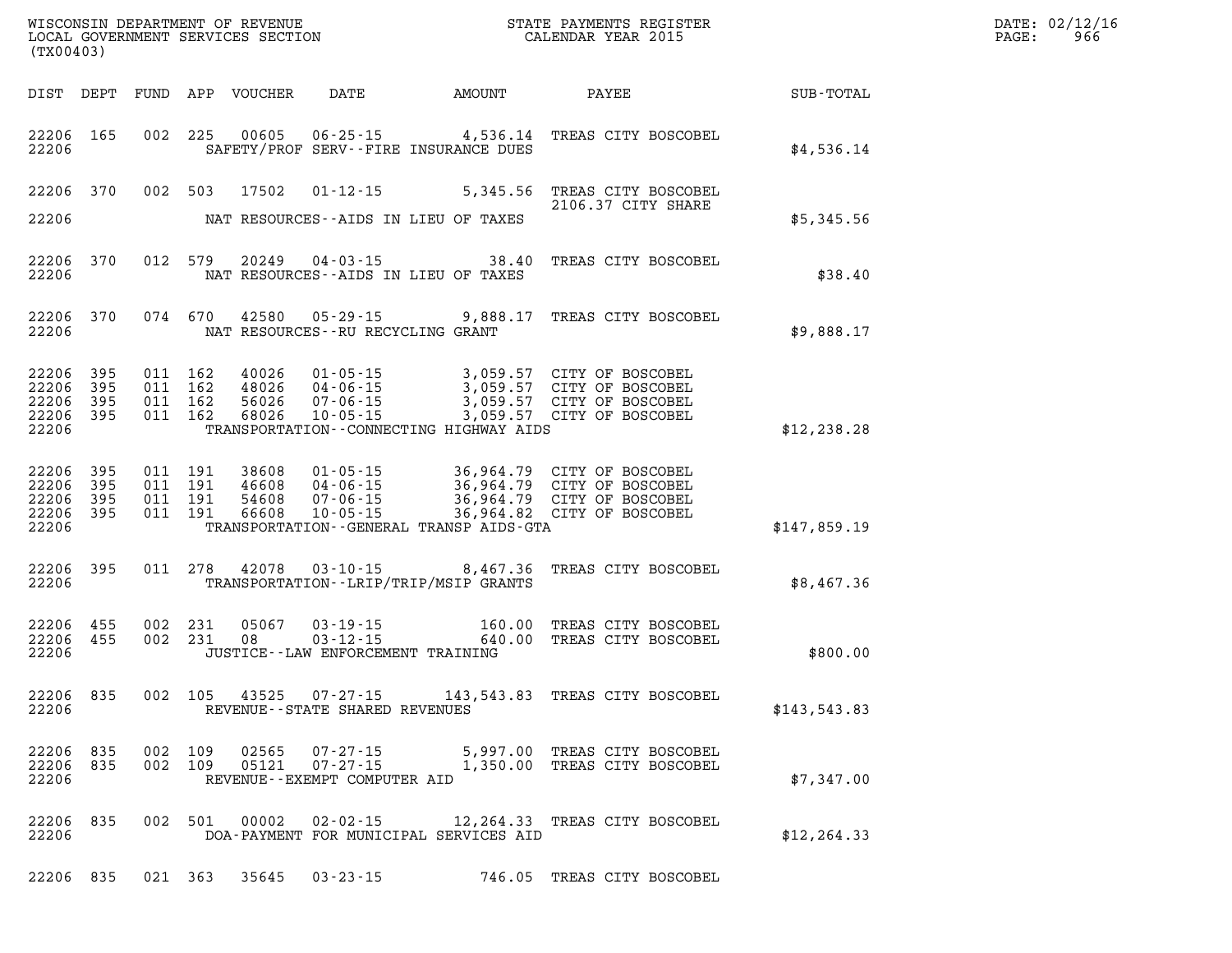| WISCONSIN DEPARTMENT OF REVENUE<br>LOCAL GOVERNMENT SERVICES SECTION<br>(TX00403) |                           |      |     |         |                               | STATE PAYMENTS REGISTER<br>CALENDAR YEAR 2015 |       | PAGE:        | DATE: 02/12/16<br>967 |  |
|-----------------------------------------------------------------------------------|---------------------------|------|-----|---------|-------------------------------|-----------------------------------------------|-------|--------------|-----------------------|--|
| DIST                                                                              | DEPT                      | FUND | APP | VOUCHER | DATE                          | AMOUNT                                        | PAYEE | SUB-TOTAL    |                       |  |
| 22206                                                                             | REVENUE--LOTTERY CREDIT - |      |     |         |                               |                                               |       | \$746.05     |                       |  |
| 22206                                                                             |                           |      |     |         | DISTRICT TOTAL APPROPRIATIONS |                                               |       | \$353,074.31 |                       |  |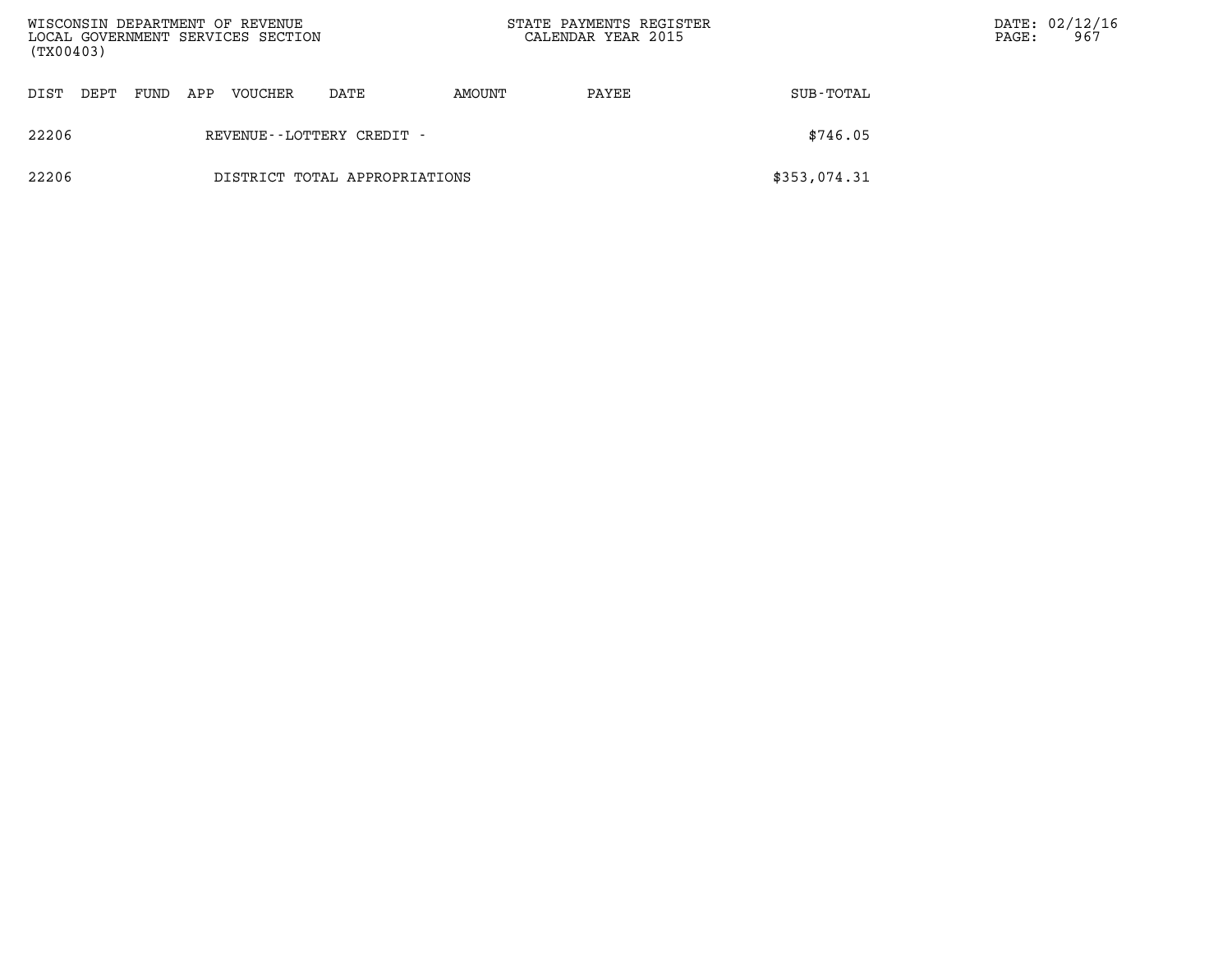| (TX00403)                                                 |           |                    |  |                                 |                                       |                                             | STATE PAYMENTS REGISTER                                                                           |               | DATE: 02/12/16<br>$\mathtt{PAGE:}$<br>968 |
|-----------------------------------------------------------|-----------|--------------------|--|---------------------------------|---------------------------------------|---------------------------------------------|---------------------------------------------------------------------------------------------------|---------------|-------------------------------------------|
|                                                           |           |                    |  | DIST DEPT FUND APP VOUCHER DATE |                                       | <b>AMOUNT</b>                               | PAYEE                                                                                             | SUB-TOTAL     |                                           |
| 22211                                                     |           |                    |  |                                 | SAFETY/PROF SERV--FIRE INSURANCE DUES |                                             | 22211 165 002 225 00606 06-25-15 4,368.50 TREAS CITY CUBA CITY                                    | \$4,368.50    |                                           |
| 22211                                                     | 22211 370 |                    |  |                                 | NAT RESOURCES--RU RECYCLING GRANT     |                                             | 074 670 42581 05-29-15 5,836.99 TREAS CITY CUBA CITY                                              | \$5,836.99    |                                           |
| 22211                                                     |           |                    |  |                                 |                                       | TRANSPORTATION - - HIGHWAY SAFETY - FEDERAL | 22211 395 011 185 61101 09-28-15 3,970.98 TREAS CITY CUBA CITY                                    | \$3,970.98    |                                           |
| 22211 395<br>22211 395<br>22211 395<br>22211 395<br>22211 |           |                    |  |                                 |                                       | TRANSPORTATION--GENERAL TRANSP AIDS-GTA     |                                                                                                   | \$115, 102.05 |                                           |
| 22211                                                     |           |                    |  |                                 |                                       | HS--PREPAID MEDICAL TRANSPORT REIMBURSE     | 22211 435 005 163 01LGS 11-16-15 2,724.04 DHS PREPAID MEDICAL TRANSPORT                           | \$2,724.04    |                                           |
| 22211                                                     |           |                    |  |                                 | REVENUE--STATE SHARED REVENUES        |                                             | 22211 835 002 105 43526 07-27-15 84,304.83 TREAS CITY CUBA CITY                                   | \$84,304.83   |                                           |
| 22211 835<br>22211 835<br>22211                           |           | 002 109<br>002 109 |  |                                 | REVENUE--EXEMPT COMPUTER AID          |                                             | 02566  07-27-15  2,969.00 TREAS CITY CUBA CITY<br>05122  07-27-15   1,074.00 TREAS CITY CUBA CITY | \$4.043.00    |                                           |
| 22211                                                     |           |                    |  |                                 | DISTRICT TOTAL APPROPRIATIONS         |                                             |                                                                                                   | \$220, 350.39 |                                           |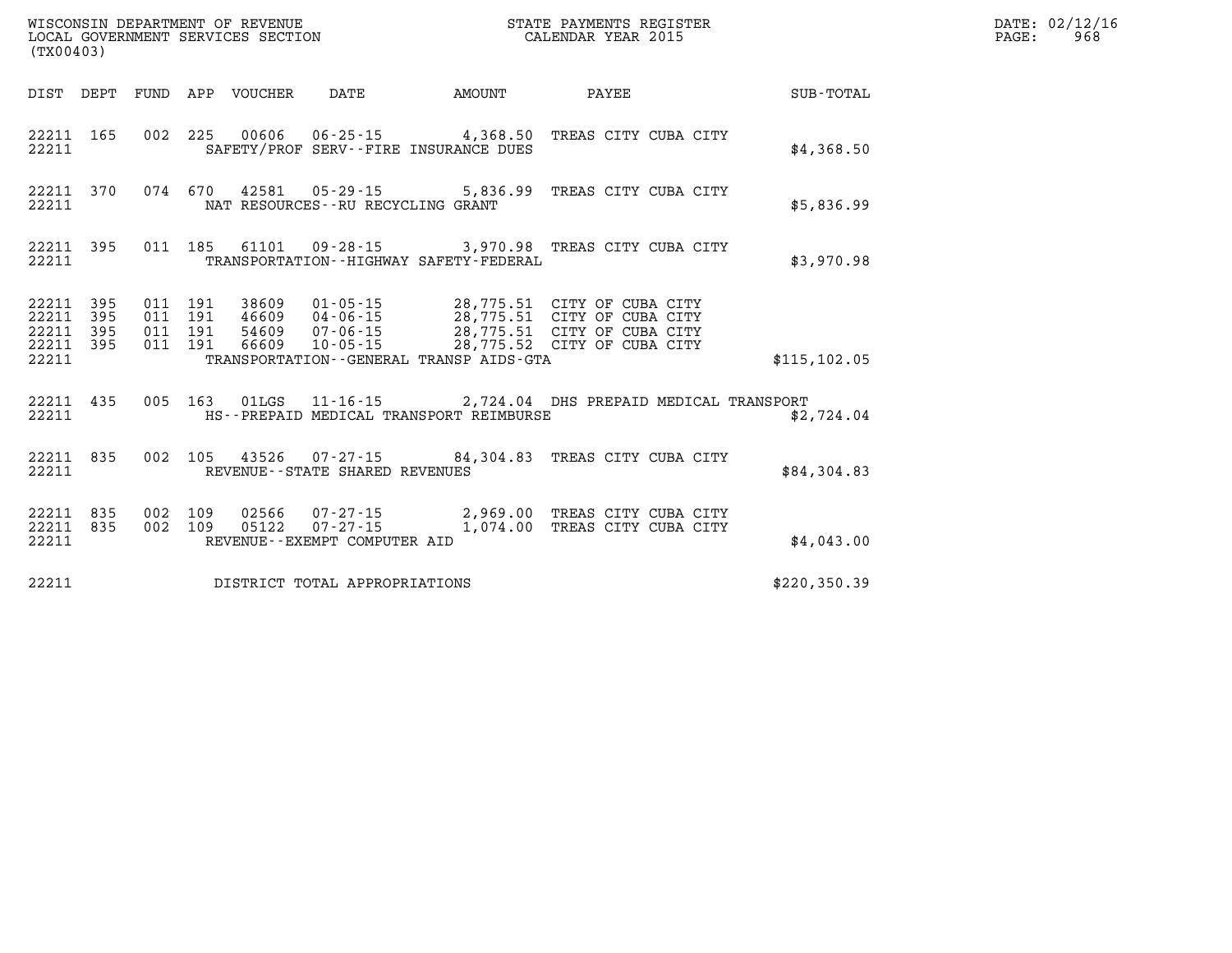| DATE: | 02/12/16 |
|-------|----------|
| PAGE: | 969      |

| (TX00403)                                                                           |           |  |                                      | WISCONSIN DEPARTMENT OF REVENUE<br>LOCAL GOVERNMENT SERVICES SECTION<br>CALENDAR YEAR 2015                                                                                                                                                                           |  |              | DATE: 02/12/1<br>$\mathtt{PAGE:}$<br>969 |
|-------------------------------------------------------------------------------------|-----------|--|--------------------------------------|----------------------------------------------------------------------------------------------------------------------------------------------------------------------------------------------------------------------------------------------------------------------|--|--------------|------------------------------------------|
| DIST DEPT                                                                           |           |  |                                      |                                                                                                                                                                                                                                                                      |  |              |                                          |
| 22226 165<br>22226                                                                  |           |  |                                      | 002 225 00607 06-25-15 4,306.94 TREAS CITY FENNIMORE<br>SAFETY/PROF SERV--FIRE INSURANCE DUES                                                                                                                                                                        |  | \$4,306.94   |                                          |
| 22226                                                                               | 22226 370 |  | NAT RESOURCES - - RU RECYCLING GRANT | 074 670 42582 05-29-15 10,872.63 TREAS CITY FENNIMORE                                                                                                                                                                                                                |  | \$10,872.63  |                                          |
| 22226 395<br>22226 395<br>22226 395<br>22226 395<br>22226 395<br>22226 395<br>22226 |           |  |                                      | TRANSPORTATION - - HIGHWAY SAFETY - FEDERAL                                                                                                                                                                                                                          |  | \$9,683.90   |                                          |
| 22226 395<br>22226 395<br>22226 395<br>22226 395<br>22226                           |           |  |                                      | 011 191 38610 01-05-15 35,625.95 CITY OF FENNIMORE<br>011 191 46610 04-06-15 35,625.95 CITY OF FENNIMORE<br>011 191 54610 07-06-15 35,625.95 CITY OF FENNIMORE<br>011 191 66610 10-05-15 35,625.96 CITY OF FENNIMORE<br>TRANSPORTATION - - GENERAL TRANSP AIDS - GTA |  | \$142,503.81 |                                          |
| 22226 395<br>22226                                                                  |           |  |                                      | 011  278  42079  03-10-15  11,819.82  TREAS CITY FENNIMORE<br>TRANSPORTATION - - LRIP/TRIP/MSIP GRANTS                                                                                                                                                               |  | \$11,819.82  |                                          |
| 22226 455<br>22226                                                                  |           |  | JUSTICE - - LAW ENFORCEMENT TRAINING | 002 231 11 03-19-15 800.00 TREAS CITY FENNIMORE                                                                                                                                                                                                                      |  | \$800.00     |                                          |
| 22226 455<br>22226                                                                  |           |  |                                      | 002 251 06574 06-08-15 23,000.00 TREAS CITY FENNIMORE<br>JUSTICE - - TRUANCY PROGRAM - GRANT FUNDS                                                                                                                                                                   |  | \$23,000.00  |                                          |
| 22226 505<br>22226                                                                  |           |  | DOA--HOUSING ASSISTANCE GRANTS       | 002 743 04309 01-06-15 22,000.00 TREAS CITY FENNIMORE                                                                                                                                                                                                                |  | \$22,000.00  |                                          |
| 22226 835                                                                           |           |  |                                      | 002 105 43527 07-27-15 105,349.07 TREAS CITY FENNIMORE<br>22226 REVENUE - STATE SHARED REVENUES                                                                                                                                                                      |  | \$105,349.07 |                                          |
| 22226 835<br>22226                                                                  | 22226 835 |  | REVENUE--EXEMPT COMPUTER AID         | 002 109 02567 07-27-15 525.00 TREAS CITY FENNIMORE<br>002 109 05123 07-27-15 1,736.00 TREAS CITY FENNIMORE                                                                                                                                                           |  | \$2,261.00   |                                          |
| 22226                                                                               | 22226 835 |  | REVENUE--LOTTERY CREDIT -            | 021 363 35646 03-23-15 3,359.24 TREAS CITY FENNIMORE                                                                                                                                                                                                                 |  | \$3,359.24   |                                          |
| 22226                                                                               |           |  | DISTRICT TOTAL APPROPRIATIONS        |                                                                                                                                                                                                                                                                      |  | \$335,956.41 |                                          |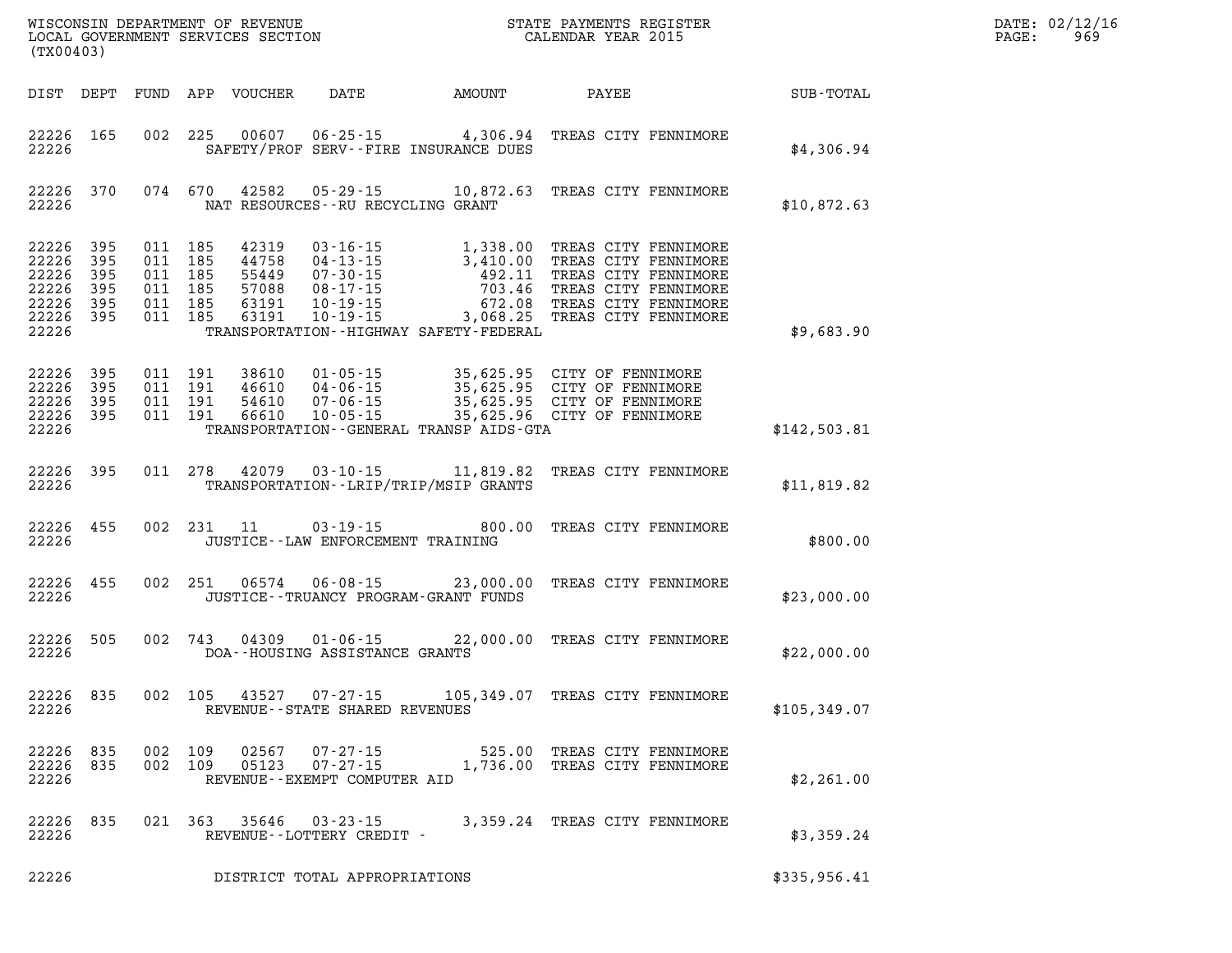| DATE: | 02/12/16 |
|-------|----------|
| PAGE: | 970      |

| (TX00403)                                                 |                                             |                                   |                                                                                                                                                                                                                              |               | DATE: 02/12/1<br>970<br>$\mathtt{PAGE}$ : |
|-----------------------------------------------------------|---------------------------------------------|-----------------------------------|------------------------------------------------------------------------------------------------------------------------------------------------------------------------------------------------------------------------------|---------------|-------------------------------------------|
|                                                           |                                             |                                   |                                                                                                                                                                                                                              |               |                                           |
| 22246 165<br>22246                                        | SAFETY/PROF SERV--FIRE INSURANCE DUES       |                                   | 002 225 00608 06-25-15 8,639.83 TREAS CITY LANCASTER                                                                                                                                                                         | \$8,639.83    |                                           |
| 22246                                                     | NAT RESOURCES--RU RECYCLING GRANT           |                                   | 22246 370 074 670 42583 05-29-15 15,186.17 TREAS CITY LANCASTER                                                                                                                                                              | \$15,186.17   |                                           |
| 22246 395<br>22246 395<br>22246 395<br>22246 395<br>22246 | TRANSPORTATION - CONNECTING HIGHWAY AIDS    |                                   | 011 162 40027 01-05-15 8,373.98 CITY OF LANCASTER<br>011 162 48027 04-06-15 8,373.98 CITY OF LANCASTER<br>011 162 56027 07-06-15 8,373.98 CITY OF LANCASTER<br>011 162 68027 10-05-15 8,373.99 CITY OF LANCASTER             | \$33,495.93   |                                           |
| 22246 395<br>22246 395<br>22246 395<br>22246 395<br>22246 | TRANSPORTATION - - HIGHWAY SAFETY - FEDERAL |                                   | 011 185 62117 10-08-15 1,038.72 TREAS CITY LANCASTER<br>011 185 62117 10-08-15 1,004.36 TREAS CITY LANCASTER<br>011 185 67620 12-03-15 1,050.00 TREAS CITY LANCASTER<br>011 185 67860 12-04-15 1,051.28 TREAS CITY LANCASTER | \$4,154.36    |                                           |
| 22246 395<br>22246 395<br>22246 395<br>22246 395<br>22246 | TRANSPORTATION - GENERAL TRANSP AIDS - GTA  |                                   | 011 191 38611 01-05-15 50,563.96 CITY OF LANCASTER<br>011 191 46611 04-06-15 50,563.96 CITY OF LANCASTER<br>011 191 54611 07-06-15 50,563.96 CITY OF LANCASTER<br>011 191 66611 10-05-15 150,563.99 CITY OF LANCASTER        | \$202, 255.87 |                                           |
| 22246 455                                                 | 22246 JUSTICE - LAW ENFORCEMENT TRAINING    |                                   | 002 231 14 04-08-15 1,120.00 TREAS CITY LANCASTER                                                                                                                                                                            | \$1,120.00    |                                           |
| 22246 465                                                 |                                             |                                   | 002 305 01104 06-18-15 1,396.43 TREAS CITY LANCASTER<br>22246 MILITARY AFFAIRS-EMER MGMT-DISASTER RECO                                                                                                                       | \$1,396.43    |                                           |
|                                                           |                                             |                                   | 22246 465 002 342 01104 06-18-15 8,378.56 TREAS CITY LANCASTER<br>22246 MILITARY AFFAIRS-EMERGENCY MGMT-FED FUND                                                                                                             | \$8,378.56    |                                           |
| 22246                                                     | DOA - - UNKNOWN                             |                                   | 22246 525 002 108 35064 06-22-15 196.13 TREAS CITY LANCASTER                                                                                                                                                                 | \$196.13      |                                           |
| 22246 835<br>22246                                        |                                             | REVENUE - - STATE SHARED REVENUES | 002 105 43528 07-27-15 187,923.29 TREAS CITY LANCASTER                                                                                                                                                                       | \$187,923.29  |                                           |
| 22246 835<br>22246 835<br>22246                           | 002 109<br>05124 07-27-15<br>002 109        | REVENUE--EXEMPT COMPUTER AID      | 02568  07-27-15  18,289.00 TREAS CITY LANCASTER<br>114.00 TREAS CITY LANCASTER                                                                                                                                               | \$18,403.00   |                                           |

**22246 835 021 363 35647 03-23-15 1,512.72 TREAS CITY LANCASTER**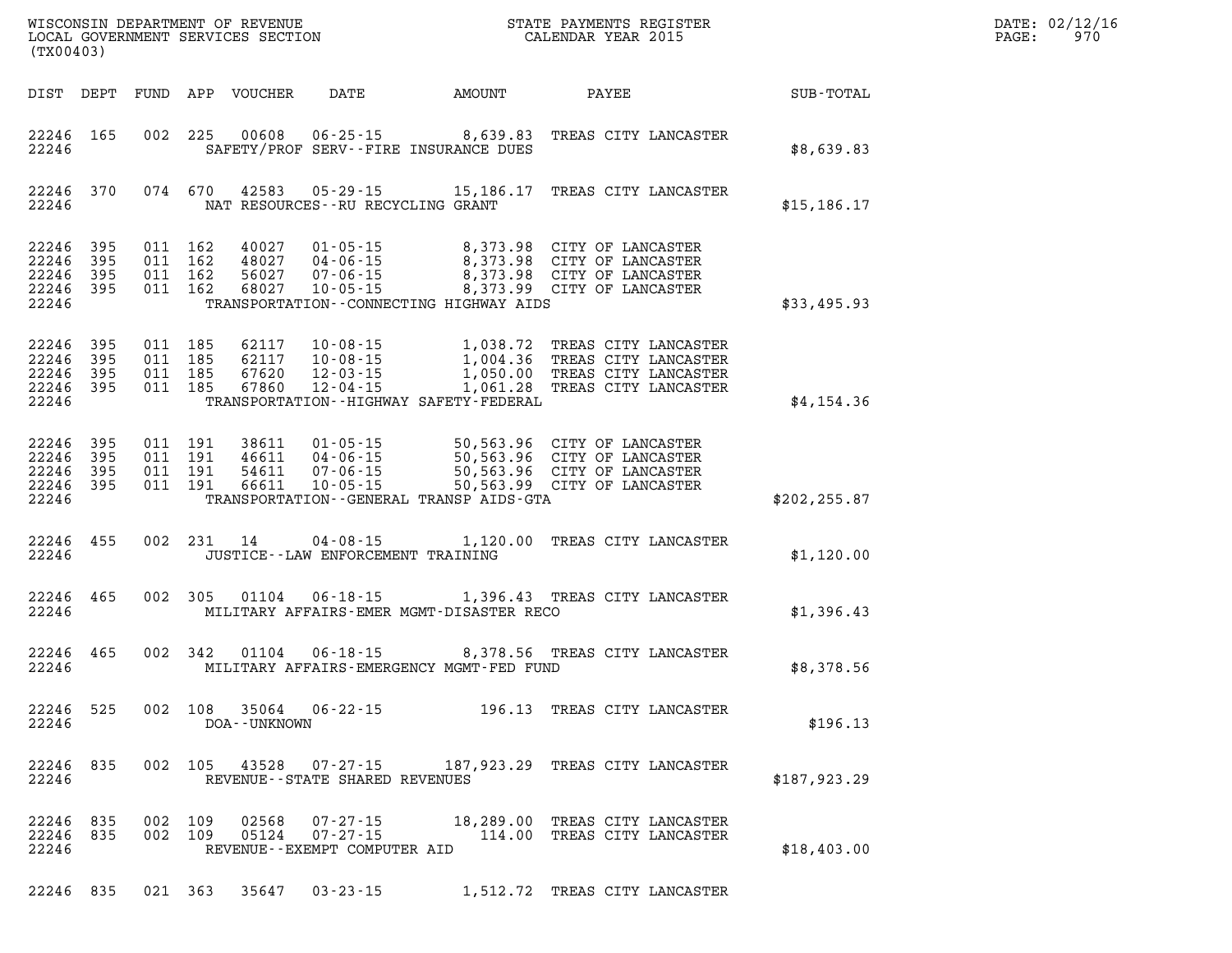| WISCONSIN DEPARTMENT OF REVENUE<br>LOCAL GOVERNMENT SERVICES SECTION<br>(TX00403) |      |      |     |         |                               | STATE PAYMENTS REGISTER<br>CALENDAR YEAR 2015 |       | PAGE:        | DATE: 02/12/16<br>971 |  |
|-----------------------------------------------------------------------------------|------|------|-----|---------|-------------------------------|-----------------------------------------------|-------|--------------|-----------------------|--|
| DIST                                                                              | DEPT | FUND | APP | VOUCHER | DATE                          | AMOUNT                                        | PAYEE | SUB-TOTAL    |                       |  |
| 22246                                                                             |      |      |     |         | REVENUE - - LOTTERY CREDIT -  |                                               |       | \$1,512.72   |                       |  |
| 22246                                                                             |      |      |     |         | DISTRICT TOTAL APPROPRIATIONS |                                               |       | \$482,662.29 |                       |  |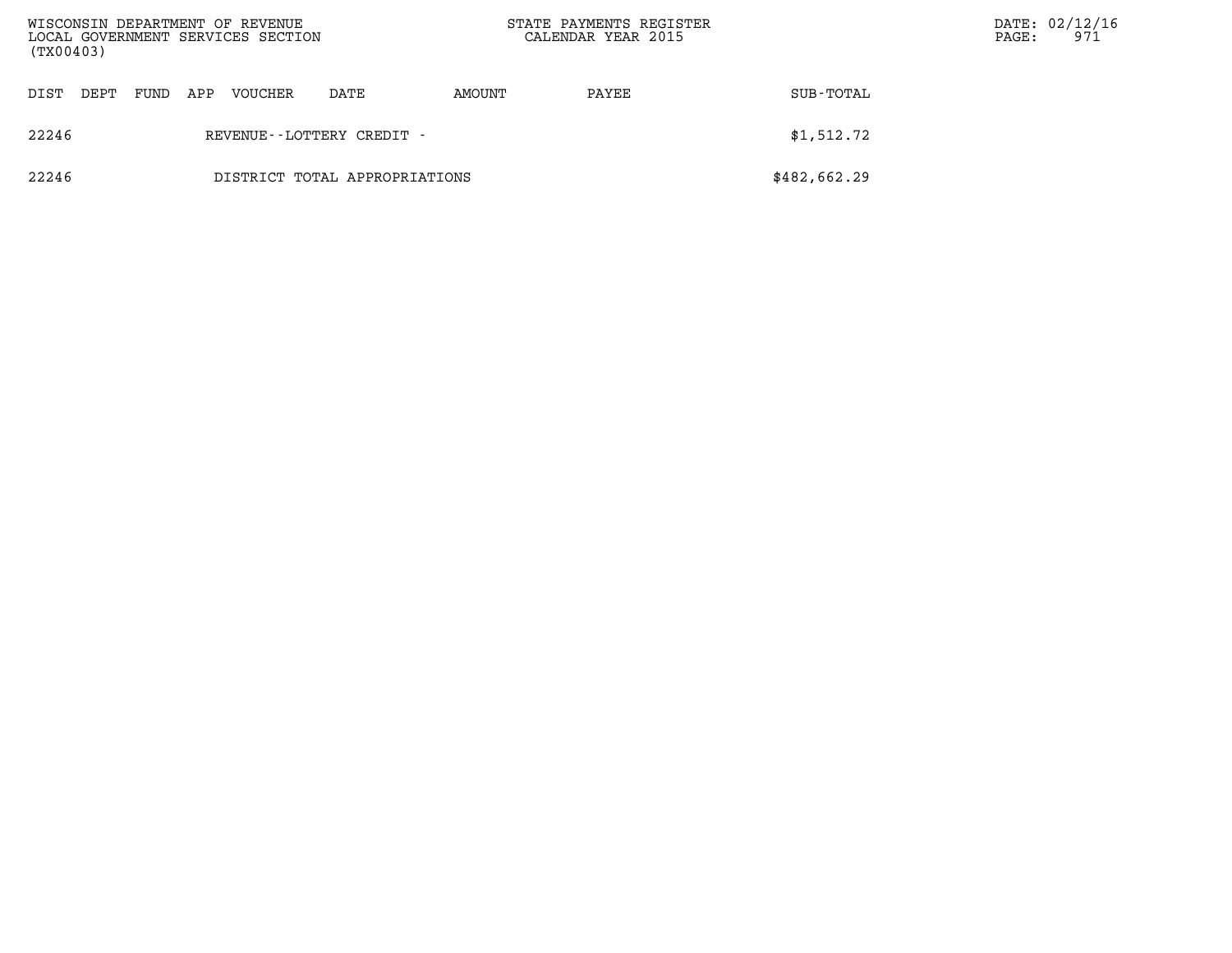| WISCONSIN DEPARTMENT OF REVENUE<br>LOCAL GOVERNMENT SERVICES SECTION<br>(TX00403)                                                                                |                                                                                                                                                                                                                                                           |                                                 | STATE PAYMENTS REGISTER<br>CALENDAR YEAR 2015                                                                                                                                                                   |              | DATE: 02/12/16<br>PAGE:<br>972 |
|------------------------------------------------------------------------------------------------------------------------------------------------------------------|-----------------------------------------------------------------------------------------------------------------------------------------------------------------------------------------------------------------------------------------------------------|-------------------------------------------------|-----------------------------------------------------------------------------------------------------------------------------------------------------------------------------------------------------------------|--------------|--------------------------------|
| DIST DEPT                                                                                                                                                        | FUND APP VOUCHER<br>DATE                                                                                                                                                                                                                                  | AMOUNT                                          | PAYEE                                                                                                                                                                                                           | SUB-TOTAL    |                                |
| 22271 165<br>002<br>22271                                                                                                                                        | 00609<br>$06 - 25 - 15$<br>- 225<br>SAFETY/PROF SERV--FIRE INSURANCE DUES                                                                                                                                                                                 | 26,435.16                                       | TREAS CITY PLATTEVILLE                                                                                                                                                                                          | \$26,435.16  |                                |
| 22271 370<br>012 579<br>22271                                                                                                                                    | 20250<br>04-03-15<br>NAT RESOURCES -- AIDS IN LIEU OF TAXES                                                                                                                                                                                               | 39.11                                           | TREAS CITY PLATTEVILLE                                                                                                                                                                                          | \$39.11      |                                |
| 22271 370<br>012 587<br>22271                                                                                                                                    | 00195<br>$08 - 19 - 15$<br>NAT RESOURCES--URBAN FORESTRY GRANTS                                                                                                                                                                                           | 19,493.42                                       | TREAS CITY PLATTEVILLE                                                                                                                                                                                          | \$19,493.42  |                                |
| 22271 370<br>074 670<br>22271                                                                                                                                    | 42584<br>$05 - 29 - 15$<br>NAT RESOURCES - - RU RECYCLING GRANT                                                                                                                                                                                           | 43,943.00                                       | TREAS CITY PLATTEVILLE                                                                                                                                                                                          | \$43,943.00  |                                |
| 095 512<br>22271 370<br>22271 370<br>095 512<br>22271                                                                                                            | 02146<br>$03 - 27 - 15$<br>02147<br>$03 - 27 - 15$<br>NAT RESOURCES - - STEWARDSHIP 2000                                                                                                                                                                  |                                                 | 214,610.00 TREAS CITY PLATTEVILLE<br>106,736.00 TREAS CITY PLATTEVILLE                                                                                                                                          | \$321,346.00 |                                |
| 22271 395<br>011 162<br>22271 395<br>011 162<br>22271 395<br>011<br>22271 395<br>011<br>22271                                                                    | 40028<br>$01 - 05 - 15$<br>48028<br>$04 - 06 - 15$<br>162<br>56028<br>$07 - 06 - 15$<br>162<br>68028<br>$10 - 05 - 15$<br>TRANSPORTATION--CONNECTING HIGHWAY AIDS                                                                                         |                                                 | 11,360.75 CITY OF PLATTEVILLE<br>11,360.75 CITY OF PLATTEVILLE<br>11,360.75 CITY OF PLATTEVILLE<br>11,360.75 CITY OF PLATTEVILLE                                                                                | \$45,443.00  |                                |
| 22271 395<br>011 177<br>22271 395<br>011<br>22271 395<br>011<br>22271 395<br>011<br>22271 395<br>011<br>22271                                                    | 52244<br>$07 - 02 - 15$<br>177<br>$07 - 02 - 15$<br>52244<br>177<br>58021<br>$06 - 25 - 15$<br>177<br>60021<br>$07 - 06 - 15$<br>177<br>62021<br>$09 - 30 - 15$<br>TRANSPORTATION - - TRANSIT AID                                                         |                                                 | 12,391.00 TREAS CITY PLATTEVILLE<br>5,184.00 TREAS CITY PLATTEVILLE<br>20,957.00 CITY OF PLATTEVILLE<br>20,957.00 CITY OF PLATTEVILLE<br>20,957.00 CITY OF PLATTEVILLE                                          | \$80,446.00  |                                |
| 22271 395<br>011 182<br>22271 395<br>011<br>22271 395<br>011<br>22271 395<br>011<br>395<br>22271<br>011<br>22271 395<br>011 182<br>22271 395<br>011 182<br>22271 | 35807<br>$01 - 12 - 15$<br>182<br>$02 - 20 - 15$<br>40072<br>182<br>52244<br>$07 - 02 - 15$<br>182<br>60377<br>$09 - 21 - 15$<br>182<br>64961<br>$11 - 05 - 15$<br>65091<br>$11 - 06 - 15$<br>68540 12-14-15<br>TRANSPORTATION - - TRANSIT AIDS - FEDERAL | 1,965.00<br>26,479.00<br>31,208.00<br>62,946.00 | 29,400.00 TREAS CITY PLATTEVILLE<br>24,709.00 TREAS CITY PLATTEVILLE<br>TREAS CITY PLATTEVILLE<br>2,106.32 TREAS CITY PLATTEVILLE<br>TREAS CITY PLATTEVILLE<br>TREAS CITY PLATTEVILLE<br>TREAS CITY PLATTEVILLE | \$178,813.32 |                                |
| 22271 395<br>011 185<br>22271 395<br>011<br>22271 395<br>011<br>22271 395<br>011<br>22271 395<br>011<br>22271                                                    | 43911<br>04-02-15<br>$12 - 04 - 15$<br>185<br>67861<br>$12 - 04 - 15$<br>185<br>67861<br>185<br>67861<br>$12 - 04 - 15$<br>185<br>67933<br>$12 - 07 - 15$<br>TRANSPORTATION - - HIGHWAY SAFETY - FEDERAL                                                  |                                                 | 4,000.00 TREAS CITY PLATTEVILLE<br>1,576.64 TREAS CITY PLATTEVILLE<br>1,220.84 TREAS CITY PLATTEVILLE<br>1,390.37 TREAS CITY PLATTEVILLE<br>5,718.44 TREAS CITY PLATTEVILLE                                     | \$13,906.29  |                                |
| 22271 395                                                                                                                                                        | 011 191<br>38612<br>$01 - 05 - 15$                                                                                                                                                                                                                        |                                                 | 193,379.85 CITY OF PLATTEVILLE                                                                                                                                                                                  |              |                                |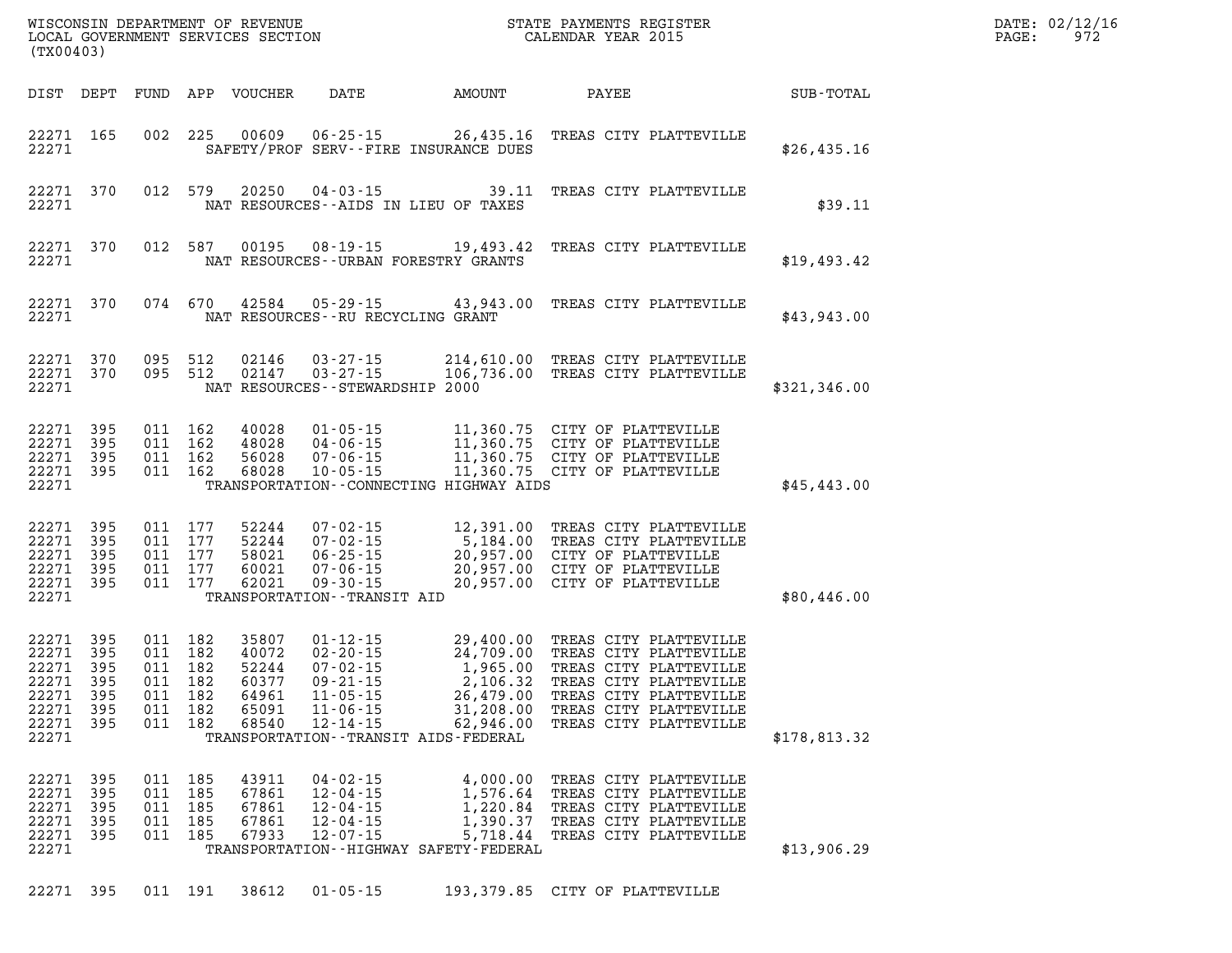| (TX00403)                        |                   |                   |                   | LOCAL GOVERNMENT SERVICES SECTION |                                   |                                              | CALENDAR YEAR 2015                                                                                                                                       |                |
|----------------------------------|-------------------|-------------------|-------------------|-----------------------------------|-----------------------------------|----------------------------------------------|----------------------------------------------------------------------------------------------------------------------------------------------------------|----------------|
| DIST                             | DEPT              | FUND APP          |                   | VOUCHER                           | DATE                              |                                              | AMOUNT PAYEE                                                                                                                                             | SUB-TOTAL      |
| 22271<br>22271<br>22271<br>22271 | 395<br>395<br>395 | 011<br>011<br>011 | 191<br>191<br>191 |                                   |                                   | TRANSPORTATION - - GENERAL TRANSP AIDS - GTA | 46612  04-06-15  193,379.85  CITY OF PLATTEVILLE<br>54612  07-06-15  193,379.85  CITY OF PLATTEVILLE<br>66612  10-05-15  193,379.87  CITY OF PLATTEVILLE | \$773,519.42   |
| 22271 435<br>22271               |                   |                   |                   |                                   |                                   | HS--AMBULANCE FUNDING ASSISTANCE GRANTS      | 005 162 01DHS 09-11-15 5,734.97 PLATTEVILLE EMERGENCY MED                                                                                                | \$5,734.97     |
| 22271                            | 22271 435         |                   |                   |                                   |                                   | HS--PREPAID MEDICAL TRANSPORT REIMBURSE      | 005 163 01LGS 11-16-15 22,951.50 DHS PREPAID MEDICAL TRANSPORT                                                                                           | \$22,951.50    |
| 22271<br>22271                   | 455               |                   |                   |                                   |                                   | JUSTICE - - LAW ENFORCEMENT TRAINING         | 002 231 13 03-30-15 3,040.00 TREAS CITY PLATTEVILLE                                                                                                      | \$3,040.00     |
| 22271<br>22271                   | 835               | 002               |                   |                                   | REVENUE - - STATE SHARED REVENUES |                                              | 105  43529  07-27-15  471,804.29  TREAS CITY PLATTEVILLE                                                                                                 | \$471,804.29   |
| 22271 835<br>22271<br>22271      | 835               | 002<br>002        | 109               | 05125                             | REVENUE--EXEMPT COMPUTER AID      |                                              | 109  02569  07-27-15  9,494.00  TREAS CITY PLATTEVILLE<br>07-27-15 12,497.00 TREAS CITY PLATTEVILLE                                                      | \$21,991.00    |
| 22271 835<br>22271               |                   | 002               |                   |                                   |                                   | DOA-PAYMENT FOR MUNICIPAL SERVICES AID       | 501  00002  02-02-15  203,702.32  TREAS CITY PLATTEVILLE                                                                                                 | \$203,702.32   |
| 22271                            |                   |                   |                   |                                   | DISTRICT TOTAL APPROPRIATIONS     |                                              |                                                                                                                                                          | \$2,232,608.80 |

**DATE: 02/12/16<br>PAGE: 973** 

WISCONSIN DEPARTMENT OF REVENUE **STATE PAYMENTS REGISTER**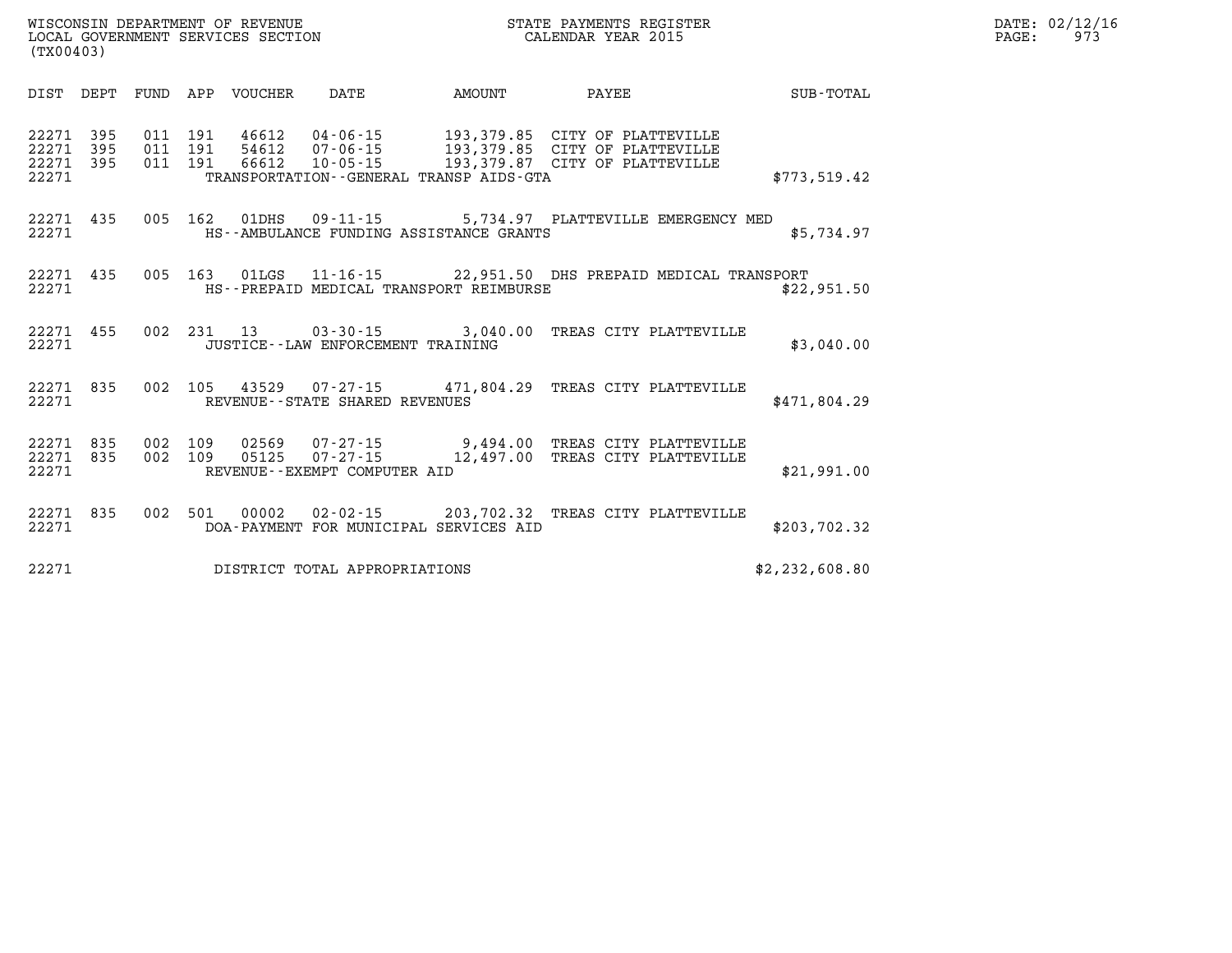| <b>District</b> | <b>District Name (Payee)</b> | Dept. | Agency Name                          | <b>Fund</b> | Appropriation | <b>Payment Description</b>          | Voucher  | <b>Date</b>            | <b>Payment Amount</b>   |  |
|-----------------|------------------------------|-------|--------------------------------------|-------------|---------------|-------------------------------------|----------|------------------------|-------------------------|--|
| M22000          | <b>Grant County</b>          | 11500 | Dept of Ag, Trade & Cons Protc       | 10000       | 70300         | Soil Water Resource Mgmt            | 00002240 | 11/18/2015             | \$<br>35,886.00         |  |
| M22000          | <b>Grant County</b>          | 11500 | Dept of Ag, Trade & Cons Protc       | 27400       | 76300         | Soil_Water Mgmt_Cnty Staffing       | 00002240 | 11/18/2015             | \$<br>69,381.00         |  |
| M22000          | <b>Grant County</b>          | 11500 | Dept of Ag, Trade & Cons Protc       | 36300       | <b>WE100</b>  | <b>AGRICULTURE-SOIL &amp; WATER</b> | 00003506 | 12/18/2015             | \$<br>10,292.40         |  |
| M22000          | <b>Grant County</b>          | 11500 | Dept of Ag, Trade & Cons Protc       | 36300       | <b>WE100</b>  | <b>AGRICULTURE-SOIL &amp; WATER</b> | 00003507 | 12/18/2015             | \$<br>5,314.39          |  |
| M22000          | <b>Grant County</b>          |       | 11500 Dept of Ag, Trade & Cons Protc |             | 36300 WE100   | <b>AGRICULTURE-SOIL &amp; WATER</b> | 00003508 | 12/18/2015 \$          | 8,199.74                |  |
| M22000          | <b>Grant County</b>          | 11500 | Dept of Ag, Trade & Cons Protc       | 36300       | <b>WE100</b>  | <b>AGRICULTURE-SOIL &amp; WATER</b> | 00003509 | 12/18/2015 \$          | 5,194.28                |  |
| M22000          | <b>Grant County</b>          | 11500 | Dept of Ag, Trade & Cons Protc       | 36300       | <b>WE100</b>  | AGRICULTURE-SOIL & WATER            | 00003510 | 12/18/2015             | $\sqrt{3}$<br>8,921.65  |  |
| M22000          | <b>Grant County</b>          | 11500 | Dept of Ag, Trade & Cons Protc       |             | 36300 WE100   | <b>AGRICULTURE-SOIL &amp; WATER</b> | 00003513 | 12/18/2015 \$          | 10,000.00               |  |
| M22000          | <b>Grant County</b>          | 11500 | Dept of Ag, Trade & Cons Protc       | 36300       | <b>WE100</b>  | AGRICULTURE-SOIL & WATER            | 00003514 | 12/18/2015             | -\$<br>2,800.00         |  |
| M22000          | <b>Grant County</b>          | 11500 | Dept of Ag, Trade & Cons Protc       | 36300       | <b>WE100</b>  | <b>AGRICULTURE-SOIL &amp; WATER</b> | 00003515 | 12/18/2015 \$          | 4,972.30                |  |
| M22000          | <b>Grant County</b>          |       | 11500 Dept of Ag, Trade & Cons Protc |             | 36300 WE100   | <b>AGRICULTURE-SOIL &amp; WATER</b> | 00003516 | 12/18/2015             | $\sqrt{3}$<br>4,721.25  |  |
| M22000          | <b>Grant County</b>          |       | 16500 Dept of Safety & Prof Services | 10000       | 23600         | <b>POWTS Replacement Rehab</b>      | 00000203 | 10/26/2015             | \$<br>78,815.27         |  |
| M22000          | <b>Grant County</b>          | 16500 | Dept of Safety & Prof Services       | 10000       | 23600         | POWTS Replacement Rehab             | 00000307 | 11/12/2015             | <b>S</b><br>1,361.71    |  |
| M22000          | <b>Grant County</b>          | 37000 | Dept of Natural Resources            | 21200       | 55300         | Wildlife damage claims & abat       | 00013642 | 12/10/2015 \$          | 3,582.48                |  |
| M22000          | <b>Grant County</b>          | 41000 | Department of Corrections            | 10000       | 11600         | Reimbursing counties for proba      | 00009401 | 11/18/2015             | \$<br>32,721.92         |  |
| M22000          | <b>Grant County</b>          | 41000 | Department of Corrections            |             | 10000 31300   | Community youth and family aid      | 00005506 | 11/6/2015 \$           | 25,863.24               |  |
| M22000          | <b>Grant County</b>          | 41000 | Department of Corrections            |             | 10000 31300   | Community youth and family aid      | 00009598 | 11/18/2015             | \$<br>32,986.43         |  |
| M22000          | <b>Grant County</b>          | 45500 | Department of Justice                | 10000       | 24100         | Federal aid, state operations       | 00001062 | 10/28/2015             | \$<br>591.32            |  |
| M22000          | <b>Grant County</b>          | 45500 | Department of Justice                | 10000       | 27100         | Alt prosecution alcohol drugs       | 00000820 | 10/26/2015             | \$<br>14,849.66         |  |
| M22000          | <b>Grant County</b>          | 46500 | Department of Military Affairs       | 10000       | 30600         | Regional emergency response tm      | 00001810 | 11/13/2015 \$          | 8,953.23                |  |
| M22000          | <b>Grant County</b>          | 46500 | Department of Military Affairs       | 10000       | 30600         | Regional emergency response tm      | 00002745 | 12/11/2015             | \$<br>3,953.23          |  |
| M22000          | <b>Grant County</b>          | 46500 | Department of Military Affairs       | 10000       | 30800         | Emergency response equipment        | 00002231 | 12/3/2015 \$           | 8,160.00                |  |
| M22000          | <b>Grant County</b>          | 50500 | Department of Administration         | 10000       | 15500         | Federal aid, local assistance       | 00000196 | 10/5/2015              | \$<br>2,827.00          |  |
| M22000          | <b>Grant County</b>          | 50500 | Department of Administration         | 10000       | 15500         | Federal aid, local assistance       | 00002183 | 10/29/2015             | \$<br>6,047.00          |  |
| M22000          | <b>Grant County</b>          | 50500 | Department of Administration         | 10000       | 15500         | Federal aid, local assistance       | 00004687 | 12/2/2015              | \$<br>5,106.00          |  |
| M22000          | <b>Grant County</b>          | 50500 | Department of Administration         | 10000       | 15500         | Federal aid, local assistance       | 00007103 | 12/29/2015             | \$<br>6,220.00          |  |
| M22000          | <b>Grant County</b>          | 50500 | Department of Administration         | 23500       | 37100         | Low-income assistance grants        | 00000196 | 10/5/2015              | \$<br>488.00            |  |
| M22000          | <b>Grant County</b>          | 50500 | Department of Administration         | 23500       | 37100         | Low-income assistance grants        | 00002183 | 10/29/2015             | \$<br>8,867.00          |  |
| M22000          | <b>Grant County</b>          | 50500 | Department of Administration         | 23500       | 37100         | Low-income assistance grants        | 00004687 | 12/2/2015 \$           | 1,876.00                |  |
| M22000          | <b>Grant County</b>          | 50500 | Department of Administration         | 23500       | 37100         | Low-income assistance grants        | 00007103 | 12/29/2015 \$          | 1,027.00                |  |
| M22000          | <b>Grant County</b>          | 83500 | Department of Revenue                | 10000       | 10500         | County and Municipal Aid            | 00000943 | 11/16/2015             | \$<br>1,983,695.50      |  |
| M22002          | Town Of Beetown              | 83500 | Department of Revenue                | 10000       | 10500         | County and Municipal Aid            | 00000891 | 11/16/2015             | \$<br>56,274.39         |  |
| M22004          | Bloomington, Town of         | 83500 | Department of Revenue                | 10000       | 10500         | County and Municipal Aid            | 00000892 | 11/16/2015             | $\sqrt{3}$<br>18,038.23 |  |
| M22006          | Town Of Boscobel             | 83500 | Department of Revenue                | 10000       | 10500         | County and Municipal Aid            | 00000893 | 11/16/2015             | $\sqrt{3}$<br>44,239.06 |  |
| M22008          | <b>Town Of Cassville</b>     | 83500 | Department of Revenue                | 10000       | 10500         | County and Municipal Aid            | 00000894 | 11/16/2015             | \$<br>55,992.61         |  |
| M22010          | Town Of Castle Rock          | 83500 | Department of Revenue                | 10000       | 10500         | County and Municipal Aid            | 00000895 | 11/16/2015             | \$<br>22,684.73         |  |
| M22012          | Town Of Clifton              | 83500 | Department of Revenue                | 10000       | 10500         | County and Municipal Aid            | 00000896 | 11/16/2015 \$          | 14,714.02               |  |
| M22014          | Town Of Ellenboro            | 83500 | Department of Revenue                | 10000       | 10500         | County and Municipal Aid            | 00000897 | 11/16/2015             | \$<br>38,837.53         |  |
| M22016          | Town Of Fennimore            | 83500 | Department of Revenue                | 10000       | 10500         | County and Municipal Aid            | 00000898 | 11/16/2015 \$          | 24,457.51               |  |
| M22018          | <b>TOWN OF GLEN HAVEN</b>    |       | 83500 Department of Revenue          |             | 10000 10500   | County and Municipal Aid            |          | 00000899 11/16/2015 \$ | 25,581.31               |  |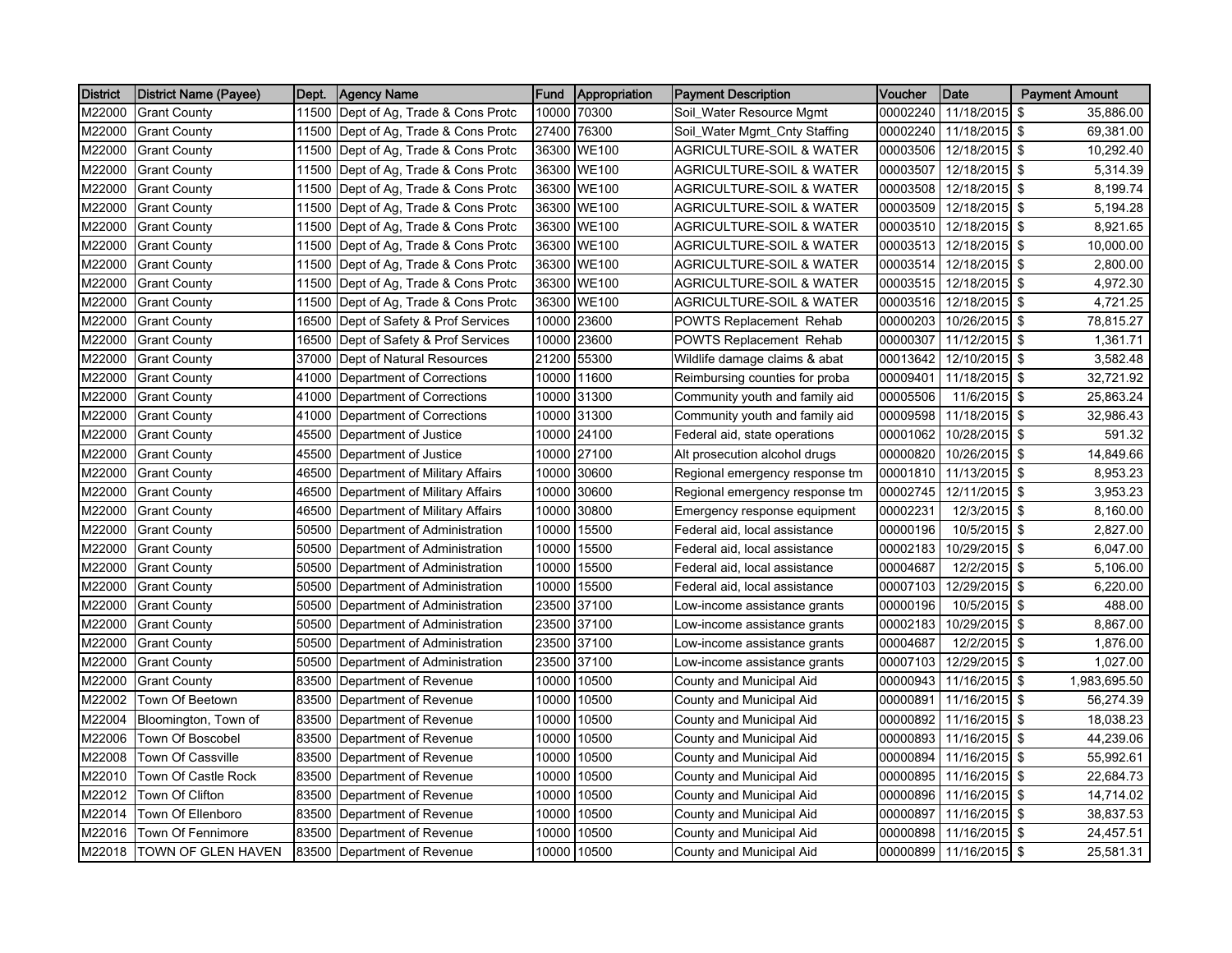| M22020 | Town Of Harrison              | 83500 | Department of Revenue        |       | 10000 10500 | County and Municipal Aid      |          | 00000900 11/16/2015 \$ |      | 31,566.03  |
|--------|-------------------------------|-------|------------------------------|-------|-------------|-------------------------------|----------|------------------------|------|------------|
| M22022 | Town Of Hazel Green           | 83500 | Department of Revenue        | 10000 | 10500       | County and Municipal Aid      | 00000901 | 11/16/2015             | l \$ | 59,965.02  |
| M22024 | Town Of Hickory Grove         | 83500 | Department of Revenue        | 10000 | 10500       | County and Municipal Aid      | 00000902 | 11/16/2015 \$          |      | 28,385.66  |
| M22026 | Town Of Jamestown             | 83500 | Department of Revenue        | 10000 | 10500       | County and Municipal Aid      | 00000903 | 11/16/2015             | l \$ | 71,975.07  |
| M22028 | Town Of Liberty               | 83500 | Department of Revenue        | 10000 | 10500       | County and Municipal Aid      | 00000904 | 11/16/2015             | -\$  | 38,502.48  |
| M22030 | Town Of Lima                  | 83500 | Department of Revenue        | 10000 | 10500       | County and Municipal Aid      | 00000905 | 11/16/2015 \$          |      | 40,696.35  |
| M22032 | Town Of Little Grant          | 83500 | Department of Revenue        | 10000 | 10500       | County and Municipal Aid      | 00000906 | 11/16/2015             | \$   | 20,960.36  |
| M22034 | <b>Marion Township</b>        | 83500 | Department of Revenue        | 10000 | 10500       | County and Municipal Aid      | 00000907 | 11/16/2015             | -\$  | 34,105.47  |
| M22036 | Town Of Millville             | 83500 | Department of Revenue        | 10000 | 10500       | County and Municipal Aid      | 00000908 | 11/16/2015             | \$   | 22,655.55  |
| M22038 | <b>Town Of Mount Hope</b>     | 83500 | Department of Revenue        | 10000 | 10500       | County and Municipal Aid      | 00000909 | 11/16/2015 \$          |      | 13,032.00  |
| M22040 | Town Of Mount Ida             | 83500 | Department of Revenue        | 10000 | 10500       | County and Municipal Aid      | 00000910 | 11/16/2015 \$          |      | 37,028.38  |
| M22042 | Town Of Muscoda               | 83500 | Department of Revenue        | 10000 | 10500       | County and Municipal Aid      | 00000911 | 11/16/2015 \$          |      | 31,227.56  |
| M22044 | Town Of North Lancaster       | 83500 | Department of Revenue        | 10000 | 10500       | County and Municipal Aid      | 00000912 | 11/16/2015 \$          |      | 27,226.70  |
| M22046 | Town Of Paris                 | 83500 | Department of Revenue        | 10000 | 10500       | County and Municipal Aid      | 00000913 | 11/16/2015             | \$   | 39,913.05  |
| M22048 | Town Of Patch Grove           | 83500 | Department of Revenue        | 10000 | 10500       | County and Municipal Aid      | 00000914 | 11/16/2015 \$          |      | 26,440.62  |
| M22050 | Town Of Platteville           | 83500 | Department of Revenue        | 10000 | 10500       | County and Municipal Aid      | 00000915 | 11/16/2015 \$          |      | 30,016.04  |
| M22052 | Town Of Potosi                | 83500 | Department of Revenue        | 10000 | 10500       | County and Municipal Aid      | 00000916 | 11/16/2015             | l \$ | 86,250.67  |
| M22054 | <b>Town Of Smelser</b>        | 83500 | Department of Revenue        | 10000 | 10500       | County and Municipal Aid      | 00000917 | 11/16/2015 \$          |      | 18,293.98  |
| M22056 | Town Of South Lancaster       | 83500 | Department of Revenue        | 10000 | 10500       | County and Municipal Aid      | 00000918 | 11/16/2015             | \$   | 67,162.18  |
| M22058 | Town Of Waterloo              | 83500 | Department of Revenue        | 10000 | 10500       | County and Municipal Aid      | 00000919 | 11/16/2015             | l \$ | 45,670.80  |
| M22060 | Town Of Watterstown           | 83500 | Department of Revenue        | 10000 | 10500       | County and Municipal Aid      | 00000920 | 11/16/2015 \$          |      | 28,085.05  |
| M22062 | Town Of Wingville             | 83500 | Department of Revenue        | 10000 | 10500       | County and Municipal Aid      | 00000921 | 11/16/2015             | \$   | 22,051.34  |
| M22064 | Town Of Woodman               | 83500 | Department of Revenue        | 10000 | 10500       | County and Municipal Aid      | 00000922 | 11/16/2015 \$          |      | 17,776.16  |
| M22066 | Town Of Wyalusing             | 83500 | Department of Revenue        | 10000 | 10500       | County and Municipal Aid      | 00000923 | 11/16/2015             | \$   | 17,649.55  |
| M22106 | Village Of Bagley             | 83500 | Department of Revenue        | 10000 | 10500       | County and Municipal Aid      | 00000924 | 11/16/2015             | \$   | 67,935.43  |
| M22107 | Village Of Bloomington        | 83500 | Department of Revenue        | 10000 | 10500       | County and Municipal Aid      | 00000925 | 11/16/2015             | -\$  | 170,833.30 |
| M22108 | Village Of Blue River         | 50500 | Department of Administration | 10000 | 74300       | Federal aid, local assistance | 00001471 | 10/26/2015             | l \$ | 75,162.00  |
| M22108 | Village Of Blue River         | 83500 | Department of Revenue        | 10000 | 10500       | County and Municipal Aid      | 00000926 | 11/16/2015             | \$   | 124,412.13 |
| M22111 | Village Of Cassville          | 50500 | Department of Administration | 10000 | 74300       | Federal aid, local assistance | 00000913 | 10/22/2015             | -\$  | 54,000.00  |
| M22111 | Village Of Cassville          | 50500 | Department of Administration | 10000 | 74300       | Federal aid, local assistance | 00002467 | 11/5/2015 \$           |      | 59,000.00  |
| M22111 | Village Of Cassville          | 50500 | Department of Administration | 10000 | 74300       | Federal aid, local assistance | 00003953 | 12/4/2015              | \$   | 65,000.00  |
| M22111 | Village Of Cassville          | 83500 | Department of Revenue        | 10000 | 10500       | County and Municipal Aid      | 00000927 | 11/16/2015             | -\$  | 651,354.53 |
| M22116 | Village Of Dickeyville        | 83500 | Department of Revenue        | 10000 | 10500       | County and Municipal Aid      | 00000928 | 11/16/2015 \$          |      | 125,862.36 |
| M22136 | Village Of Hazel Green        | 50500 | Department of Administration | 10000 | 74300       | Federal aid, local assistance | 00006746 | 12/23/2015 \$          |      | 198,251.00 |
| M22136 | Village Of Hazel Green        | 83500 | Department of Revenue        | 10000 | 10500       | County and Municipal Aid      | 00000929 | 11/16/2015             | l \$ | 367,771.67 |
| M22147 | Village Of Livingston         | 83500 | Department of Revenue        | 10000 | 10500       | County and Municipal Aid      | 00000930 | 11/16/2015             | \$   | 139,331.99 |
| M22151 | Village Of Montfort           | 50500 | Department of Administration | 10000 | 74300       | Federal aid, local assistance | 00003293 | 11/19/2015             | \$   | 117,767.00 |
| M22151 | Village Of Montfort           | 83500 | Department of Revenue        | 10000 | 10500       | County and Municipal Aid      | 00000931 | 11/16/2015 \$          |      | 142,423.02 |
| M22152 | Village Of Mount Hope         | 83500 | Department of Revenue        | 10000 | 10500       | County and Municipal Aid      | 00000932 | 11/16/2015             | \$   | 40,172.73  |
| M22153 | Village Of Muscoda            | 83500 | Department of Revenue        | 10000 | 10500       | County and Municipal Aid      | 00000933 | 11/16/2015 \$          |      | 381,363.01 |
|        | M22171 Village Of Patch Grove |       | 83500 Department of Revenue  |       | 10000 10500 | County and Municipal Aid      |          | 00000934 11/16/2015 \$ |      | 62,583.08  |